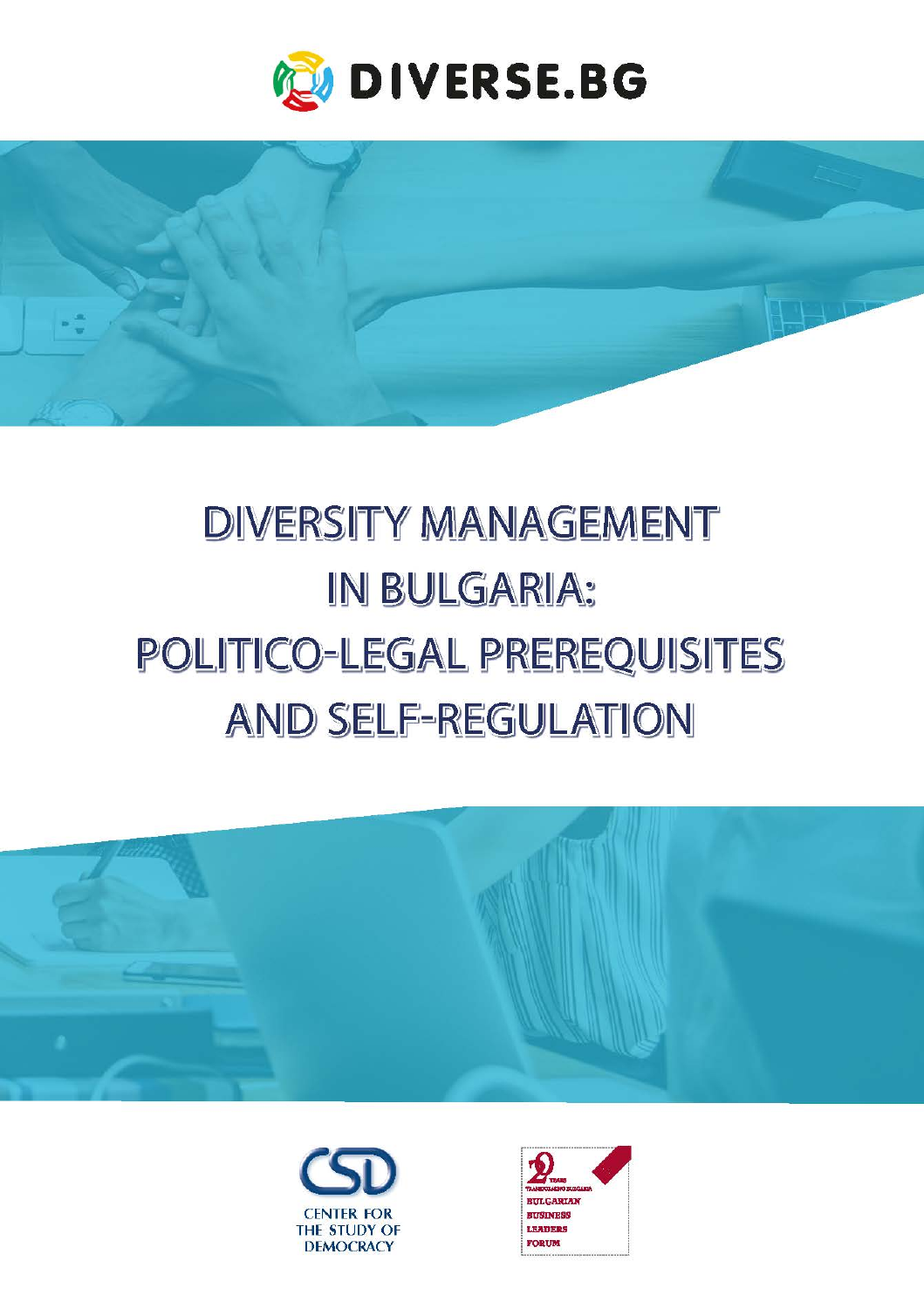## **Diversity Management in Bulgaria: Politico-Legal Prerequisites and Self-Regulation**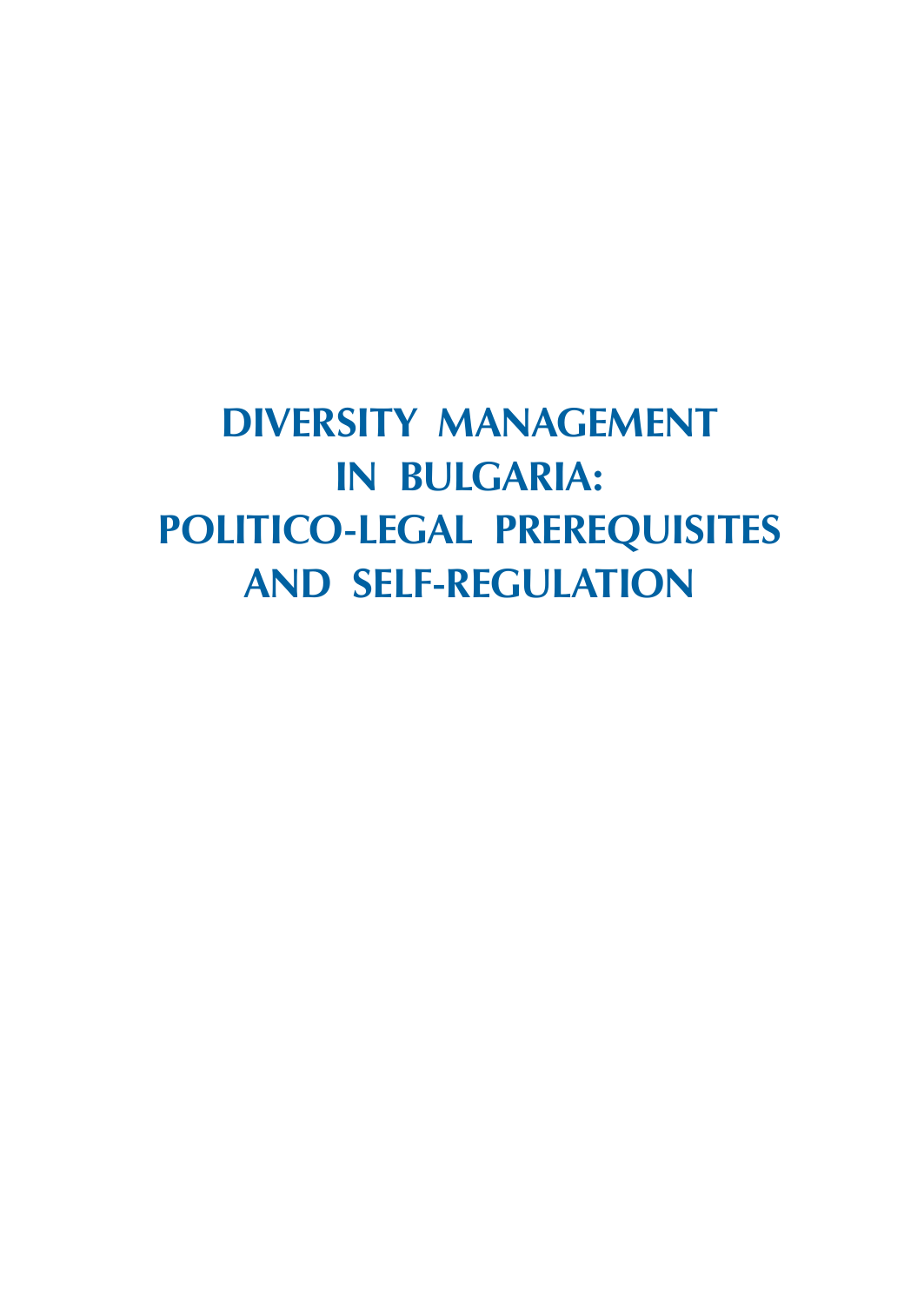The report provides an overview of the main regulatory, policy, and institutional parameters that have an impact on diversity management in the workplace in Bulgaria. Four principal thematic domains are examined: equality, non-discrimination and social inclusion; gender equality and equal opportunities for men and women and persons with different gender identity and/or sexual orientation; equality and equal opportunities for those belonging to ethnic minorities; and equality and equal opportunities for persons with disabilities. The report reviews the national legislation in each respective domain, as well as relevant international agreements and standards, and directives and strategic documents of the European Union. The report has been developed within the framework of the initiative *DIVERSE.BG: Launch and implementation of a Diversity Charter in Bulgaria*.

#### Authors:

**Dr Tatyana Novossiolova**, Research Fellow, Center for the Study of Democracy **Dr Maria Yordanova**, Senior Fellow, Center for the Study of Democracy

Editorial board: **Dr Ognian Shentov Dimitar Markov Ruslan Stefanov**



This report has been funded by the "Rights, equality and citizenship" Programme (2014-2020) of the European Union. The content of this report represents the views of the authors only and is their sole responsibility. The European Commission does not accept any responsibility for use that may be made of the information it contains.



The text has been licensed under [Creative Commons Attribution-Non-commercial-](http://creativecommons.org/licenses/by-nc-nd/4.0/)[No Derivatives 4.0 International License](http://creativecommons.org/licenses/by-nc-nd/4.0/). To view a copy of this license, visit http://creativecommons.org/licenses/by-nc-nd/4.0/ or send a letter to Creative Commons, PO Box 1866, Mountain View, CA 94042, USA.

#### **isBn: 978-954-477-369-4**

Center for the Study of Democracy, 2019 5 Alexander Zhendov Str., 1113 Sofia Tel.: (+359 2) 971 3000, Fax: (+359 2) 971 2233 [www.csd.bg](http://www.csd.bg), [csd@online.bg](mailto:csd@online.bg)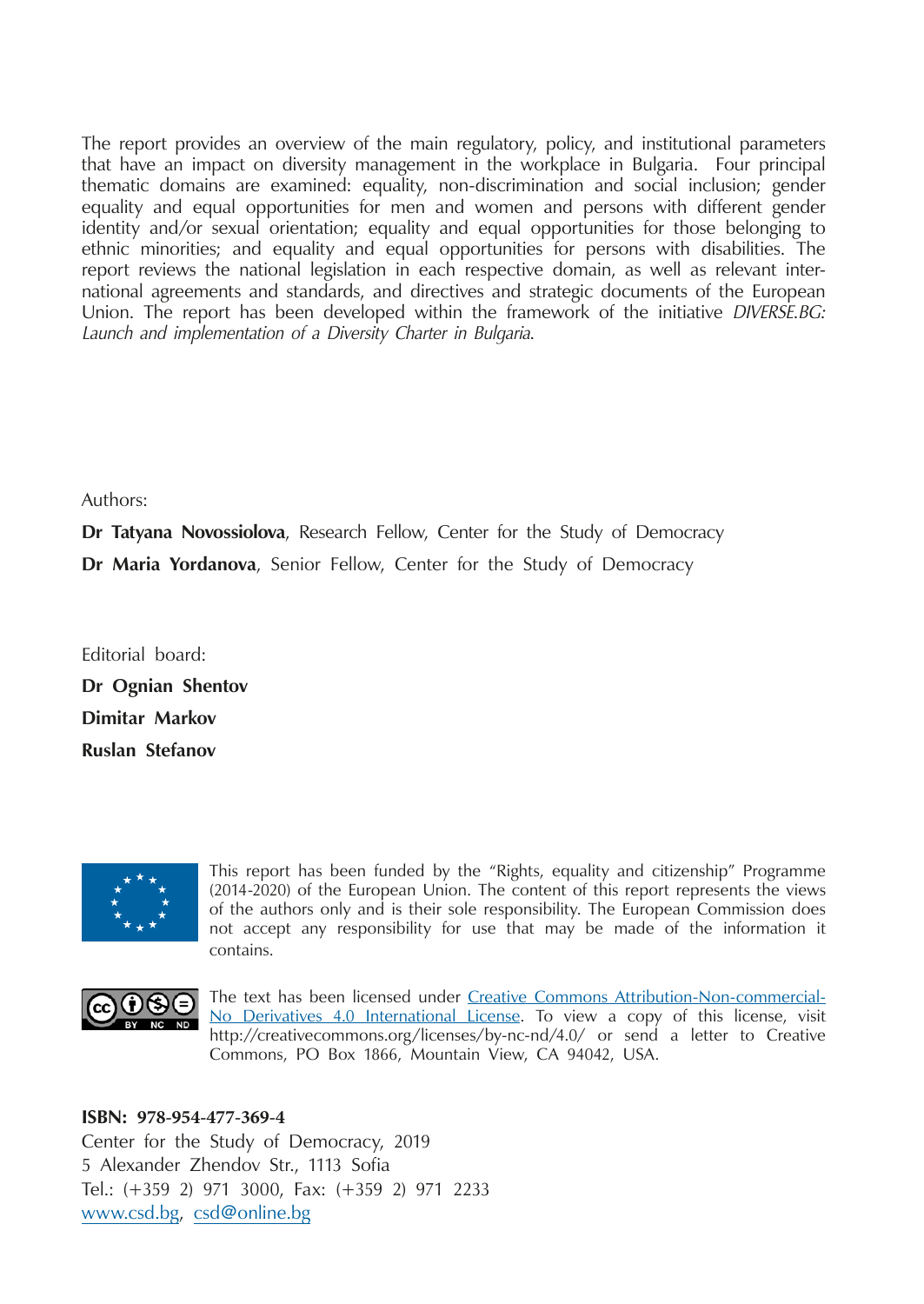## **TABLE OF CONTENTS**

|                                                                      | 1. DIVERSITY MANAGEMENT IN THE CONTEXT                                                                       | 9 |
|----------------------------------------------------------------------|--------------------------------------------------------------------------------------------------------------|---|
|                                                                      |                                                                                                              |   |
|                                                                      |                                                                                                              |   |
|                                                                      |                                                                                                              |   |
| 2. LEGAL AND POLICY PREREQUISITES FOR PROMOTING DIVERSITY MANAGEMENT |                                                                                                              |   |
|                                                                      |                                                                                                              |   |
|                                                                      | 2.2. GENDER EQUALITY AND EQUAL OPPORTUNITIES FOR MEN AND WOMEN<br>AND PERSONS WITH DIFFERENT GENDER IDENTITY |   |
|                                                                      |                                                                                                              |   |
|                                                                      | 2.3. EQUALITY AND EQUAL OPPORTUNITIES FOR THOSE BELONGING                                                    |   |
|                                                                      | 2.4. EQUALITY AND EQUAL OPPORTUNITIES FOR PERSONS WITH DISABILITIES 63                                       |   |
|                                                                      | 3. APPROACHES AND INITIATIVES FOR PROMOTING                                                                  |   |
|                                                                      |                                                                                                              |   |
|                                                                      | <b>CONCLUSION</b>                                                                                            |   |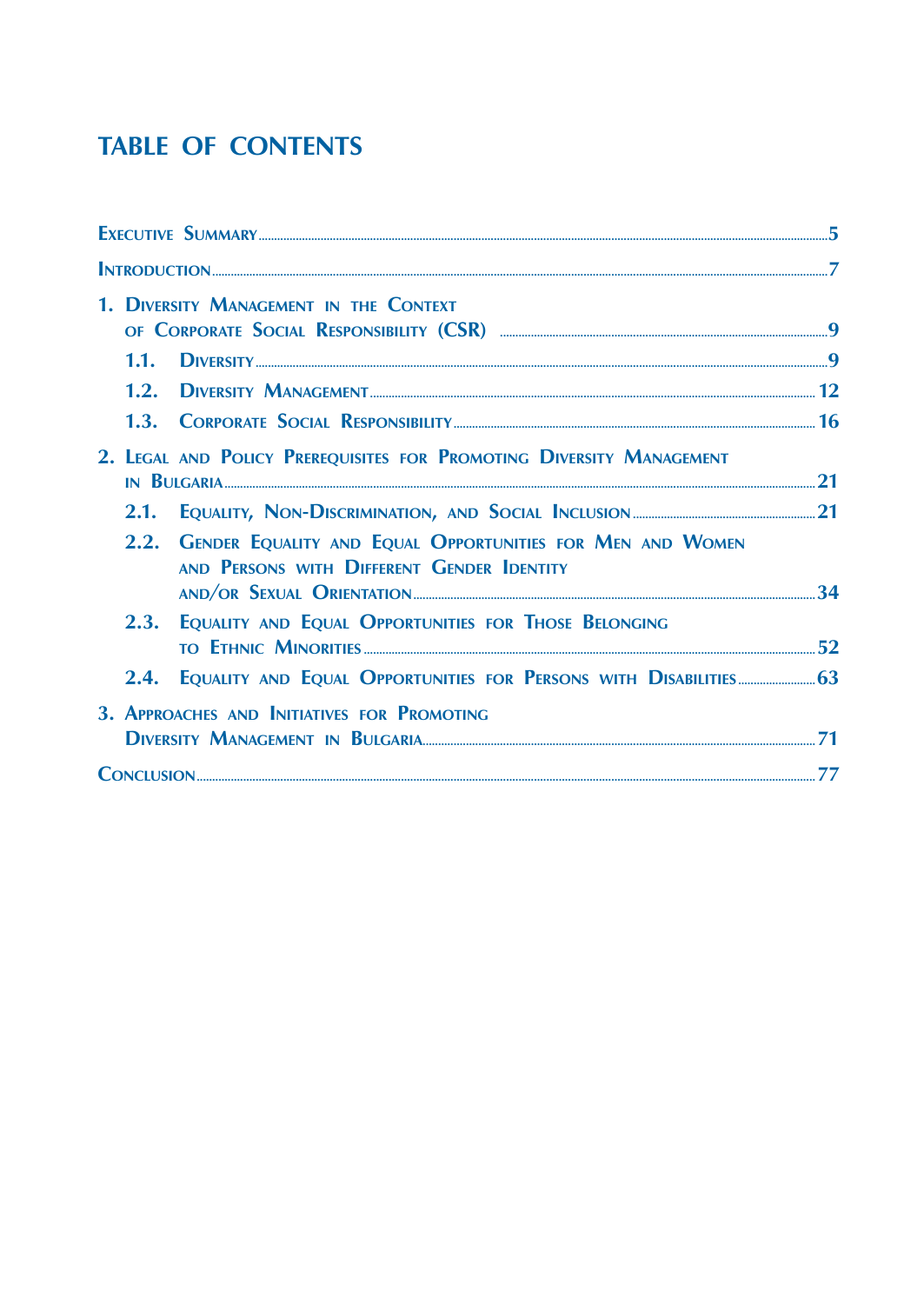## **List of Tables**

| <b>TABLE 1:</b> |                                                                                                                                                |  |
|-----------------|------------------------------------------------------------------------------------------------------------------------------------------------|--|
| <b>TABLE 2:</b> | INTERNATIONAL INSTRUMENTS REGARDING EQUALITY,                                                                                                  |  |
| <b>TABLE 3:</b> | EU INSTRUMENTS REGARDING EQUALITY, NON-DISCRIMINATION,                                                                                         |  |
| <b>TABLE 4:</b> | INTERNATIONAL INSTRUMENTS REGARDING GENDER EQUALITY<br>AND EQUAL OPPORTUNITIES FOR MEN AND WOMEN<br>AND PERSONS WITH DIFFERENT GENDER IDENTITY |  |
| <b>TABLE 5:</b> | EU INSTRUMENTS REGARDING GENDER EQUALITY<br>AND EQUAL OPPORTUNITIES FOR MEN AND WOMEN<br>AND PERSONS WITH DIFFERENT GENDER IDENTITY            |  |
| <b>TABLE 6:</b> | INTERNATIONAL INSTRUMENTS REGARDING THE EQUALITY OF<br>AND EQUAL OPPORTUNITIES FOR THOSE BELONGING                                             |  |
| <b>TABLE 7:</b> | EU INSTRUMENTS REGARDING THE EQUALITY OF<br>AND EQUAL OPPORTUNITIES FOR THOSE BELONGING                                                        |  |
| <b>TABLE 8:</b> | INTERNATIONAL INSTRUMENTS REGARDING THE EQUALITY                                                                                               |  |
|                 |                                                                                                                                                |  |

## **List of Boxes**

| $ROX_1$ :           | <b>COLLECTIVE BARGAINING AGREEMENTS AS A MEANS OF PROMOTING</b> |     |
|---------------------|-----------------------------------------------------------------|-----|
|                     | <b>BOX 2:</b> A DISCUSSION FORUM                                |     |
| $\overline{ROX}$ 3: |                                                                 | 75. |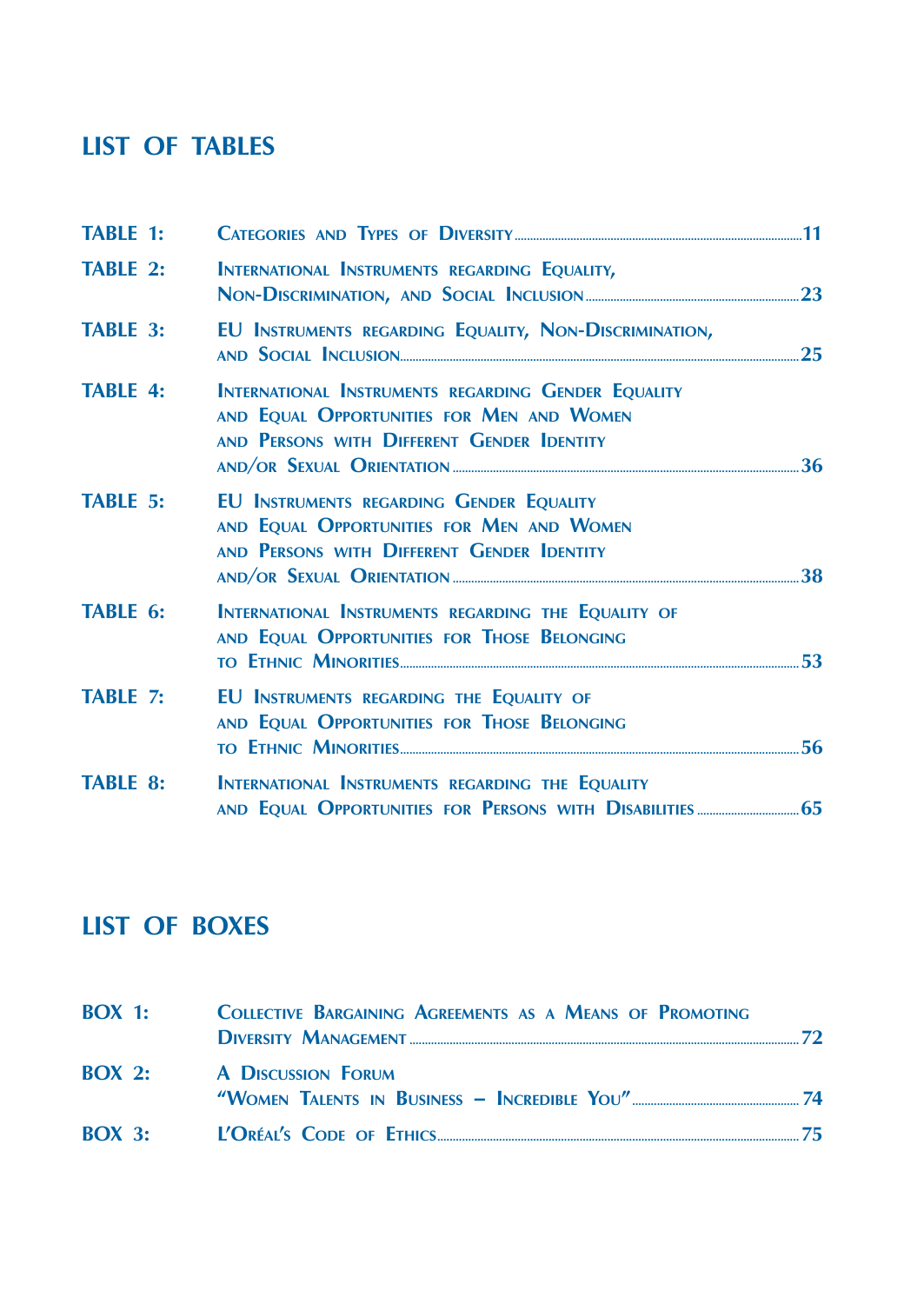## <span id="page-5-0"></span>**Executive Summary**

The intense global processes over the past few decades, social stratification, migration and sharpening demographic tendencies of various nature have underscored the need for policies and measures for effective diversity management in all spheres of social life. In order to preserve its stability against the backdrop of these multi-dimensional dynamics and growing social turbulence, labour market requires a novel economic culture underpinned by the adoption and implementation of new ethical norms and workplace arrangements which take into account the expanding scope of opportunities for professional realisation<sup>1</sup>.

This report provides an overview of the main regulatory, policy, and institutional parameters that impact on diversity management in the workplace in Bulgaria. The report comprises three parts.

Part One defines the concepts of "diversity" and "diversity management" and analyses the extent to which diversity impacts on and can serve as an indicator for implementing policies aimed at achieving corporate social responsibility (CSR).

Part Two looks into the regulatory prerequisites for promoting diversity management among companies in Bulgaria. Four principal thematic domains are examined:

- equality, non-discrimination and social inclusion;
- **•**  gender equality and equal opportunities for men and women and persons with different gender identity and/or sexual orientation;
- **•**  equality and equal opportunities for those belonging to ethnic minorities; and
- equality and equal opportunities for persons with disabilities.

Besides national legislation in each respective domain, this Part of the report reviews relevant international agreements and standards, as well as directives and strategic documents of the European Union.

Part Three of the report examines different ways in which the existing regulatory provisions are being implemented. To this end, relevant approaches and initiatives that contribute to promoting diversity management in Bulgaria are reviewed. The Diversity Charter is highlighted as an example of a flexible approach for self-

<sup>1</sup> Mikova, V. and Kurukafov, T. *Diversity on Labour Market Manual: Business Guidance*, 2010, [http://](http://www.kzd-nondiscrimination.com/layout/index.php/layout-over-40-positions/publikacii/publikacii) [www.kzd-nondiscrimination.com/layout/index.php/layout-over-40-positions/publikacii/publikacii](http://www.kzd-nondiscrimination.com/layout/index.php/layout-over-40-positions/publikacii/publikacii).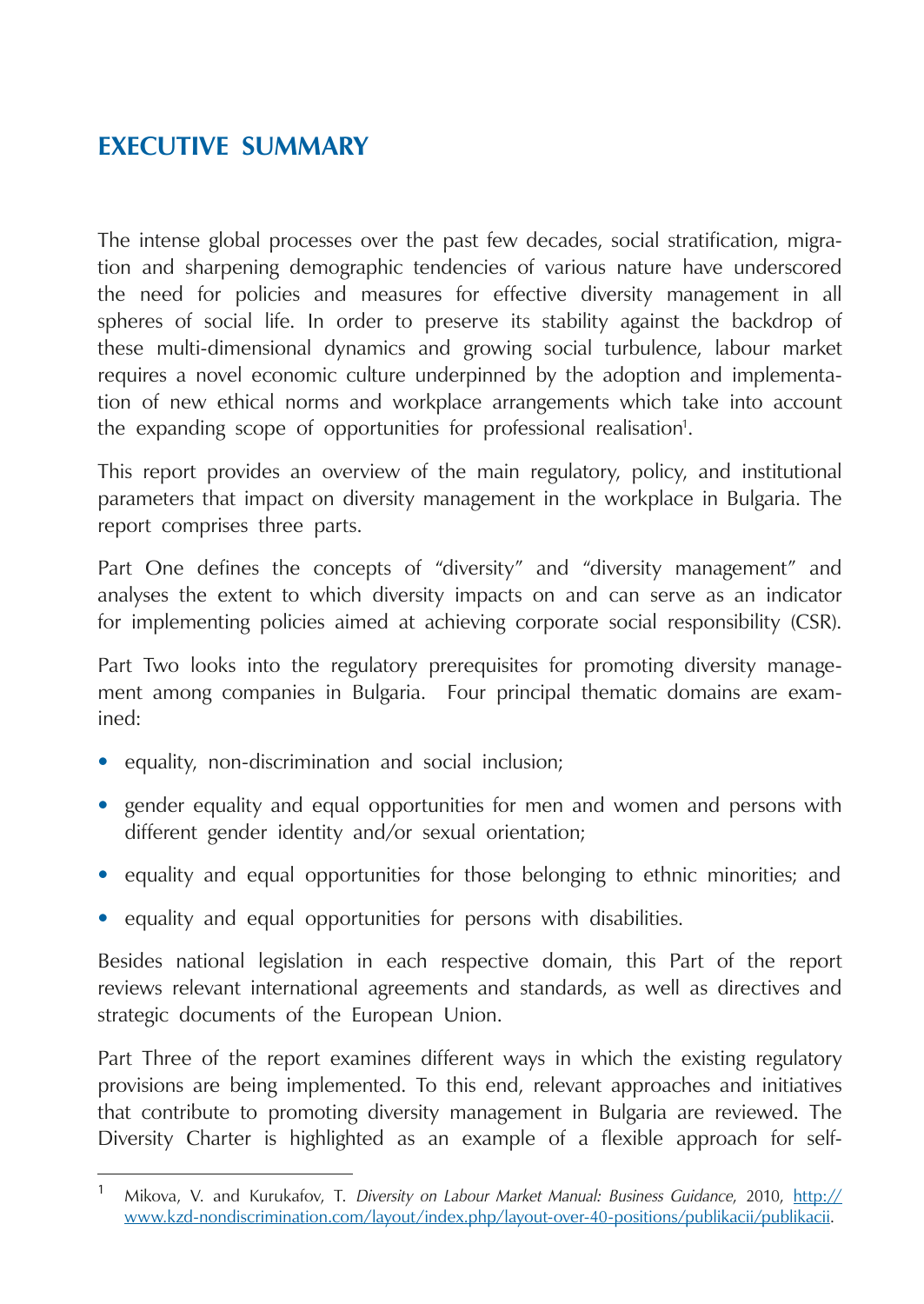regulation that meets the needs of both Transnational Corporations (TNCs) and small and medium enterprises (SMEs).

The benefits in terms of enhanced competitiveness and demonstrating corporate social responsibility that companies can yield through the adoption and implementation of institutional policies for diversity management are summarised in the conclusion.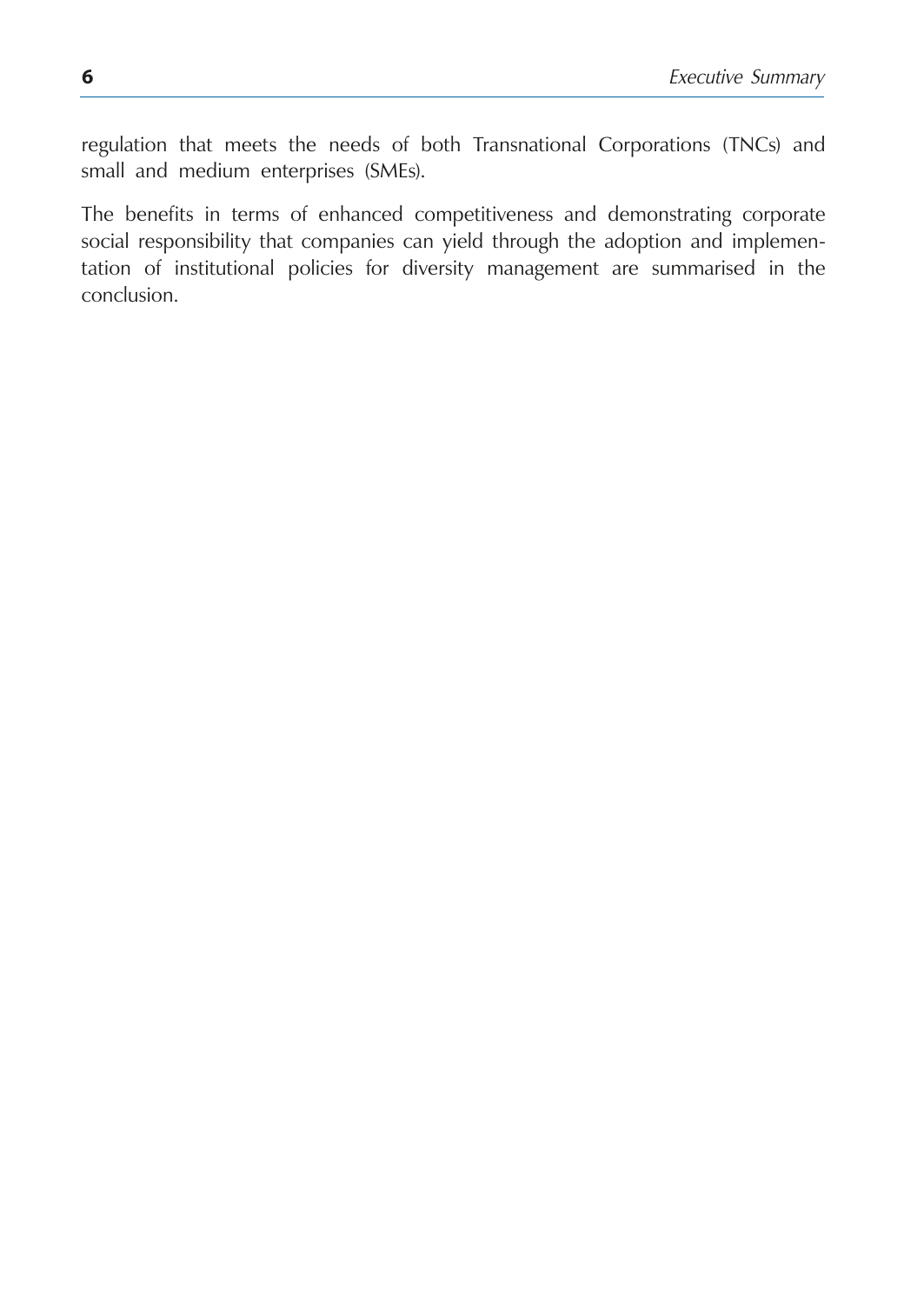### <span id="page-7-0"></span>**Introduction**

The motto of the European Union, "United in Diversity" is a key fundamental for the effective exercise of personal freedom. It underlines the role that different cultures and values play in forming a sustainable social system which is capable of adapting to the ever changing external factors of its surrounding environment. At European level, the rule of law recognises differences not as obstacles or hurdles but as a uniting force which drives progress. Thus, diversity is not just a descriptive characteristic of the system, but an intended end result: it is a property that needs to be nurtured; a resource that needs to be developed. The intense global processes over the past few decades, social stratification, migration and sharpening demographic tendencies of various nature have underscored the need for policies and measures for effective diversity management in all spheres of social life. In order to preserve its stability against the backdrop of these multi-dimensional dynamics and growing social turbulence, labour market requires a novel economic culture underpinned by the adoption and implementation of new ethical norms regarding workplace arrangements which take into account the expanding scope of opportunities for professional realisation<sup>2</sup>.

The introduction of an active institutional diversity policy can help companies gain considerable advantages in at least five areas:

- 1) Strengthening cultural values within the organisation;
- 2) Enhancing corporate reputation;
- 3) Allowing for attracting and retaining highly talented people;
- 4) Improving staff motivation and the efficiency of existing staff;
- 5) Improving innovation and creativity amongst employees<sup>3</sup>.

The purpose of the present report is to provide an overview of the main regulatory, policy, and institutional parameters that impact on diversity management in the workplace in Bulgaria. The report comprises three parts. Part One defines the concepts of "diversity" and "diversity management" and analyses the extent to which diversity impacts on and can serve as an indicator for implementing policies aimed at achieving corporate social responsibility (CSR). Part Two looks into the

<sup>2</sup> Mikova, V. and Kurukafov, T. *Diversity on Labour Market Manual: Business Guidance*, 2010, [http://](http://www.kzd-nondiscrimination.com/layout/index.php/layout-over-40-positions/publikacii/publikacii) [www.kzd-nondiscrimination.com/layout/index.php/layout-over-40-positions/publikacii/publikacii](http://www.kzd-nondiscrimination.com/layout/index.php/layout-over-40-positions/publikacii/publikacii). <sup>3</sup> Keil, M. et al. *Training Manual for Diversity Management*, International Society for Diversity

Management, 2007.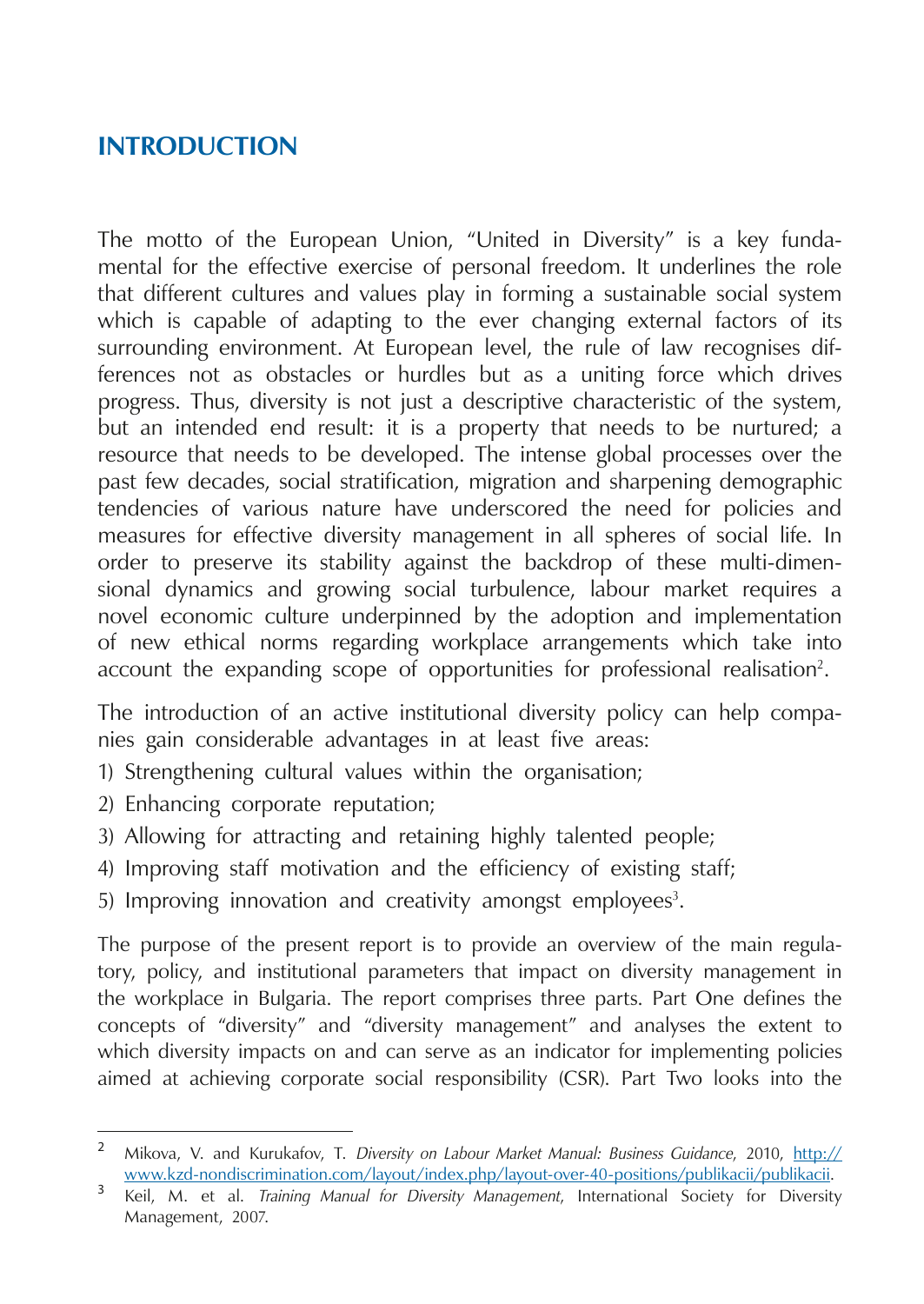regulatory prerequisites for promoting diversity management among companies in Bulgaria. Four principal thematic domains are examined: equality, non-discrimination and social inclusion; gender equality and equal opportunities for men and women and persons with different gender identity and/or sexual orientation; equality and equal opportunities for those belonging to ethnic minorities; and equality and equal opportunities for persons with disabilities. To this end, national legislation in each respective domain, relevant international agreements and standards, and directives and strategic documents of the European Union are reviewed. Part Three of the report examines different ways in which the existing regulatory provisions are being implemented by reviewing relevant approaches and initiatives for promoting diversity management in Bulgaria. The benefits in terms of enhanced competitiveness and demonstrating corporate social responsibility that companies can yield through the adoption and implementation of institutional policies for diversity management are summarised in the conclusion.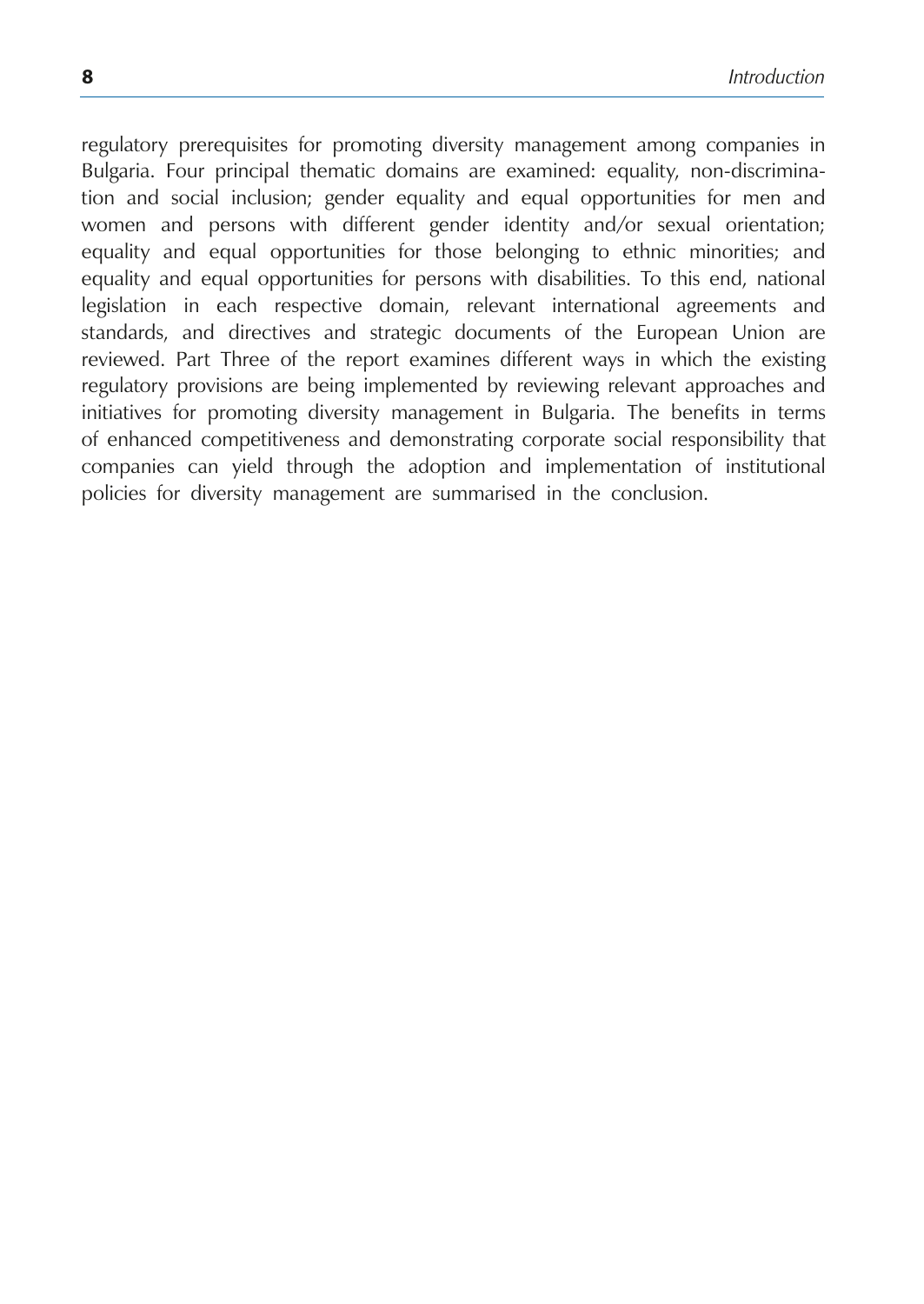## <span id="page-9-0"></span>**1. Diversity Management in the Context of Corporate Social Responsibility (CSR)**

This section examines the practical application of the concepts of "diversity" and "diversity management" with respect to the workplace. The section also conducts a general review of the literature on "corporate social responsibility" analysing the extent to which diversity management can serve as an indicator for the social impact of companies.

#### **1.1. Diversity**

The understanding of diversity has been evolving since the 1970s when the term was mainly used with regard to increasing the gender, national, and/or ethnic representation in the workforce<sup>4</sup>. This connotation of the term is close to the socalled "affirmative action" involving the recruitment and retention of employees of underrepresented "identity groups"<sup>5</sup> . The main disadvantage of the affirmative action policies concerns the lack of options for career development of employees belonging to underrepresented identity groups: since the formal inclusion of these employees in the workforce does not necessarily leads to their professional development, their colleagues may perceive them as underqualified<sup>6</sup>. This aspect presupposes that diversity has both a quantitative and qualitative dimension. As noted in the 2003 European Commission's report, *The Costs and Benefits of Diversity*:

> "Workforce diversity" within companies is associated with policies designed to recruit, retain, and develop employees from diverse social groups. This leads to a change in the mix of people employed in some cases, and, in other instances, to changes in the type of people employed in specific managerial or technical positions. In all cases, such policies go beyond compliance with anti-discrimination legislation"<sup>7</sup> .

<sup>4</sup> Keil, M. et al. *Training Manual for Diversity Management*, International Society for Diversity Management, 2007.

<sup>5</sup> Keil, M. et al. *Training Manual for Diversity Management*, International Society for Diversity Management, 2007.

<sup>6</sup> Keil, M. et al. *Training Manual for Diversity Management*, International Society for Diversity Management, 2007.

<sup>7</sup> European Commission, *The Costs and Benefits of Diversity: A Study on Methods and Indicators to Measure the Cost-Effectiveness of Diversity Policies in Enterprises*, 2003, Directorate General for Employment, Industrial Relations, and Social Affairs, Brussels, [https://www.coe.int/t/dg4/culture](https://www.coe.int/t/dg4/cultureheritage/mars/source/resources/references/others/17 - Costs and Benefits of Diversity - EU 2003 ExSum.pdf)[heritage/mars/source/resources/references/others/17%20-%20Costs%20and%20Benefits%20](https://www.coe.int/t/dg4/cultureheritage/mars/source/resources/references/others/17 - Costs and Benefits of Diversity - EU 2003 ExSum.pdf) [of%20Diversity%20-%20EU%202003%20ExSum.pdf](https://www.coe.int/t/dg4/cultureheritage/mars/source/resources/references/others/17 - Costs and Benefits of Diversity - EU 2003 ExSum.pdf).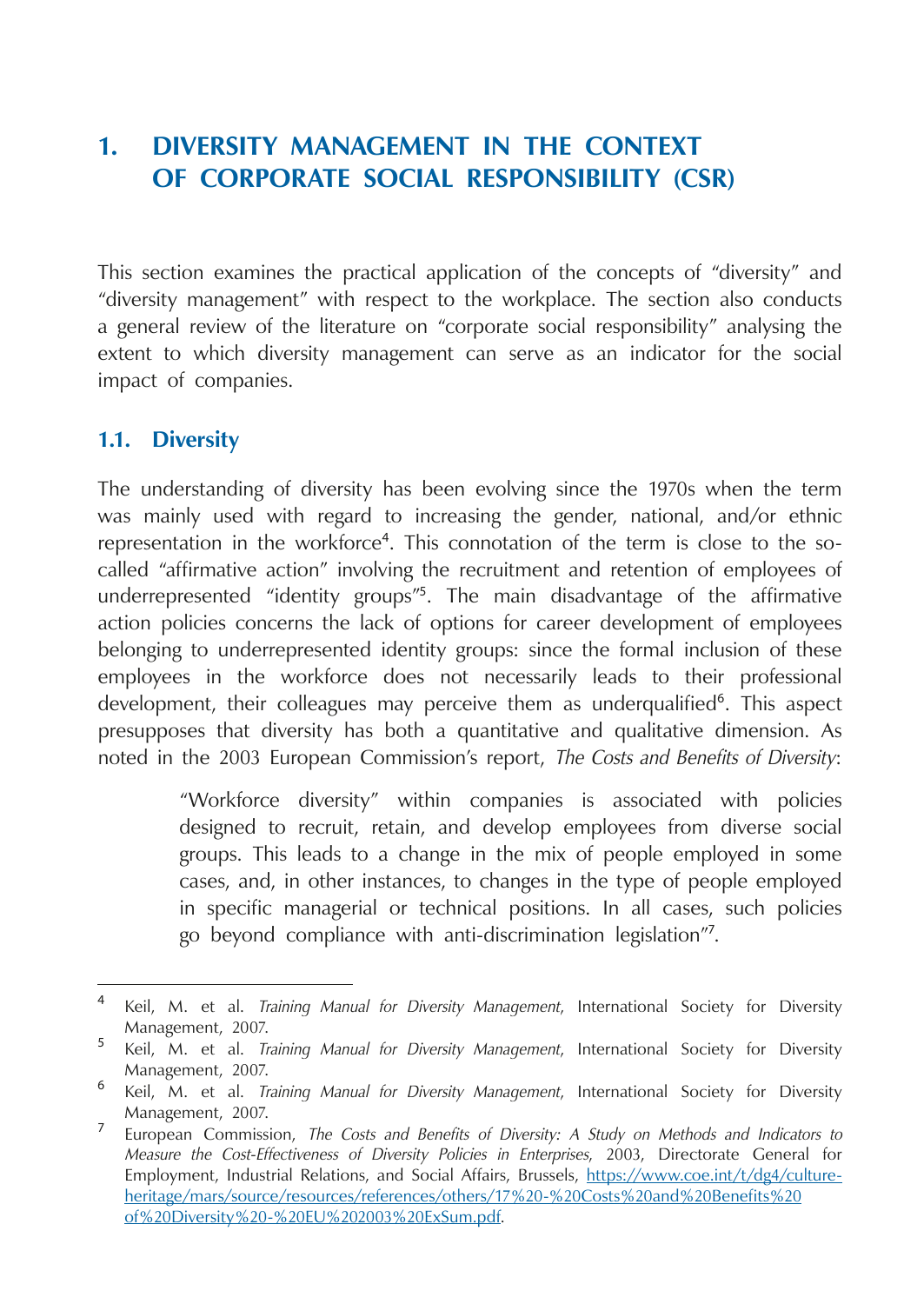However, it remains difficult to define a "diverse workplace" and there is no widely accepted methodology for distinguishing between companies that are diverse and those that are not<sup>8</sup>. More generally, the concept of "diversity" refers to the tolerance, respect and consideration that a company demonstrates to each person's particular characteristics<sup>9</sup>. Policies promoting diversity should thus be centred on the recognition and appreciation of individual skills rather than on sub-optimal criteria, also known as grounds for discrimination or protected  $\gamma$  grounds<sup>10</sup>. Within this context, fostering working conditions that allow each and every employee to develop their full potential is a chief priority.

The academic literature defines "diversity" in different ways. Some authors understand diversity as a two-fold concept dividing it into two types: 1) "surface-level diversity" which refers to demographic diversity; and 2) "deep-level diversity" which refers to psychological diversity manifested in differences in the ways of thinking, conviction, and modes of behaviour $11$ . An expanded version of this model spanning the respective categories and types of diversity is presented in Table 1.

<sup>8</sup> European Commission, *The Costs and Benefits of Diversity: A Study on Methods and Indicators to Measure the Cost-Effectiveness of Diversity Policies in Enterprises*, 2003, Directorate General for Employment, Industrial Relations, and Social Affairs, Brussels, [https://www.coe.int/t/dg4/culture](https://www.coe.int/t/dg4/cultureheritage/mars/source/resources/references/others/17 - Costs and Benefits of Diversity - EU 2003 ExSum.pdf)[heritage/mars/source/resources/references/others/17%20-%20Costs%20and%20Benefits%20](https://www.coe.int/t/dg4/cultureheritage/mars/source/resources/references/others/17 - Costs and Benefits of Diversity - EU 2003 ExSum.pdf)

<sup>&</sup>lt;sup>9</sup> European Commission, *Practical Guide to Launch and Implement a Diversity Charter*, 2015, Directorate General for Justice and Consumers, [https://publications.europa.eu/en/publication-detail/-/publi](https://publications.europa.eu/en/publication-detail/-/publication/d757b218-6302-4ff6-a11a-f24133b3305b)[cation/d757b218-6302-4ff6-a11a-f24133b3305b;](https://publications.europa.eu/en/publication-detail/-/publication/d757b218-6302-4ff6-a11a-f24133b3305b) David Thomas and Robin Ely, "Making Differences Matter: A New Paradigm for Managing Diversity", *Harvard Business Review*, Sep-Oct (1996),

[https://hbr.org/1996/09/making-differences-matter-a-new-paradigm-for-managing-diversity.](https://hbr.org/1996/09/making-differences-matter-a-new-paradigm-for-managing-diversity) <sup>10</sup> European Commission, Practical Guide to Launch and Implement a Diversity Charter, 2015, Directorate General for Justice and Consumers, [https://publications.europa.eu/en/publication](https://publications.europa.eu/en/publication-detail/-/publication/d757b218-6302-4ff6-a11a-f24133b3305b)[detail/-/publication/d757b218-6302-4ff6-a11a-f24133b3305b.](https://publications.europa.eu/en/publication-detail/-/publication/d757b218-6302-4ff6-a11a-f24133b3305b)<br><sup>11</sup> David Harrison et al. "Time, Teams, and Task Performance: Changing Effects of Surface- and

Deep-Level Diversity on Group Functioning", *Academy of Management Journal*, vol.45:5 (2002), pp. 1029-1045.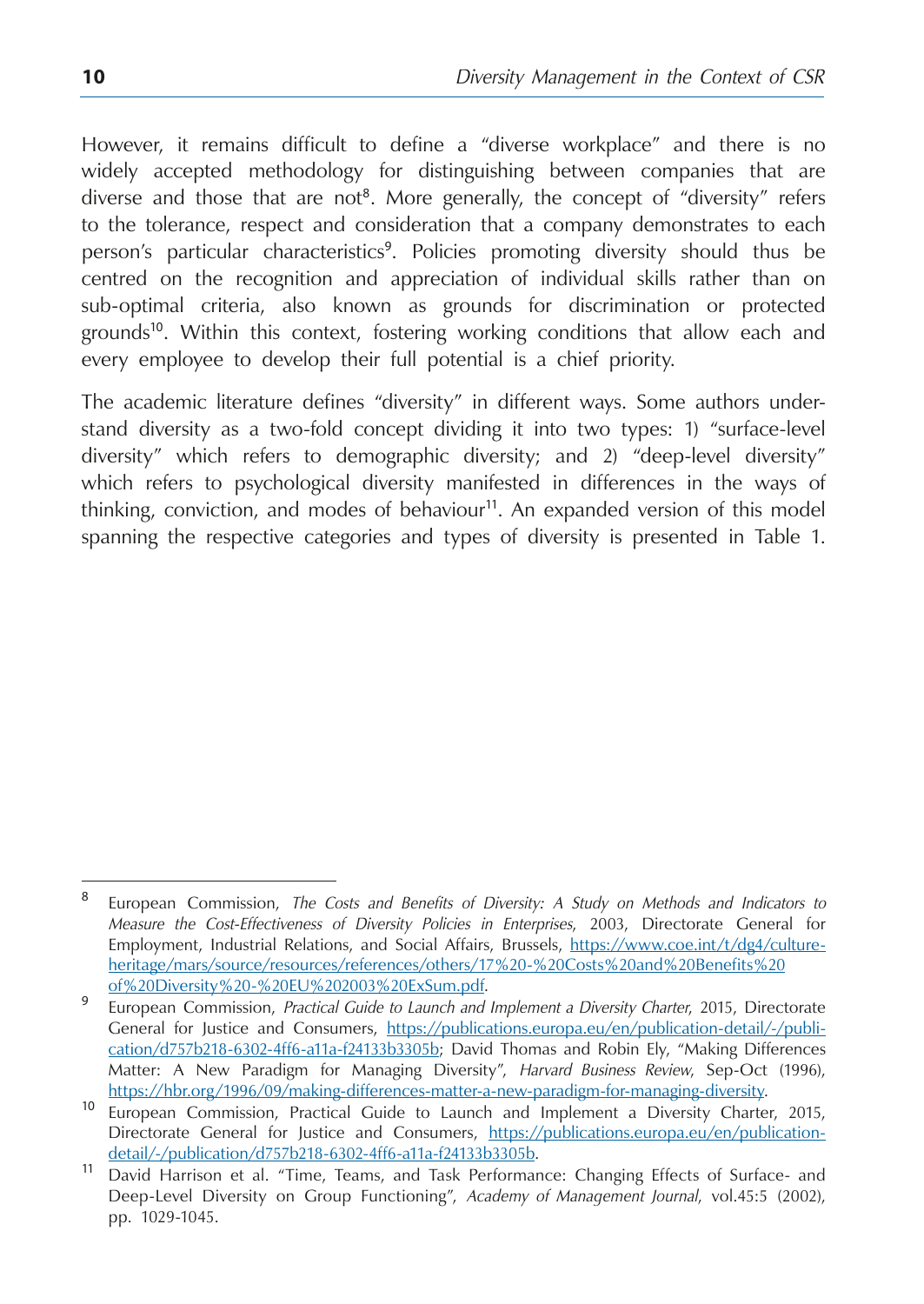| <b>Category</b>                                     | <b>Types of Diversity</b>                                                                                   |  |  |
|-----------------------------------------------------|-------------------------------------------------------------------------------------------------------------|--|--|
| Social-category differences                         | Race<br>Ethnicity<br>Gender<br>Age<br>Religion<br>Sexual orientation<br>Physical abilities                  |  |  |
| Differences in knowledge and<br>skills              | Education<br>Functional knowledge<br>Information or expertise<br>Training<br>Experience<br><b>Abilities</b> |  |  |
| Differences in values or beliefs                    | Cultural background<br>Ideology                                                                             |  |  |
| Personality differences                             | Cognitive style<br>Affective disposition<br>Motivational factors                                            |  |  |
| Organisational- or community-<br>status differences | Tenure or length of service<br>Title                                                                        |  |  |
| Differences in social<br>and network ties           | Work-related ties<br>Friendship ties<br>Community ties<br>In-group memberships                              |  |  |

#### **Table 1: Categories and Types of Diversity**

*Source: Elizabeth Mannix and Margaret Neale, "What Differences Make Difference?: The Promise and Reality of Diverse Teams in Organisations", Psychological Science in the Public Interest, vol.6:2 (2005), pp.31-55.*

The "four layers of diversity" model offers an alternative interpretation of the concept<sup>12</sup>. It covers the following sets of factors: 1) personality, 2) internal dimensions, 3) external dimensions and 4) organisational dimensions. Personality refers to the characteristic traits and features of individual employees. Internal dimensions include aspects such as age, gender, sexual orientation, ethnicity, race, and physical abilities. External dimensions comprise geographic location, income, personal habits, recreational habits, religion, educational background, work experience,

<sup>12</sup> On the model of four layers of diversity, see Lee Gardenswartz and Anita Rowe, *Diverse Teams at Work: Capitalising on the Power of Diversity,* Alexandria VA: Society for Human Resource Management, 2008.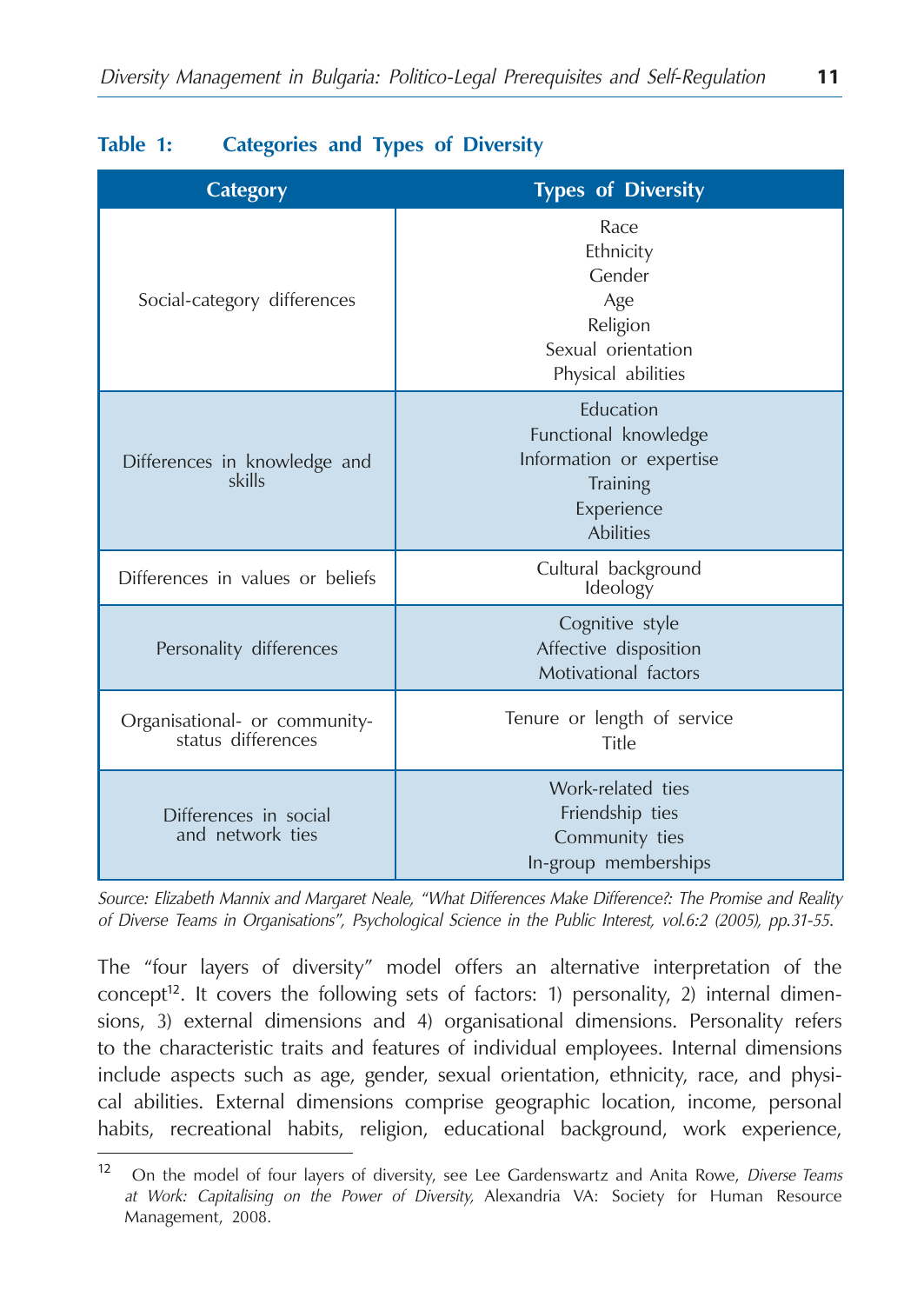<span id="page-12-0"></span>appearance, and marital status. Organisational dimensions cover functional level/ classification, work content/field, division/department/unit/group, management status, and union affiliation<sup>13</sup>.

#### **1.2. Diversity Management**

There are different definitions of the concept of "diversity management". Some experts define it as a management philosophy of recognising and valuing heterogeneity in organisations with a view to improve organisational performance<sup>14</sup>. Others describe it as a proactive strategy that appreciates difference and aims to maximise the utilisation of employees' potential<sup>15</sup>. The process of diversity management is future-oriented and creates added value to companies<sup>16</sup>.

Diversity management comprises the strategic, communicative and managerial approaches upon which companies rely, in order to ensure an optimal workforce composition that guarantees the accomplishment of corporate goals and enhances competitiveness<sup>17</sup>. These approaches are underpinned by three types of prerequisites: ethical, regulatory and economic $18$ . Ethical prerequisites relate to the provision of equal opportunities for employees of the different identity groups that are represented in the company. Regulatory prerequisites pertain to compliance with the established legal requirements for equality and anti-discrimination. Economic prerequisites concern the increase in effectiveness, efficiency, and profits.

Up until the mid-1990s, two dominant paradigms for diversity management stood out: the discrimination-and-fairness paradigm; and the access-and-legitimacy paradigm<sup>19</sup>. The discrimination-and-fairness paradigm is focused on the ethical and

<sup>13</sup> Lee Gardenswartz and Anita Rowe, *Diverse Teams at Work: Capitalising on the Power of Diversity*, Alexandria VA: Society for Human Resource Management, 2008.

<sup>14</sup> Ozbilgin, M. and Tatli, A. "Mapping out the Field of Equality and Diversity: Rise of Individualism and Voluntarism", *Human Relations*, vol.64:9 (2011), pp. 1229-1253.

<sup>15</sup> Subeliani, D. and Tsogas, G. "Managing Diversity in the Netherlands: A Case Study of Rabobank", *The International Journal of Human Resource Management*, vol.16:5 (2005), pp.831-851.

<sup>16</sup> Keil, M. et al. *Training Manual for Diversity Management*, International Society for Diversity Management, 2007.

<sup>17</sup> Keil, M. et al. *Training Manual for Diversity Management*, International Society for Diversity Management, 2007.

<sup>18</sup> European Commission, *The Costs and Benefits of Diversity: A Study on Methods and Indicators to Measure the Cost-Effectiveness of Diversity Policies in Enterprises*, 2003, Directorate General for Employment, Industrial Relations, and Social Affairs, Brussels, [https://www.coe.int/t/dg4/culture](https://www.coe.int/t/dg4/cultureheritage/mars/source/resources/references/others/17 - Costs and Benefits of Diversity - EU 2003 ExSum.pdf)[heritage/mars/source/resources/references/others/17%20-%20Costs%20and%20Benefits%20](https://www.coe.int/t/dg4/cultureheritage/mars/source/resources/references/others/17 - Costs and Benefits of Diversity - EU 2003 ExSum.pdf)

[of%20Diversity%20-%20EU%202003%20ExSum.pdf.](https://www.coe.int/t/dg4/cultureheritage/mars/source/resources/references/others/17 - Costs and Benefits of Diversity - EU 2003 ExSum.pdf) <sup>19</sup> Thomas, D. and Ely, R. "Making Differences Matter: A New Paradigm for Managing Diversity", *Harvard Business Review*, Sep-Oct (1996), [https://hbr.org/1996/09/making-differences-matter-a](https://hbr.org/1996/09/making-differences-matter-a-new-paradigm-for-managing-diversity)[new-paradigm-for-managing-diversity.](https://hbr.org/1996/09/making-differences-matter-a-new-paradigm-for-managing-diversity)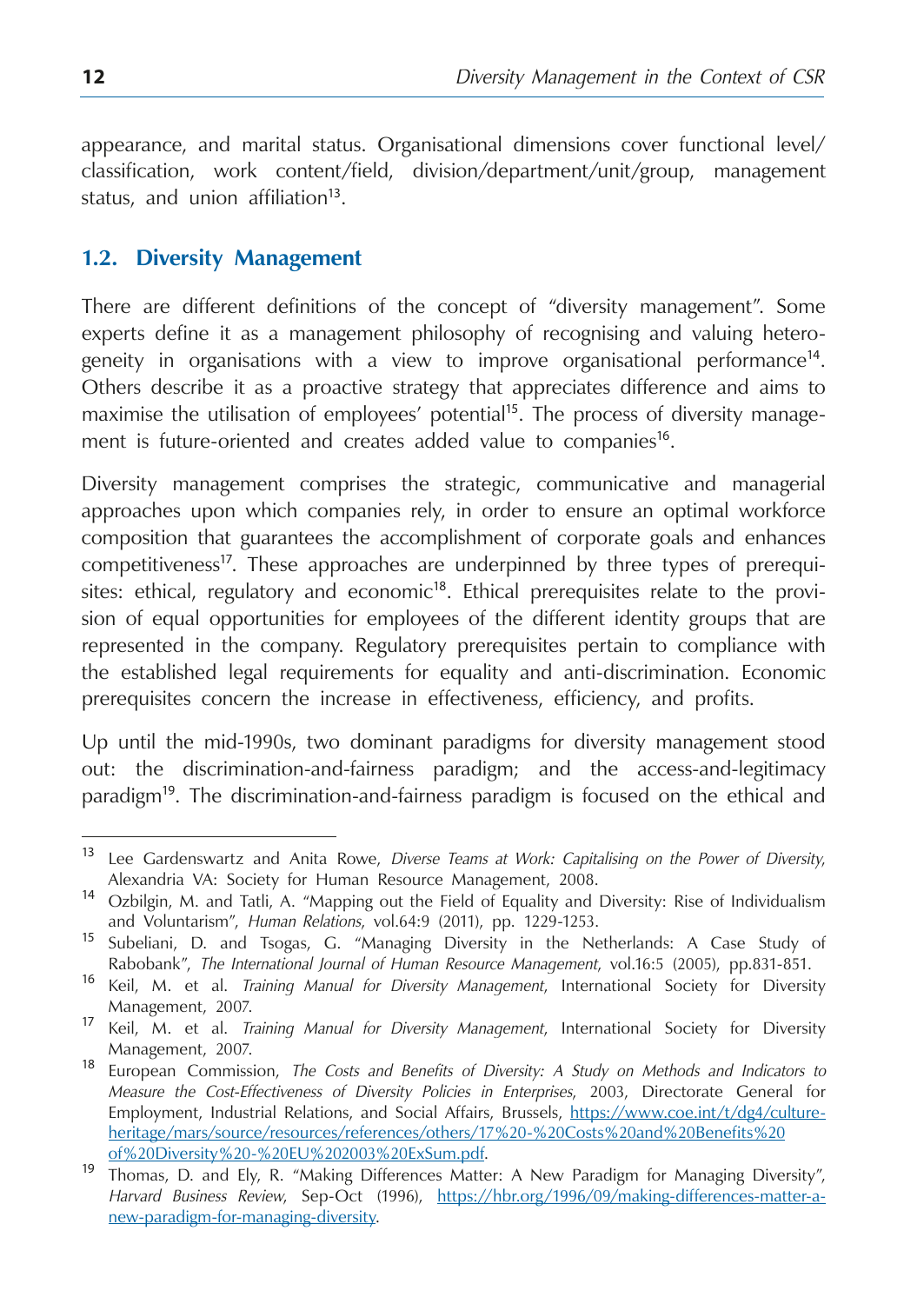regulatory prerequisites for promoting diversity. Within this policy framework diversity signifies the provision of equal opportunities, as well as fair (equal) treatment and compliance with the labour law regarding the requirements for providing equal opportunities. The basic principle here is "all employees are the same, differences do not matter<sup>"20</sup>. This paradigm resembles in some respects the affirmative action policy, not least because its chief criterion for assessing diversity management is the effectiveness of companies to recruit and retain a certain number of employees of different identity groups. The state and quality of the conditions that allow employees to develop and demonstrate their potential are downgraded at the expense of quantitative indicators. Nevertheless, it is worth noting that companies which apply the discrimination-and-fairness paradigm tend to institute career-development mentoring programmes for employees of different identity groups (women, ethnic minorities) and to train other employees to respect cultural differences<sup>21</sup>.

The access-and-legitimacy paradigm covers the economic prerequisites for introducing policies and measures for diversity management and so, it is often referred to as the business case for diversity management<sup>22</sup>. This paradigm is founded on the premise that employees of different identity groups are needed, so that companies can gain more access to these groups. The basic principle at play here is that workforce diversity boosts the legitimacy of companies among all social segments thus allowing companies to reach more customers. In practice, this policy framework requires that companies should match their demographic profile to that of their customers. Diversity management is regarded as an instrument that companies use for the achievement of specific goals which yield direct benefits. Despite its strengths from the point of view of business logic, the access-andlegitimacy paradigm runs the risk of leaving employees feeling exploited and without real prospects for career development<sup>23</sup>.

<sup>&</sup>lt;sup>20</sup> Thomas, D. and Ely, R. "Making Differences Matter: A New Paradigm for Managing Diversity", *Harvard Business Review*, Sep-Oct (1996), [https://hbr.org/1996/09/making-differences-matter-a-](https://hbr.org/1996/09/making-differences-matter-a-new-paradigm-for-managing-diversity)

[new-paradigm-for-managing-diversity](https://hbr.org/1996/09/making-differences-matter-a-new-paradigm-for-managing-diversity). <sup>21</sup> Thomas, D. and Ely, R. "Making Differences Matter: A New Paradigm for Managing Diversity", *Harvard Business Review*, Sep-Oct (1996), [https://hbr.org/1996/09/making-differences-matter-a-](https://hbr.org/1996/09/making-differences-matter-a-new-paradigm-for-managing-diversity)

[new-paradigm-for-managing-diversity](https://hbr.org/1996/09/making-differences-matter-a-new-paradigm-for-managing-diversity). <sup>22</sup> Thomas. D. and Ely, R. "Making Differences Matter: A New Paradigm for Managing Diversity", *Harvard Business Review*, Sep-Oct (1996), [https://hbr.org/1996/09/making-differences-matter-a-](https://hbr.org/1996/09/making-differences-matter-a-new-paradigm-for-managing-diversity)

[new-paradigm-for-managing-diversity](https://hbr.org/1996/09/making-differences-matter-a-new-paradigm-for-managing-diversity). <sup>23</sup> Thomas, D. and Ely, R. "Making Differences Matter: A New Paradigm for Managing Diversity", *Harvard Business Review*, Sep-Oct (1996), [https://hbr.org/1996/09/making-differences-matter-a](https://hbr.org/1996/09/making-differences-matter-a-new-paradigm-for-managing-diversity)[new-paradigm-for-managing-diversity](https://hbr.org/1996/09/making-differences-matter-a-new-paradigm-for-managing-diversity).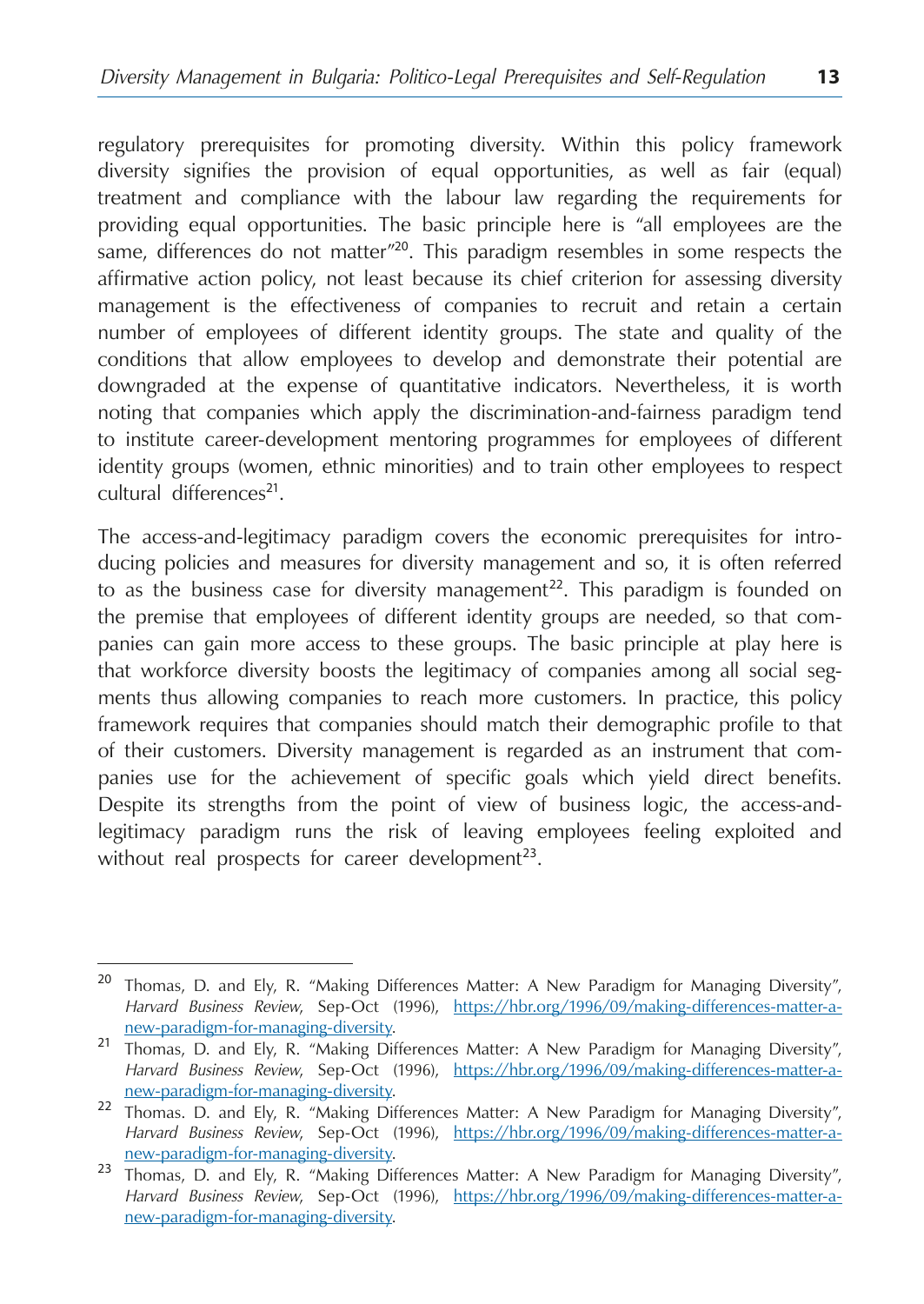In 1996, Thomas and Ely developed the integration-and-learning paradigm, which aims to combine the strengths of the two paradigms described above<sup>24</sup>. This paradigm treats diversity as a dynamic capital. The effective management of this capital requires both provision of equal opportunities and appreciation of the cultural differences among individual employees and their added value. The basic principle here relates to the recognition that the ways in which employees make decisions at work are inevitably influenced by their cultural background and identity. Companies should aim to create favourable conditions for integrating the different modes and approaches of individual employees which in turn can help find new markets and develop innovative strategies, products, and practices<sup>25</sup>. This diversity management paradigm allows companies to grow and develop by accepting the differences between their employees, which creates a sense of unity: they are all part of the same team with their differences, not despite them<sup>26</sup>.

The costs and benefits of implementing policies and measures for diversity management have been the subject of both academic and commercial research<sup>27</sup>. The benefits accruing to companies from workforce diversity include:

<sup>&</sup>lt;sup>24</sup> Thomas, D. and Ely, R. "Making Differences Matter: A New Paradigm for Managing Diversity", *Harvard Business Review*, Sep-Oct (1996), [https://hbr.org/1996/09/making-differences-matter-a](https://hbr.org/1996/09/making-differences-matter-a-new-paradigm-for-managing-diversity)[new-paradigm-for-managing-diversity](https://hbr.org/1996/09/making-differences-matter-a-new-paradigm-for-managing-diversity)

<sup>&</sup>lt;sup>25</sup> Thomas, D. and Ely, R. "Making Differences Matter: A New Paradigm for Managing Diversity", *Harvard Business Review*, Sep-Oct (1996), available at [https://hbr.org/1996/09/making-differences](https://hbr.org/1996/09/making-differences-matter-a-new-paradigm-for-managing-diversity)[matter-a-new-paradigm-for-managing-diversity](https://hbr.org/1996/09/making-differences-matter-a-new-paradigm-for-managing-diversity)

<sup>26</sup> Thomas, D. and Ely, R. "Making Differences Matter: A New Paradigm for Managing Diversity", *Harvard Business Review*, Sep-Oct (1996), [https://hbr.org/1996/09/making-differences-matter-a](https://hbr.org/1996/09/making-differences-matter-a-new-paradigm-for-managing-diversity)[new-paradigm-for-managing-diversity](https://hbr.org/1996/09/making-differences-matter-a-new-paradigm-for-managing-diversity)

<sup>27</sup> Centre for Strategy and Evaluation Services, *Methods and Indicators to Measure the Cost-Effectiveness of Diversity Policies in Enterprises*, October 2003, [https://www.econbiz.de/Record/methods-and](https://www.econbiz.de/Record/methods-and-indicators-to-measure-the-cost-effectiveness-of-diversity-policies-in-enterprises-final-report/10009638540)[indicators-to-measure-the-cost-effectiveness-of-diversity-policies-in-enterprises-final](https://www.econbiz.de/Record/methods-and-indicators-to-measure-the-cost-effectiveness-of-diversity-policies-in-enterprises-final-report/10009638540)[report/10009638540;](https://www.econbiz.de/Record/methods-and-indicators-to-measure-the-cost-effectiveness-of-diversity-policies-in-enterprises-final-report/10009638540) Department for Business Innovation and Skills, *The Business Case for Equality and Diversity: A Survey of the Academic Literature*, BIS Occasional Paper No.4, January 2013, [https://](https://www.gov.uk/government/publications/the-business-case-for-equality-and-diversity-a-survey-of-the-academic-literature) [www.gov.uk/government/publications/the-business-case-for-equality-and-diversity-a-survey-of](https://www.gov.uk/government/publications/the-business-case-for-equality-and-diversity-a-survey-of-the-academic-literature)[the-academic-literature;](https://www.gov.uk/government/publications/the-business-case-for-equality-and-diversity-a-survey-of-the-academic-literature) *Diversity Management in 2008: Research with the European Business Test Panel*, developed as part of the European Community Programme for Employment and Social Solidarity (2007-2013); Rossella Ricco and Marco Guerci, 'Diversity Challenge: An Integrated Process to Bridge the "Implementation Gap"', *Business Horizons*, vol.57 (2014), pp.235-245; *Diversity and Innovation: A Business Opportunity for All*, developed as part of the European Community Programme for Employment and Social Solidarity (2007-2013), [http://www.iegd.org/pdf/Task%20](http://www.iegd.org/pdf/Task 3 - Innovation.pdf) [3%20-%20Innovation.pdf;](http://www.iegd.org/pdf/Task 3 - Innovation.pdf) Ramdane Djebarni and Samuel Ebie, 'Equality and Diversity Management: An Investigation into the Business Case of Equality and Diversity Practice in SMEs', *The International Journal of Diversity in Organisations, Communities, and Nations*, vol.10:5, (2011), pp. 145-168; Economist Intelligence Unit, *Global Diversity and Inclusion: Perceptions, Practices and Attitudes*, Society for Human Resource Management, 2009.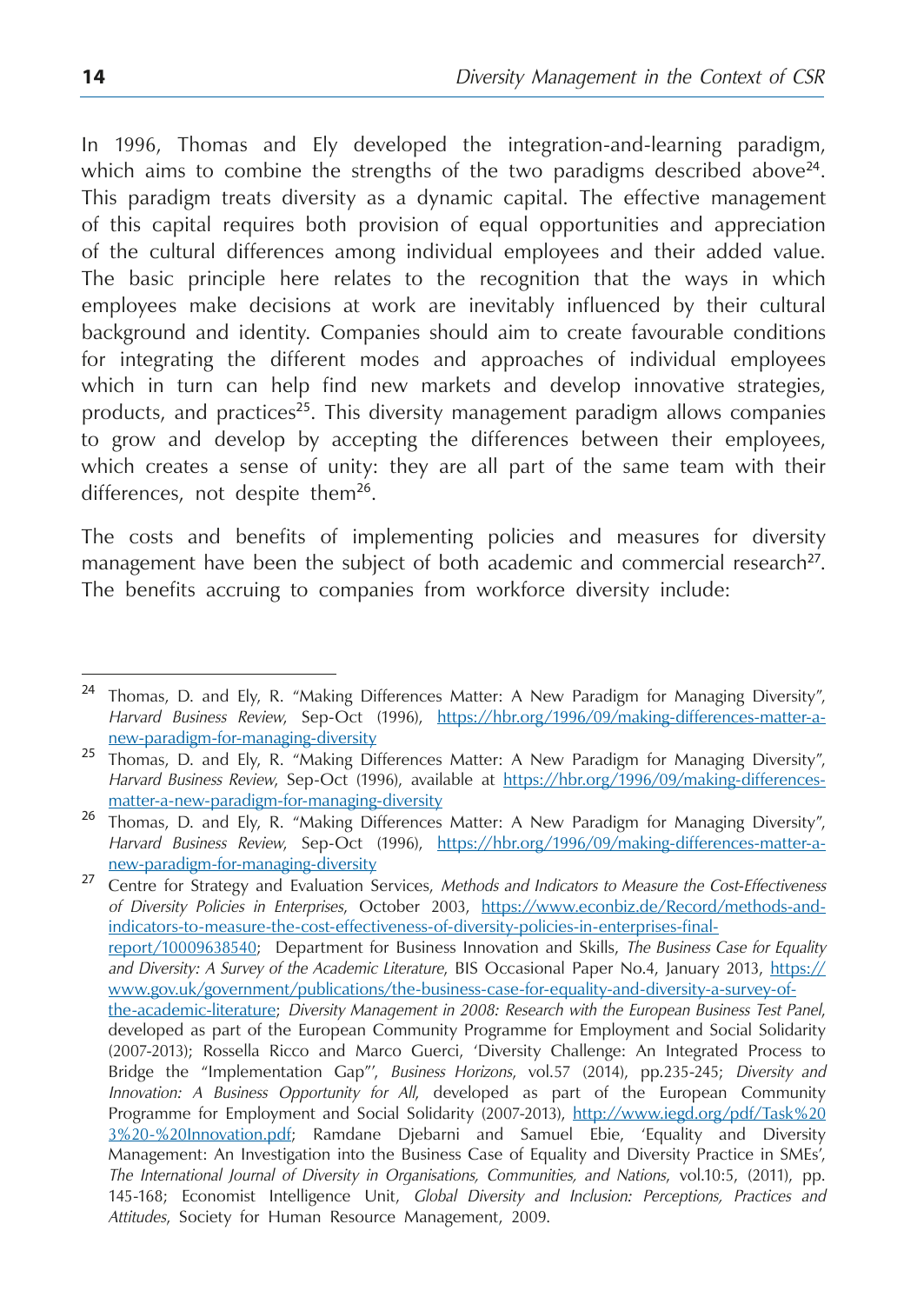- Access to a new labour pool.
- Improved company's reputation.
- Commitment to equality and diversity as company values.
- Promoting innovation and creativity among employees.
- Improved motivation and efficiency.
- **•**  Legal compliance.
- Competitive advantage.
- **•**  Economic effectiveness.
- New marketing opportunities.
- Enhanced customer satisfaction<sup>28</sup>.

In terms of costs, companies should take into account both the direct and indirect costs incurred in the process of introducing and implementing policies and measures for diversity management<sup>29</sup>. Direct costs include the investment in staff training, recruitment of designated staff for diversity management, development of institutional strategic documents, and initiating appropriate assessment, accountability, and oversight processes. It is important to note that some of these are not one-time investments but require long-term allocation of budget. The costs related to the time that top and functional management need to dedicate to the development and implementation of diversity policies, as well as the risk that companies take in case the attempted culture change fails are, in principle, considered indirect costs.

<sup>28</sup> Keil, M. et al. *Training Manual for Diversity Management*, International Society for Diversity Management, 2007.

<sup>29</sup> European Commission, *The Costs and Benefits of Diversity: A Study on Methods and Indicators to Measure the Cost-Effectiveness of Diversity Policies in Enterprises*, 2003, Directorate General for Employment, Industrial Relations, and Social Affairs, Brussels, [https://www.coe.int/t/dg4/culture](https://www.coe.int/t/dg4/cultureheritage/mars/source/resources/references/others/17 - Costs and Benefits of Diversity - EU 2003 ExSum.pdf)[heritage/mars/source/resources/references/others/17%20-%20Costs%20and%20Benefits%20](https://www.coe.int/t/dg4/cultureheritage/mars/source/resources/references/others/17 - Costs and Benefits of Diversity - EU 2003 ExSum.pdf) [of%20Diversity%20-%20EU%202003%20ExSum.pdf](https://www.coe.int/t/dg4/cultureheritage/mars/source/resources/references/others/17 - Costs and Benefits of Diversity - EU 2003 ExSum.pdf).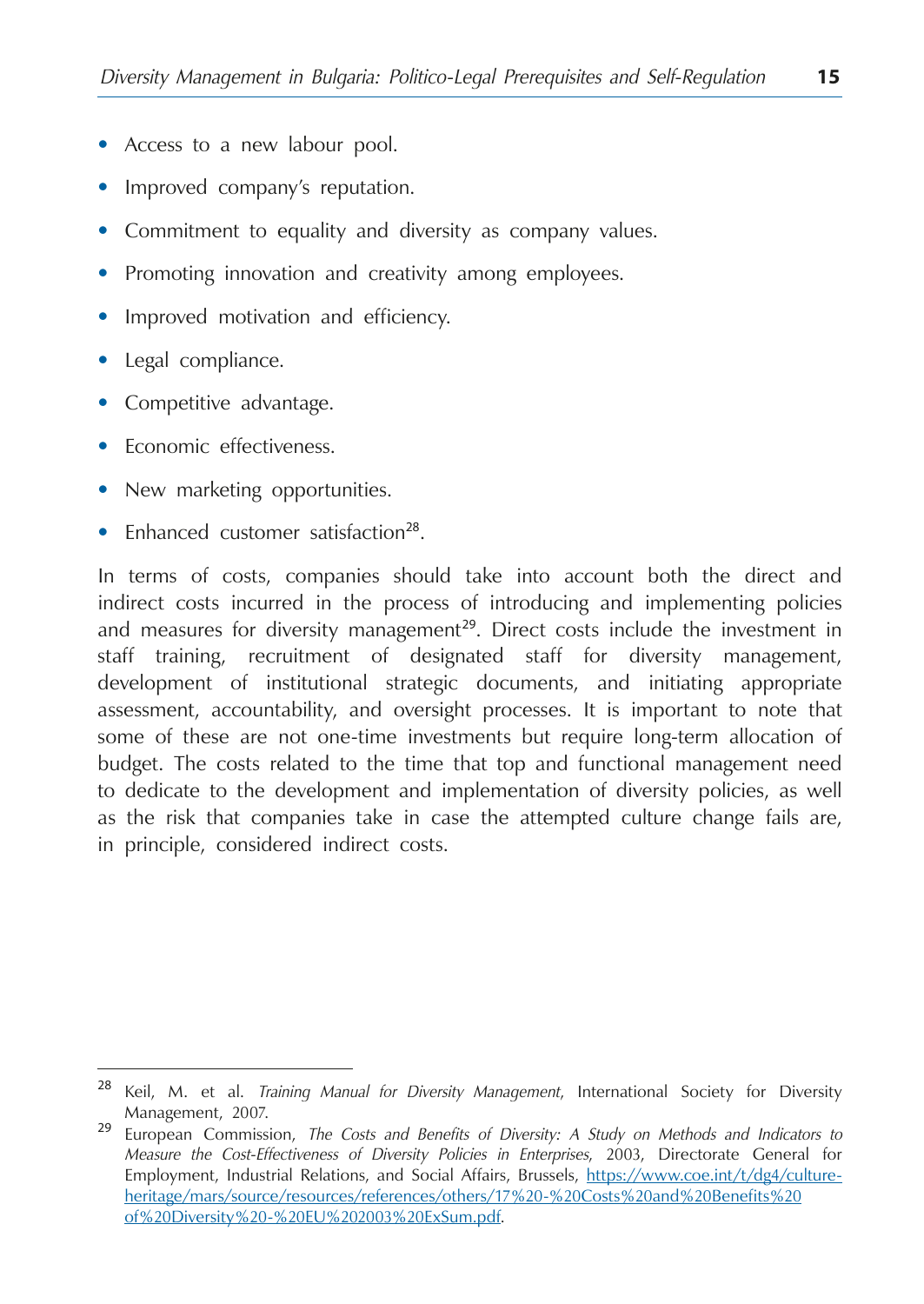#### <span id="page-16-0"></span>**1.3. Corporate Social Responsibility**

The idea of corporate social responsibility (CSR) gained in popularity in the 1960s against the backdrop of rising social concern about the negative impact of human activity on the environment. Environmental issues recognise no borders, which has led to a shared understanding that they can hardly be resolved solely by regulatory means. This vision finds support within business circles, not least because it paves the way for self-regulation which allows limiting state intervention in the private sector. In order to enhance their reputation and attract more customers, companies undertake institutional and organisational steps intended to have favourable effects of community significance.

In 2001, the European Commission published a working document on promoting a European framework for corporate social responsibility, which put forward the following definition:

> "Corporate social responsibility is described as a concept whereby companies integrate social and environmental concerns in their business operations and in their interaction with their stakeholders on a voluntary basis $30$ .

Social responsibility goes beyond legal compliance with the existing regulations concerning companies' activities; it constitutes an approach for managing change and reconciling social development with improved competitiveness<sup>31</sup>.

The renewed EU strategy for corporate social responsibility that was developed in 2011 defines the concept in much broader terms as "the responsibility of enterprises for their impacts on society"<sup>32</sup>. The Strategy adds further:

> "To fully meet their corporate social responsibility, enterprises should have in place a process to integrate social, environmental, ethical, human rights and consumer concerns into their business operations and core strategy in close collaboration with their stakeholders, with the aim of:

<sup>30</sup> European Commission, *Green Paper: Promoting a European Framework for Corporate Social Responsibility*, 18 July 2001, Brussels, [https://www.jussemper.org/Resources/Corporate%20Activity/greenbookeu.](https://www.jussemper.org/Resources/Corporate Activity/greenbookeu.html)

[html](https://www.jussemper.org/Resources/Corporate Activity/greenbookeu.html). <sup>31</sup> European Commission, *Green Paper: Promoting a European Framework for Corporate Social Responsibility*, 18 July 2001, Brussels, [https://www.jussemper.org/Resources/Corporate%20Activity/greenbookeu.](https://www.jussemper.org/Resources/Corporate Activity/greenbookeu.html)

[html](https://www.jussemper.org/Resources/Corporate Activity/greenbookeu.html).<br>32 Communication from the Commission to the European Parliament, the Council, the European and Social Committee and the Committee of Regions, *A renewed EU strategy 2011-14 for Corporate Social Responsibility*, COM(2011) 681, 25 October 2011, Brussels, [https://eur-lex.europa.eu/legal](https://eur-lex.europa.eu/legal-content/EN/ALL/?uri=CELEX%3A52011DC0681)[content/EN/ALL/?uri=CELEX%3A52011DC0681.](https://eur-lex.europa.eu/legal-content/EN/ALL/?uri=CELEX%3A52011DC0681)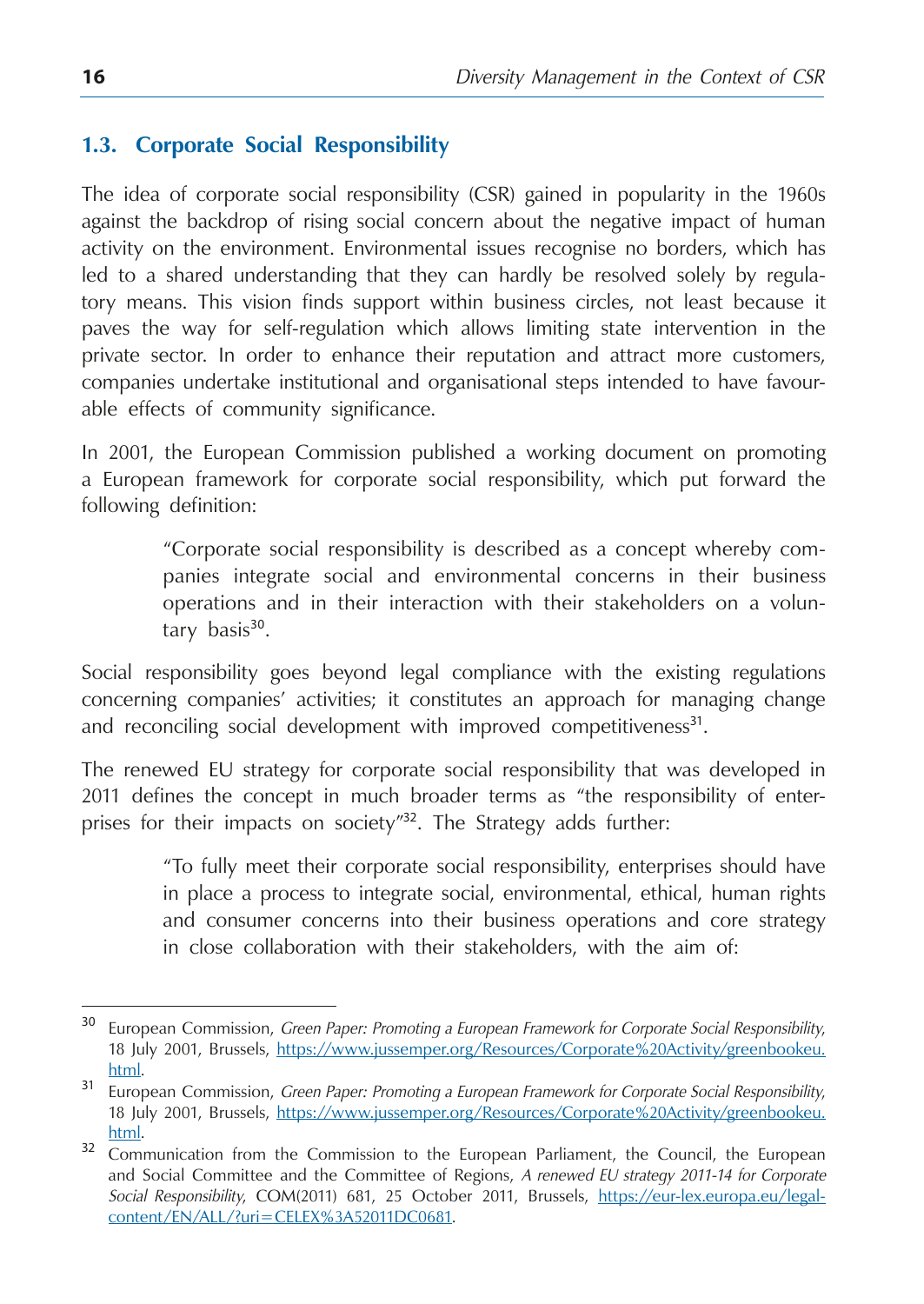- maximising the creation of shared value for their owners/shareholders and for their other stakeholders and society at large;
- identifying, preventing and mitigating their possible adverse impacts.

The complexity of that process will depend on factors such as the size of the enterprise and the nature of its operations. For most small and medium-sized enterprises, especially microenterprises the CSR process is likely to remain informal and intuitive"33.

The EU Strategy needs to be considered within the context of the existing international initiatives and standards for promoting corporate social responsibility. The UN Global Compact Initiative launched in 1999 calls upon companies to adopt ten universal principles in the area of human rights, labour standards, environment and anti-corruption and apply them in their business strategies and everyday practice<sup>34</sup>. The UN Global Compact is a platform for collaboration and dialogue which seeks to enhance the interaction among companies, UN specialised agencies, business associations, and non-governmental organisations and trade unions. It is aimed at reducing the negative effects of commercial activity, and promoting ethical business standards and the fulfilment of the Sustainable Development Goals (SDGs)<sup>35</sup>.

The UN Global Compact is directly related to the UN "Protect-Respect-Remedy" Framework and Guiding Principles which were adopted in 2008<sup>36</sup>. The Framework rests on the following pillars:

<sup>&</sup>lt;sup>33</sup> Communication from the Commission to the European Parliament, the Council, the European and Social Committee and the Committee of Regions, *A renewed EU strategy 2011-14 for Corporate Social Responsibility*, COM(2011) 681, 25 October 2011, Brussels, [https://eur-lex.europa.eu/legal-](https://eur-lex.europa.eu/legal-content/EN/ALL/?uri=CELEX%3A52011DC0681)

[content/EN/ALL/?uri=CELEX%3A52011DC0681](https://eur-lex.europa.eu/legal-content/EN/ALL/?uri=CELEX%3A52011DC0681). <sup>34</sup> On the UN Global Compact Initiative, see http://www.unglobalcompact.bg/en/; [https://www.](https://www.unglobalcompact.org/what-is-gc/mission/principles) [unglobalcompact.org/what-is-gc/mission/principles](https://www.unglobalcompact.org/what-is-gc/mission/principles); Ursula Wynhoven, "The Protect-Respect-Remedy Framework and the United Nations Global Compact", *Santa Clara Journal of International Law*, vol.9:1 (2011), pp.81-100.

<sup>&</sup>lt;sup>35</sup> For more information about the UN Global Compact Initiative, see http://www.unglobalcompact.bg/en/. For information about the UN Sustainable Development Goals, see [https://www.](https://www.un.org/sustainabledevelopment/sustainable-development-goals/)<br>un.org/sustainabledevelopment/sustainable-development-goals/.

<sup>&</sup>lt;sup>36</sup> For more information about the UN "Protect-Respect-Remedy" Framework and Guiding Principles, see [https://www.business-humanrights.org/en/un-secretary-generals-special-represent](https://www.business-humanrights.org/en/un-secretary-generals-special-representative-on-business-human-rights/un-protect-respect-and-remedy-framework-and-guiding-principles)[ative-on-business-human-rights/un-protect-respect-and-remedy-framework-and-guiding-principles;](https://www.business-humanrights.org/en/un-secretary-generals-special-representative-on-business-human-rights/un-protect-respect-and-remedy-framework-and-guiding-principles) Ursula Wynhoven, "The Protect-Respect-Remedy Framework and the United Nations Global Compact", *Santa Clara Journal of International Law*, vol.9:1 (2011), pp.81-100.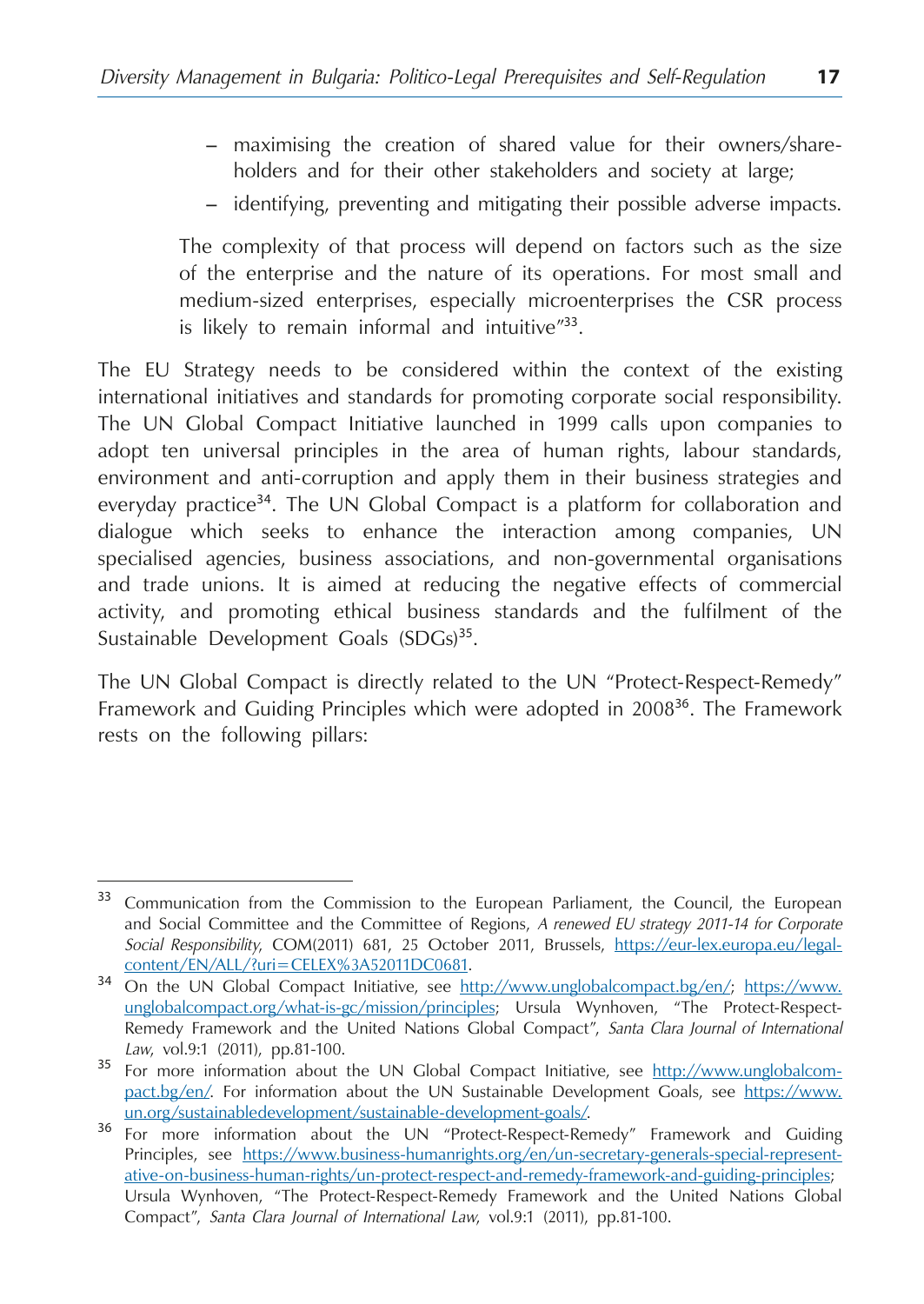- 1. the state duty to protect against human rights abuses by third parties, including business;
- 2. the corporate responsibility to respect human rights;
- 3. greater access by victims to effective remedy, both judicial and non-judicial<sup>37</sup>.

In order to assist companies with the implementation of the Framework, a manual titled *Guiding Principles on Business and Human Rights: Implementing the United Nations 'Protect, Respect and Remedy' Framework* was published in 2011<sup>38</sup>.

Another important international instrument for promoting corporate social responsibility is ISO Standard 26000:2010, *Guidance on Social Responsibility*. This Standard is practice-oriented strategic document intended to serve as a roadmap for the development and implementation of policies and measures for enhancing the positive community impact of organisations' activities, including private companies<sup>39</sup>. The *Guidance* covers seven thematic areas:

- 1. Organisational governance;
- 2. Human rights (due diligence, human rights risk situations, avoidance of complicity, resolving grievances, discrimination and vulnerable groups, civil and political rights, economic, social, and cultural rights, fundamental principles and rights at work);
- 3. Labour practices (employment and employment relationships, conditions of work and social protection, social dialogue, health and safety at work, human development and training in the workplace);
- 4. The environment (prevention of pollution, sustainable resource use, climate change mitigation and adaptation, protection of the environment, biodiversity and restoration of natural habitats);
- 5. Fair operating practices (anti-corruption, responsible political involvement, fair competition, respect for property rights);

<sup>37</sup> See UN "Protect-Respect-Remedy" Framework and Guiding Principles, [https://www.business](https://www.business-humanrights.org/en/un-secretary-generals-special-representative-on-business-human-rights/un-protect-respect-and-remedy-framework-and-guiding-principles)[humanrights.org/en/un-secretary-generals-special-representative-on-business-human-rights/un](https://www.business-humanrights.org/en/un-secretary-generals-special-representative-on-business-human-rights/un-protect-respect-and-remedy-framework-and-guiding-principles)[protect-respect-and-remedy-framework-and-guiding-principles.](https://www.business-humanrights.org/en/un-secretary-generals-special-representative-on-business-human-rights/un-protect-respect-and-remedy-framework-and-guiding-principles) <sup>38</sup> United Nations Human Rights Office of the High Commissioner, *Guiding Principles on Business and* 

*Human Rights: Implementing the United Nations "Protect, Respect and Remedy" Framework*, 2011, United Nations, Geneva, [https://www.ohchr.org/documents/publications/GuidingprinciplesBusinesshr\\_](https://www.ohchr.org/documents/publications/GuidingprinciplesBusinesshr_eN.pdf) [eN.pdf.](https://www.ohchr.org/documents/publications/GuidingprinciplesBusinesshr_eN.pdf) See also European Parliament, *Implementation of the UN Guiding Principles on Business and Human Rights*, 2017, [http://www.europarl.europa.eu/RegData/etudes/STUD/2017/578031/EXPO\\_](http://www.europarl.europa.eu/RegData/etudes/STUD/2017/578031/EXPO_STU(2017)578031_EN.pdf)

[STU\(2017\)578031\\_EN.pdf.](http://www.europarl.europa.eu/RegData/etudes/STUD/2017/578031/EXPO_STU(2017)578031_EN.pdf) <sup>39</sup> See ISO 26000:2010 – Social Responsibility, <https://www.iso.org/iso-26000-social-responsibility.html>.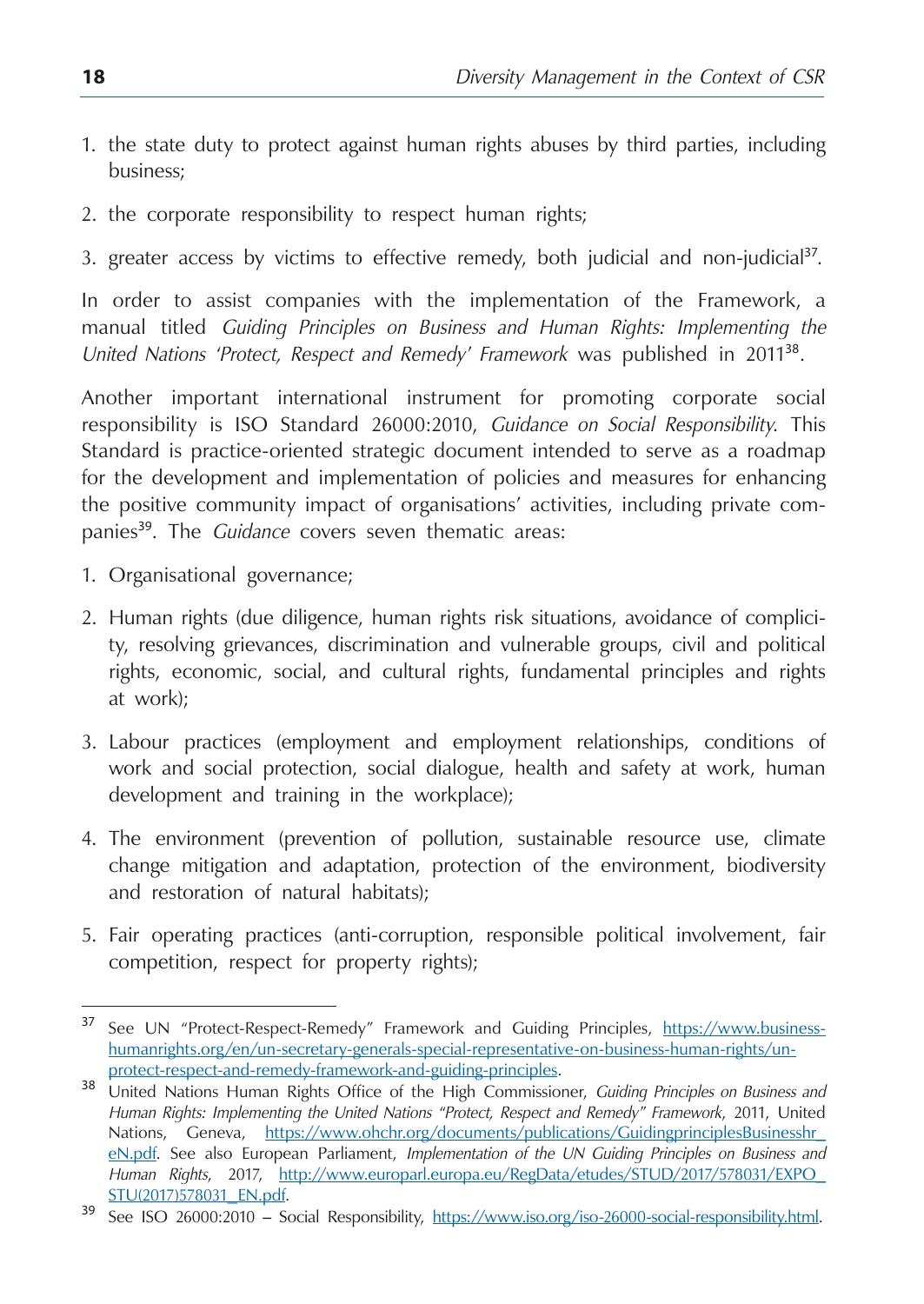- 6. Consumer issues (Fair marketing, factual and unbiased information and fair contractual practices, protecting consumers' health and safety, sustainable consumption, consumer service, support, and complaint and dispute resolution, access to essential services);
- 7. Community involvement and development (employment creation and skills development, social investment, health, wealth and income creation, technology development and access)<sup>40</sup>.

Diversity management is a key indicator for the ways in which companies fulfil their social responsibility<sup>41</sup>. On the one hand, the introduction of policies for diversity management creates conditions for the professional and personal development of employees by recognising their differences and the contribution that these differences can make to the successful achievement of companies' corporate goals:

> "Diversity of competences and views of the members of administrative, management and supervisory bodies of undertakings facilitates a good understanding of the business organisation and affairs of the undertaking concerned. It enables members of those bodies to constructively challenge the management decisions and to be more open to innovative ideas, addressing the similarity of views of members, also known as the 'group-think' phenomenon. It contributes thus to effective oversight of the management and to successful governance of the undertaking. It is therefore important to enhance transparency regarding the diversity policy applied. This would inform the market of corporate governance practices and thus put indirect pressure on undertakings to have more diversified boards"<sup>42</sup>.

<sup>40</sup> See ISO 26000:2010 – Social Responsibility, [https://www.iso.org/iso-26000-social-responsibility.](https://www.iso.org/iso-26000-social-responsibility.html)

[html.](https://www.iso.org/iso-26000-social-responsibility.html)<br><sup>41</sup> See Starostka-Patyk, M. et al. 'Diversity Management as a Part of Corporate Social Responsibility Policy', *Procedia Computer Science*, vol. 65 (2015), pp. 1038 – 1045; CSR Europe, *Blueprint for Embedding Human Rights in Key Company Functions*, 2016, [https://www.csreurope.org/blueprint](https://www.csreurope.org/blueprint-embedding-human-rights-key-company-functions#.XNVx7o4zbIU)[embedding-human-rights-key-company-functions#.XNVx7o4zbIU](https://www.csreurope.org/blueprint-embedding-human-rights-key-company-functions#.XNVx7o4zbIU); Andrejczuk, M. and Strzelczak, M. *Diversity Management in Central and Eastern Europe: Lesson Learned and Potential for Growth*, 2017, [https://ec.europa.eu/newsroom/just/item-detail.cfm?item\\_id=606999](https://ec.europa.eu/newsroom/just/item-detail.cfm?item_id=606999). <sup>42</sup> Directive 2014/95/EU of the European Parliament and of the Council of 22 October 2014

amending Directive 2013/34/EU as regards disclosure of non-financial and diversity information by certain large undertakings and groups, 15 November 2014, Brussels, [https://eur-lex.europa.](https://eur-lex.europa.eu/legal-content/EN/TXT/?uri=celex%3A32014L0095) [eu/legal-content/EN/TXT/?uri=celex%3A32014L0095](https://eur-lex.europa.eu/legal-content/EN/TXT/?uri=celex%3A32014L0095).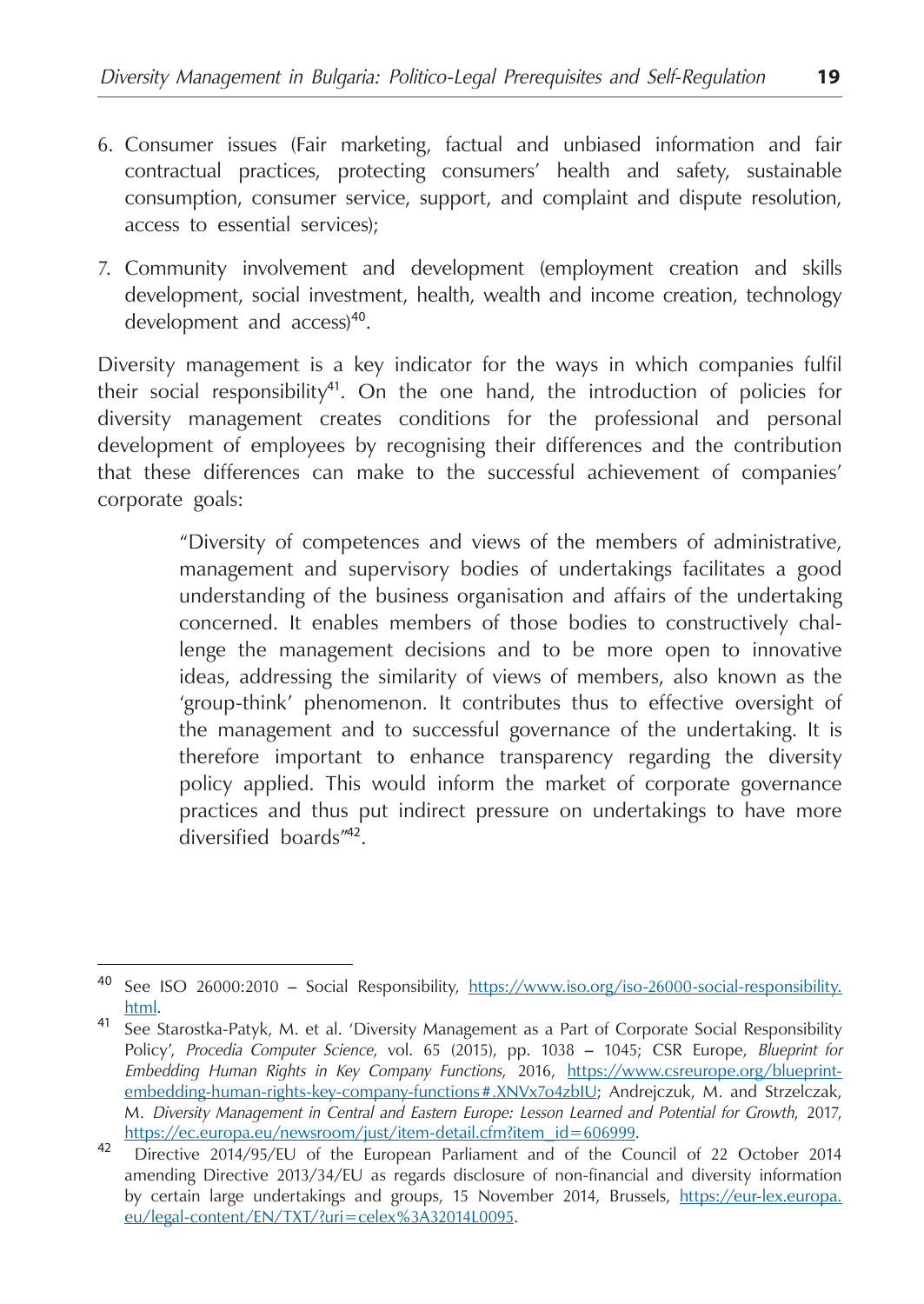On the other hand, the implementation of diversity management policies allows companies to interact effectively with all stakeholders and foster sustainable relationships with all social segments. In this way, companies can directly impact on the public policies for social inclusion and act as a reliable partner in the fight against social inequality.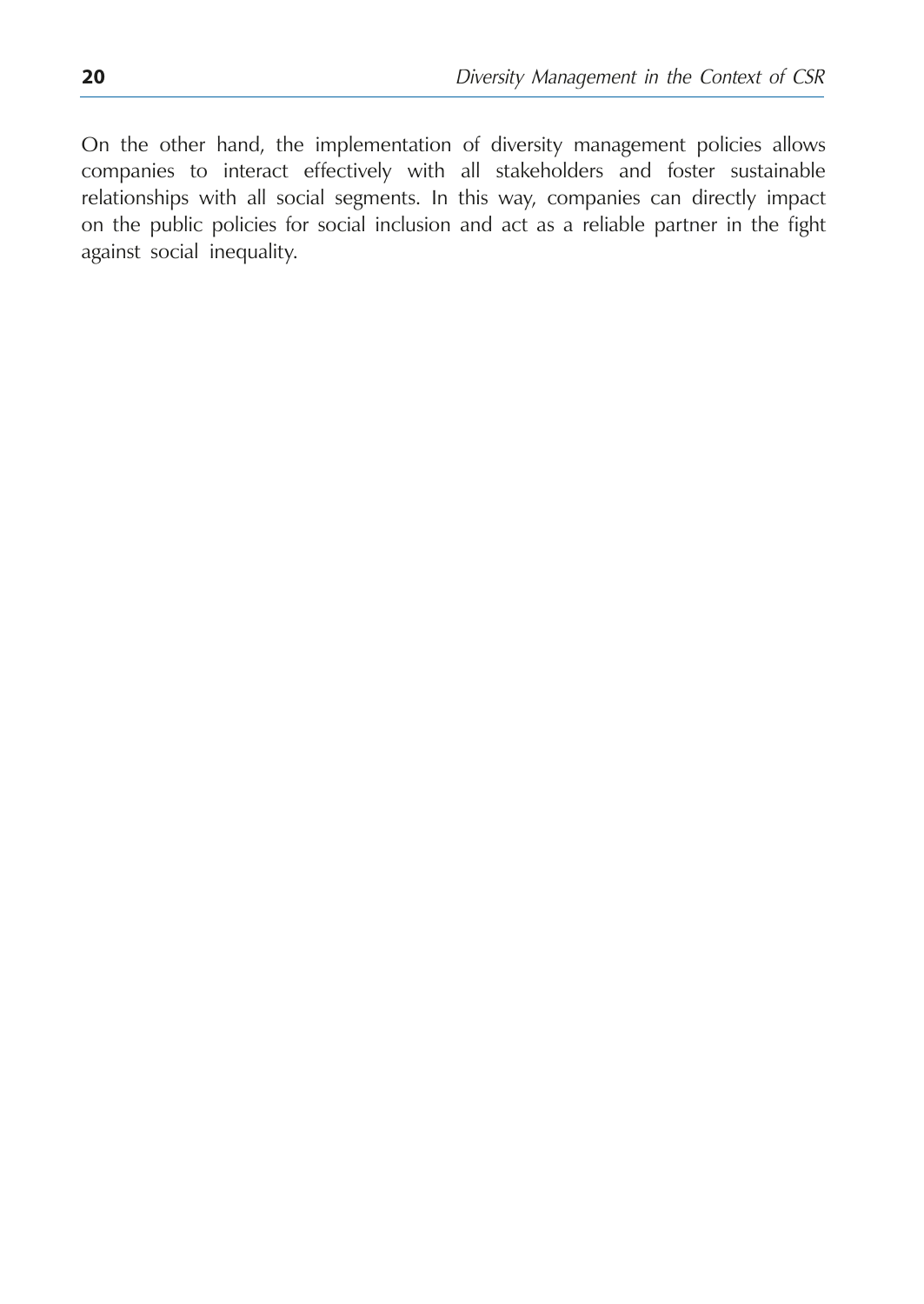## <span id="page-21-0"></span>**2. Legal and Policy Prerequisites for Promoting Diversity Management in Bulgaria**

This section provides an overview of the international and national politico-legal prerequisites for promoting diversity management among companies in Bulgaria. The section is thematically organised mapping the existing legal frameworks, as well as policies, and relevant state agencies in four principal domains: equality, non-discrimination and social inclusion; gender equality and equal opportunities for men and women and persons with different gender identity and/or sexual orientation; equality and equal opportunities for those belonging to ethnic minorities; and equality and equal opportunities for persons with disabilities.

#### **2.1. Equality, Non-Discrimination, and Social Inclusion**

The principle of equality and non-discrimination on any grounds is one of the fundamentals of International Human Rights Law (IHRL). To date, Bulgaria has ratified most of the existing legal instruments concerning human rights<sup>43</sup>. Article 2 of the *Universal Declaration of Human Rights* proclaimed by the United Nations General Assembly in 1948 states that:

> "Everyone is entitled to all the rights and freedoms set forth in this Declaration, without distinction of any kind, such as race, colour, sex, language, religion, political or other opinion, national or social origin, property, birth or other status.

> Furthermore, no distinction shall be made on the basis of the political, jurisdictional or international status of the country or territory to which a person belongs […]"<sup>44</sup>

According to Article 2 of the *International Covenant on Civil and Political Rights*, adopted by the United Nations General Assembly in 1966, "each State Party to the present Covenant undertakes to respect and to ensure to all individuals within its territory and subject to its jurisdiction the rights recognised in the present Covenant, without distinction of any kind, such as race, colour, sex,

<sup>&</sup>lt;sup>43</sup> Up-to-date information concerning Bulgaria's status of ratification of international human rights treaty is available at:  $\frac{http://indicators.ohehr.org/}{http://indicators.ohehr.org/}$ .

<sup>&</sup>lt;sup>44</sup> For full text of the Universal Declaration of Human Rights, see: https://www.un.org/en/universal-declaration-human-rights/.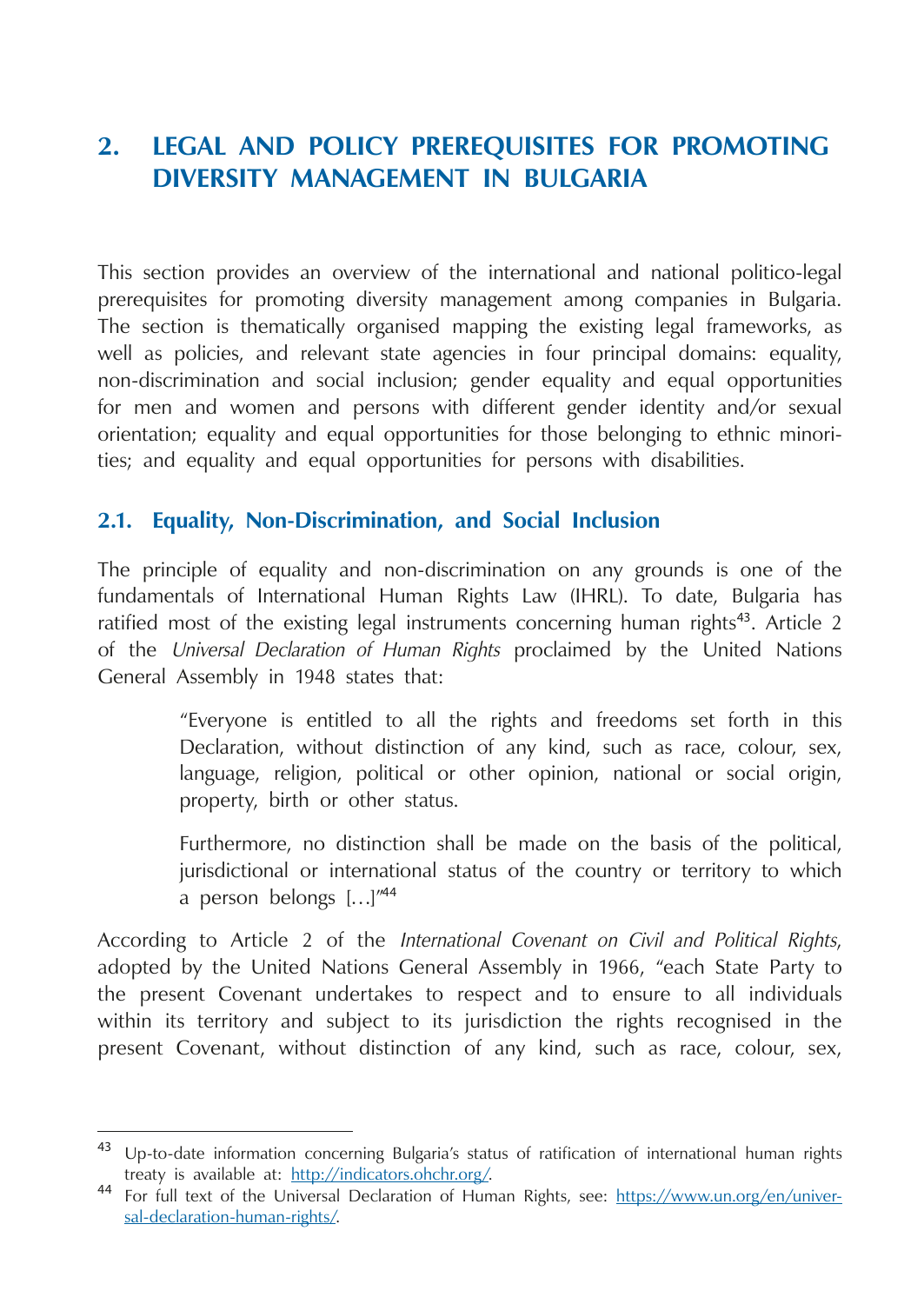language, religion, political or other opinion, national or social origin, property, birth or other status"<sup>45</sup>.

The principle of social inclusion which guarantees the right to work and to access to social protection also falls within the remit of international law. Article 6 of the *International Covenant on Economic, Social and Cultural Rights*, adopted by the United Nations General Assembly in 1966 recognises the right to work, "which includes the right of everyone to the opportunity to gain his living by work which he freely chooses or accepts" and obliges States Parties to take appropriate steps to safeguard this right and ensure it full realisation<sup>46</sup>. According to Article 7 of the Covenant, States Parties "recognise the right of everyone to the enjoyment of just and favourable conditions of work which ensure, in particular:

- a) Remuneration which provides all workers, as a minimum, with:
	- i) fair wages and equal remuneration for work of equal value without distinction of any kind, in particular women being guaranteed conditions of work not inferior to those enjoyed by men, with equal pay for equal work;
	- ii) a decent living for themselves and their families in accordance with the provisions of the present Covenant.
- b) Safe and healthy working conditions.
- c) Equal opportunity for everyone to be promoted in his employment to an appropriate higher level, subject to no considerations other than those of seniority and competence.
- d) Rest, leisure and reasonable limitation of working hours and periodic holidays with pay, as well as remuneration for public holidays."

An indicative list of key international instruments concerning equality, non-discrimination and social inclusion is presented in Table 2.

<sup>&</sup>lt;sup>45</sup> For full text of the International Covenant on Civil and Political Rights see [https://www.ohchr.](https://www.ohchr.org/en/professionalinterest/pages/ccpr.aspx) [org/en/professionalinterest/pages/ccpr.aspx.](https://www.ohchr.org/en/professionalinterest/pages/ccpr.aspx) <sup>46</sup> For full text of International Covenant on Economic, Social and Cultural Right see [https://](https://www.ohchr.org/en/professionalinterest/pages/cescr.aspx)

[www.ohchr.org/en/professionalinterest/pages/cescr.aspx](https://www.ohchr.org/en/professionalinterest/pages/cescr.aspx). In June 2019 the International Labour Organisation adopted Convention and Recommendation to "Combat Violence and Harassment at Work", https://www.ilo.org/ankara/media-centre/statements-and-speeches/WCMS\_712050/ lang--en/index.htm.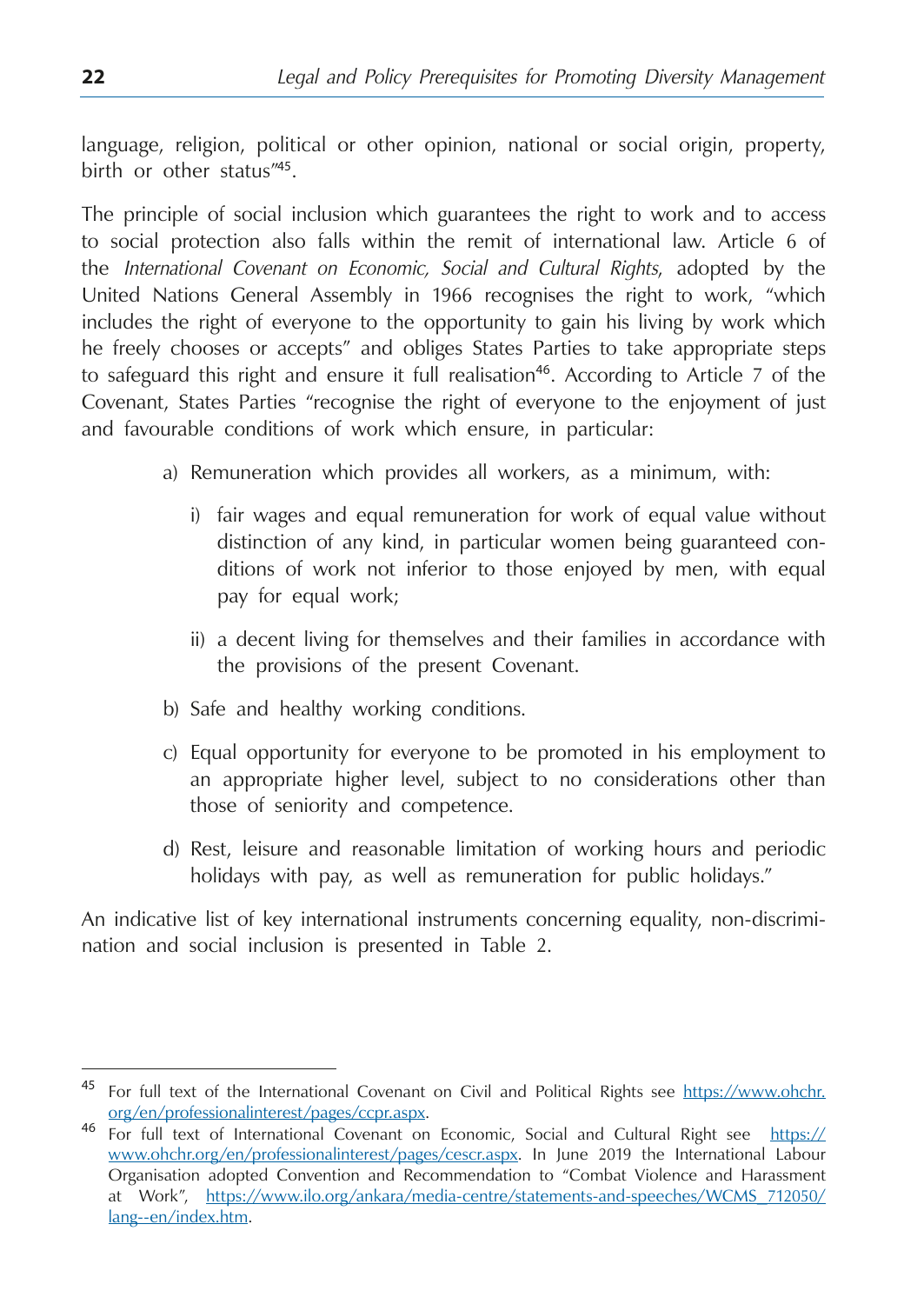#### **Table 2: International Instruments regarding Equality, Non-Discrimination, and Social Inclusion**

| <b>International Instrument</b>                                                                           | <b>Implementing</b><br><b>Agency</b>                                                   | <b>Date</b><br>of Adoption | <b>Date</b><br>of Ratification<br>in Bulgaria    |
|-----------------------------------------------------------------------------------------------------------|----------------------------------------------------------------------------------------|----------------------------|--------------------------------------------------|
| Universal Declaration of<br>Human Rights <sup>47</sup>                                                    | United Nations<br>General Assembly                                                     | 1948                       | The document<br>does not require<br>ratification |
| Convention for the Protec-<br>tion of Human Rights and<br>Fundamental Freedoms <sup>48</sup>              | European Court of<br>Human Rights,<br>Council of Europe                                | 1950                       | 1992                                             |
| Convention 111 concerning<br>Discrimination in Respect<br>of Employment and Occu-<br>pation <sup>49</sup> | International Labour<br>Organisation                                                   | 1958                       | 1960                                             |
| Convention against Discrim-<br>ination in Education <sup>50</sup>                                         | United Nations Edu-<br>cational, Scientific,<br>and Cultural Organ-<br>isation, UNESCO | 1960                       | 1962                                             |
| The European<br>Social Charter <sup>51</sup>                                                              | Council of Europe                                                                      | 1961;<br>1996<br>(amended) | 2000                                             |
| International Covenant on<br>Civil and Political Rights <sup>52</sup>                                     | United Nations<br>General Assembly                                                     | 1966                       | 1970                                             |
| International Covenant on<br>Economic, Social and Cul-<br>tural Rights <sup>53</sup>                      | United Nations<br>General Assembly                                                     | 1966                       | 1970                                             |
| ILO Declaration<br>on Social Justice<br>for a Fair Globalisation <sup>54</sup>                            | International Labour<br>Organisation                                                   | 2008                       | The document<br>does not require<br>ratification |

<sup>&</sup>lt;sup>47</sup> For full text of the Declaration see <u>http://www.un.org/en/universal-declaration-human-rights/</u><br><sup>48</sup> For full text of the Convention see <u>https://www.echr.coe.int/Documents/Convention\_ENG.pdf</u>.<br><sup>49</sup> For full text of t

<sup>100:0::</sup>NO::P12100\_ILO\_CODE:C111. <sup>50</sup> For full text of the Convention see http://portal.unesco.org/en/ev.php-URL\_ID=12949&URL\_

DO=DO\_TOPIC&URL\_SECTION=201.html.<br>
For full text of the Charter see https://www.coe.int/en/web/european-social-charter.<br>
For full text of the Covenant see https://www.ohchr.org/en/professionalinterest/pages/ccpr.aspx.<br>
For voices-on-social-justice/WCMS\_099766/lang--en/index.htm.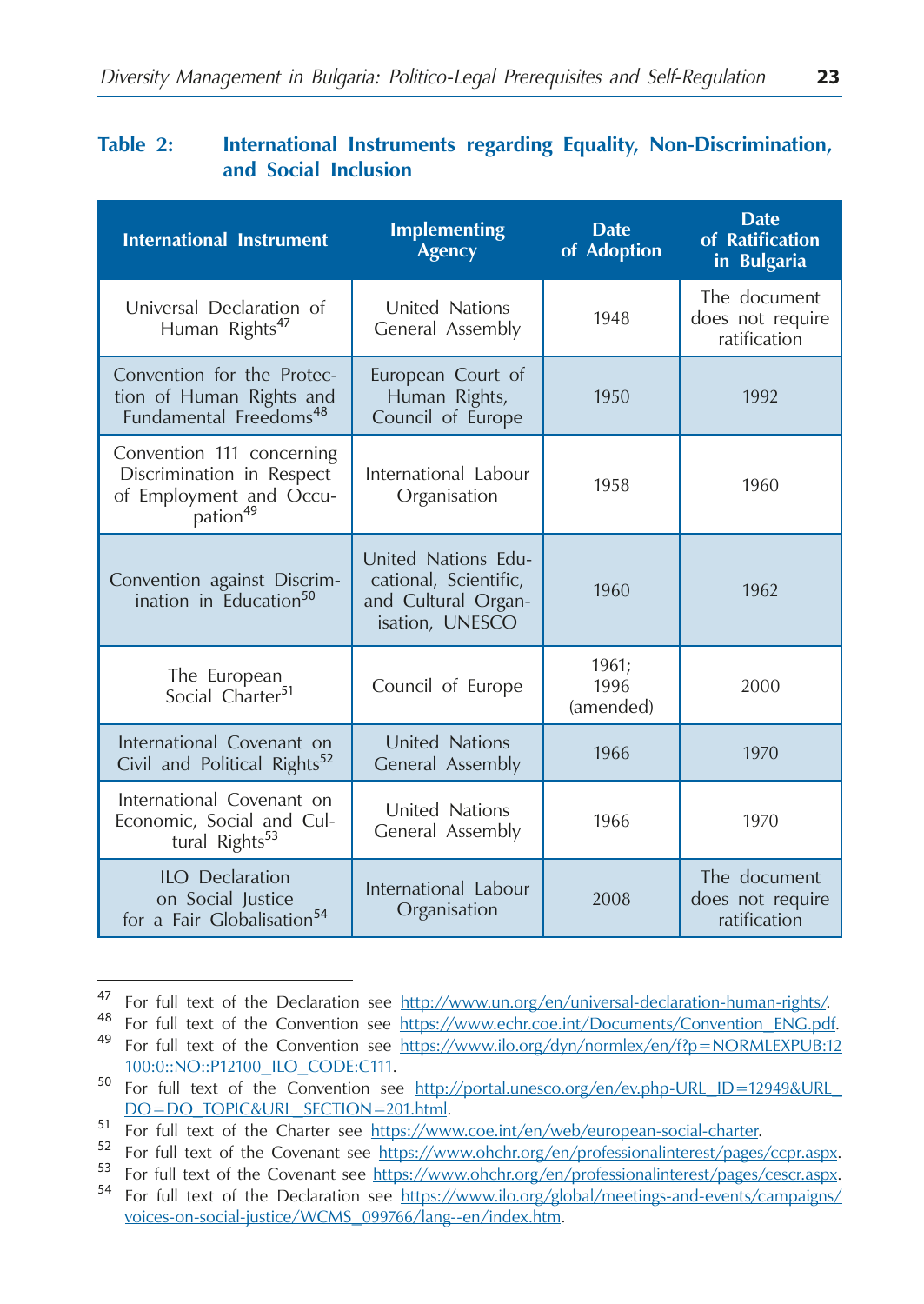As EU Member State, Bulgaria is required to implement the EU regulatory provisions at national level. As initially conceived, the purpose of the EU law in the area of non-discrimination was to facilitate the functioning of the internal market, and as such it applied exclusively to the employment sphere<sup>55</sup>. Subsequently, the remit of EU non-discrimination law has been expanded to include the access to goods and services, as well as access to the state system for social protection. The rationale behind this shift is that guaranteeing equality at the workplace requires that the principle of equality is upheld in all other areas which impact on employment. Examples include the *Directive of equal treatment between men and women in the access to and supply of goods and services*<sup>56</sup> (sub-section 2.2) and the *Directive on equal treatment between persons irrespective of racial or ethnic origin*<sup>57</sup> (sub-section 2.3). The 2000 *Directive on equal treatment in employment and occupation*<sup>58</sup> which prohibits discrimination on the grounds of sexual orientation, disability, age and religion or conviction applies only to the employment sphere<sup>59</sup>.

In 2003 the European Commission and the Council published a joint report on social inclusion which defined the concept of social exclusion as "a process whereby certain individuals are pushed to the edge of society and prevented from participating fully by virtue of their poverty, or lack of basic competencies and lifelong learning opportunities, or as a result of discrimination. This distances them from job, income, and education opportunities as well as social and community networks and activities. They have little access to power and decision-making bodies and thus often feeling powerless and unable to take control over the decisions that affect their day to day lives"<sup>60</sup>. At EU level, there are policies and measures for tackling poverty and providing social protection, which seek to uphold the principle of social inclusion. Among the chief priorities in this direction is increasing the access to employment of people of working age and their active inclusion in the labour market. An

<sup>55</sup> EU Agency for Fundamental Rights and the Council of Europe, *Handbook on European Non-Discrimination Law*, 2010, https://fra.europa.eu/en/publication/2011/handbook-european-non-

discrimination-law-2011-edition.<br>
56 Directive 2004/113/EC, https://eur-lex.europa.eu/legal-content/EN/TXT/?uri=CELEX%3A32004L0113.<br>
57 Directive 2000/43/EC, https://eur-lex.europa.eu/legal-content/EN/ALL/?uri=CELEX%3A3200

*Discrimination Law*, 2010, https://fra.europa.eu/en/publication/2011/handbook-european-non-discrimination-law-2011-edition. <sup>60</sup> Council of the European Union, *Joint Report by the Commission and the Council on Social Inclusion*,

<sup>5</sup> March 2004, http://ec.europa.eu/employment\_social/soc-prot/soc-incl/final\_joint\_inclusion\_ report\_2003\_en.pdf.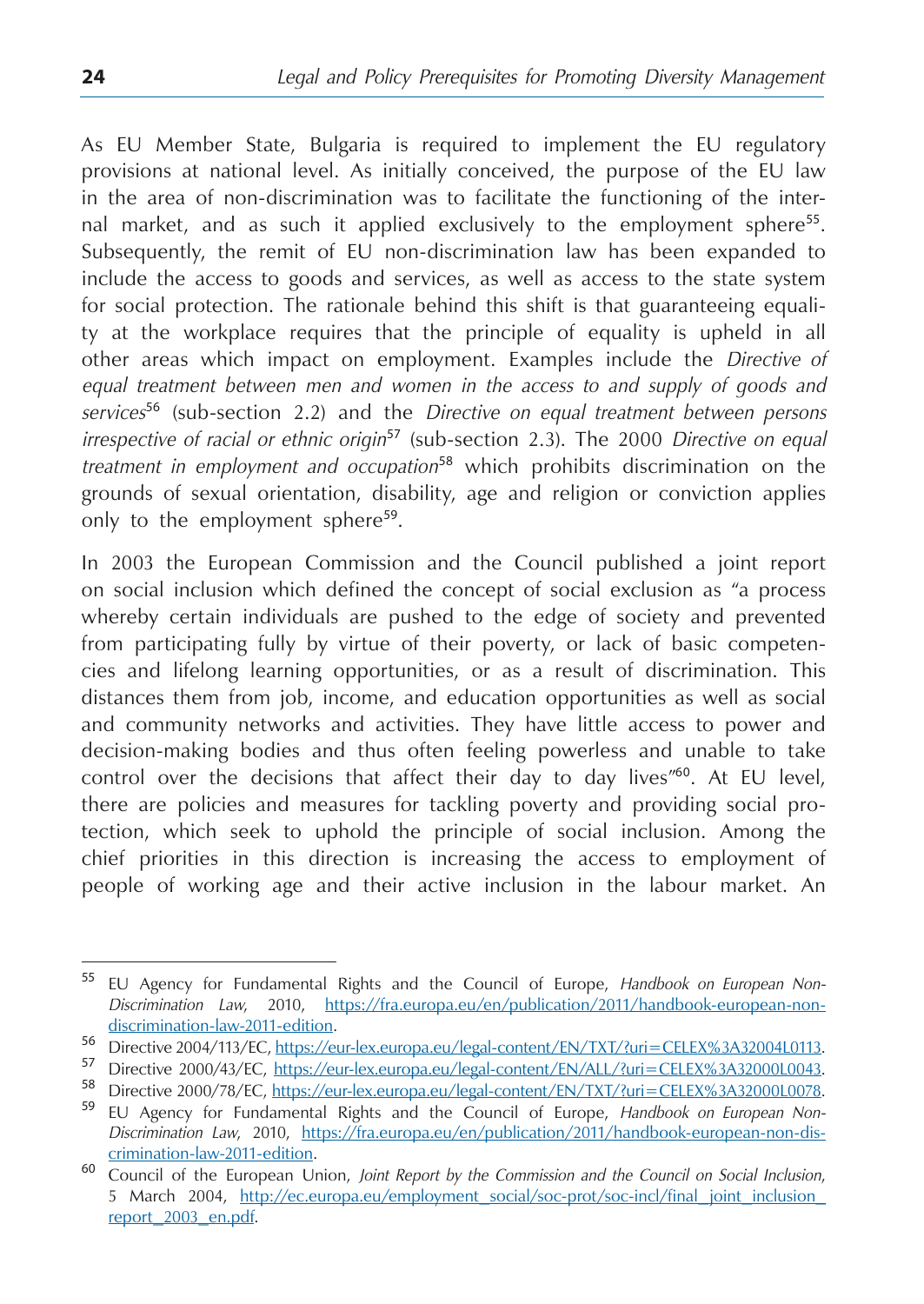indicative list of key EU regulatory and policy instruments regarding equality, non-discrimination, and social inclusion is presented in Table 3.

#### **Table 3: EU Instruments regarding Equality, Non-Discrimination, and Social Inclusion**

| <b>Instrument</b>                                                                                                                               | <b>Date</b><br>of Adoption | <b>Description</b>                                                                                                                                                                                                                                                                                                                                                                                                                                                                                                                                                                                                                                                                                                                           |
|-------------------------------------------------------------------------------------------------------------------------------------------------|----------------------------|----------------------------------------------------------------------------------------------------------------------------------------------------------------------------------------------------------------------------------------------------------------------------------------------------------------------------------------------------------------------------------------------------------------------------------------------------------------------------------------------------------------------------------------------------------------------------------------------------------------------------------------------------------------------------------------------------------------------------------------------|
| Council Directive<br>2000/78/EO establish-<br>ing a general framework<br>for equal treatment in<br>employment and occu-<br>pation <sup>61</sup> | 27/11/2000                 | Article 1: "The purpose of this Directive is<br>to lay down a general framework for com-<br>bating discrimination on the grounds of reli-<br>gion or belief, disability, age or sexual orien-<br>tation as regards employment and occupa-<br>tion, with a view to putting into effect in the<br>Member States the principle of equal treat-<br>ment."                                                                                                                                                                                                                                                                                                                                                                                        |
| Treaty of Lisbon amend-<br>ing the Treaty on Euro-<br>pean Union and the<br>Treaty establishing the<br>European Community <sup>62</sup>         | 17/12/2007                 | Article 1a, Treaty on European Union: "The<br>Union is founded on the values of respect<br>for human dignity, freedom, democracy,<br>equality, the rule of law and respect for<br>human rights, including the rights of persons<br>belonging to minorities. These values are<br>common to the Member States in a society<br>in which pluralism, non-discrimination, tole-<br>rance, justice, solidarity and equality between<br>women and men prevail."<br>Article 5b, Treaty establishing the European<br>Community: "In defining and implementing<br>its policies and activities, the Union shall aim<br>to combat discrimination based on sex, racial<br>or ethnic origin, religion or belief, disability,<br>age or sexual orientation." |

<sup>61</sup> Directive 2000/78/ЕC, https://eur-lex.europa.eu/legal-content/EN/TXT/?uri=CELEX%3A32000L0078. <sup>62</sup> Treaty of Lisbon,

https://eur-lex.europa.eu/legal-content/EN/TXT/?uri=CELEX%3A12007L%2FTXT.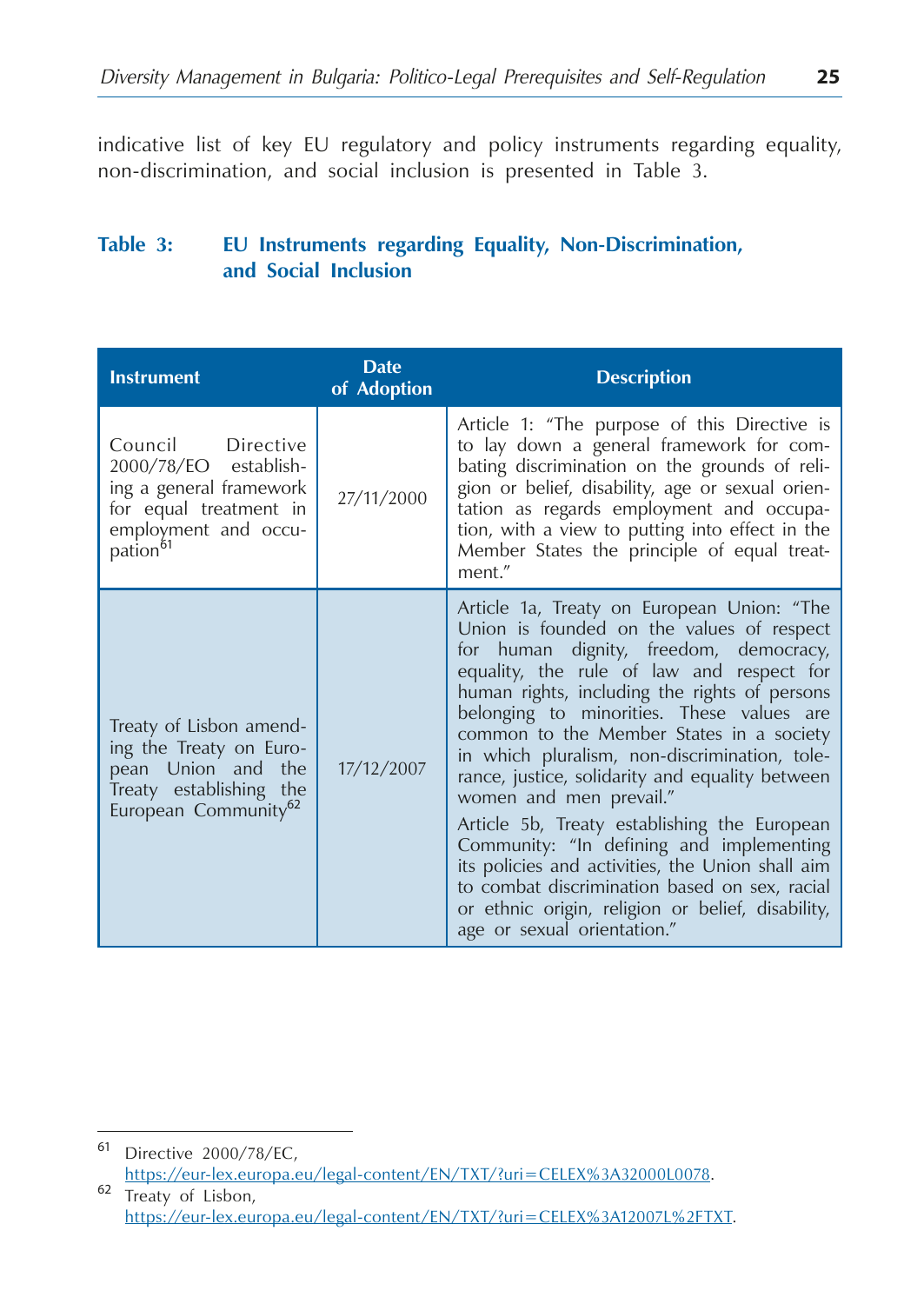| <b>Instrument</b>                                                                                                                                                                                                                                                               | <b>Date</b><br>of Adoption | <b>Description</b>                                                                                                                                                                                                                                                                                                                                                                                                                                                                                                                                            |
|---------------------------------------------------------------------------------------------------------------------------------------------------------------------------------------------------------------------------------------------------------------------------------|----------------------------|---------------------------------------------------------------------------------------------------------------------------------------------------------------------------------------------------------------------------------------------------------------------------------------------------------------------------------------------------------------------------------------------------------------------------------------------------------------------------------------------------------------------------------------------------------------|
| Communication from<br>the Commission to the<br>European Parliament,<br>the Council, the Euro-<br>pean Economic<br>and<br>Social Committee and<br>the Committee of the<br>Regions, Non-discrimi-<br>nation and equal oppor-<br>tunities: a renewed com-<br>mitment <sup>63</sup> | 02/07/2008                 | "Better legislative protection against discrimi-<br>nation must be accompanied by an active<br>strategy to promote non-discrimination and<br>equal opportunities. So this Communication<br>also proposes actions to give new impetus to<br>the dialogue on non-discrimination policy<br>and to make more effective use of the<br>instruments available, both in general and<br>with particular emphasis on promoting the<br>social inclusion of Roma, given the particular<br>discrimination problems they face."                                             |
| Commission<br>Recom-<br>mendation<br>the<br><b>on</b><br>active inclusion of peo-<br>ple excluded from the<br>labour market <sup>64</sup>                                                                                                                                       | 03/10/2008                 | Member States should:<br>1. "Design and implement an integrated<br>comprehensive strategy for the active inclu-<br>sion of people excluded from the labour<br>market combining adequate income sup-<br>port, inclusive labour markets and access to<br>quality services. Active inclusion policies<br>should facilitate the integration into sustain-<br>able, quality employment of those who can<br>work and provide resources which are suf-<br>ficient to live in dignity, together with sup-<br>port for social participation, for those who<br>cannot." |
| Charter of Fundamental<br>Rights of the European<br>Union <sup>65</sup>                                                                                                                                                                                                         | 26/10/2012                 | Article 21, Non-discrimination: "Any dis-<br>crimination based on any ground such as<br>sex, race, colour, ethnic or social origin,<br>genetic features, language, religion or belief,<br>political or any other opinion, membership<br>of a national minority, property, birth, dis-<br>ability, age or sexual orientation shall be<br>prohibited."                                                                                                                                                                                                          |

https://eur-lex.europa.eu/legal-content/EN/TXT/?uri=celex%3A32008H0867.<br>
64 2008/867/EO, https://eur-lex.europa.eu/legal-content/EN/TXT/?uri=celex%3A32008H0867.

<sup>63</sup> COM (2008) 420,<br>https://eur-lex.europa.eu/legal-content/EN/TXT/?uri=CELEX%3A52008DC0420.

https://eur-lex.europa.eu/legal-content/EN/TXT/?uri=CELEX:12012P/TXT.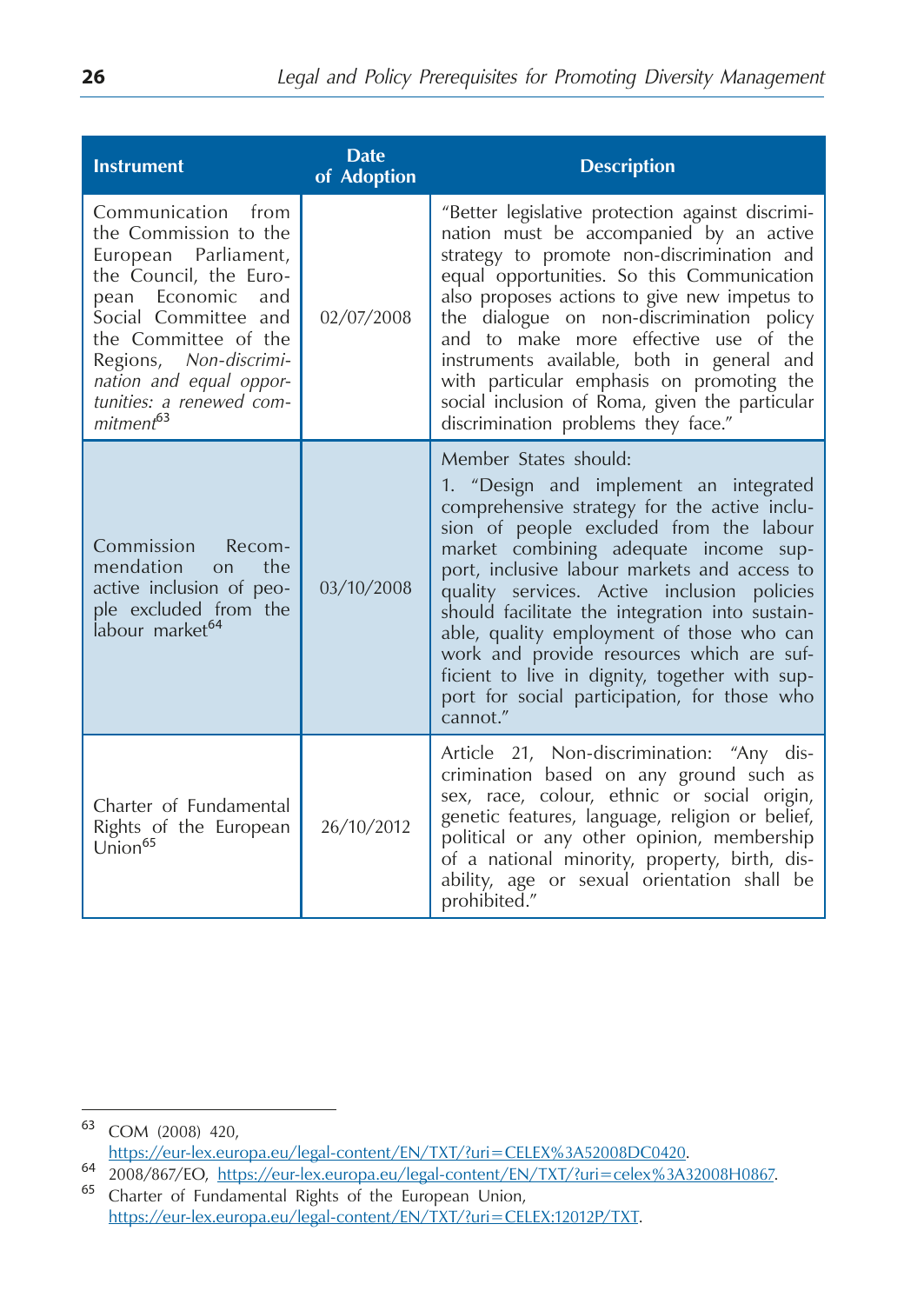| <b>Instrument</b>                                                                                                                                                                                                                                                                                                                   | <b>Date</b><br>of Adoption | <b>Description</b>                                                                                                                                                                                                                                                                                                                                                                                                                                                                                                                                                                                        |
|-------------------------------------------------------------------------------------------------------------------------------------------------------------------------------------------------------------------------------------------------------------------------------------------------------------------------------------|----------------------------|-----------------------------------------------------------------------------------------------------------------------------------------------------------------------------------------------------------------------------------------------------------------------------------------------------------------------------------------------------------------------------------------------------------------------------------------------------------------------------------------------------------------------------------------------------------------------------------------------------------|
| Communication from<br>the Commission to the<br>European Parliament,<br>the Council, the Euro-<br>pean Economic<br>and<br>Social Committee and<br>the Committee of the<br>Regions, The European<br>Platform against Poverty<br>and Social Exclusion: A<br>European framework for<br>social and territorial<br>cohesion <sup>66</sup> | 16/12/2010                 | The Platform aims to improve the access to<br>employment and promote social inclusion<br>among those who are at a high risk of<br>exclusion from the labour market.                                                                                                                                                                                                                                                                                                                                                                                                                                       |
| Directive of the Euro-<br>pean Parliament and of<br>the Council amending<br>Directive 2013/34/EU<br>as regards disclosure of<br>non-financial and diver-<br>sity information by cer-<br>tain large undertakings<br>and groups <sup>67</sup>                                                                                         | 22/10/2014                 | Article 19a: "Large undertakings which are<br>public-interest entities exceeding on their<br>balance sheet dates the criterion of the<br>average number of 500 employees during<br>the financial year shall include in<br>the<br>management report a non-financial statement<br>containing information<br>to the<br>extent<br>necessary for an understanding of the<br>undertaking's development, performance,<br>position and impact of its activity, relating<br>to, as a minimum, environmental, social and<br>employee matters, respect for human rights,<br>anti-corruption and bribery matters []." |
| Communication of the<br>Commission, A Better<br>Workplace for All: From<br>Equal Opportunities<br>towards Diversity and<br>Inclusion <sup>68</sup>                                                                                                                                                                                  | 19/07/2017                 | The document sets out the strategy that the<br>European Commission utilises for promoting<br>diversity when employing staff.                                                                                                                                                                                                                                                                                                                                                                                                                                                                              |

<sup>66</sup> COM (2010) 758,

https://eur-lex.europa.eu/legal-content/EN/TXT/?uri=celex:52010DC0758.<br>Directive 2014/95/EU,<br>https://eur-lex.europa.eu/legal-content/EN/TXT/?uri=CELEX%3A32014L0095.

https://eur.europa.eu/info/about-european-commission/service-standards-and-<br>C(2017) 5300, https://ec.europa.eu/info/about-european-commission/service-standards-andprinciples/equality-treatment\_bg.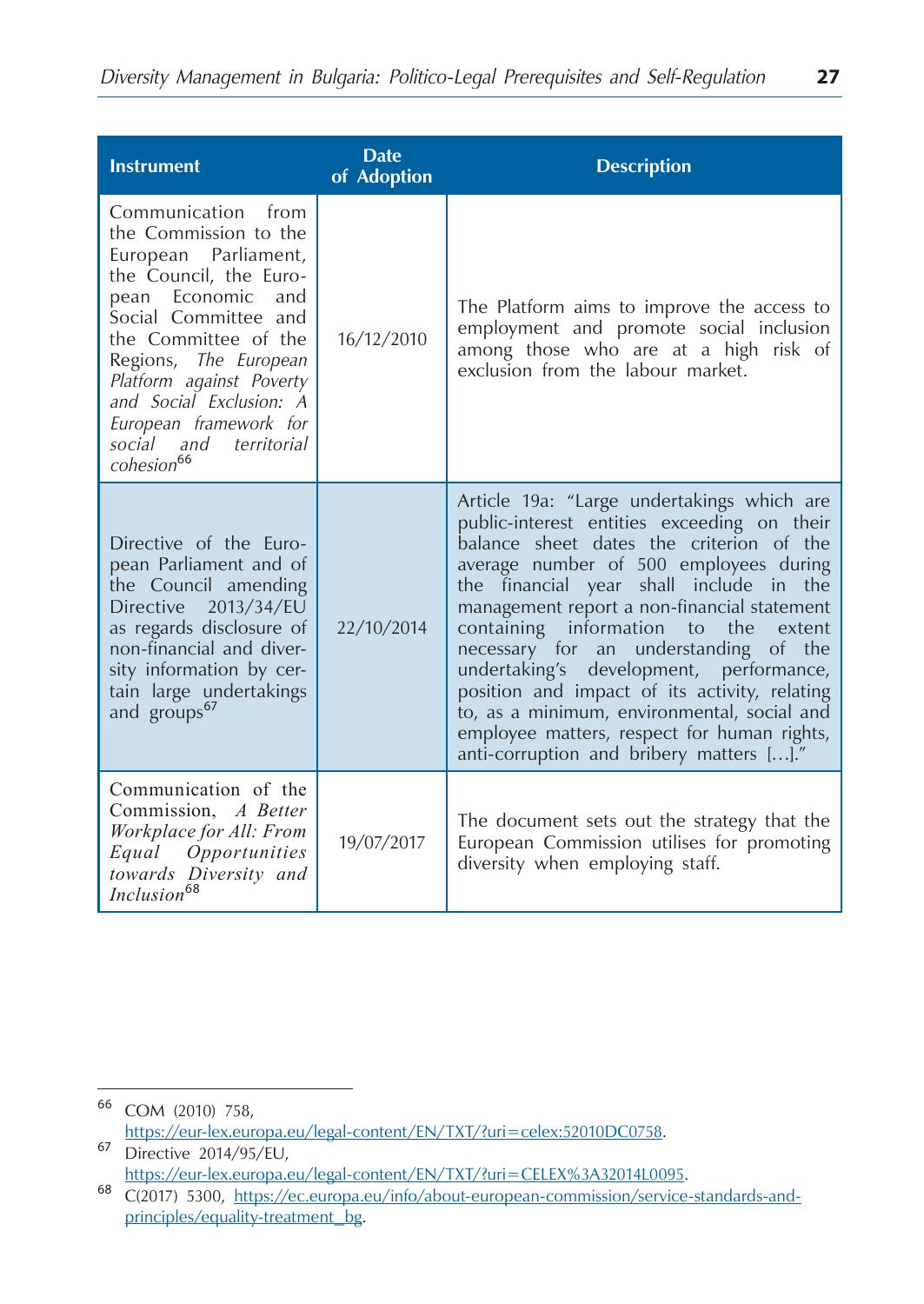Тhe principle of equality is enshrined in the Bulgarian *Constitution*. Article 6 (2) states that "there shall be no privileges or restriction of rights [of citizens] on the grounds of race, national or social origin, ethnic self-identity, sex, religion, education, opinion, political affiliation, personal or social status or property status<sup>69</sup>. The protection against discrimination in the employment sphere is guaranteed by the provisions set out in Article 8 (3) of the *Labour Code*:

> "In exercising labour rights and duties, no direct or indirect discrimination shall be allowed on grounds of nationality, origin, sex, sexual orientation, race, skin colour, age, political and religious convictions, affiliation to trade union and other public organisations and movements, family and material status, presence of mental or physical disabilities, as well as differences in the term of the contract and the duration of the working time"<sup>70</sup>.

Employment discrimination is incriminated. According to the *Criminal Code*, "a person who intentionally impedes another to take a job, or compels him to leave a job because of his nationality, race, religion, social origin, membership in a trade union or another type of organisation, political party, organisation, movement or coalition with political objective, or because of his or of his next-of-kin political convictions, shall be punished by imprisonment for up to three years or by a fine of up to BGN 5,000"<sup>71</sup>.

Additional provisions on the protection against discrimination in the area of employment are contained in the *Protection against Discrimination Act*<sup>72</sup>. The Act prohibits direct and indirect discrimination on the grounds of sex, race, nationality, ethnicity, human genome, citizenship, origin, religion or belief, education, convictions, political affiliation, personal or social status, disability, age, sexual orientation, marital status, property status, or on any other grounds established by law or by an international treaty to which the Republic of Bulgaria is a State Party (Art. 4, (1)). The cases whereby these grounds lead to any less favourable treatment of a person than the treatment another person is receiving, received, or would receive in comparable similar circumstances are regarded as direct dis-

<sup>69</sup> Constitution of the Republic of Bulgaria, (Prom. SG 56/13 Jul 1991; amed. SG 100/18 December

<sup>2015),</sup> https://www.lex.bg/laws/ldoc/521957377. <sup>70</sup> Labour Code (Prom. SG 26/1 April 1986; amed. SG 92/6 November 2018), [https://lex.bg/laws/](https://lex.bg/laws/ldoc/1594373121)

[ldoc/1594373121.](https://lex.bg/laws/ldoc/1594373121) <sup>71</sup> Criminal Code (Prom. SG 26/2 April 1968; amed. SG 16/22 February 2019), https://lex.bg/bg/

laws/ldoc/1589654529. <sup>72</sup> Protection against Discrimination Act (Prom. SG 86/30 September 2003; amed. SG 7/19 January 2018), [https://lex.bg/laws/ldoc/2135472223.](https://lex.bg/laws/ldoc/2135472223)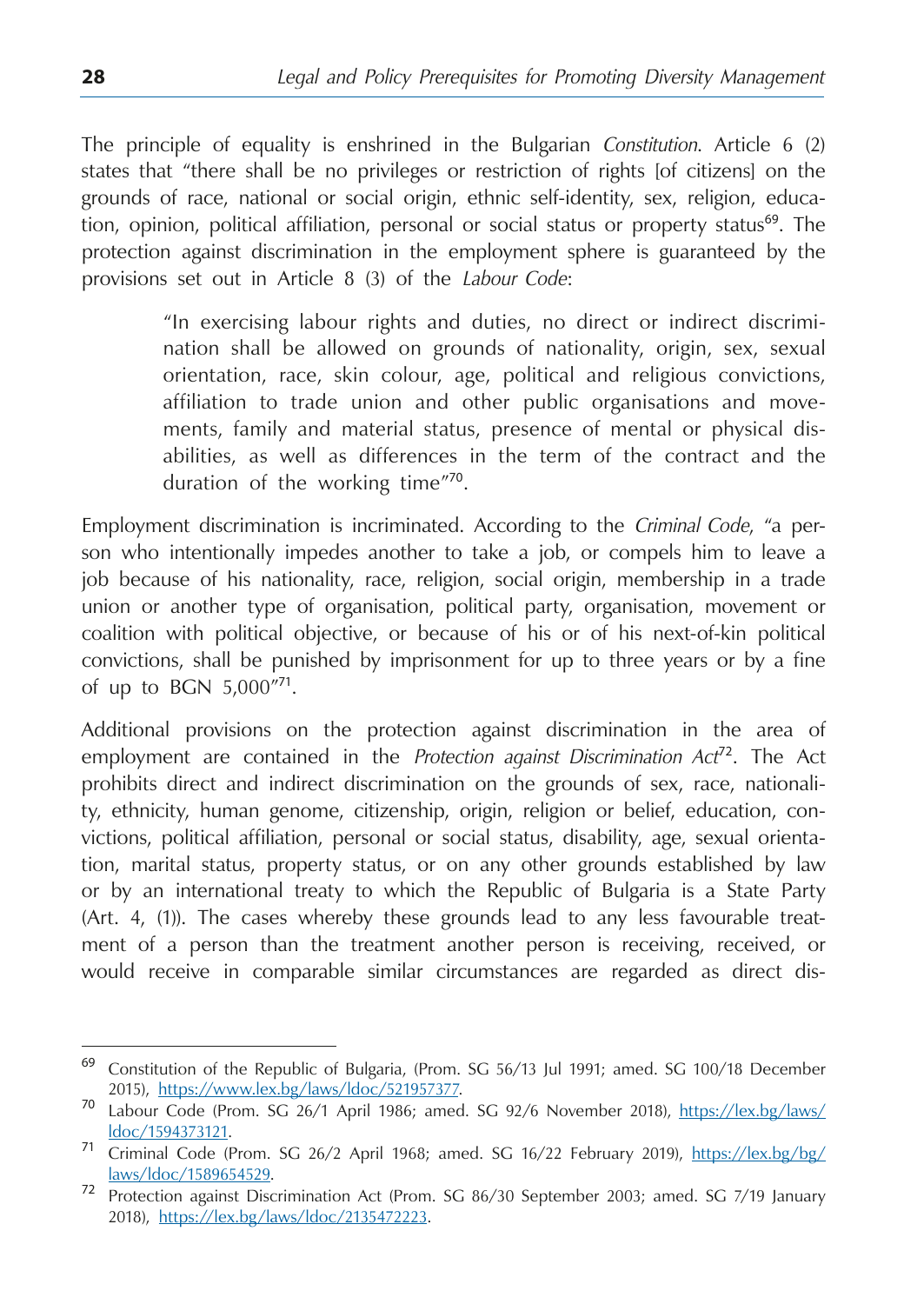crimination (Art. 4, (2)). The cases whereby these grounds result in putting a person in a less favourable position compared to other persons are regarded as indirect discrimination (Art. 4 (3)). The employer is obliged to ensure equal working conditions for all employees (Art. 13 (1)), as well as equal remuneration for equal or equivalent work (Art. 14 (1)). The employer is further obliged to provide to all employees equal opportunities for vocational training and retraining, as well as for career development and promotion in terms of position or rank by applying equal criteria in the assessment of their performance (Art. 15 (1)). If an employer receives a complaint from an employee about harassment, including sexual harassment, in the workplace, the employer is obliged immediately to hold an inquiry, take measures to stop the harassment, and if necessary, enforce disciplinary liability (Art. 17). The employer is obliged to take effective measures to prevent any form of discrimination in the workplace (Art. 18). Under Article 23 of the *Employment Promotion* Act, when announcing job vacancies, employers are prohibited from setting any qualifying requirements involving sex, age, nationality, ethnic identity or health condition<sup>73</sup>. Exceptions are permissible solely with respect to sex, age, and reduced working capacity in those cases where sex, age, or health condition is an essential element of the job (Art. 23).

The Commission for Protection against Discrimination (CPD), established in accordance with the provisions of the *Protection against Discrimination Act* is a specialised state body for the prevention of discrimination, the protection against discrimination and ensuring the provision of equal opportunities (Art. 40,  $(1)$ )<sup>74</sup>. CPD operates through its reginal branches which offer citizens methodological assistance and independent advice regarding the application of the *Protection against Discrimination Act*, as well as carry out awareness-raising campaigns about its promulgation<sup>75</sup>. The Commission comprises 9 members with a 5-year term of office. Proceedings before the Commission are instituted upon (1) a complaint by the aggrieved persons; (2) the initiative of the Commission; (3) tip-offs from natural and legal persons, state and municipal authorities (Art. 50). In exercising its powers, the Commission has the right to (1) demand documents and other information related to the investigation; (2) demand explanations from the persons investigated about matters relating to the investigation; (3) question witnesses (Art. 56 (1)). CPD may apply the following compulsory administrative measures:

<sup>73</sup> Employment Promotion Act (Prom. SG 112/ 29 December 2001; amed. SG 24/22 March 2019),

[https://lex.bg/laws/ldoc/-12262909.](https://lex.bg/laws/ldoc/-12262909) <sup>74</sup> Protection against Discrimination Act (Prom. SG 86/30 September 2003; amed. SG 7/19 January

<sup>2018),</sup> <https://lex.bg/laws/ldoc/2135472223>. <sup>75</sup> Commission for Protection against Discrimination, *Handbook on Equal Treatment*, 2010, Sofia, [http://www.kzd-nondiscrimination.com/layout/index.php/layout-over-40-positions/publikacii/](http://www.kzd-nondiscrimination.com/layout/index.php/layout-over-40-positions/publikacii/publikacii) [publikacii.](http://www.kzd-nondiscrimination.com/layout/index.php/layout-over-40-positions/publikacii/publikacii)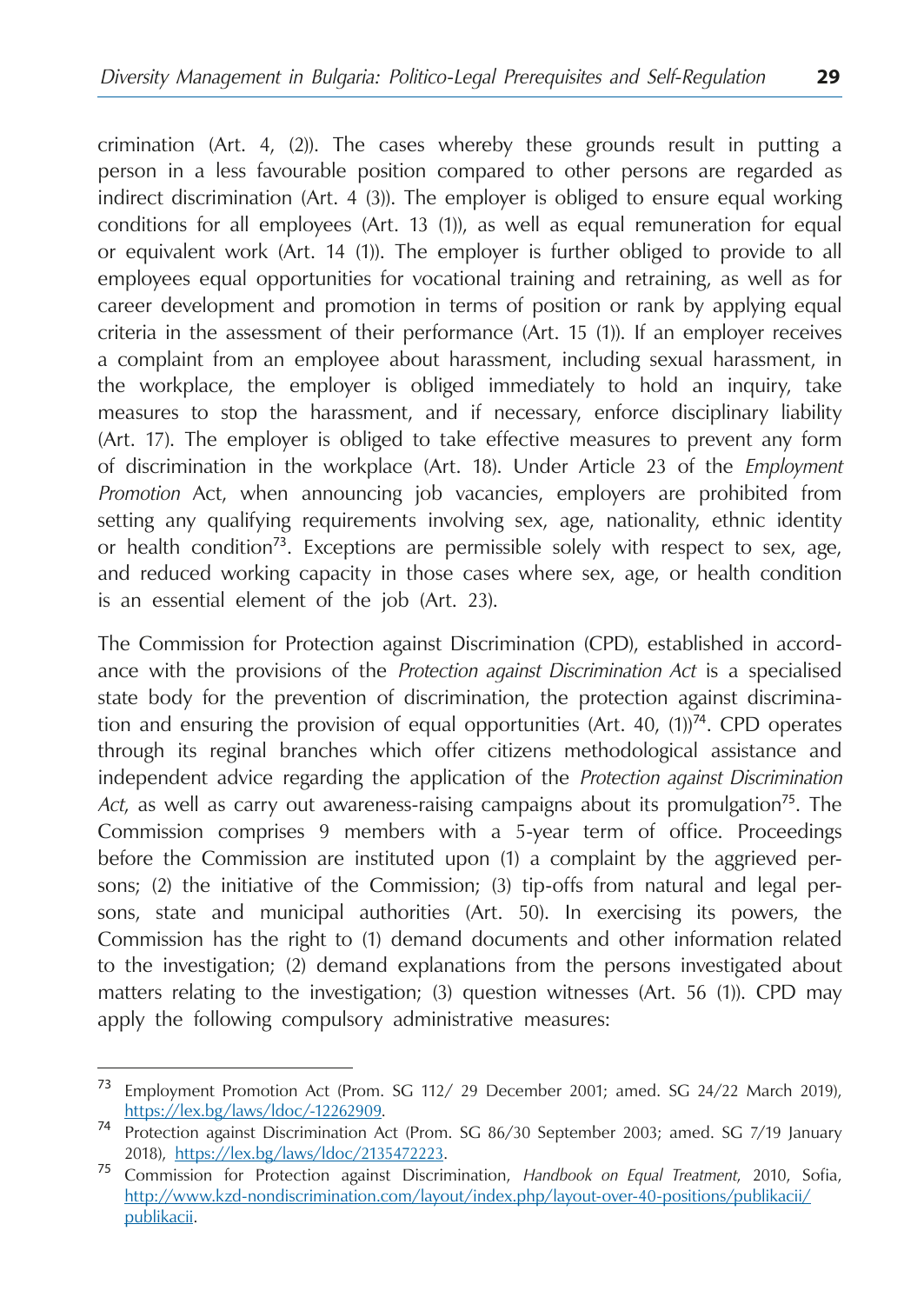- issue mandatory directions to employers and officials to eliminate violations of the legislation for prevention of discrimination;
- stop the execution of unlawful decisions or orders of employers or officials which lead or may lead to discrimination (Art. 76  $(1)$ )<sup>76</sup>.

*The Social Insurance Code* contains provisions on the prohibition of discrimination regarding the additional voluntary insurance of workers and employees (Art. 231; Art. 283)<sup>77</sup>. The *Social Assistance Act* guarantees the right to access to social assistance benefits as a way of promoting social inclusion and the gainful employment of unemployed persons (Art. 1  $(2)$ )<sup>78</sup>. The provision of social assistance benefits and social services excludes any direct or indirect discrimination of individuals on the basis of sex, race, nationality, ethnic belonging, human genome, citizenship, origin, religion or faith, education, beliefs, political affiliations, personal or public status, disability, age, sexual orientation, marital status, ownership of property, or any other feature established by law or an international treaty to which the Republic of Bulgaria is a State Party (Art. 3).

Under the *Accountancy Act*, large enterprises which exceed the criterion of the average number of employees during the financial year of 500 people are required to include a non-financial declaration in their management report  $(Art. 41)<sup>79</sup>$ . The non-financial declaration contains a description of the policies of enterprises regarding their activities in the field of ecology, social issues and those related to employees, human rights, the fight against corruption (Art. 48 (1)). With regard to the social issues related to employees, actions undertaken in the following areas can be described:

- Issues concerning the number of employed men and women, whereby the information can be presented in terms of areas of employment and professions (equal pay for men and women for work of equivalent value etc.).
- Issues concerning employment including holding consultations and promoting the participation of employees in decision-making regarding working conditions (need for and frequency of consultations with employees; number of newly created jobs; proportion of employees on fixed-term contracts etc.).

<sup>76</sup> Protection against Discrimination Act (Prom. SG 86/30 September 2003; amed. SG 7/19 January

<sup>2018),</sup> [https://lex.bg/laws/ldoc/2135472223.](https://lex.bg/laws/ldoc/2135472223) <sup>77</sup> Social Insurance Code (Prom. SG 110/17 December 1999; amed. SG 12/ 8 February 2019),

[https://www.lex.bg/laws/ldoc/1597824512.](https://www.lex.bg/laws/ldoc/1597824512) <sup>78</sup> Social Assistance Act (Prom. SG 56/19 May 1998; amed. SG 24/22 March 2019), [https://lex.](https://lex.bg/laws/ldoc/2134405633) [bg/laws/ldoc/2134405633](https://lex.bg/laws/ldoc/2134405633). <sup>79</sup> Accountancy Act (Prom. SG 95/8 December 2015, amed. SG 37/7 May 2019), [https://lex.bg/](https://lex.bg/bg/laws/ldoc/2136697598)

[bg/laws/ldoc/2136697598.](https://lex.bg/bg/laws/ldoc/2136697598)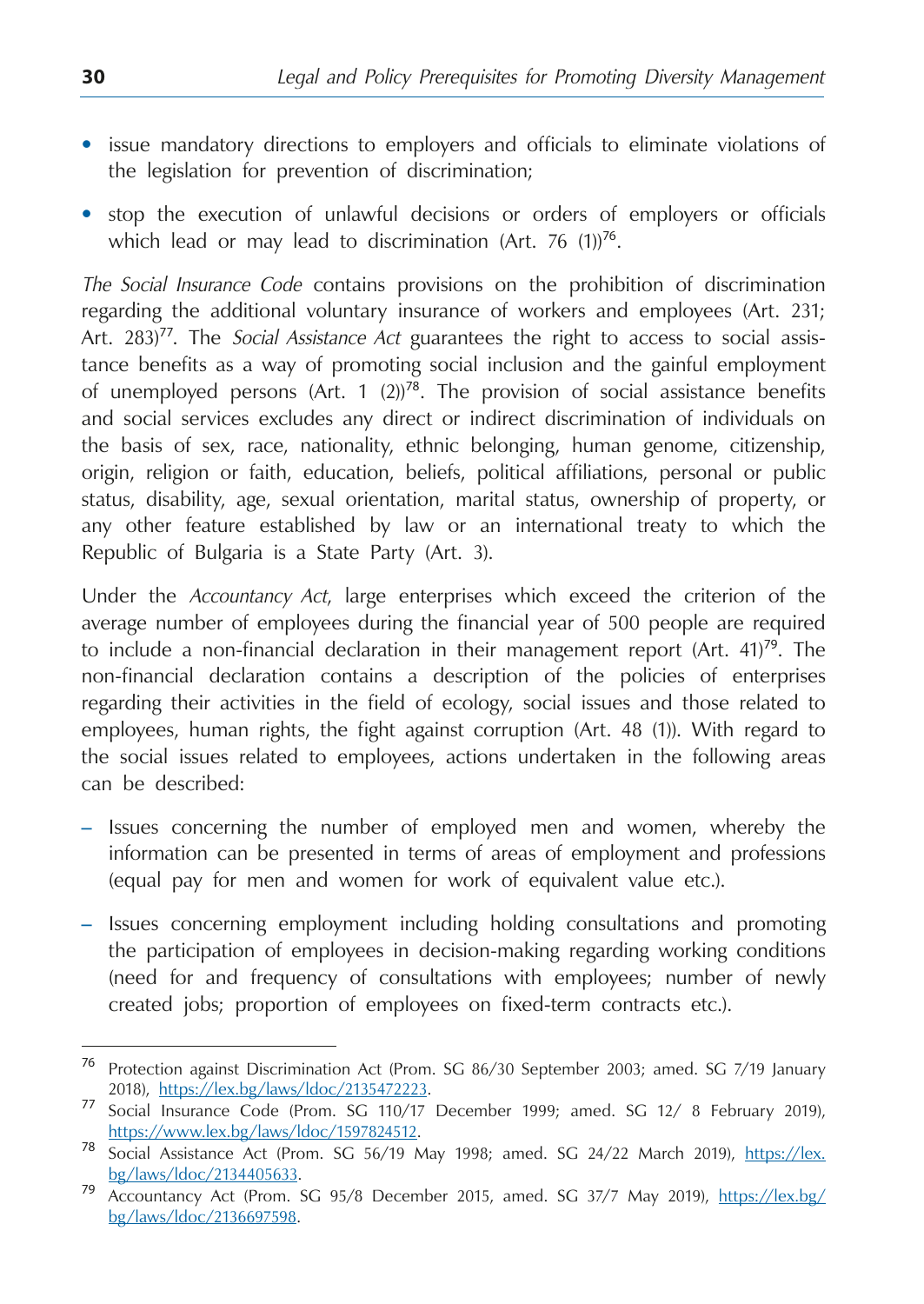- Enterprises' relations with trade unions including protection of trade union rights (employment benefits).
- Human resources management including management of restructuring, career development, payroll and vocational training (payroll; average number of vocational training hours per employee per year; staff retraining programmes).
- Health and safety in the workplace (number of work-related accidents, types of injuries and work-related health issues).
- Consumer relations including consumer satisfaction, accessibility, products with likely health and safety effects (quality control systems).
- Impact upon vulnerable consumer groups (awareness of the safety of products targeted at vulnerable consumer groups: children, pregnant women etc.).
- Responsible trade and responsible research and development (understanding of the risks arising from trade or research and development);
- Community relations ethnic or religious communities, including any measures undertaken for social and economic development (e.g. bulk of investment in the improvement of local communities) $80$ .

The legal framework for the fight against discrimination is supplemented with policies and measures that are aimed at overcoming social inequalities and promoting social inclusion. As noted in the *National Strategy for Reducing Poverty and Promoting Social Inclusion 2020* that the Council of Ministers adopted in 2013, the "lack of employment is one of the main reasons for poverty and social exclusion"<sup>81</sup>. Among the chief priorities of the *Strategy* is to encourage "the active inclusion of those who are away from the labour market – the economically inactive, young people, the long-term unemployed, persons living on benefits, persons with primary or lower education, with no professional qualification or lacking key competences, persons with long-term disabilities, older workers, etc.". To this end, the *Strategy* envisages a set of measures which includes as follows:

- Improving the employability of unemployed persons by providing training on skills acquisition.
- Ensuring employment for vulnerable groups on the labour market.

<sup>80</sup> Ministry of Finance, *Instruction on the application of Chapter 7, Section 3, "Non-financial declaration" and section 4, "Consolidated non-financial declaration" of the Accountancy Act* 21 December 2017,

[https://www.minfin.bg/bg/171.](https://www.minfin.bg/bg/171) <sup>81</sup> Council of Ministers, *National Strategy for Reducing Poverty and Promoting Social Inclusion* 2020, 2013, https://www.mlsp.government.bg/index.php?section=POLICIES&lang=\_eng&P=279.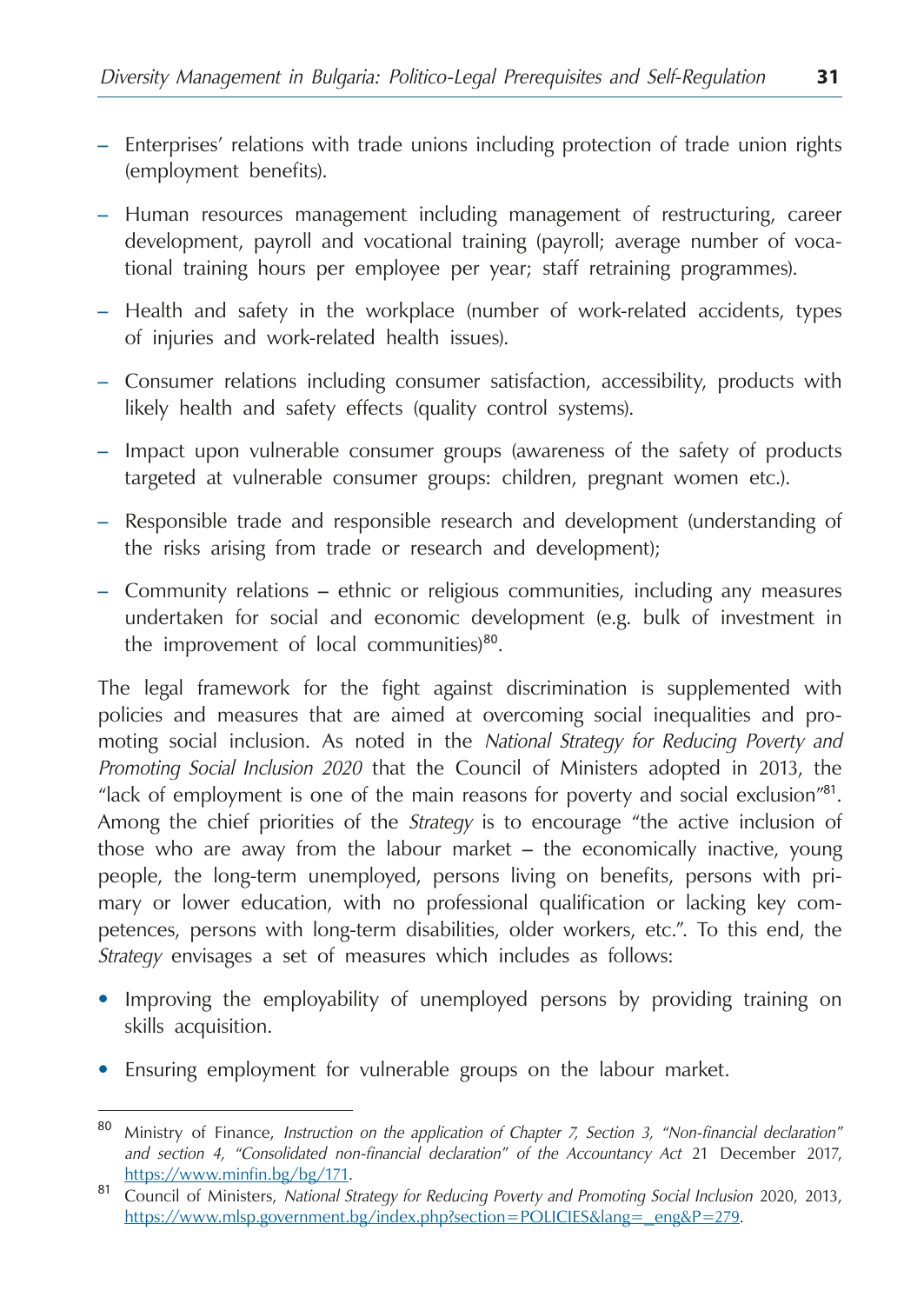- Reintegration of early dropouts from the education system.
- Efficient financing of the access to education and training.
- Providing services needed for the social inclusion of groups that are the furthest away from the labour market, with a focus on social skills and improved individual social work with these persons.
- Promoting entrepreneurship, including social entrepreneurship.
- Establishing conditions for reducing the numbers of the working poor.
- Arranging internships, job specific training and training for acquisition of key competencies by young unemployed persons with no professional experience, with secondary and higher education in the public and private sector<sup>82</sup>.

The implementation of the *Strategy* is assisted by the development of an annual *Action Plan*. The functions of coordination, cooperation, and consultation on the development, execution, monitoring, and assessment of the national policy in the area of social inclusion are performed by the National Council on Social Inclusion to the Council of Ministers<sup>83</sup>.

Another important instrument in the area of social inclusion is the *Human Resource Development Operational Programme 2014-2020* administered by the Ministry of Labour and Social Policy<sup>84</sup>. The *Programme* is set upon three pillars: (1) higher employment rate and better quality employment; (2) reducing poverty and promoting social inclusion; and (3) modernisation of public policies<sup>85</sup>. In the field of social inclusion, the *Programme* is aimed at promoting measures for the involvement of vulnerable groups in all spheres of life, as well as at supporting measures for various groups of people for their integration and inclusion in labour, cultural, economic and social areas with special attention paid to people with disabilities (in various subgroups), representatives of minorities, refugees and migrants, youth and elderly people, people of low social status, other disadvantaged groups in view of their inclusion in society and enabling equal opportunities. The *Programme* also focuses on the implementation of measures for improving social dialogue

<sup>82</sup> Council of Ministers, *National Strategy for Reducing Poverty and Promoting Social Inclusion 2020*, 2013,

https://www.mlsp.government.bg/index.php?section=POLICIES&lang=\_eng&P=279.<br><sup>83</sup> For more information about the National Council on Social Inclusion, see

[http://saveti.government.bg/web/cc\\_201/1.](http://saveti.government.bg/web/cc_201/1) <sup>84</sup> For information about *Human Resource Development Operational Programme 2014-2020*, 2013, see

<http://esf.bg/>. <sup>85</sup> Ministry of Labour and Social Policy, *Human Resource Development Operational Programme 2014-2020*, 2013, <http://esf.bg/informatsiya/>.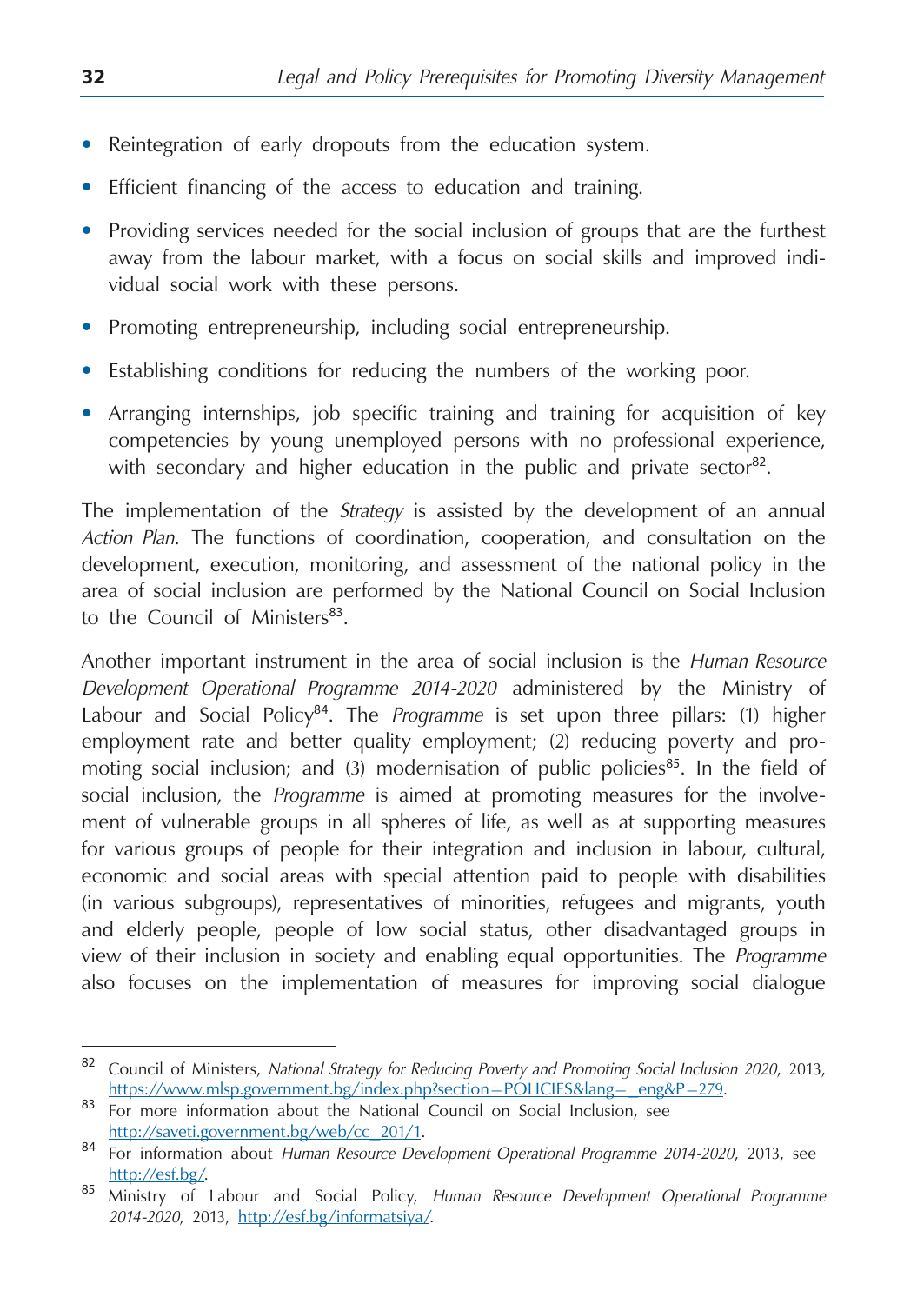based on the principle of non-discrimination of labour rights through a multistakeholder engagement (e.g. representatives of the national institutions of employees and workers and those of employers, represented on national level; bodies of the state and local authority)<sup>86</sup>.

The main goals of the national employment policy in 2019 include reducing the number of economically inactive persons of working age and the effective inclusion of the unemployed of the most unequal social groups through the acquisition of skills<sup>87</sup>. To this end, the *2019 Action Plan* of the National Employment Agency sets as a priority the improvement of workforce quality and the reduction in regional and structural inequalities in the workforce provision through:

- **•**  Enhancing the qualification and skills of unemployed persons, in order to better match the labour market demands and employers' needs.
- Enhancing the skills of employed persons in order to facilitate job transition<sup>88</sup>.

The target groups covered by the active labour market policy as defined in the *National Employment Action Plan 2019* include:

- 1. Long-term unemployed.
- Lacking qualification and with low level of education, including Roma.
- Unemployed on social security benefits.
- 2. Unemployed youth aged 29 or under.
- Unemployed aged 25 or under.
- Neither working, nor studying youth.
- School dropouts.

<sup>86</sup> Ministry of Labour and Social Policy, *Human Resource Development Operational Programme* 

*<sup>2014-2020</sup>*, 2013, [http://esf.bg/informatsiya/.](http://esf.bg/informatsiya/) <sup>87</sup> Ministry of Labour and Social Policy, *National Employment Action Plan 2019*, https://www.mlsp.government.bg/index.php?section=POLICIESI&I=249.<br>National Employment Agency, 2019 *Action Plan*,

[https://www.az.government.bg/pages/planove-i-programi/.](https://www.az.government.bg/pages/planove-i-programi/)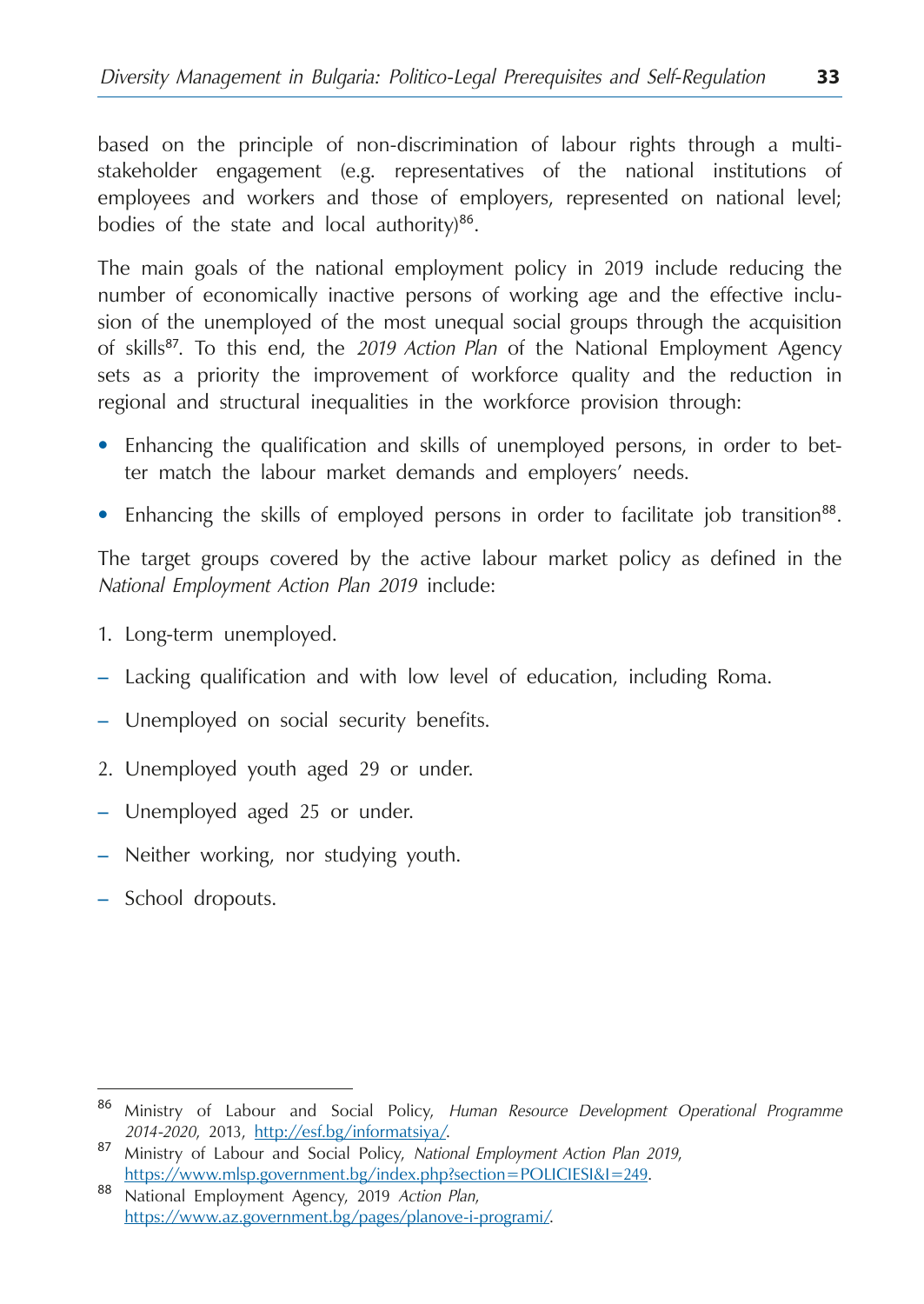- <span id="page-34-0"></span>3. Unemployed lacking qualification or having qualification that does not match market demands irrespective of their age.
- Unemployed lacking qualification from regions with a higher unemployment rate than the national average.
- Unemployed lacking key competencies.
- Unemployed with a low level of education (including Roma).
- Unemployed on social security benefits.
- 4. Unemployed aged 50 or above.
- Lacking qualification or with a low level of education.
- Approaching retirement age.
- Having a qualification that does not match employers' demands.
- 5. Unemployed with disabilities.
- Unemployed having qualification but in need for labour activation.
- Unemployed lacking qualification.
- 6. Economically inactive persons willing to work including discouraged persons.
- From regions with a higher unemployment rate than the national average.
- Lacking qualification with a low level of education.
- $-$  Economically inactive for more than two years<sup>89</sup>.

#### **2.2. Gender Equality and Equal Opportunities for Men and Women and Persons with Different Gender Identity and/or Sexual Orientation**

The principle of equality between men and women is embedded in international law. *The Convention on the Elimination of All Forms of Discrimination against Women* adopted by the United Nations General Assembly in 1979 defines "discrimination against women" in terms of any distinction, exclusion or

<sup>89</sup> Ministry of Labour and Social Policy, *National Employment Action Plan 2019*, https://www.mlsp.government.bg/index.php?section=POLICIESI&I=249.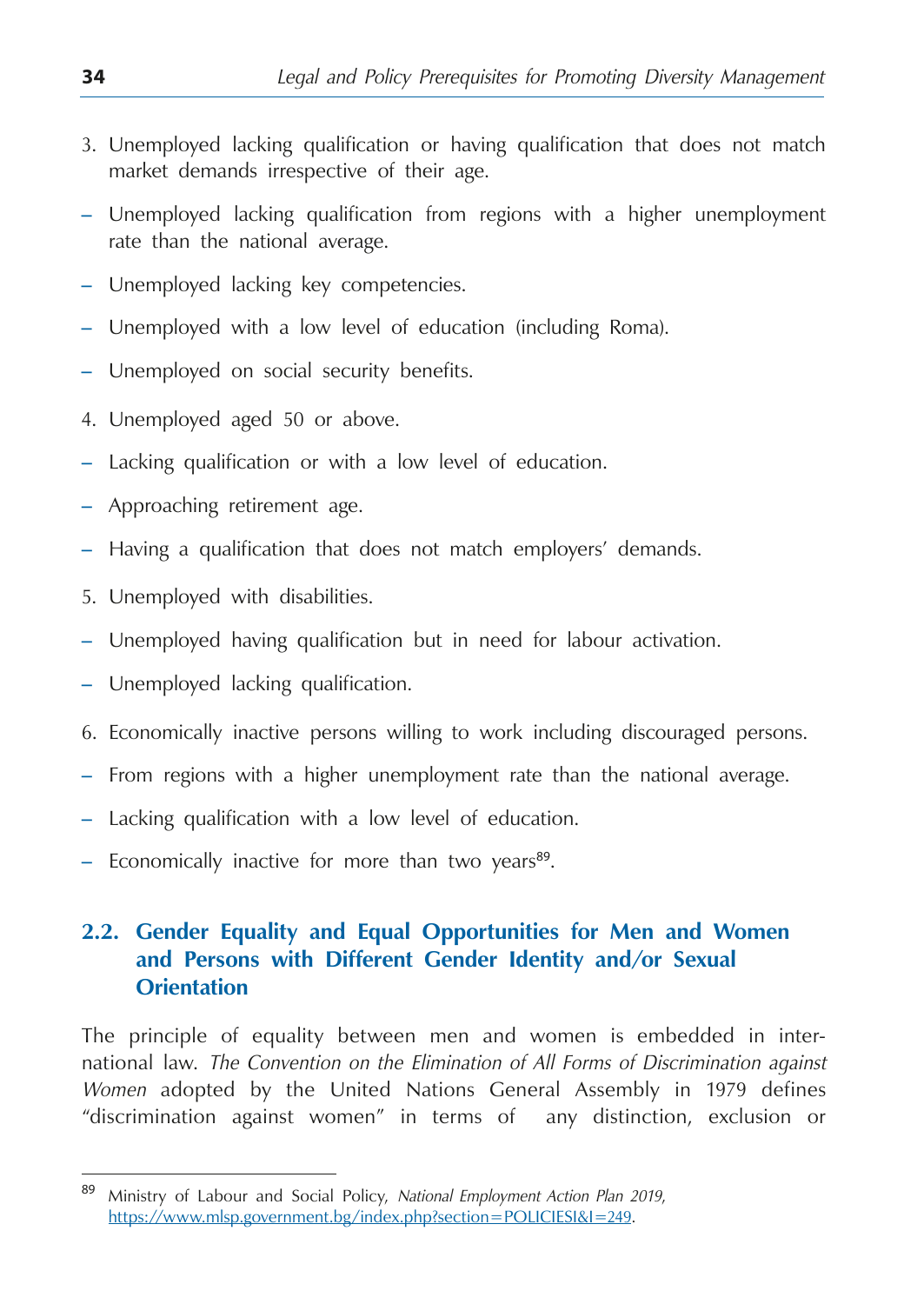restriction made on the basis of sex which has the effect or purpose of impairing or nullifying the recognition, enjoyment or exercise by women, irrespective of their marital status, on a basis of equality of men and women, of human rights and fundamental freedoms in the political, economic, social, cultural, civil or any other field (Art.1)<sup>90</sup>. The implementation of the *Convention* is overseen by the Committee on the Elimination of Discrimination against Women operating within the compass of the Office of the High Commissioner for Human Rights (UN Human Rights). The Committee comprises 23 experts on women's issues from around the world. Its primary tasks are to review the reports on the national implementation of the *Convention* that States Parties submit and to develop recommendations on any issue affecting women to which States Parties should devote more attention<sup>91</sup>. At an international level, the rights of women and the principle of equal opportunities for men and women in the workplace are guaranteed by the conventions of the International Labour Organisation (ILO) (Table 4).

In 2006 a distinguished group of human rights experts from 25 countries unanimously adopted the *Yogyakarta Principles on the Application of International Human Rights Law in relation to Sexual Orientation and Gender Identity*<sup>92</sup>. The Principles address a broad range of human rights standards and their application to issues of sexual orientation and gender identity confirming the right of an individual choice of sexual orientation and gender identity ensuring protection against discrimination.

<sup>90</sup> For full text of the Convention, see [https://www.un.org/womenwatch/daw/cedaw/cedaw.htm.](https://www.un.org/womenwatch/daw/cedaw/cedaw.htm)<br>91 For more information about the Committee on the Elimination of Discrimination against Women, see [https://www.un.org/womenwatch/daw/cedaw/committee.htm.](https://www.un.org/womenwatch/daw/cedaw/committee.htm)<br><sup>92</sup> For full text of the Principles, see [https://yogyakartaprinciples.org/.](https://yogyakartaprinciples.org/)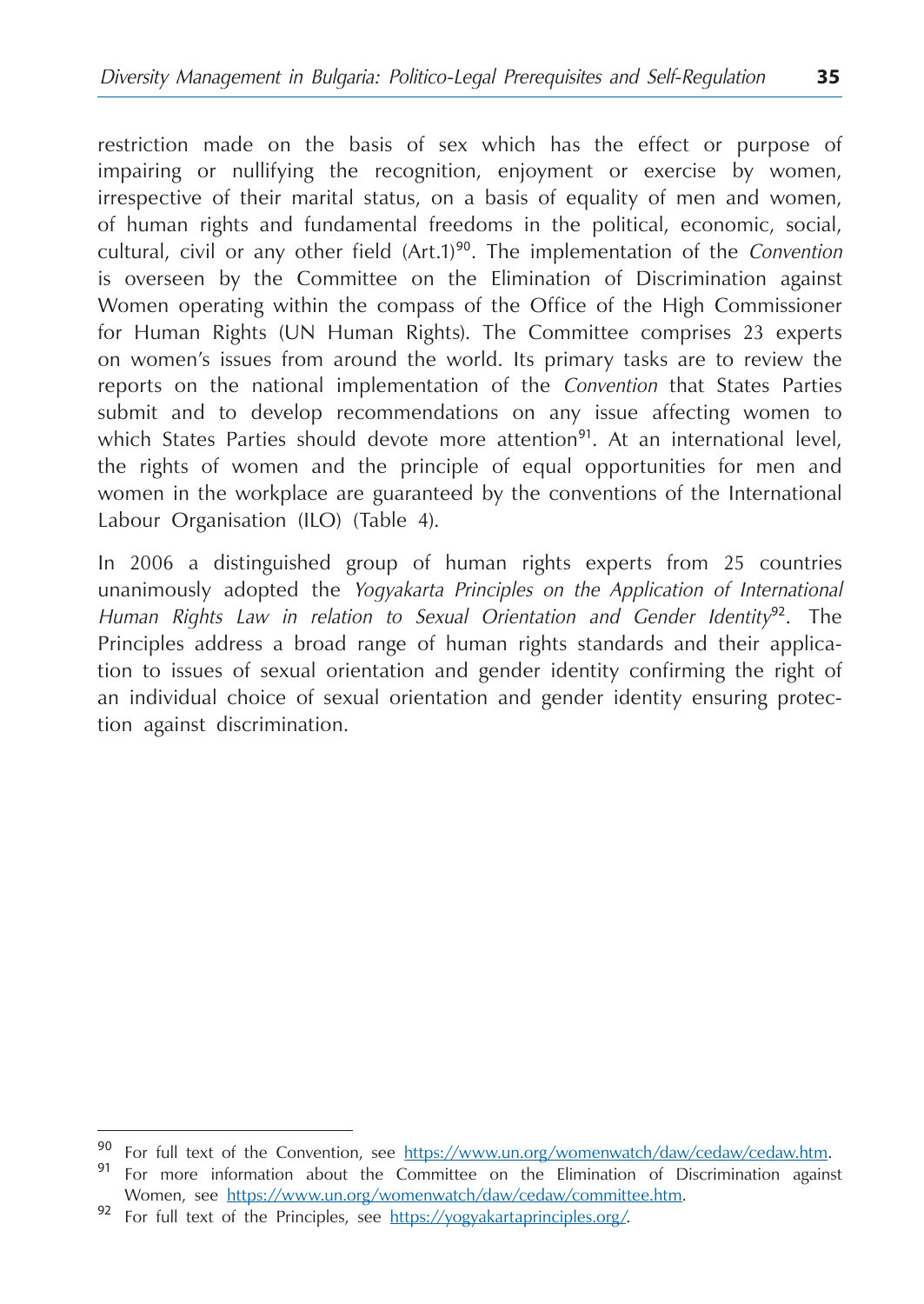#### Table 4: International Instruments regarding Gender Equality and Equal **Opportunities for Men and Women and Persons with Different Gender Identity and/or Sexual Orientation**

| <b>International Instrument</b>                                                                                                                             | <b>Implementing Agency</b>                                                                                                                  | Date of<br><b>Adoption</b> | <b>Date</b><br>of Ratification<br>in Bulgaria     |
|-------------------------------------------------------------------------------------------------------------------------------------------------------------|---------------------------------------------------------------------------------------------------------------------------------------------|----------------------------|---------------------------------------------------|
| Convention 100:<br>Equal Remuneration<br>Convention <sup>93</sup>                                                                                           | International Labour<br>Organisation                                                                                                        | 1951                       | 1955                                              |
| Convention<br>on the Political Rights<br>of Women <sup>94</sup>                                                                                             | UN Commission<br>on the Status of<br>Women, ECOSOC                                                                                          | 1952                       | 1954                                              |
| Declaration on the Elimina-<br>tion of Discrimination against<br>Women <sup>95</sup>                                                                        | United Nations<br>General Assembly                                                                                                          | 1967                       | The document<br>does not require<br>ratification. |
| Convention<br>on the Elimination<br>of All Forms of Discrimina-<br>tion against Women <sup>96</sup>                                                         | Committee on the<br>Elimination of Dis-<br>crimination against<br>Women, Office of<br>the High Commis-<br>sioner for Human<br><b>Rights</b> | 1979                       | 1982                                              |
| Convention 156 concerning<br>Equal Opportunities and<br>Equal Treatment for Men<br>and Women Workers: Work-<br>ers with Family Responsibili-<br>$ties^{97}$ | International Labour<br>Organisation                                                                                                        | 1981                       | 2006                                              |

<sup>93</sup> For full text of Convention, see https://www.ilo.org/dyn/normlex/en/f?p=NORMLEXPUB:12100

<sup>:0::</sup>NO::P12100\_ILO\_CODE:C100. <sup>94</sup> For full text of the Convention see https://treaties.un.org/Pages/ViewDetails.aspx?src=IND&mtdsg\_

no=XVI-1&chapter=16&lang=en.<br><sup>95</sup> For full text of the Declaration, see https://www.lawphil.net/international/treaties/dec\_

nov\_1967.html.<br>
96 For full text of the Convention see https://www.un.org/womenwatch/daw/cedaw/cedaw.htm. For the full text of the Optional Protocol, see https://www.un.org/womenwatch/daw/cedaw/

protocol/.<br><sup>97</sup> For full text of the Convention see https://www.ilo.org/dyn/normlex/en/f?p=NORMLEXPUB:12 100:0::NO::P12100\_ILO\_CODE:C156.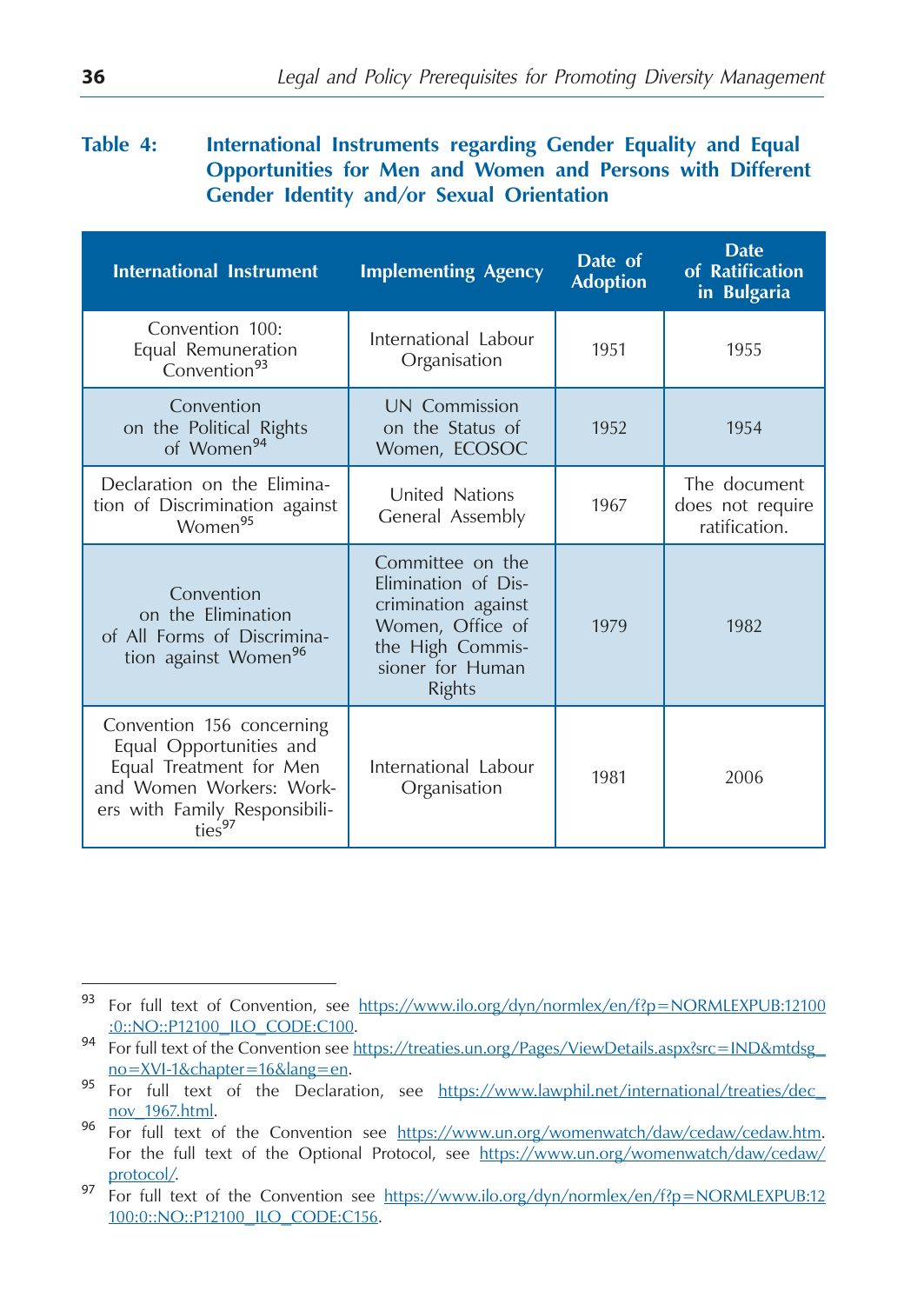| <b>International Instrument</b>                                                                                                                                     | <b>Implementing Agency</b>                                                                                                           | Date of<br><b>Adoption</b>                          | <b>Date</b><br>of Ratification<br>in Bulgaria     |
|---------------------------------------------------------------------------------------------------------------------------------------------------------------------|--------------------------------------------------------------------------------------------------------------------------------------|-----------------------------------------------------|---------------------------------------------------|
| Declaration on the Elimina-<br>tion of Violence against<br>Women <sup>98</sup>                                                                                      | United Nations Gen-<br>eral Assembly                                                                                                 | 1993                                                | The document<br>does not require<br>ratification. |
| Optional Protocol to the<br>Convention on the<br>Elimination of All Forms of<br>Discrimination against<br>Women                                                     | Committee on the<br>Elimination of Dis-<br>crimination against<br>Women, Office of<br>the High Commis-<br>sioner for Human<br>Rights | 1999                                                | 2006                                              |
| Convention 183:<br>Maternity Protection<br>Convention <sup>99</sup>                                                                                                 | International Labour<br>Organisation                                                                                                 | 2000                                                | 2001                                              |
| The Yogyakarta Principles on<br>the Application of Interna-<br>tional Human Rights Law in<br>Relation to Sexual Orienta-<br>tion and Gender Identity <sup>100</sup> | International Panel of<br>Experts in Internation-<br>al Human Rights Law<br>and on Sexual Orien-<br>tation and Gender<br>Identity    | 2006<br>(amended<br>with addi-<br>tions in<br>2017) | The document<br>does not require<br>ratification. |
| Resolution on the Protection<br>against Violence<br>and Discrimination based<br>on Sexual Orientation<br>and Gender Identity <sup>101</sup>                         | UN Human Rights<br>Council                                                                                                           | 2016                                                | The document<br>does not require<br>ratification. |

The EU takes a lead role in the protection against gender-based discrimination. The recognition of the social and economic significance of gender equality is further manifested in the centrality of this aspect in the *Charter of Fundamental Rights of the European Union*, as well as in other EU regulatory and guidance instruments concerning labour marker (Table 5)<sup>102</sup>. The *Charter of Fundamental* 

<sup>98</sup> For full text of the Declaration, see <u>https://www.un.org/documents/ga/res/48/a48r104.htm</u>.<br>99 For full text of the Convention see<br>https://www.ilo.org/dyn/normlex/en/f?p=1000:12100:0::NO::P12100\_ILO\_CODE:C183.

 $\frac{100}{100}$  For full text of the Principles see https://yogyakartaprinciples.org/. 101 For full text of the Resolution see

https://www.ohchr.org/en/issues/discrimination/pages/lgbtunresolutions.aspx. <sup>102</sup> EU Agency for Fundamental Rights and the Council of Europe, *Handbook on European Non-Discrimination Law*, 2010, https://fra.europa.eu/en/publication/2011/handbook-european-nondiscrimination-law-2011-edition.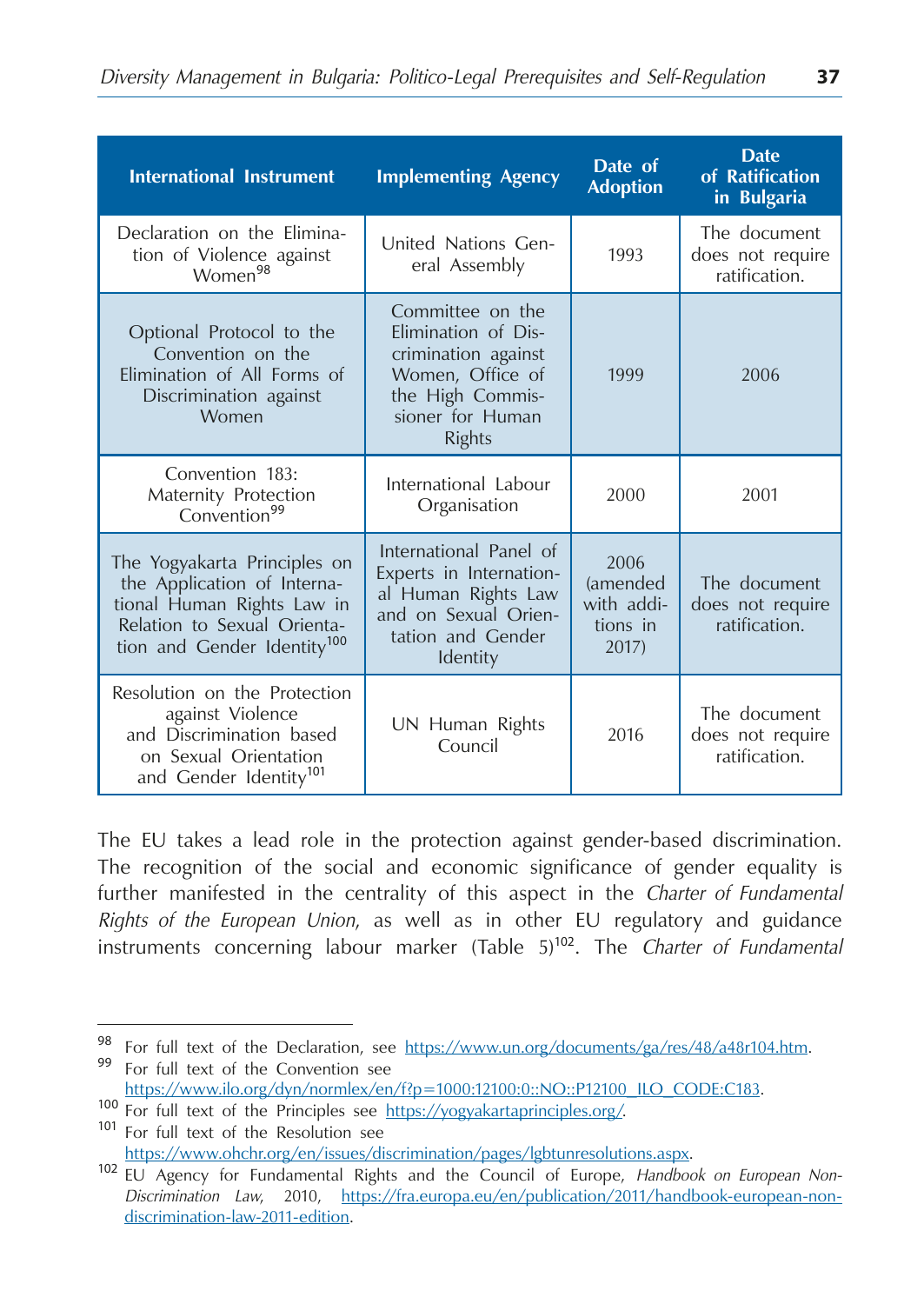*Rights*<sup>103</sup> and the *Directive establishing a general framework for equal treatment in employment and occupation*<sup>104</sup> (sub-section 2.1) guarantee the right of individual choice of sexual orientation and ensure protection against discrimination on the grounds thereof.

# **Table 5: EU Instruments regarding Gender Equality and Equal Opportunities for Men and Women and Persons with Different Gender Identity and/or Sexual Orientation**

| <b>Instrument</b>                                                                                                                                                                                                                                              | Date of<br><b>Adoption</b> | <b>Description</b>                                                                                                                                                                                                                                                                                                                                                                                                                                                                                                                                                                                                                                                                                                                                 |
|----------------------------------------------------------------------------------------------------------------------------------------------------------------------------------------------------------------------------------------------------------------|----------------------------|----------------------------------------------------------------------------------------------------------------------------------------------------------------------------------------------------------------------------------------------------------------------------------------------------------------------------------------------------------------------------------------------------------------------------------------------------------------------------------------------------------------------------------------------------------------------------------------------------------------------------------------------------------------------------------------------------------------------------------------------------|
| Commission Recom-<br>mendation<br>the<br>$\Omega$<br>Protection of the Dig-<br>nity of Women<br>and<br>Man at Work <sup>105</sup>                                                                                                                              | 27/11/1991                 | The Recommendation contains an Annex with<br>a "Code of practice on measures to combat<br>sexual harassment".                                                                                                                                                                                                                                                                                                                                                                                                                                                                                                                                                                                                                                      |
| Council Directive<br>$\Omega$<br>the Introduction<br>$\alpha$<br>Measures to Encourage<br>Improvements in the<br>Safety and Health at<br>Work of<br>Pregnant<br>Workers and Workers<br>Who Have Recently<br>Given Birth or Are<br>Breastfeeding <sup>106</sup> | 19/10/1992                 | Under Article 3 of the Directive, the European<br>Commission shall draw up guidelines on the<br>assessment of the chemical, physical and bio-<br>logical agents and industrial processes consid-<br>ered hazardous for the safety or health of<br>pregnant workers, workers who have recently<br>given birth and workers who are breastfeeding.<br>The guidelines referred to in the first subpara-<br>graph shall also cover movements and postures,<br>mental and physical fatigue and other types of<br>physical and mental stress connected with the<br>work done by pregnant workers, workers who<br>have recently given birth and workers who are<br>breastfeeding. Article 8 of the Directive guaran-<br>tees the right of maternity leave. |
| Council Directive<br>97/81EC concerning<br>the Framework Agree-<br>ment on part-time<br>work concluded by<br>UNICE <sub>L</sub> CEEP and the<br>$ETUC^{107}$                                                                                                   | 15/12/1997                 | The purpose of the Framework Agreement is:<br>a) to provide for the removal of discrimination<br>against part-time workers and to improve the<br>quality of part-time work;<br>b) to facilitate the development of part-time<br>work on a voluntary basis and to contribute to<br>the flexible organization of working time in a<br>manner which takes into account the needs of<br>employers and workers."                                                                                                                                                                                                                                                                                                                                        |

<sup>103</sup> Charter of Fundamental Rights of the European Union, [https://eur-lex.europa.eu/legal-content/](https://eur-lex.europa.eu/legal-content/EN/TXT/?uri=celex%3A12012P%2FTXT)

[EN/TXT/?uri=celex%3A12012P%2FTXT.](https://eur-lex.europa.eu/legal-content/EN/TXT/?uri=celex%3A12012P%2FTXT)<br>
104 Directive 2000/78/EC, [https://eur-lex.europa.eu/legal-content/EN/TXT/?uri=CELEX%3A32000L0078.](https://eur-lex.europa.eu/legal-content/EN/TXT/?uri=CELEX%3A32000L0078)<br>
105 For full text of the Recommendation,<br>
https://eur-lex.europa.eu/legal-content/EN/ALL

<sup>106</sup> Directive 92/85/EEC, https://eur-lex.europa.eu/legal-content/EN/TXT/?uri=CELEX%3A31992L0085.<br>107 Directive 97/81/EC, https://eur-lex.europa.eu/legal-content/EN/TXT/?uri=CELEX%3A31997L0081.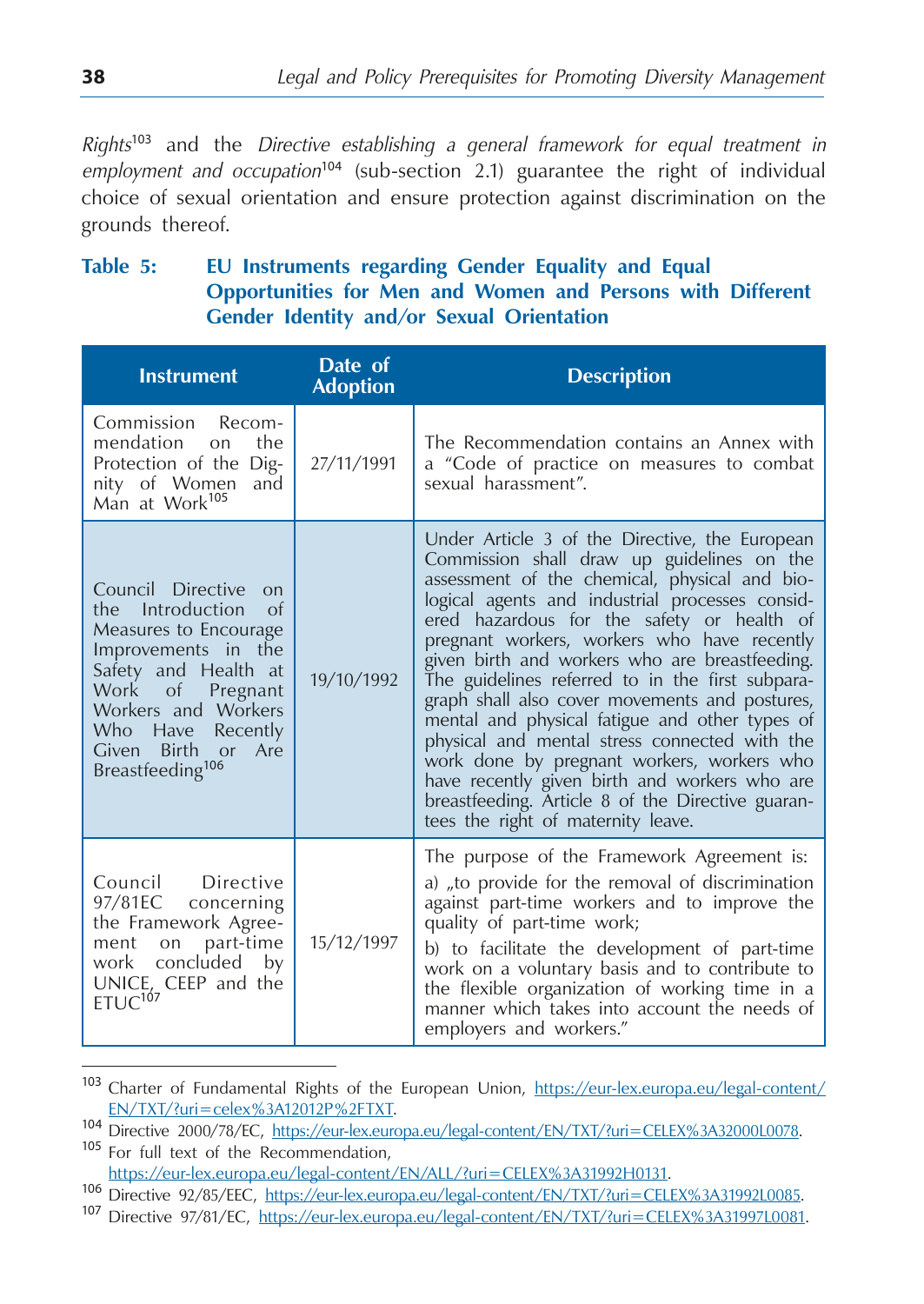| <b>Instrument</b>                                                                                                                                                                                                                                                              | Date of<br><b>Adoption</b> | <b>Description</b>                                                                                                                                                                                                                                                                                                                                                                                                                                            |
|--------------------------------------------------------------------------------------------------------------------------------------------------------------------------------------------------------------------------------------------------------------------------------|----------------------------|---------------------------------------------------------------------------------------------------------------------------------------------------------------------------------------------------------------------------------------------------------------------------------------------------------------------------------------------------------------------------------------------------------------------------------------------------------------|
| Council Directive<br>2004/113/EC imple-<br>menting the principle<br>of equal treatment<br>between men and<br>women in the access<br>to and supply of<br>goods and services <sup>108</sup>                                                                                      | 13/12/2004                 | Article 3 (1): "Within the limits of the powers<br>conferred upon the Community, this Direc-<br>tive shall apply to all persons who provide<br>goods and services, which are available to<br>the public irrespective of the person con-<br>cerned as regards both the public and pri-<br>vate sectors, including public bodies, and<br>which are offered outside the area of private<br>and family life and the transactions carried<br>out in this context." |
| Directive 2006/54/EC<br>of the European Par-<br>liament and of the<br>Council on the imple-<br>mentation of the prin-<br>ciple of equal oppor-<br>tunities and equal<br>treatment of men and<br>women in matters of<br>employment<br>and<br>occupation (recast) <sup>109</sup> | 05/07/2006                 | This Directive "contains provisions to imple-<br>ment the principle of equal treatment in<br>relation to:<br>a) access to employment, including promo-<br>tion, and to vocational training;<br>b) working conditions, including pay;<br>c) occupational social security schemes.<br>It also contains provisions to ensure that<br>such implementation is made more effective<br>by the establishment of appropriate proce-<br>dures."                         |

<sup>108</sup> Directive 2004/113/ЕC, https://eur-lex.europa.eu/legal-content/EN/TXT/?uri=CELEX%3A32004L0113.<br>109 Directive 2006/54/EC,

https://eur-lex.europa.eu/legal-content/EN/TXT/?uri=celex%3A32006L0054.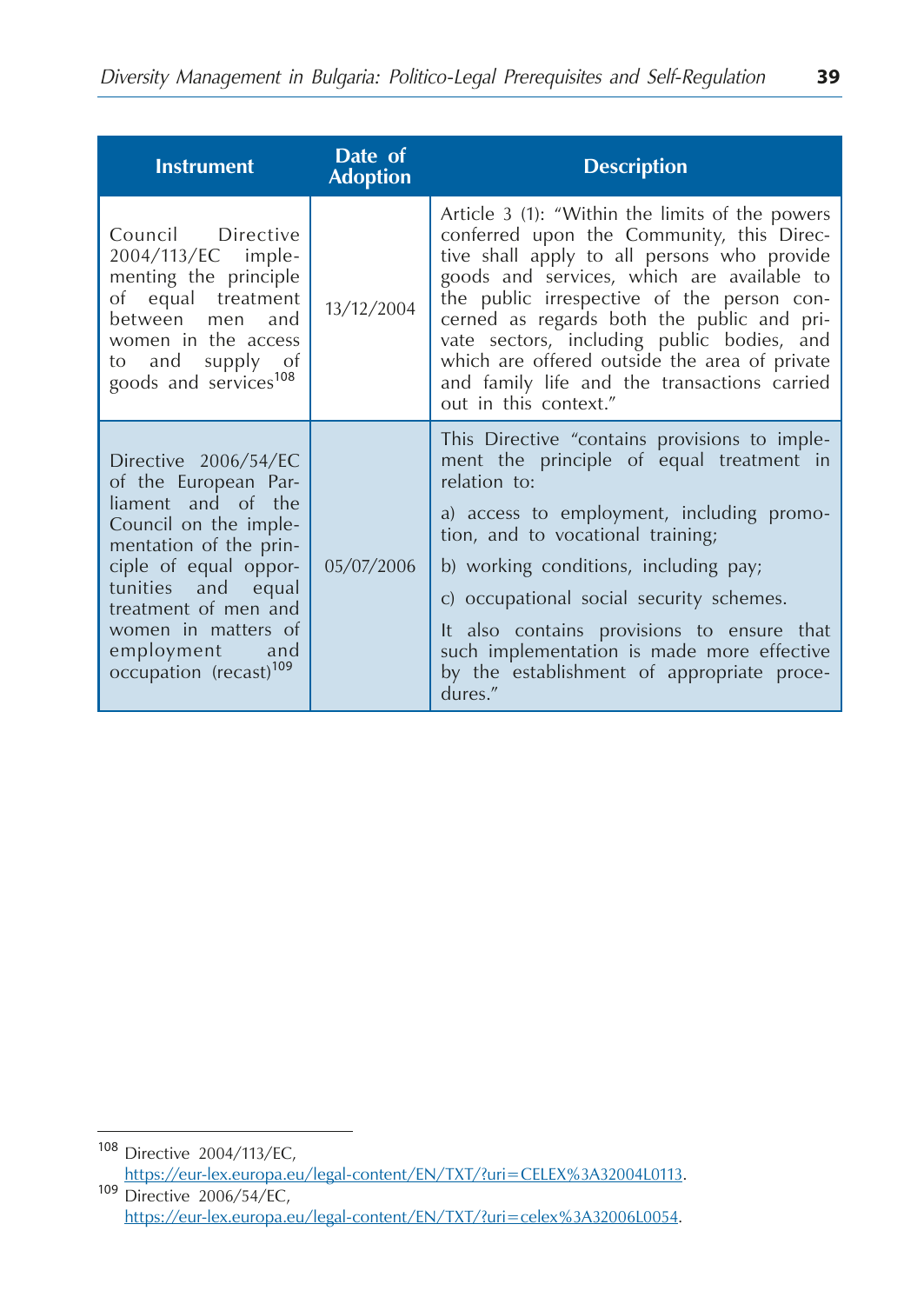| <b>Instrument</b>                                                                                                                                  | Date of<br><b>Adoption</b> | <b>Description</b>                                                                                                                                                                                                                                                                                                                                                                                                                                                                                                                                                                                                                                                                                                                                                                                                                                                                                                                                                                                                                                                                                                                                                                                       |
|----------------------------------------------------------------------------------------------------------------------------------------------------|----------------------------|----------------------------------------------------------------------------------------------------------------------------------------------------------------------------------------------------------------------------------------------------------------------------------------------------------------------------------------------------------------------------------------------------------------------------------------------------------------------------------------------------------------------------------------------------------------------------------------------------------------------------------------------------------------------------------------------------------------------------------------------------------------------------------------------------------------------------------------------------------------------------------------------------------------------------------------------------------------------------------------------------------------------------------------------------------------------------------------------------------------------------------------------------------------------------------------------------------|
| European Parliament<br>resolution on<br>educational<br>discrimination against<br>young women and<br>girls 2006/2135(INI) <sup>110</sup>            | 01/02/2007                 | The resolution:<br>11. "Refers to the fact that the discrepancy<br>in pay between women and men remains at<br>an unacceptably high level and shows no<br>significant signs of being reduced; points out<br>that on average women earn 15 % less than<br>men, which is the result both of non-com-<br>pliance with equal pay legislation and a<br>number of structural inequalities such<br>as<br>labour market segregation, differences<br>in<br>work patterns, access to education and train-<br>ing, biased evaluation and pay systems and<br>stereotyping;<br>12. Calls on the Commission and the Mem-<br>ber States to use all available means to<br>eliminate common stereotypes that discrimi-<br>nate against women in the workplace, some-<br>thing which is particularly in evidence in the<br>field of science and technology, where<br>women are very poorly represented, to pay<br>particular attention to gender issues and to<br>monitor and evaluate data regularly;<br>13. Calls on the Member States to encourage<br>women's access to positions of responsibility<br>and decision-making in public and private<br>undertakings, paying particular attention to<br>academic positions;" |
| Communication from<br>the Commission,<br>A Strengthened<br>Commitment to Equality<br>between Women and<br>Men, A Women's<br>Charter <sup>111</sup> | 05/03/2010                 | The following principles are enshrined in the<br>Women's Charter: - equal economic independ-<br>ence;<br>- equal pay for equal work and work of equal<br>value;<br>- equality in decision-making;<br>dignity, integrity, and an end to gender-<br>based violence:<br>- gender equality beyond the Union.                                                                                                                                                                                                                                                                                                                                                                                                                                                                                                                                                                                                                                                                                                                                                                                                                                                                                                 |

<sup>110</sup> 2006/2135(INI), https://eur-lex.europa.eu/legal-content/EN/ALL/?uri=celex%3A52007IP0021. <sup>111</sup> COM (2010) 78, https://eur-lex.europa.eu/legal-content/EN/ALL/?uri=CELEX:52010DC0078.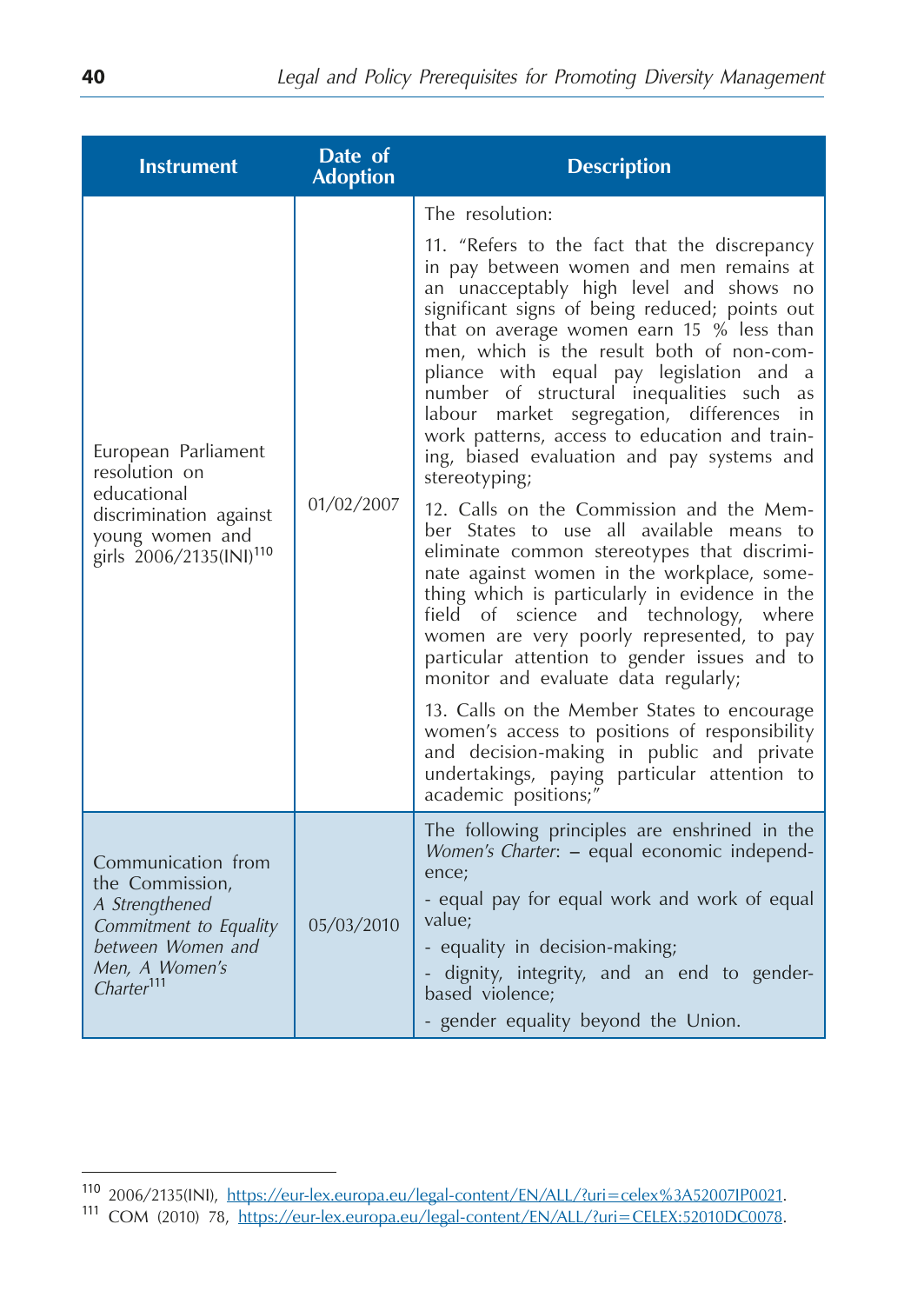| <b>Instrument</b>                                                                                                                                                                                                                                                                                          | Date of<br><b>Adoption</b> | <b>Description</b>                                                                                                                                                                                                                                                                                                                                                                                                                                                         |
|------------------------------------------------------------------------------------------------------------------------------------------------------------------------------------------------------------------------------------------------------------------------------------------------------------|----------------------------|----------------------------------------------------------------------------------------------------------------------------------------------------------------------------------------------------------------------------------------------------------------------------------------------------------------------------------------------------------------------------------------------------------------------------------------------------------------------------|
| Council<br>Directive<br>2010/18/EU<br>imple-<br>menting the<br>revised<br>Framework Agreement<br>on parental leave con-<br>cluded by BUSINESS-<br>EUROPE, UEAPME,<br>CEEP and ETUC and<br>repealing Directive<br>96/34/EC <sup>112</sup>                                                                   | 08/03/2010                 | The revised Framework Agreement "lays down<br>minimum requirements designed to facilitate<br>the reconciliation of parental and professional<br>responsibilities for working parents". "This<br>agreement entitles men and women workers to<br>an individual right to parental leave on the<br>grounds of the birth or adoption of a child to<br>take care of that child until a given age up to<br>eight years to be defined by Member States<br>and/or social partners." |
| Working Party<br>on<br>Human Rights:<br>Toolkit to Promote and<br>Protect the Enjoyment of<br>all Human Rights by Les-<br>bian, Gay,<br>Bisexual and Transgender<br>(LGBT) People <sup>113</sup>                                                                                                           | 17/06/2010                 | The document aims to enable the EU to pro-<br>actively react to cases of human rights viola-<br>tions of LGBT people and to the structural<br>causes behind these violations.                                                                                                                                                                                                                                                                                              |
| Directive 2010/41/EU<br>of the European Par-<br>liament and of the<br>Council on the appli-<br>cation of the princi-<br>ple of equal treat-<br>ment between men<br>and women engaged<br>in an activity in a<br>self-employed capaci-<br>ty and repealing<br>Council Directive<br>86/613/EEC <sup>114</sup> | 07/07/2010                 | Article 1 (1): "1. This Directive lays down a<br>framework for putting into effect in the Mem-<br>ber States the principle of equal treatment<br>between men and women engaged in an<br>activity in a self-employed capacity, or contri-<br>buting to the pursuit of such an activity."                                                                                                                                                                                    |

<sup>112</sup> Directive 2010/18/ЕU, https://eur-lex.europa.eu/legal-content/EN/TXT/?uri=CELEX%3A32010L0018.<br>113 11153/13 COHOM 125 COPS 240 PESC 728,

http://data.consilium.europa.eu/doc/document/ST-11492-2013-INIT/bg/pdf.<br>114 Directive 2010/41/EU, https://eur-lex.europa.eu/legal-content/EN/TXT/?uri=celex:32010L0041.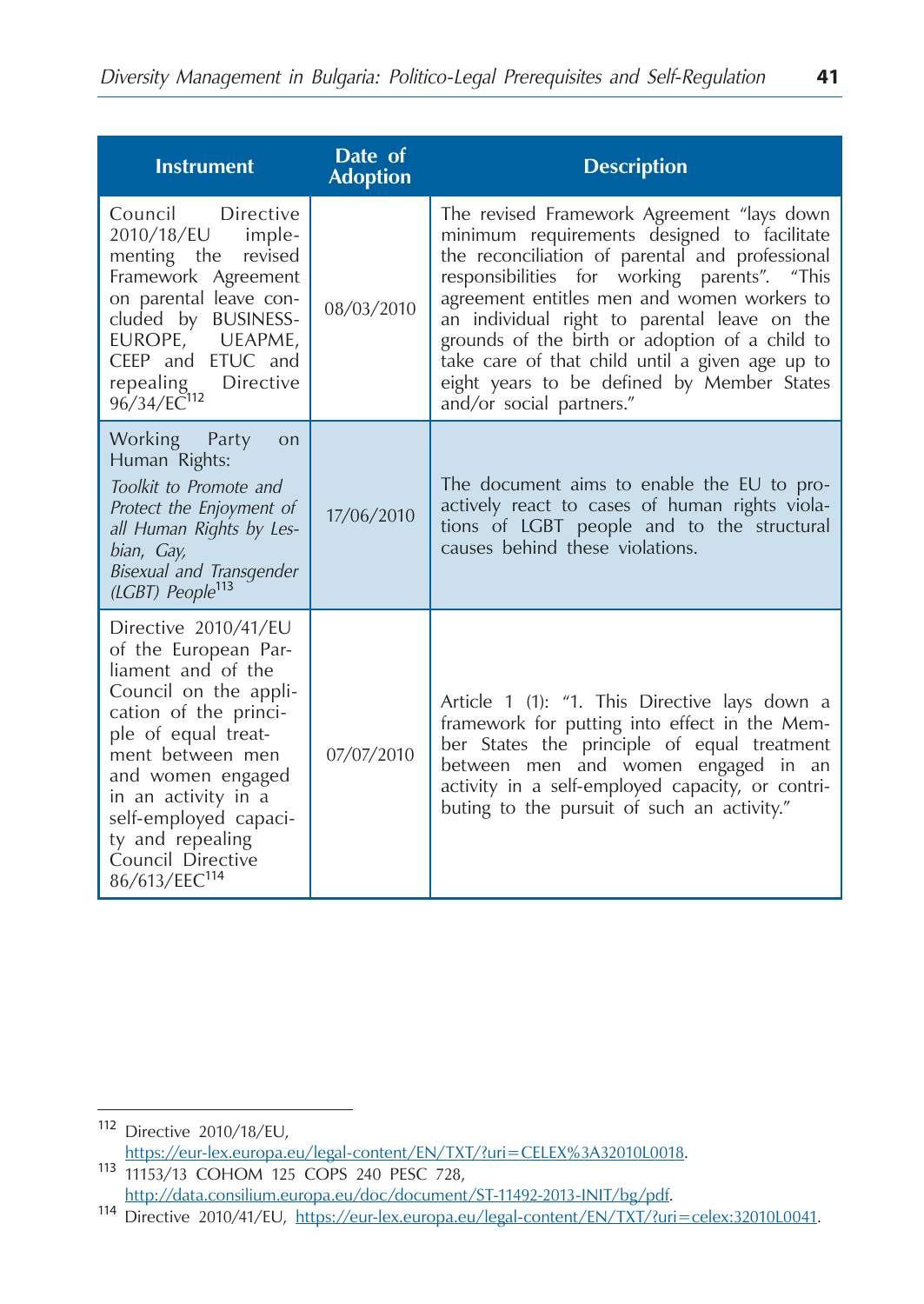| <b>Instrument</b>                                                                                                                                                                                                                                                                                                        | Date of<br><b>Adoption</b> | <b>Description</b>                                                                                                                                                                                                                                                                                                                                                |
|--------------------------------------------------------------------------------------------------------------------------------------------------------------------------------------------------------------------------------------------------------------------------------------------------------------------------|----------------------------|-------------------------------------------------------------------------------------------------------------------------------------------------------------------------------------------------------------------------------------------------------------------------------------------------------------------------------------------------------------------|
| Communication from<br>the Commission to<br>the European Parlia-<br>ment, the Council,<br>the European Eco-<br>nomic and Social<br>Committee and the<br>Committee of the<br>Regions, Gender bal-<br>ance in business<br>leadership: a contri-<br>bution to smart, sus-<br>tainable and inclusive<br>growth <sup>115</sup> | 14/11/2012                 | "As the reasons for the under-representation<br>of women in business leadership are multi-<br>faceted, the Commission proposes a set of<br>accompanying measures to improve the gen-<br>der balance in business leadership in order<br>to help Member States implement legislative<br>proposals and improve gender equality in<br>decision-making at all levels." |

<sup>115</sup> COM (2012) 615, https://eur-lex.europa.eu/legal-content/EN/TXT/?uri=CELEX%3A52012DC0615.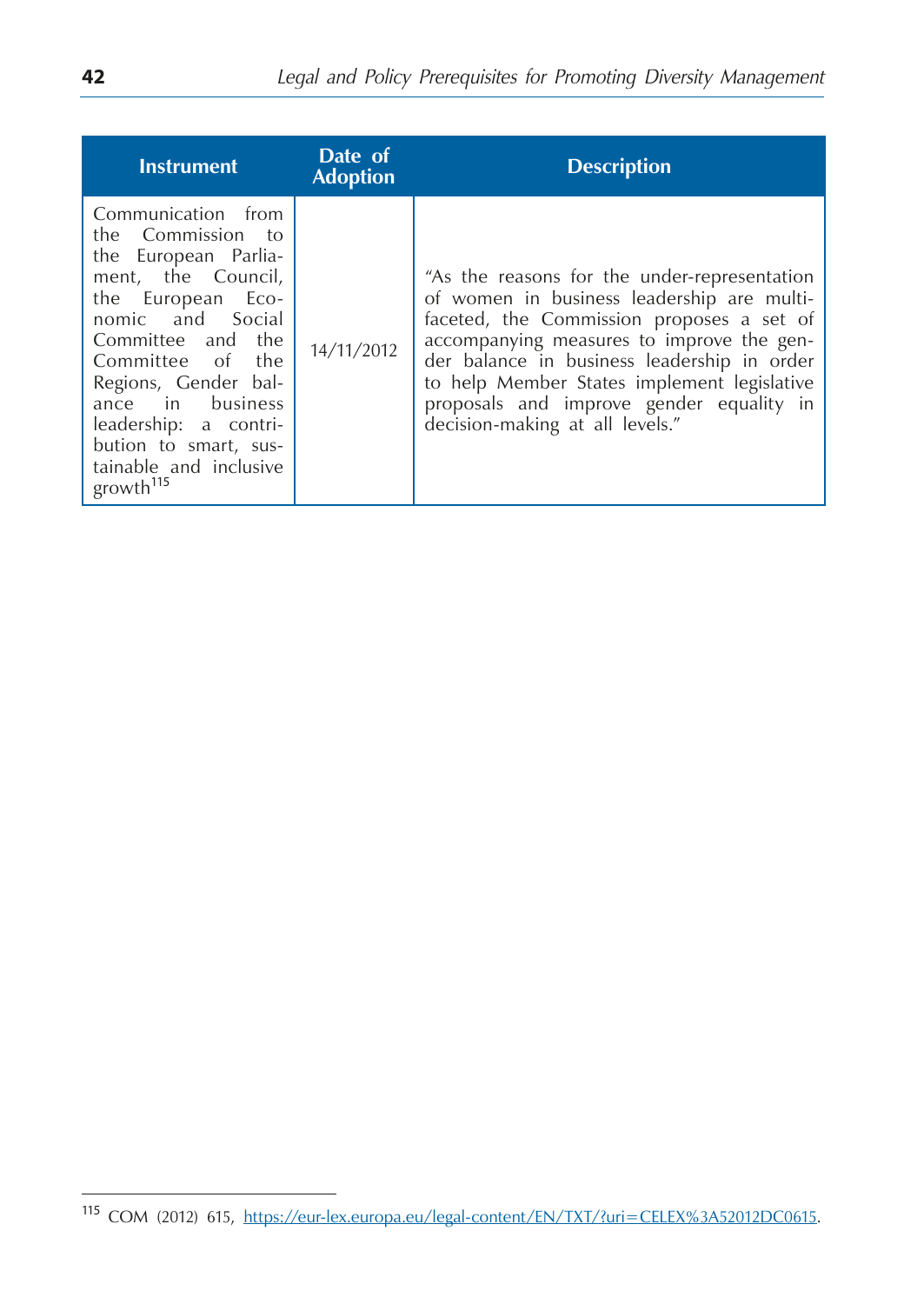| <b>Instrument</b>                                                                                                      | Date of<br><b>Adoption</b> | <b>Description</b>                                                                                                                                                                                                                                                                                                                                                                                                                                                                                                    |
|------------------------------------------------------------------------------------------------------------------------|----------------------------|-----------------------------------------------------------------------------------------------------------------------------------------------------------------------------------------------------------------------------------------------------------------------------------------------------------------------------------------------------------------------------------------------------------------------------------------------------------------------------------------------------------------------|
| European Parliament<br>resolution on<br>eliminating gender<br>stereotypes in the EU,<br>2012/2116 (INI) <sup>116</sup> | 12/03/2013                 | The resolution:<br>2. "Notes that, despite the EU's commitment<br>to equality between men and women, there is<br>still a gap in legislation providing for non-dis-<br>crimination against women and gender equality<br>in the areas of social security, education and                                                                                                                                                                                                                                                 |
|                                                                                                                        |                            | the media, employment and wages; empha-<br>sises the need to step up implementation of<br>existing legislation in these areas and bring in<br>new legislation; calls on the Commission to<br>mainstream the issue of gender equality in all<br>policy fields, as this will enhance the growth<br>potential of the European labour force;                                                                                                                                                                              |
|                                                                                                                        |                            | 31. Draws attention to the growing concern<br>about the negative influence of gender stereo-<br>types on the gender pay gap of 16,4 % and<br>calls on the Commission and the Member<br>States to consider this concern when deve-<br>loping new policies;                                                                                                                                                                                                                                                             |
|                                                                                                                        |                            | 33. Stresses the need for awareness-raising<br>activities in order to inform employers and<br>employees of the link between gender stereo-<br>types and the gender pay and job gap, to<br>inform other stakeholders in society of the fact<br>gender stereotypes reduce women's<br>that<br>opportunities both on the labour market and<br>in their private lives, to encourage transparency<br>in public and private companies and agencies,<br>and to guarantee equal pay for equal work and<br>work of equal value; |
|                                                                                                                        |                            | 39. Reminds the Commission that elderly<br>women are particularly affected by the gender<br>pay gap as it also affects pensions, which<br>increases the risk of extreme and persistent<br>poverty once women have reached retirement<br>age;".                                                                                                                                                                                                                                                                        |

<sup>116</sup> 2012/2116(INI), https://eur-lex.europa.eu/legal-content/EN/TXT/?uri=CELEX:52013IP0074.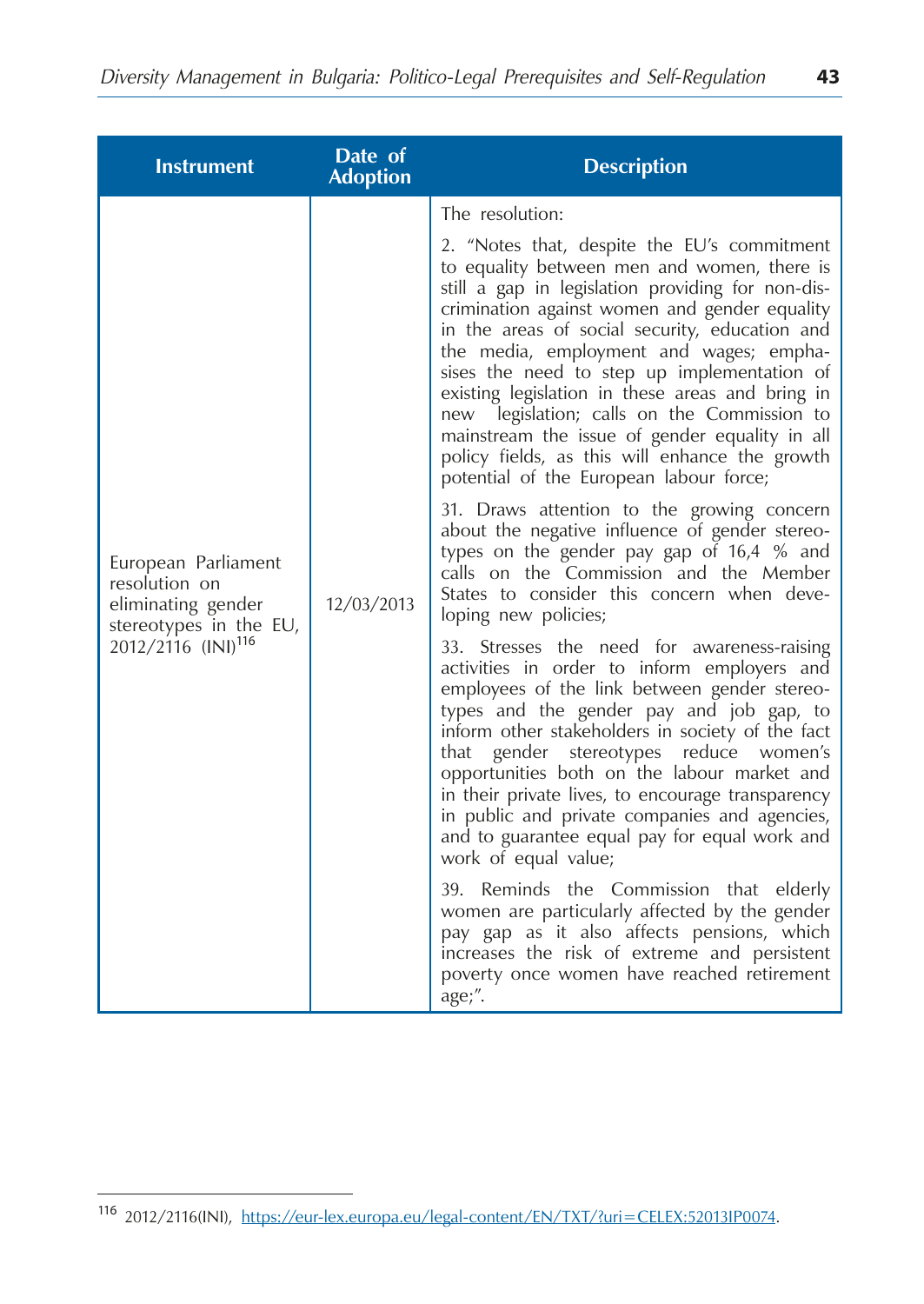| <b>Instrument</b>                                                                                                                                                                                              | Date of<br><b>Adoption</b> | <b>Description</b>                                                                                                                                                                                                                                                                                                                                                                                                                                                                                                                                                                                                                                                                                                            |
|----------------------------------------------------------------------------------------------------------------------------------------------------------------------------------------------------------------|----------------------------|-------------------------------------------------------------------------------------------------------------------------------------------------------------------------------------------------------------------------------------------------------------------------------------------------------------------------------------------------------------------------------------------------------------------------------------------------------------------------------------------------------------------------------------------------------------------------------------------------------------------------------------------------------------------------------------------------------------------------------|
| Council of the Euro-<br>pean Union: Guidelines<br>to Promote and Protect<br>the Enjoyment of All<br>Human Rights by Lesbian,<br>Gay, Bisexual, Transgen-<br>der and Intersex (LGBTI)<br>Persons <sup>117</sup> | 24/06/2013                 | "These guidelines aim to provide officials of<br>EU institutions and EU Member States, with<br>guidance to be used in contacts with third<br>countries and with international and civil<br>society organisations, using a case-by-case<br>approach, in order to promote and protect<br>the human rights of LGBTI persons within its<br>external action. They seek to enable the EU<br>to proactively promote the human rights of<br>LGBTI persons, to better understand and<br>combat any structural discrimination<br>they<br>might face, and to react to violations of their<br>human rights. In doing so, they will further<br>contribute to reinforcing and supporting the<br>EU's human rights policy in general."       |
| Commission<br>Recom-<br>mendation on strength-<br>ening the principle of<br>equal pay between<br>and<br>women<br>men<br>through transparency,<br>2014/124/EU <sup>118</sup>                                    | 07/03/2014                 | 2. "Member States should encourage public<br>and private employers and social partners to<br>adopt transparency policies on wage compo-<br>sition and structures. They should put in<br>place specific measures to promote wage<br>transparency."                                                                                                                                                                                                                                                                                                                                                                                                                                                                             |
| European Parliament<br>resolution on empow-<br>through<br>ering<br>girls<br>education in the EU<br>2014/2250(INI) <sup>119</sup>                                                                               | 09/09/2015                 | 14. "Encourages all Member States to invest<br>consistently in information, awareness-raising<br>and educational campaigns and to improve<br>the provision of career guidance for girls and<br>boys, addressing stereotyped perceptions of<br>gender roles, as well as gender stereotypes in<br>vocational and professional orientation, nota-<br>bly in science and new technologies; recalls<br>that this would reduce gender segregation on<br>the labour market and strengthen the position<br>of women whilst permitting them to benefit<br>fully from the human capital represented by<br>girls and women in the EU and promoting<br>discussions of educational and career choices<br>in schools and in the classroom;" |

<sup>118</sup> 2014/124/EU, https://eur-lex.europa.eu/legal-content/EN/ALL/?uri=CELEX%3A32014H0124.<br><sup>119</sup> 2014/2250(INI), https://eur-lex.europa.eu/legal-content/EN/TXT/?uri=CELEX%3A52015IP0312.

<sup>&</sup>lt;sup>117</sup> 11153/13 COHOM 125 COPS 240 PESC 728,<br>http://data.consilium.europa.eu/doc/document/ST-11492-2013-INIT/bg/pdf.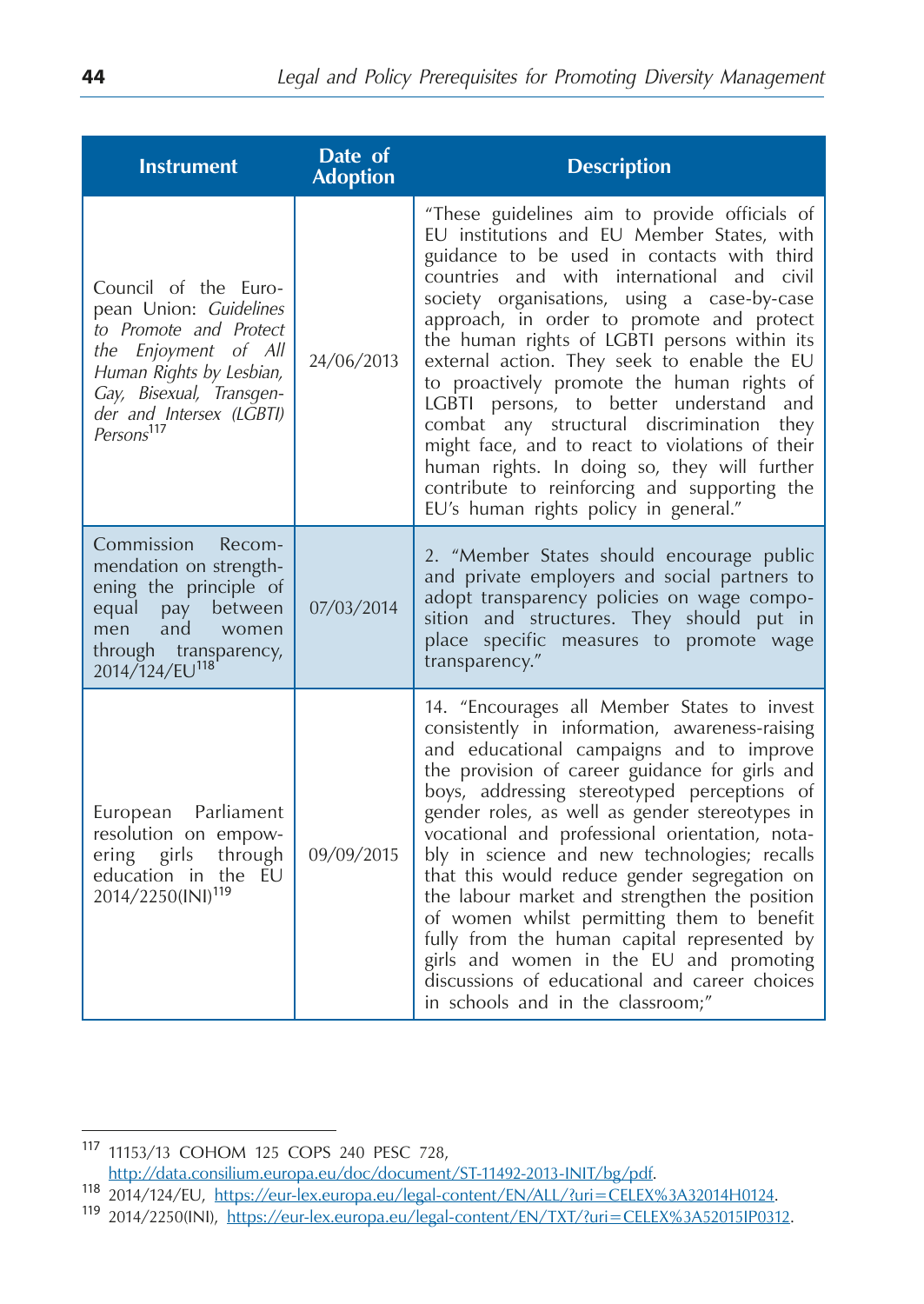| <b>Instrument</b>                                                                                                                                          | Date of<br><b>Adoption</b> | <b>Description</b>                                                                                                                                                                                                                                                                                                                                                                                                                                                                                                                                                                                                                                                                                                                                                                                                                                                                                                                                                                                                                                                                                                    |
|------------------------------------------------------------------------------------------------------------------------------------------------------------|----------------------------|-----------------------------------------------------------------------------------------------------------------------------------------------------------------------------------------------------------------------------------------------------------------------------------------------------------------------------------------------------------------------------------------------------------------------------------------------------------------------------------------------------------------------------------------------------------------------------------------------------------------------------------------------------------------------------------------------------------------------------------------------------------------------------------------------------------------------------------------------------------------------------------------------------------------------------------------------------------------------------------------------------------------------------------------------------------------------------------------------------------------------|
| European Parliament<br>resolution on the EU<br>Strategic<br>Framework<br>on Health and Safety<br>at Work 2014-2020,<br>2015/2107(INI) (INI) <sup>120</sup> | 25/11/2015                 | 38. "Stresses the importance of occupational<br>health and safety measures to target the<br>specific challenges and risks of women in the<br>workplace, including sexual harassment; calls<br>on the Commission and the social partners<br>to ensure that men and women are more<br>equally represented in all social dialogue<br>processes; urges the Commission to take the<br>gender-equality dimension into account as<br>part of the 2016 review of the OSH strategic<br>framework; calls on the Commission to<br>develop a European strategy to combat vio-<br>lence against women in the workplace and<br>as part of this process to evaluate if Direc-<br>tive 2006/54/EC should be revised to broad-<br>en the scope of the Directive to cover new<br>forms of violence and harassment; calls on<br>the Member States to implement Commission<br>Recommendation 92/131/EEC to promote<br>awareness of sexual harassment and other<br>forms of sexual misconduct; []<br>42. Emphasises that women must be included<br>in the decision-making processes in relation<br>to the development of better health and |
|                                                                                                                                                            |                            | safety practices in their work environments."                                                                                                                                                                                                                                                                                                                                                                                                                                                                                                                                                                                                                                                                                                                                                                                                                                                                                                                                                                                                                                                                         |
|                                                                                                                                                            |                            | EU policy regarding gender equality is focused<br>on five priority areas as follows:                                                                                                                                                                                                                                                                                                                                                                                                                                                                                                                                                                                                                                                                                                                                                                                                                                                                                                                                                                                                                                  |
| Strategic Engagement<br>for Gender<br>Equality<br>2015-2019 <sup>121</sup>                                                                                 |                            | - "increasing female labour-market participation<br>and the equal economic independence of<br>women and men;                                                                                                                                                                                                                                                                                                                                                                                                                                                                                                                                                                                                                                                                                                                                                                                                                                                                                                                                                                                                          |
|                                                                                                                                                            | 03/12/2015                 | - reducing gender pay, earnings and pension<br>gaps and thus fighting poverty among women;                                                                                                                                                                                                                                                                                                                                                                                                                                                                                                                                                                                                                                                                                                                                                                                                                                                                                                                                                                                                                            |
|                                                                                                                                                            |                            | - promoting equality in decision-making;                                                                                                                                                                                                                                                                                                                                                                                                                                                                                                                                                                                                                                                                                                                                                                                                                                                                                                                                                                                                                                                                              |
|                                                                                                                                                            |                            | - combating gender-based violence and pro-<br>tecting and supporting victims;                                                                                                                                                                                                                                                                                                                                                                                                                                                                                                                                                                                                                                                                                                                                                                                                                                                                                                                                                                                                                                         |
|                                                                                                                                                            |                            | promoting gender equality and women's<br>rights across the world."                                                                                                                                                                                                                                                                                                                                                                                                                                                                                                                                                                                                                                                                                                                                                                                                                                                                                                                                                                                                                                                    |

<sup>120</sup> 2015/2107(INI), https://eur-lex.europa.eu/legal-content/EN/TXT/?uri=CELEX%3A52015IP0411. <sup>121</sup> SWD(2015) 278, https://publications.europa.eu/bg/publication-detail/-/publication/24968221 eb81-11e5-8a81-01aa75ed71a1.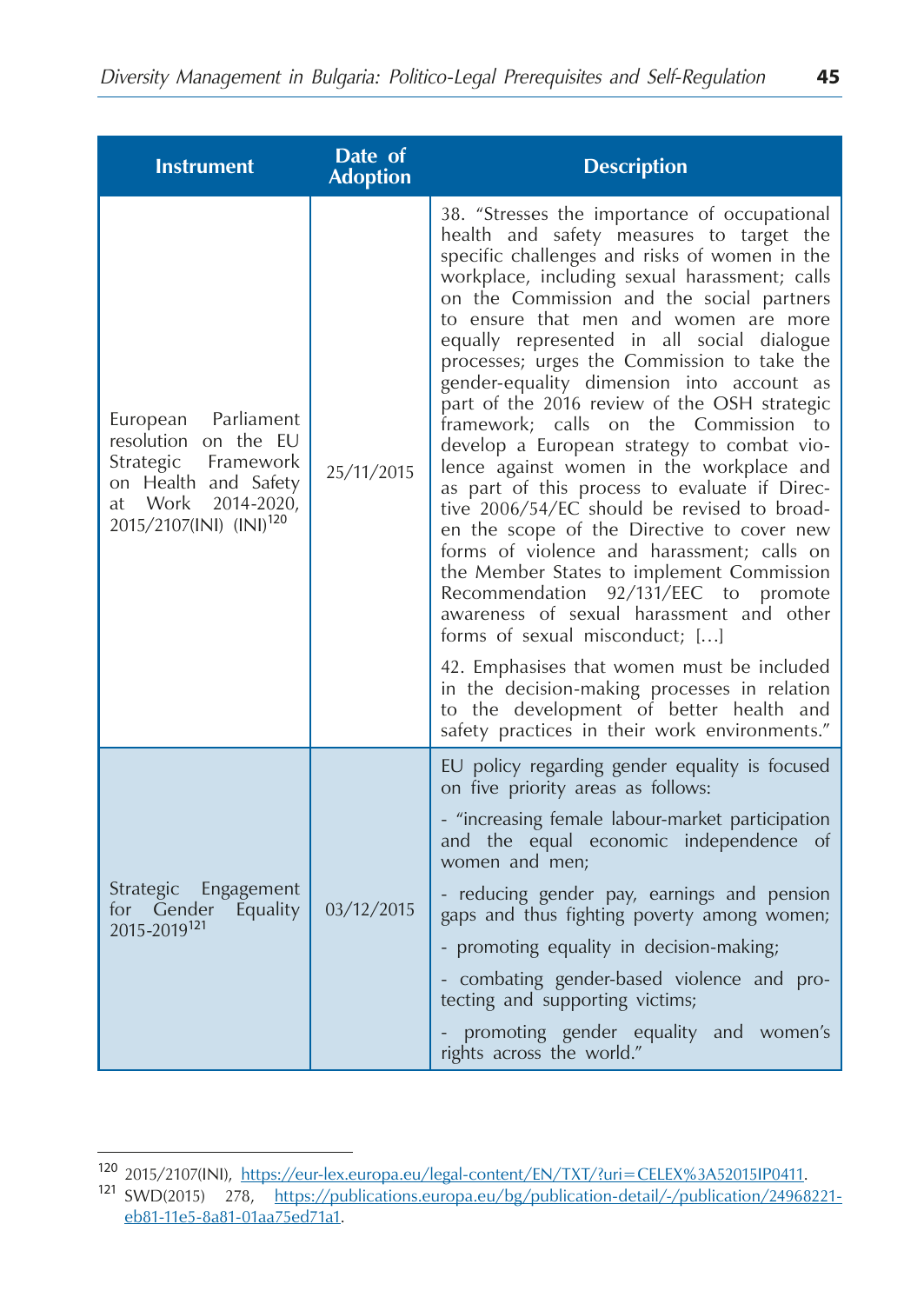| <b>Instrument</b>                                                                                                                                                                                                                                                                  | Date of<br><b>Adoption</b> | <b>Description</b>                                                                                                                                                                                                                                                                                                                                                                                         |
|------------------------------------------------------------------------------------------------------------------------------------------------------------------------------------------------------------------------------------------------------------------------------------|----------------------------|------------------------------------------------------------------------------------------------------------------------------------------------------------------------------------------------------------------------------------------------------------------------------------------------------------------------------------------------------------------------------------------------------------|
| European Commission:<br>List of Actions by the<br>Commission to Advance<br>LGBTI Equality <sup>122</sup>                                                                                                                                                                           | 12/2015                    | Among the priority activity domains of the<br>document is guaranteeing the right to work<br>and protection from discrimination at the<br>workplace, including through promotion of<br>diversity management.                                                                                                                                                                                                |
| Council Conclusion on<br><b>LGBTI</b> Equality                                                                                                                                                                                                                                     | 16/06/2016                 | The document encourages EU Member States<br>to "take action to combat discrimination on<br>the grounds of sexual orientation and gender<br>identity."                                                                                                                                                                                                                                                      |
| Communication from<br>the Commission to the<br>European Parliament,<br>the Council, the Euro-<br>pean Economic and<br>Social Committee and<br>the Committee of the<br>Regions, An Initiative to<br>Support Work-Life Bal-<br>ance for Working Parents<br>and Carers <sup>123</sup> | 26/04/2017                 | Priority areas of action:<br>- improving the design and gender-balanced<br>take up of family-related leaves and flexible<br>working arrangements (proposal for a Directive<br>on improving work-life balance of parents and<br>carers);<br>- improving the quality, affordability and access<br>to childcare and long-term care.<br>- addressing economic disincentives for parents<br>and carers to work. |

<sup>122</sup> 9948/16 SOC 393 GENDER 26 ANTIDISCRIM 39 FREMP 107, http://data.consilium.europa.eu/ doc/document/ST-10417-2016-INIT/bg/pdf. The Council Conclusions are available at https://<br>www.consilium.europa.eu/en/press/press-releases/2016/06/16/epsco-conclusions-lgbti-equality/. 123 COM (2017) 252, https://eur-lex.europa.eu/legal-content/EN/TXT/?uri=CELEX%3A52017DC0252.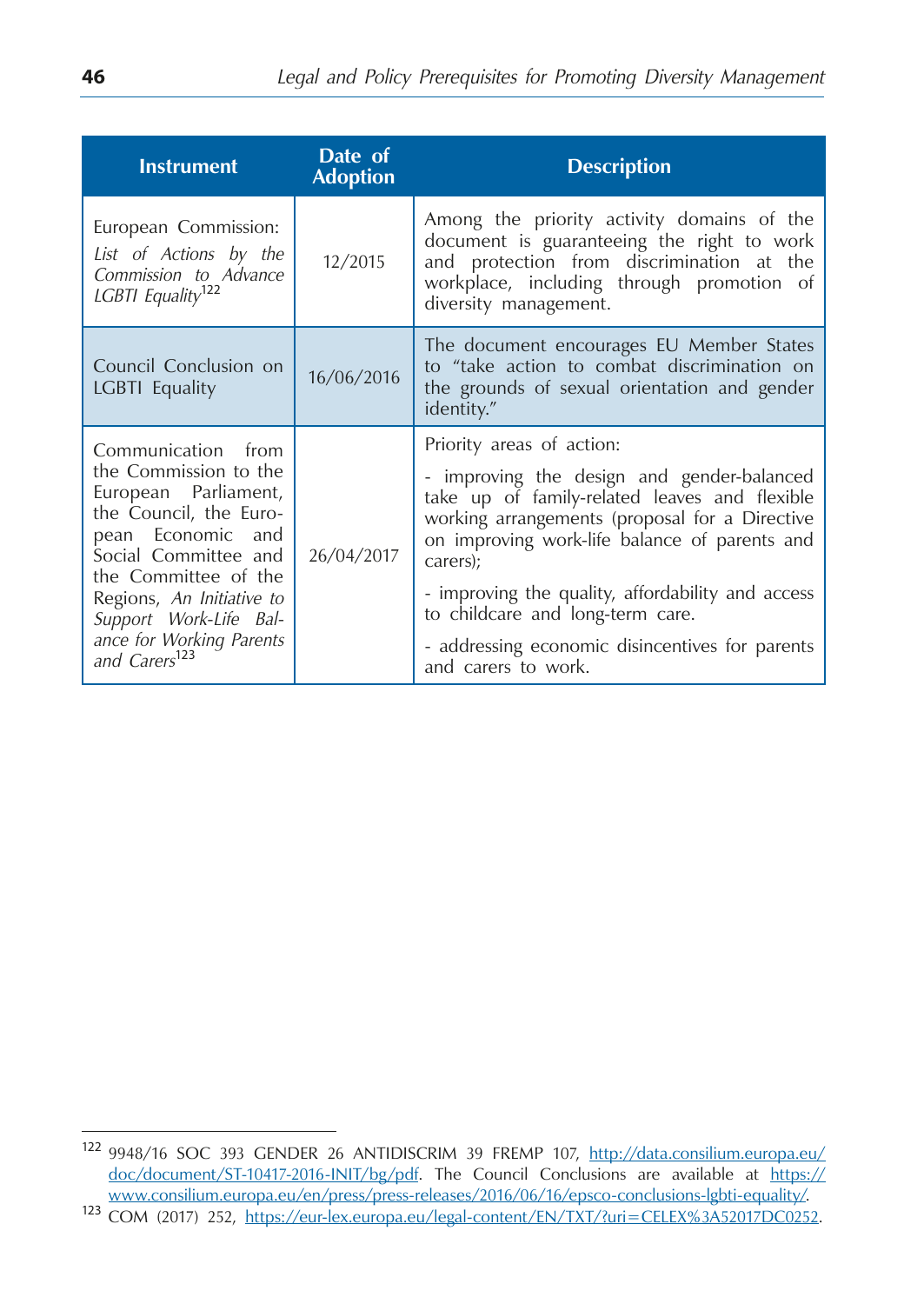| <b>Instrument</b>                                                                                                                                                                                                            | Date of<br><b>Adoption</b> | <b>Description</b>                                                             |
|------------------------------------------------------------------------------------------------------------------------------------------------------------------------------------------------------------------------------|----------------------------|--------------------------------------------------------------------------------|
| Communication<br>from<br>the Commission to the<br>European Parliament,<br>the Council and the<br>European Economic<br>and Social Committee,<br>EU Action Plan 2017-<br>2019: Tackling the Gen-<br>der Pay Gap <sup>124</sup> | 20/11/2017                 | The <i>Action Plan</i> covers the following strands of<br>action:              |
|                                                                                                                                                                                                                              |                            | - "Improving the application of the equal pay<br>principle;                    |
|                                                                                                                                                                                                                              |                            | - Combating segregation in occupations and<br>sectors;                         |
|                                                                                                                                                                                                                              |                            | - Breaking the glass ceiling: initiatives to com-<br>bat vertical segregation; |
|                                                                                                                                                                                                                              |                            | - Tackling the care penalty;                                                   |
|                                                                                                                                                                                                                              |                            | - Better valorising women's skills, efforts and<br>responsibilities;           |
|                                                                                                                                                                                                                              |                            | - Fighting the fog: uncovering inequalities and<br>stereotypes;                |
|                                                                                                                                                                                                                              |                            | - Alerting and informing about the gender pay<br>gap;                          |
|                                                                                                                                                                                                                              |                            | - Enhancing partnerships to tackle the gender<br>pay gap."                     |

<sup>124</sup> COM (2017) 678, https://eur-lex.europa.eu/legal-content/EN/TXT/?uri=CELEX:52017DC0678.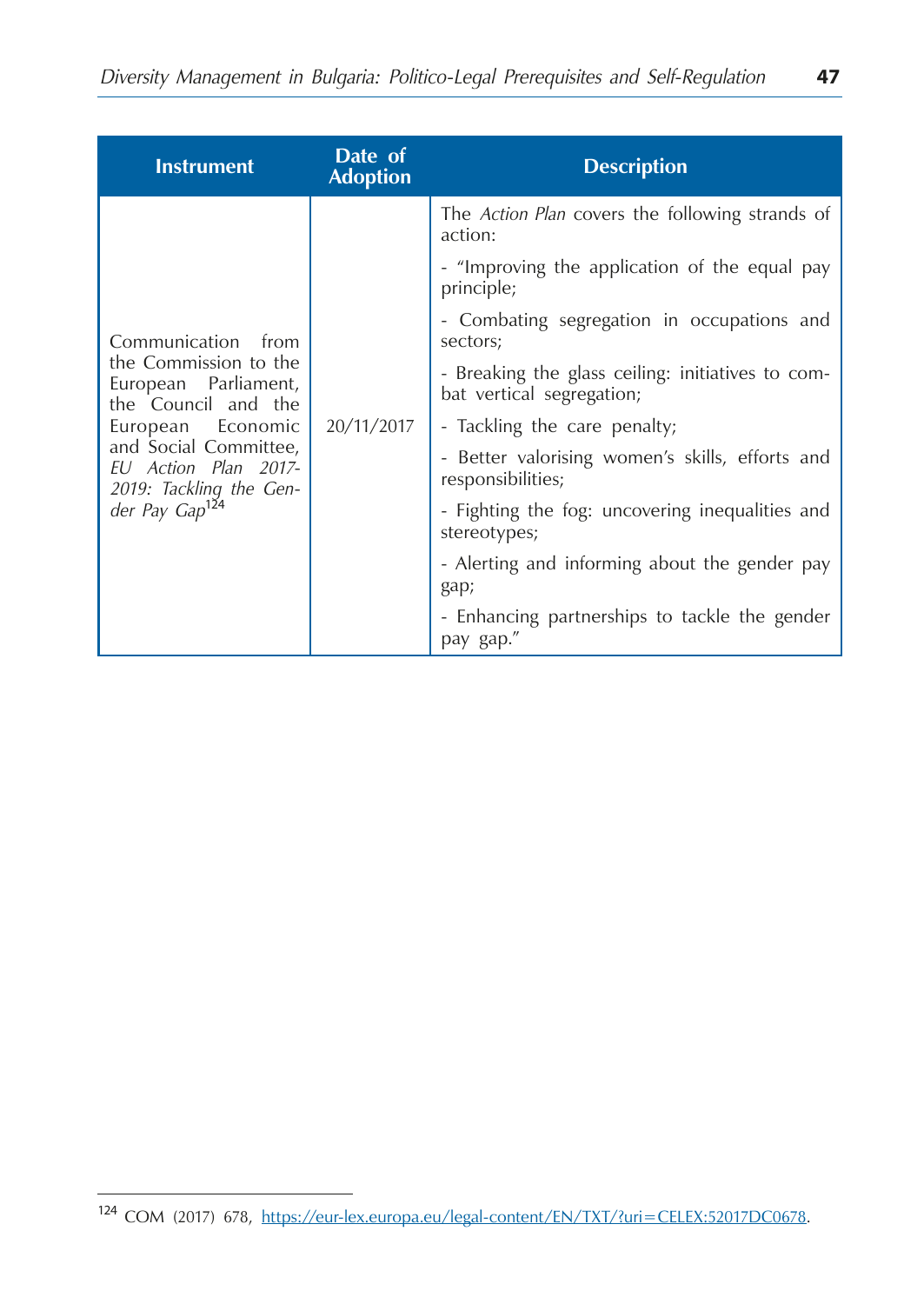| <b>Instrument</b>                                                                                                                      | Date of<br><b>Adoption</b> | <b>Description</b>                                                                                                                                                                                                                                                                                                                                                                                                                                                                                                                                                                                                                                                                                                                                                                                                                                    |
|----------------------------------------------------------------------------------------------------------------------------------------|----------------------------|-------------------------------------------------------------------------------------------------------------------------------------------------------------------------------------------------------------------------------------------------------------------------------------------------------------------------------------------------------------------------------------------------------------------------------------------------------------------------------------------------------------------------------------------------------------------------------------------------------------------------------------------------------------------------------------------------------------------------------------------------------------------------------------------------------------------------------------------------------|
|                                                                                                                                        |                            | The resolution:                                                                                                                                                                                                                                                                                                                                                                                                                                                                                                                                                                                                                                                                                                                                                                                                                                       |
| European Parliament<br>resolution on empow-<br>ering women and girls<br>through the digital sec-<br>tor, 2017/3016(RSP) <sup>125</sup> | 17/04/2018                 | 5. "Calls on the Commission and the Mem-<br>ber States to address the gender gap in the<br>ICT sector by stressing the business case for<br>diversity and by creating additional and<br>stronger incentives for both companies and<br>women such as providing role models, men-<br>toring programmes and career paths, in<br>order to increase the visibility of women;<br>encourages Member States to support and<br>take action on, among other things, the<br>development of online content that pro-<br>motes gender equality, the promotion of<br>access to and the use of ICT as tools to<br>combat gender discrimination in areas such<br>as gender violence, and the attainment of<br>work-life balance;<br>15. Encourages the Member States and the<br>Commission to promote, in particular by<br>means of information and awareness-raising |
|                                                                                                                                        |                            | campaigns, the participation of women in<br>business sectors that are stereotypically con-<br>sidered 'male', as in the case of digitalisa-<br>tion; []"                                                                                                                                                                                                                                                                                                                                                                                                                                                                                                                                                                                                                                                                                              |

At national level in Bulgaria the principle of gender equality and equal opportunities for men and women and the persons with different sexual orientation is guaranteed by the *Protection against Discrimination Act* (Art. 4)<sup>126</sup> and the *Labour Code* (Art. 8)<sup>127</sup>. Under the *Gender Equality Act*, the national policy in the area of gender equality is directed towards the provision of equal opportunities for men and women in all spheres of social, economic, and political life, as well as equal access to public resources; ensuring equal treatment of men and women, prevention of gender-based discrimination and violence, and balanced gender representation in all decision-making bodies; and the fight

<sup>&</sup>lt;sup>125</sup> 2017/3016(RSP), http://www.europarl.europa.eu/doceo/document/TA-8-2018-0102\_EN.pdf.<br><sup>126</sup> Protection against Discrimination Act (Prom. SG 86/30 September 2003; amed. SG 7/19 January

<sup>2018),</sup> [https://lex.bg/laws/ldoc/2135472223.](https://lex.bg/laws/ldoc/2135472223) <sup>127</sup> Labour Code (Prom. SG 26/1 April 1986; amed. SG 92/6 November 2018), <https://lex.bg/laws/ldoc/1594373121>.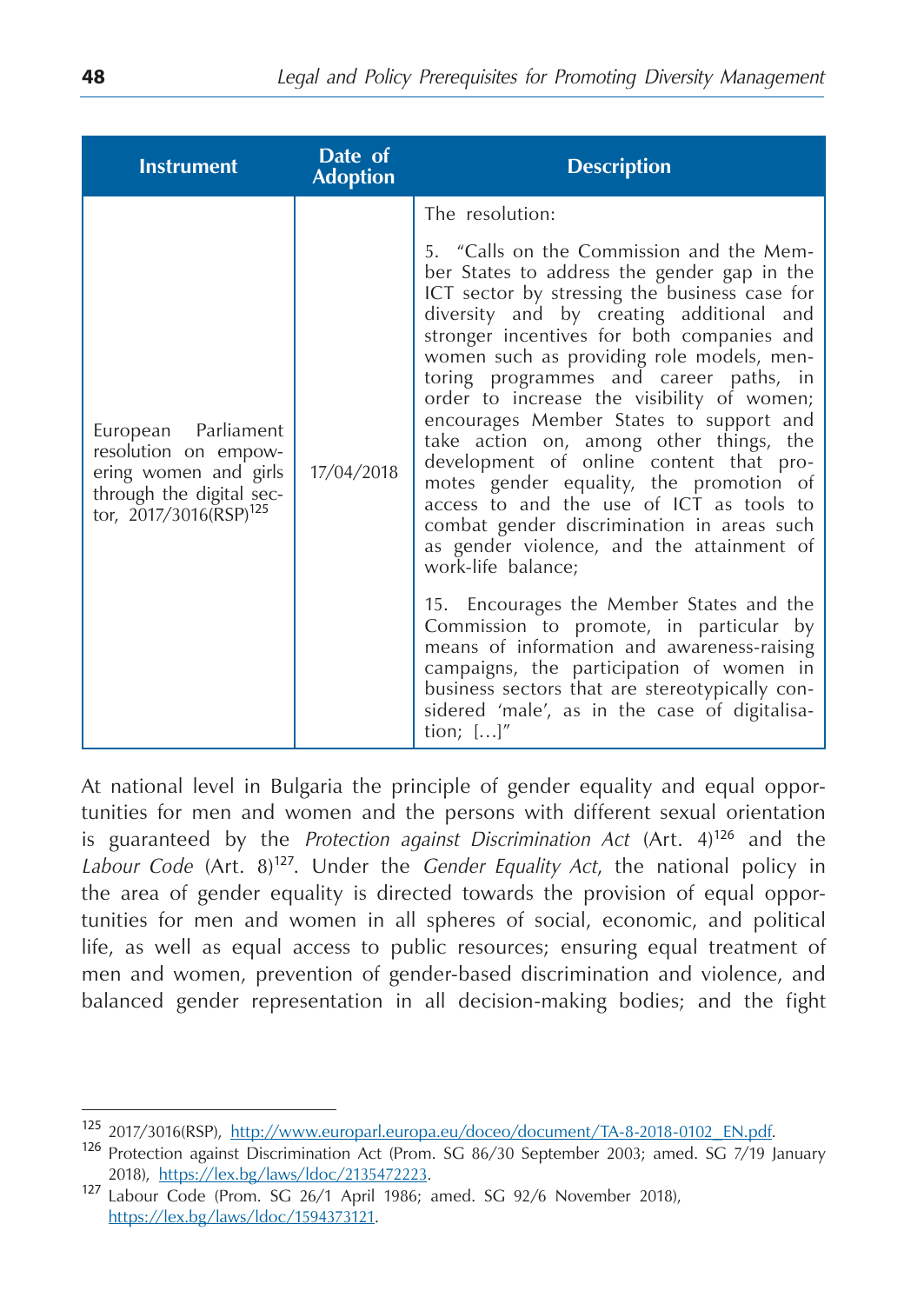against gender stereotypes (Art. 2)<sup>128</sup>. The *Act* contains provisions for the development and adoption of a National Gender Equality Strategy by the Council of Ministers (Art. 5 (1)) and the establishment of a National Gender Equality Council with the task of holding consultations and promoting collaboration and coordination among the national and local executive authorities and civil society sector (Art. 6 (1)). The Ministry of Labour and Social Policy organises and coordinates the execution of government policies in the area of gender equality at national level<sup>129</sup>. Since 2004, a specialised unit, "Equal Opportunities, Antidiscrimination and Social Assistance Benefits" has been established within the Ministry. The Unit also serves as a Secretariat to the National Gender Equality Council.

*The National Strategy for the Promotion of Gender Equality 2016 – 2020* is a key principal programme document which sets out specific goals for achieving gender equality in all sectors, the bodies responsible for achieving the goals, the priority areas for action, and the indicators for monitoring and assessing the strategy implementation (Art. 12, *Gender Equality Act*). The *National Strategy* is implemented through national action plans (Art. 13, *Gender Equality Act*). The priority areas as defined by the *National Strategy* include increasing the participation of women in labour market and achieving an equal level of economic independence; reducing the gender pay and income gap; and promoting gender equality in decision-making<sup>130</sup>. With regard to increasing the participation of women in labour market, the *National Strategy* envisages the following steps:

- **•**  Promoting measures for effective work-life balance, including dependent or household care;
- **•**  Improving the application of leave and flexible-working-hours laws in order to achieve a better work-life balance for parents and people taking care of dependents;
- Introducing a systematic approach for child and dependent care;

<sup>128</sup> Gender Equality Act, (Prom. SG 33/ 26 April 2016),

[https://www.lex.bg/bg/laws/ldoc/2136803101.](https://www.lex.bg/bg/laws/ldoc/2136803101)<br>
<sup>129</sup> For more information see<br>
https://www.mlsp.government.bg/index.php?section=POLICIESI&I=308&lang=\_eng.

<sup>130</sup> Ministry of Labour and Social Policy, National Strategy for the Promotion of Gender Equality 2016 – 2020, <https://www.mlsp.government.bg/index.php?section=POLICIESI&I=409>.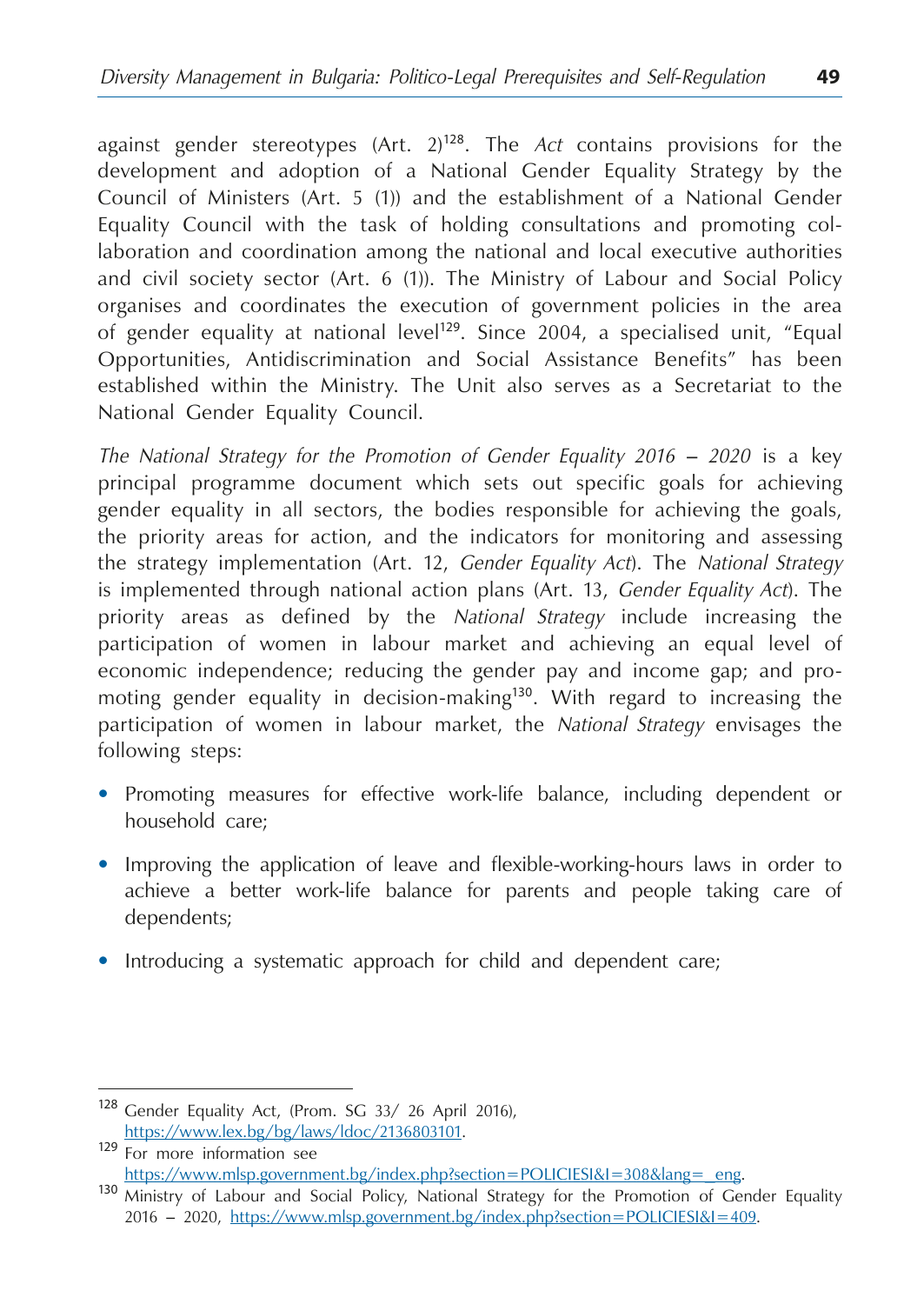- **•**  Achieving gender equality in the policies and measures aimed at the development of rural areas;
- Raising awareness and promoting of entrepreneurship among women;
- Overcoming female unemployment, including job loss.

With regard to overcoming the differences in the gender pay and income gap, the *National Strategy* envisages the following steps:

- **•**  Raising public awareness of the linkage between pay/income and relevant social rights, including pension rights;
- Introducing additional measures for improving gender balance in economic sectors;
- **Raising awareness of educational and vocational training opportunities;**
- **•**  Promoting gender equality at all stages and in different forms of education and training through the utilisation of the existing mechanisms and policies for cooperation and financing;
- **•** Developing measures for overcoming gender discrepancies concerning pensions;
- **•**  Affirming the role and significance of collective bargaining agreements in overcoming the gender pay and income gap.

With regard to promoting gender equality in decision-making, the *National Strategy* envisages the following steps:

- **•**  Cooperation with all relevant stakeholders on achieving gender balance in leadership positions in order to raise awareness and facilitate the exchange of best practices;
- Data collection, analysis of the existing tendencies, dissemination of information about decision-making through European and national databases, and regular reporting;
- **•**  Development and implementation of measures for enhancing gender balance in political decision-making;
- Development and articulation of recommendations for the business sector, in order to reach a rate of 40% female representation in the senior and medium management of companies.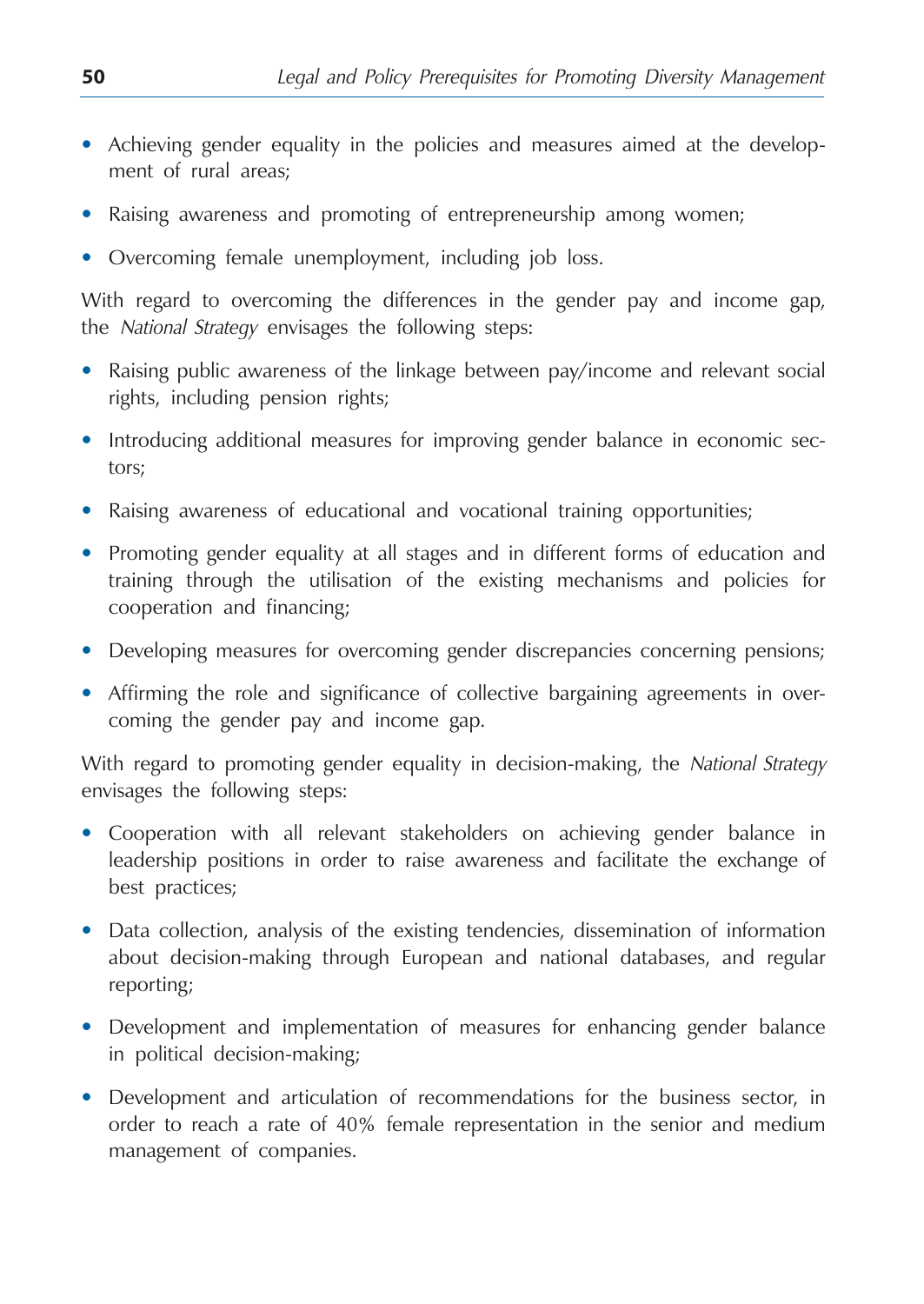The *Labour Code* contains provisions for the special protection of pregnant and nursing women (Art.  $307-310$ <sup>131</sup>. Female employees with small children are entitled to working from home with the same or another employer until their children turn 6 (Art. 312 (1)). The employer cannot assign work travel to female employees with children under the age of 3 without the employees' written consent (Art. 310). The father is entitled to the right to work from home and the right to refuse to undertake work travel in case the mother is not in a position to take advantage of these rights (Art. 313). The right to parental leave is defined by Art. 163 – Art. 167а of the *Labour Code*. Female employees are entitled to maternity leave of 410 days for each child and it is obligatory that 45 days of the total amount of leave are used prior to childbirth (Art. 163 (1)). When the mother and the father are married or live in the same household, the father is entitled to a 15-day parental leave from the date the child is discharged from the medical establishment (Art. 163 (8)). With the consent of the mother, when the child turns 6 months, the father may use the remaining days of the 410-day parental leave allowance instead of her (Art.163 (10)).

Under the *Family Code*, spouses have equal rights and obligations in marriage (Art. 13)<sup>132</sup>. The *Protection against Domestic Violence Act* defines "domestic violence" in terms of any act of physical, sexual, mental, emotional or economic violence, as well as the attempt at such violence, coercive restriction of personal life, personal liberty and personal rights committed against individuals, who are related, who are or have been in a family relationship or in defacto conjugal cohabitation (Art. 2 (1))<sup>133</sup>. The *Act* guarantees the right of the victims of domestic violence to seek protection from the court (Art. 4 (1)).

<sup>131</sup> Labour Code (Prom. SG 26/1 April 1986; amed. SG 92/6 November 2018),

[https://lex.bg/laws/ldoc/1594373121.](https://lex.bg/laws/ldoc/1594373121) <sup>132</sup> Family Code (Prom. SG 47/ 23 June 2009; amed. SG 24/22 March 2019), [https://www.lex.bg/](https://www.lex.bg/laws/ldoc/2135637484)

[laws/ldoc/2135637484.](https://www.lex.bg/laws/ldoc/2135637484) <sup>133</sup> Domestic Violence Act (Prom. SG 27/29 March 2005; amed. SG 24/22 March 2019), [https://lex.bg/en/laws/ldoc/2135501151.](https://lex.bg/en/laws/ldoc/2135501151)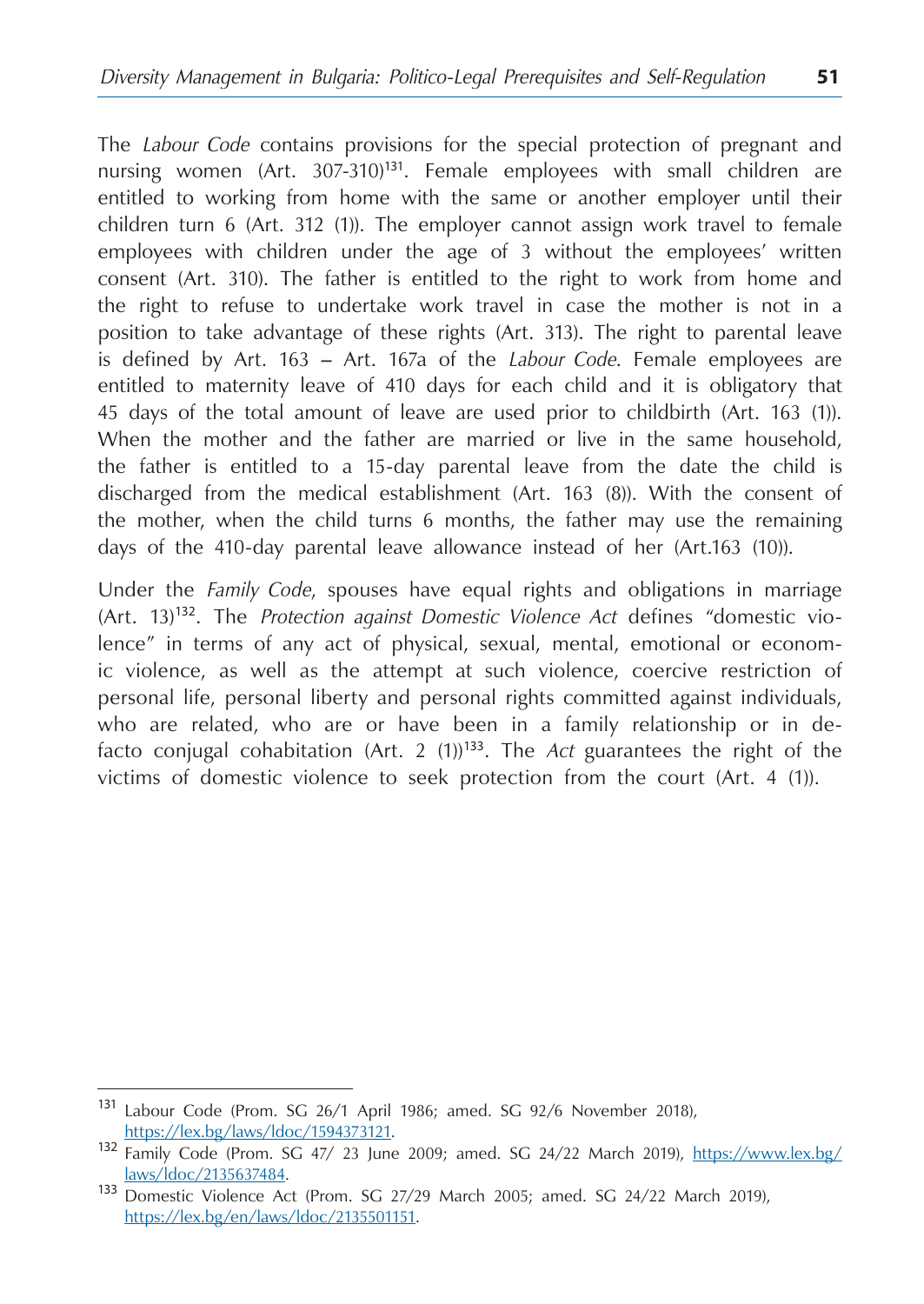# **2.3. Equality and Equal Opportunities for Those Belonging to Ethnic Minorities**

The need for guaranteeing the right of equality and equal opportunities for those belonging to an ethnic minority is recognised and regulated by international law. According to the provisions of the *International Convention on the Elimination of All Forms of Racial Discrimination* adopted by the United Nations General Assembly in 1965, "racial discrimination" is defined as "any distinction, exclusion, restriction or preference based on race, colour, descent, or national or ethnic origin which has the purpose or effect of nullifying or impairing the recognition, enjoyment or exercise, on an equal footing, of human rights and fundamental freedoms in the political, economic, social, cultural or any other field of public life" (Art.  $1$ )<sup>134</sup>. In compliance with the *Convention*, "States Parties undertake to prohibit and to eliminate racial discrimination in all its forms and to guarantee the right of everyone, without distinction as to race, colour, or national or ethnic origin, to equality before the law" including in the enjoyment of the "rights to work, to free choice of employment, to just and favourable conditions of work, to protection against unemployment, to equal pay for equal work, to just and favourable remuneration" (Art. 5).

The *Declaration on the Elimination of All Forms of Intolerance and of Discrimination Based on Religion or Belief* proclaimed by the United Nations General Assembly in 1981 recognises the right to freedom of thought, conscience and religion which includes the freedom to have a religion or whatever belief of his choice, and freedom, either individually or in community with others and in public or private, to manifest his religion or belief in worship, observance, practice and teaching" (Art. 1).

The *Framework Convention for the Protection of National Minorities* adopted by the Council of Europe in 1995 contains provisions for guaranteeing the right of equality before the law and of equal protection of the law to persons belonging to national minorities  $(Art. 4)$ .<sup>135</sup> States Parties to the Convention are obliged to create the conditions necessary for the effective participation of persons belonging to national minorities in cultural, social and economic life and in public affairs" (Art. 15).

<sup>&</sup>lt;sup>134</sup> For full text of the Convention, see<br>https://www.ohchr.org/en/professionalinterest/pages/cerd.aspx.

 $\overline{135}$  For full text of the Framework Convention, see <https://www.coe.int/en/web/minorities/at-a-glance>.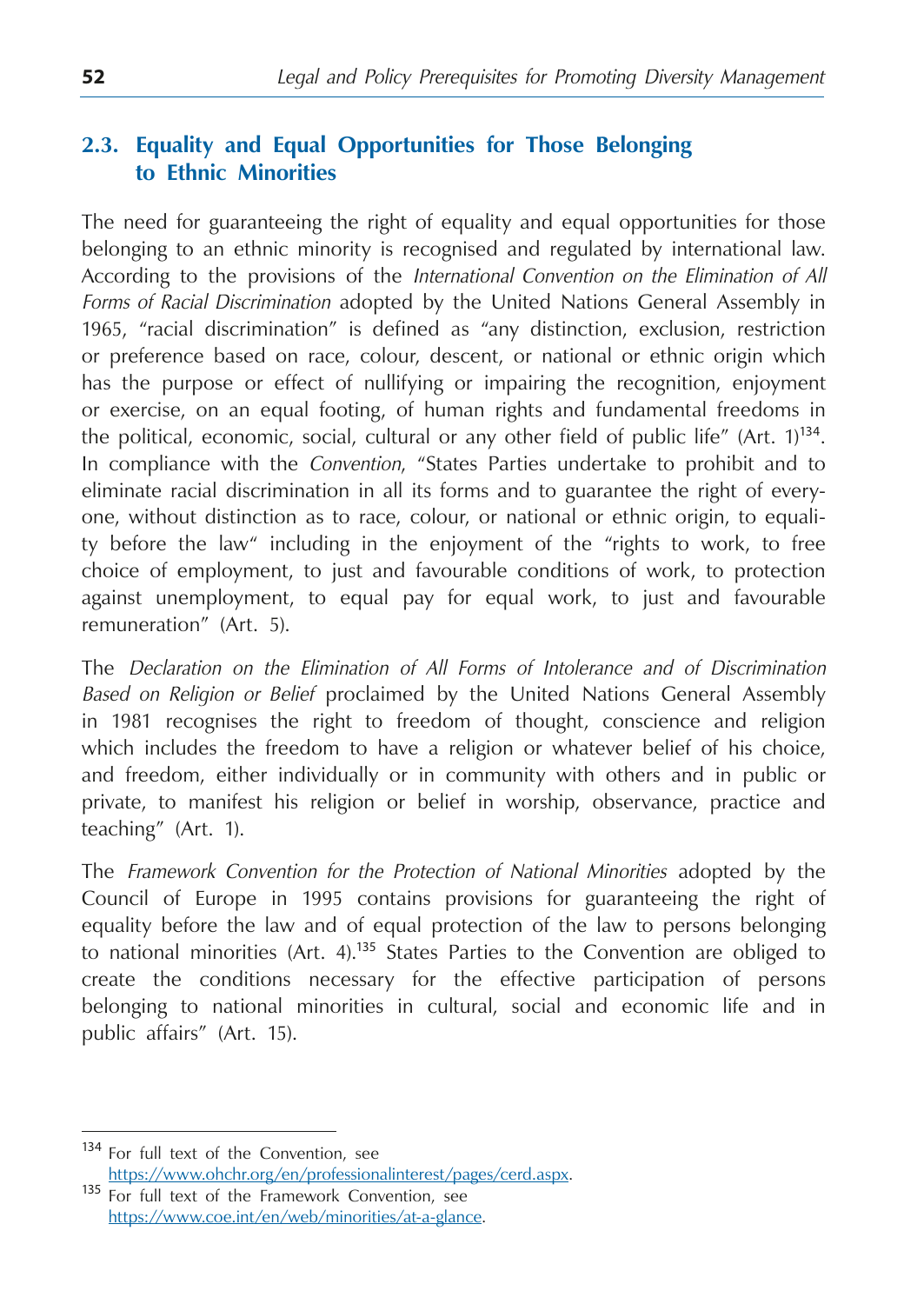The European Commission against Racism and Intolerance (ECRI) is a specialised human rights monitoring body with the Council of Europe<sup>136</sup>. The focus of ECRI's activity is on the fight against racism, racial discrimination, xenophobia, anti-Semitism and intolerance. The Commission comprises 47 independent experts nominated by the Council of Europe member states. One of the pillars of ECRI's standard-setting activities is the development of *General Policy Recommendations (GPR)*, that are addressed to the governments of all member States and provide guidance which policy-makers are invited to follow when developing national strategies and policies on different topics. An indicative list showing relevant *General Policy Recommendations*, as well as other international instruments regarding the principle of equality and equal opportunities for those belonging to ethnic minorities is presented in Table 6.

### **Table 6: International Instruments regarding the Equality of and Equal Opportunities for Those Belonging to Ethnic Minorities**

| <b>International Instrument</b>                                                                          | <b>Implementing</b><br><b>Agency</b>                                     | Date of<br><b>Adoption</b> | Date of<br><b>Ratification</b><br>in Bulgaria          |
|----------------------------------------------------------------------------------------------------------|--------------------------------------------------------------------------|----------------------------|--------------------------------------------------------|
| Convention on the Status of<br>Refugees <sup>137</sup>                                                   | Office of the United<br>Nations High Com-<br>missioner for Refu-<br>gees | 1951                       | 1992                                                   |
| United Nations Declaration on<br>the Elimination of All Forms of<br>Racial Discrimination <sup>138</sup> | <b>United Nations</b><br>General Assembly                                | 1963                       | The document<br>does not<br>require ratifica-<br>tion. |
| International Convention on<br>the Elimination of All Forms of<br>Racial Discrimination <sup>139</sup>   | UN Committee<br>on the Elimination<br>of Racial Discrimi-<br>nation      | 1965                       | 1966                                                   |

<sup>&</sup>lt;sup>136</sup> For more information about the European Commission against Racism and Intolerance, see https://www.coe.int/en/web/european-commission-against-racism-and-intolerance/home.

<sup>&</sup>lt;sup>137</sup> For full text of the Convention, see https://www.unhcr.org/1951-refugee-convention.html.<br><sup>138</sup> For full text of the Declaration, see <u>http://www.un-documents.net/a18r1904.htm</u>.<br><sup>139</sup> For full text of the Convention,

https://www.ohchr.org/en/professionalinterest/pages/cerd.aspx.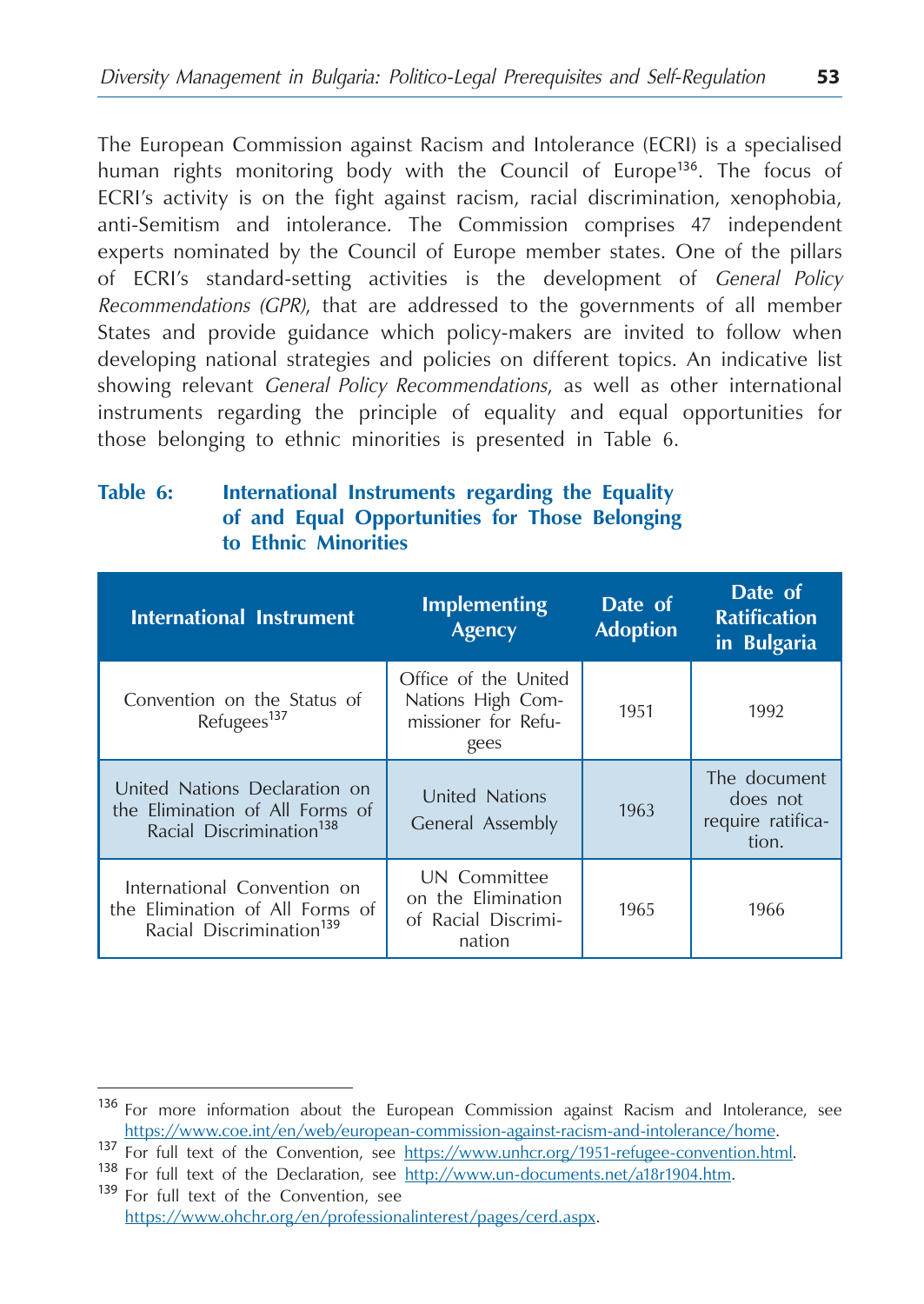| <b>International Instrument</b>                                                                                                       | <b>Implementing</b><br><b>Agency</b>                                                       | Date of<br><b>Adoption</b>     | Date of<br><b>Ratification</b><br>in Bulgaria          |
|---------------------------------------------------------------------------------------------------------------------------------------|--------------------------------------------------------------------------------------------|--------------------------------|--------------------------------------------------------|
| Declaration on the Elimination<br>of All Forms of Intolerance<br>and of Discrimination Based<br>on Religion or Belief <sup>140</sup>  | United Nations<br>General Assembly                                                         | 1981                           | The document<br>does not<br>require ratifi-<br>cation. |
| International Convention on the<br>Protection of the Rights of All<br>Migrant Workers and Members<br>of Their Families <sup>141</sup> | UN Committee on<br>Migrant Workers                                                         | 1990                           | The Conven-<br>tion has not<br>been ratified.          |
| Framework Convention<br>Protection of National<br>Minorities <sup>142</sup>                                                           | Council of Europe                                                                          | 1995                           | 1999                                                   |
| General Policy Recommenda-<br>tion No.1: Combating racism,<br>xenophobia, antisemitism and<br>intolerance <sup>143</sup>              | European Commis-<br>sion against Racism<br>and Intolerance<br>(ECRI), Council of<br>Europe | 1996                           | The document<br>does not<br>require ratifi-<br>cation. |
| General Policy<br>Recommendation No.3:<br>Combating racism<br>and intolerance against<br>Roma/Gypsies                                 | European Commis-<br>sion against Racism<br>and Intolerance<br>(ECRI), Council of<br>Europe | 1998                           | The document<br>does not<br>require ratifi-<br>cation. |
| General Policy Recommenda-<br>tion No.5: Combating intoler-<br>ance and discrimination against<br>Muslims                             | European Commis-<br>sion against Racism<br>and Intolerance<br>(ECRI), Council of<br>Europe | 2000                           | The document<br>does not<br>require ratifi-<br>cation. |
| General Policy Recommenda-<br>tion No.7: National legislation<br>to combat racism and racial<br>discrimination                        | European Commis-<br>sion against Racism<br>and Intolerance<br>(ECRI), Council of<br>Europe | 2002,<br>$(revised -$<br>2007) | The document<br>does not<br>require ratifi-<br>cation. |

<sup>140</sup> For the full text of the Declaration, see https://www.ohchr.org/en/professionalinterest/pages/religionorbelief.aspx.<br>
141 For the full text of the Convention, see<br>
https://www.ohchr.org/EN/ProfessionalInterest/Pages/CMW.aspx.

<sup>&</sup>lt;sup>142</sup> For the full text of the Convention, see https://www.coe.int/en/web/minorities/at-a-glance.<br><sup>143</sup> Full text of the General Policy Recommendations of the Council of Europe is available at https://www.coe.int/en/web/european-commission-against-racism-and-intolerance/ecri-standards.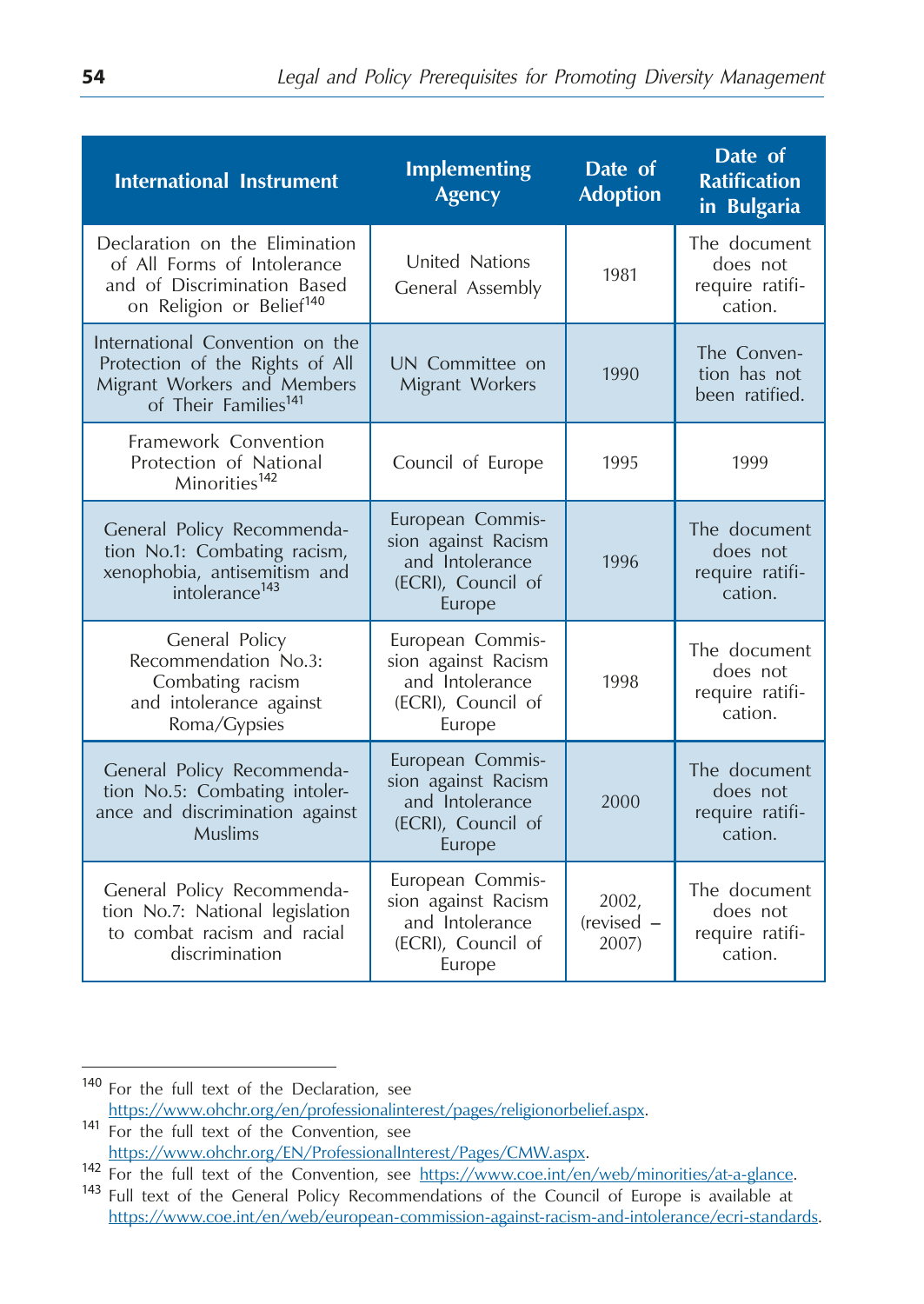| <b>International Instrument</b>                                                                          | <b>Implementing</b><br><b>Agency</b>                                                       | Date of<br><b>Adoption</b> | Date of<br><b>Ratification</b><br>in Bulgaria          |
|----------------------------------------------------------------------------------------------------------|--------------------------------------------------------------------------------------------|----------------------------|--------------------------------------------------------|
| General Policy Recommenda-<br>tion No.9: The fight against<br>antisemitism                               | European Commis-<br>sion against Racism<br>and Intolerance<br>(ECRI), Council of<br>Europe | 2004                       | The document<br>does not<br>require ratifi-<br>cation. |
| Recommendation CM/<br>Rec(2008)5 on policies for<br>Roma and/or Travellers in<br>Europe                  | Committee of Minis-<br>ters, Council of<br>Europe                                          | 2008                       | The document<br>does not<br>require ratifi-<br>cation. |
| General Policy Recommenda-<br>tion No.13: Combating anti-<br>Gypsyism and discrimination<br>against Roma | European Commis-<br>sion against Racism<br>and Intolerance<br>(ECRI), Council of<br>Europe | 2011                       | The document<br>does not<br>require ratifi-<br>cation. |
| General Policy Recommenda-<br>tion No.14: Combating racism<br>and racial discrimination in<br>employment | European Commis-<br>sion against Racism<br>and Intolerance<br>(ECRI), Council of<br>Europe | 2012                       | The document<br>does not<br>require ratifi-<br>cation. |

At EU level, the *Directive establishing a general framework for equal treatment in employment and occupation* of 27 November 2000 contains provisions for protection against discrimination on the grounds of religion or conviction<sup>144</sup>. The *Directive implementing the principle of equal treatment between persons irrespective of racial or ethnic origin* of 29 June 2000 aims to establish a framework for countering discrimination on the grounds of race or ethnicity<sup>145</sup>. The EU further devotes special attention to Roma integration and the need for guaranteeing the rights of Roma people and promoting their active participation in the labour market (Table 7). Since 2017, the European Commission has been implementing the *Employers Together for Integration* initiative which aims to promote the inclusion of refugees and thirdcountry nationals in the EU labour market<sup>146</sup>.

<sup>144</sup> Directive 2000/78/ЕC, [https://eur-lex.europa.eu/legal-content/EN/TXT/?uri=CELEX%3A32000L0078.](https://eur-lex.europa.eu/legal-content/EN/TXT/?uri=CELEX%3A32000L0078)<br>145 Directive 2000/43/EC,<br>https://eur-lex.europa.eu/legal-content/EN/ALL/?uri=CELEX%3A32000L0043.

 $146$  For more information about the Employers Together for Integration Initiative, [https://ec.europa.eu/home-affairs/what-we-do/policies/legal-migration/european-dialogue-skills](https://ec.europa.eu/home-affairs/what-we-do/policies/legal-migration/european-dialogue-skills-and-migration/integration-pact_en)[and-migration/integration-pact\\_en](https://ec.europa.eu/home-affairs/what-we-do/policies/legal-migration/european-dialogue-skills-and-migration/integration-pact_en).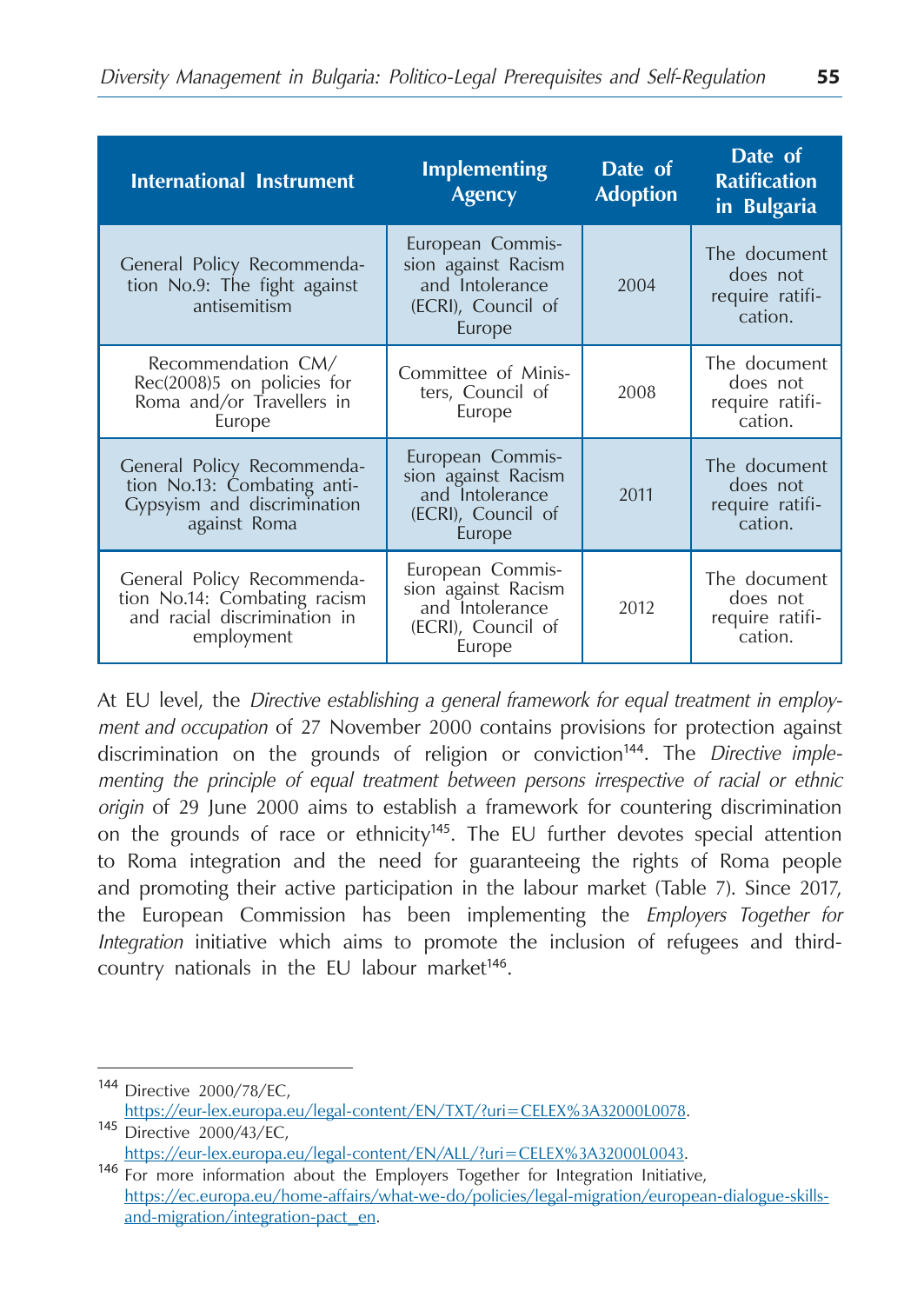## **Table 7: EU Instruments regarding the Equality of and Equal Opportunities for Those Belonging to Ethnic Minorities**

| <b>Instrument</b>                                                                                                                                                             | Date of<br><b>Adoption</b> | <b>Description</b>                                                                                                                                                                                                                                                                                                                          |
|-------------------------------------------------------------------------------------------------------------------------------------------------------------------------------|----------------------------|---------------------------------------------------------------------------------------------------------------------------------------------------------------------------------------------------------------------------------------------------------------------------------------------------------------------------------------------|
| Council Directive<br>2000/43/EC<br>implementing the<br>principle of equal<br>treatment between<br>persons irrespective<br>of racial or ethnic<br>origin <sup>147</sup>        | 29/06/2000                 | This Directive shall apply to all persons, as<br>regards both the public and private sectors,<br>including public bodies, in relation to:                                                                                                                                                                                                   |
|                                                                                                                                                                               |                            | a) conditions for access to employment, to self-<br>employment and to occupation, including selec-<br>tion criteria and recruitment conditions, what-<br>ever the branch of activity and at all levels of<br>the professional hierarchy, including promotion;                                                                               |
|                                                                                                                                                                               |                            | b) access to all types and to all levels of voca-<br>tional guidance, vocational training, advanced<br>vocational training and retraining, including prac-<br>tical work experience;                                                                                                                                                        |
|                                                                                                                                                                               |                            | c) employment and working conditions, including<br>dismissals and pay;                                                                                                                                                                                                                                                                      |
|                                                                                                                                                                               |                            | membership of and involvement in<br>d)<br>an<br>organisation of workers or employers, or any<br>organisation whose members carry on a particular<br>profession, including the benefits provided for by<br>such organisations;                                                                                                               |
| Council Framework<br>Decision<br>2008/913/JHA<br>on combating certain<br>forms and expres-<br>sions of racism<br>and xenophobia<br>by means of criminal<br>law <sup>148</sup> | 28/11/2008                 | "The purpose of this Framework Decision is to<br>ensure that certain serious manifestations of rac-<br>ism and xenophobia are punishable by effective,<br>proportionate and dissuasive criminal penalties<br>throughout the European Union (EU). Further-<br>more, it aims to improve and encourage judicial<br>cooperation in this field." |

https://eur-lex.europa.eu/legal-content/EN/TXT/?uri=CELEX%3A32008F0913.

<sup>147</sup> Directive 2000/43/EC,<br>https://eur-lex.europa.eu/legal-content/EN/ALL/?uri=CELEX%3A32000L0043.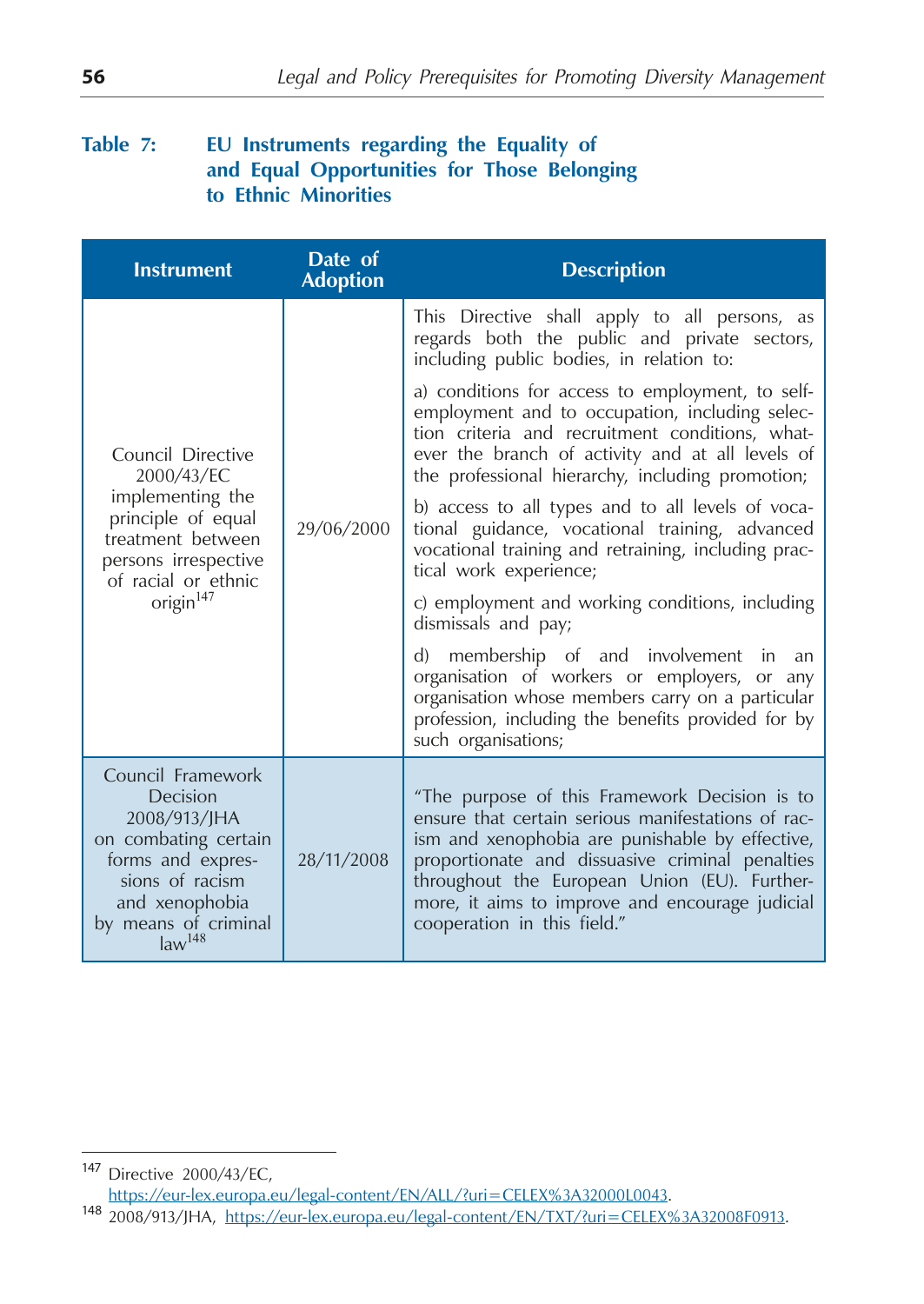| <b>Instrument</b>                                                                                                                                                              | Date of<br><b>Adoption</b> | <b>Description</b>                                                                                                                                                                                                                                                                                                                                                                                                                                                                                                                                |
|--------------------------------------------------------------------------------------------------------------------------------------------------------------------------------|----------------------------|---------------------------------------------------------------------------------------------------------------------------------------------------------------------------------------------------------------------------------------------------------------------------------------------------------------------------------------------------------------------------------------------------------------------------------------------------------------------------------------------------------------------------------------------------|
|                                                                                                                                                                                |                            | The resolution:                                                                                                                                                                                                                                                                                                                                                                                                                                                                                                                                   |
| European Parliament<br>resolution on the<br>social situation of<br>the Roma and their<br>improved access to<br>the labour market in<br>the EU<br>2008/2137(INI) <sup>149</sup> | 11/03/2009                 | 21. "Calls on the governments of the Member<br>States, inter alia, to generate incentive systems<br>through fiscal advantages, for undertakings that<br>employ Roma women;                                                                                                                                                                                                                                                                                                                                                                        |
|                                                                                                                                                                                |                            | 28. Supports the proposal by the EU institutions<br>that, with request to the principle of equal treat-<br>ment, the number of Roma working in public<br>services should be increased; points out, how-<br>ever, that in order to make this possible it is<br>necessary not only for governments to pursue<br>personnel and labour-force training<br>policies<br>which promote it but also to make special<br>efforts and provide active support to facilitate<br>public acceptance of the principle;                                             |
|                                                                                                                                                                                |                            | 30. Calls on the Member States to take appro-<br>priate measures to eliminate racial hatred and<br>incitement to discrimination and violence against<br>the Roma in the media and in every form of<br>communication technology, and urges the mass<br>media to establish good practices with respect<br>to staff recruitment in such a way as to reflect<br>the make-up of the population as a whole;                                                                                                                                             |
|                                                                                                                                                                                |                            | 36. Opposes the view that subsidies designed to<br>help the long-term unemployed (including many<br>Roma) to find work, whether paid to employers<br>or employees, violate the principle of competi-<br>tive neutrality, as the reintegration of the Roma<br>is a social policy objective, the pursuit of which<br>requires that subsidised market positions be cre-<br>ated; expresses the view that subsidising jobs on<br>the labour market in order to reintegrate Roma<br>workers is preferable to subsidising the long-term<br>unemployed;" |

<sup>149</sup> 2008/2137(INI), https://eur-lex.europa.eu/legal-content/EN/TXT/?uri=CELEX%3A52009IP0117.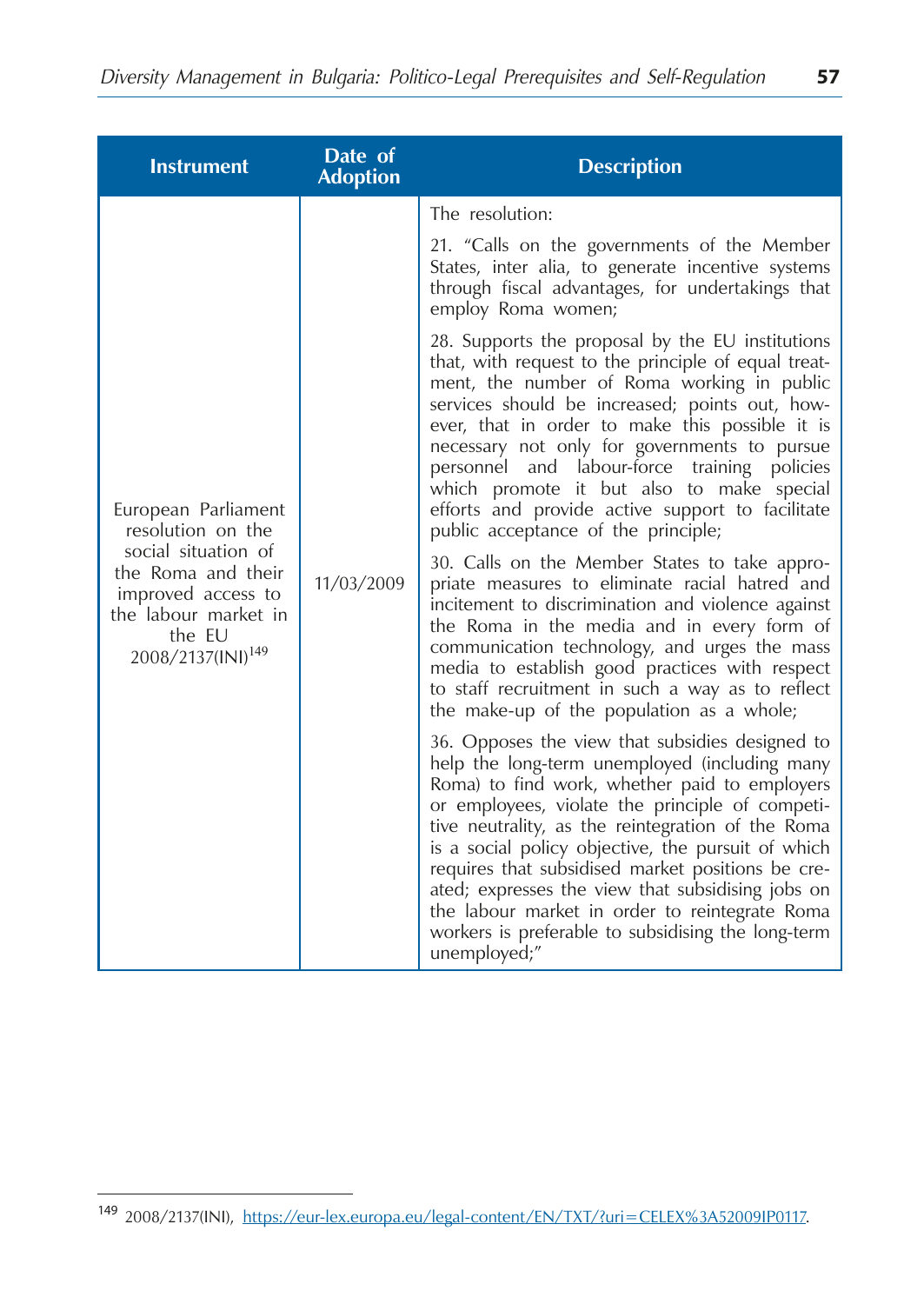| <b>Instrument</b>                                                                                                                                                                                                                                                           | Date of<br><b>Adoption</b> | <b>Description</b>                                                                                                                                                                                                                                                                                                                                                                                                                                                                                                                                          |
|-----------------------------------------------------------------------------------------------------------------------------------------------------------------------------------------------------------------------------------------------------------------------------|----------------------------|-------------------------------------------------------------------------------------------------------------------------------------------------------------------------------------------------------------------------------------------------------------------------------------------------------------------------------------------------------------------------------------------------------------------------------------------------------------------------------------------------------------------------------------------------------------|
| Communication<br>from the Commis-<br>sion to the Europe-<br>an Parliament,<br>the Council,<br>the European<br>and Social Commit-<br>tee and the Com-<br>mittee of the<br>Regions,<br>An EU Framework for<br>National Roma Inte-<br>gration Strategies up<br>to $2020^{150}$ | 06/04/2011                 | "Member States should grant Roma people full<br>access in a non-discriminatory way to voca-<br>tional training, to the job market and to self-<br>employment tools and initiatives. Access to<br>micro-credit should be encouraged. In the<br>public sector, due attention should be given to<br>employment of qualified Roma civil servants.<br>Public Employment Services can reach out to<br>the Roma by providing personalised services<br>and mediation. This can help attract Roma to<br>the labour market and thus increase the<br>employment rate." |
|                                                                                                                                                                                                                                                                             | 09/12/2013                 | Access to employment<br>1.4. Take effective measures to ensure equal<br>treatment of Roma in access to the labour mar-<br>ket and to employment opportunities. This goal<br>could be attained by means of measures such<br>as measures:                                                                                                                                                                                                                                                                                                                     |
| Council Recommen-<br>dation on Effective<br>Roma Integration<br>Measures in the<br>Member States<br>$(2013/C 378/01)^{151}$                                                                                                                                                 |                            | a) supporting first work experience, vocational<br>training, on-the-job training, lifelong learning and<br>skills development;                                                                                                                                                                                                                                                                                                                                                                                                                              |
|                                                                                                                                                                                                                                                                             |                            | b) supporting self-employment and entrepreneur-<br>ship;                                                                                                                                                                                                                                                                                                                                                                                                                                                                                                    |
|                                                                                                                                                                                                                                                                             |                            | c) providing equal access to mainstream public<br>employment services, alongside services to sup-<br>port individual job-seekers, focusing on person-<br>alised guidance and individual action planning<br>and, where appropriate, promoting employment<br>opportunities within the civil service;                                                                                                                                                                                                                                                          |
|                                                                                                                                                                                                                                                                             |                            | d) eliminating barriers, including discrimination,<br>to (re)entering the labour market."                                                                                                                                                                                                                                                                                                                                                                                                                                                                   |

<sup>150</sup> COM (2011) 173,

https://eur-lex.europa.eu/legal-content/EN/TXT/PDF/?uri=CELEX:52011DC0173&from=EN.<br>151 See https://eur-lex.europa.eu/legal-content/BG/ALL/?uri=CELEX%3A32013H1224%2801%29.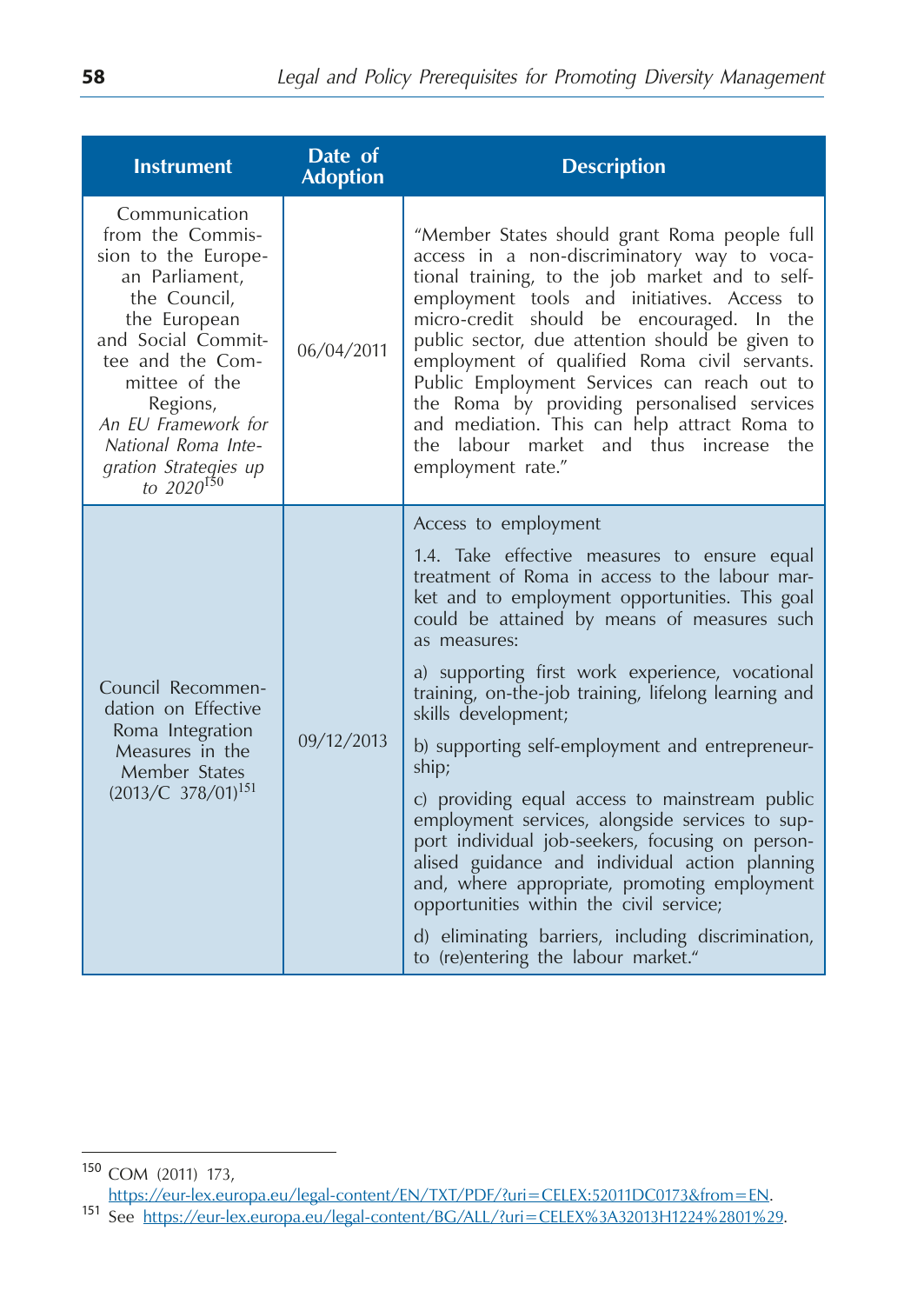| <b>Instrument</b>                                                                                                                                                                                                                                       | Date of<br><b>Adoption</b> | <b>Description</b>                                                                                                                                                                                                                                                       |
|---------------------------------------------------------------------------------------------------------------------------------------------------------------------------------------------------------------------------------------------------------|----------------------------|--------------------------------------------------------------------------------------------------------------------------------------------------------------------------------------------------------------------------------------------------------------------------|
| Communication from<br>the Commission to<br>the European Parlia-<br>ment, the Council,<br>the European and<br>Social Committee<br>and the Committee<br>of the Regions,<br>Action Plan on the<br>Integration of Third<br>Country Nationals <sup>152</sup> | 07/06/2016                 | Ensuring access to the labour market and<br>vocational training are among the chief priori-<br>ties of the EU policy for assisting the integra-<br>tion of third country nationals. "In strengthening<br>their integration policies, Member States are<br>encouraged to: |
|                                                                                                                                                                                                                                                         |                            | - Support fast track insertion into the labour<br>market of newly arrived third-country natio-<br>nals, through for example early assessment of<br>skills and qualifications, combined language<br>and on-the-job training, specific guidance and<br>mentoring.          |
|                                                                                                                                                                                                                                                         |                            | - Remove obstacles to ensure effective access<br>to vocational training and to the labour mar-<br>ket for refugees and, where there are good<br>prospects of granting them protection, for<br>asylum seekers.                                                            |
|                                                                                                                                                                                                                                                         |                            | - Assess, validate and recognise as soon as<br>possible skills and qualifications of third coun-<br>try nationals, making full use of tools available<br>at EU level.                                                                                                    |
|                                                                                                                                                                                                                                                         |                            | - Encourage entrepreneurship through tailored<br>business training and mentoring and by opening<br>third country nationals mainstream<br>up to<br>entrepreneurship support structures."                                                                                  |

In Bulgaria the principle of equality and equal opportunities for those belonging to ethnic minorities is enshrined in the supreme law – the Constitution, as well as in different specialised acts. According to the *Constitution of the Republic of Bulgaria*, all Bulgarian citizens irrespective of their race, national or social origin, ethnic self-identity, and religion are equal before the law (Art. 6 (2)) and the freedom of conscience, the freedom of thought, and the choice of religion and of religious or atheistic views are inviolable (Art. 37 (1)).<sup>153</sup>

Under the *Religious Denominations Act*, no person can be persecuted or have their rights restricted on the grounds of religious convictions, and any restrictions or privileges based on religious affiliation or the refusal thereof are pro-

<sup>152</sup> COM (2016) 377, https://eur-lex.europa.eu/legal-content/BG/TXT/?uri=COM:2016:0377:FIN.<br><sup>153</sup> Constitution of the Republic of Bulgaria, (Prom. SG 56/13 Jul 1991; amed. SG 100/18 December 2015), [https://www.lex.bg/laws/ldoc/521957377.](https://www.lex.bg/laws/ldoc/521957377)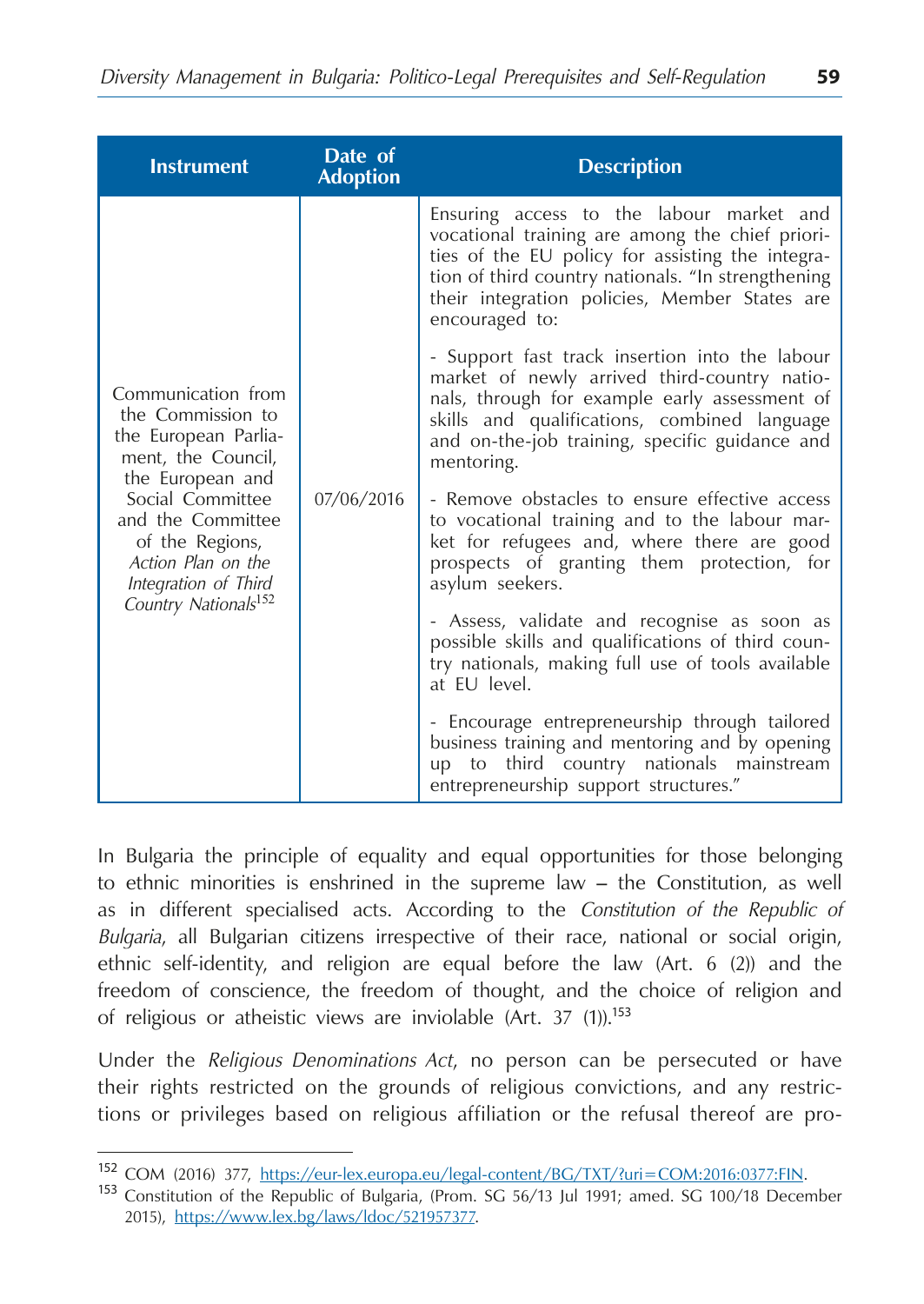hibited (Art. 3 (1))<sup>154</sup>. The *Labour Code* grants employees professing religion other than Eastern Orthodox, the right to use, as they choose, some of their paid or unpaid annual leave for the days of the respective religious holidays (Art. 173 (2)).<sup>155</sup>

The *Constitution* guarantees the right of everyone to avail themselves of the national and universal human cultural values and to develop their own culture in accordance with his ethnic self-identification (Art. 54 (1)) and prohibits organisations which incite racial, national, ethnic or religious enmity  $(Art. 44 (2))^{156}$ . Cultural diversity is further guaranteed by the *Protection and Development of Culture*  Act (Art. 2 (6))<sup>157</sup>.

Under the *Criminal Code*, propagating and inciting discrimination, violence or hatred on the grounds of race, nationality or ethnic origin constitute crimes that are punishable by imprisonment from one to four years and a fine from BGN 5,000 to 10,000 (Art. 162 (1))<sup>158</sup>. Propagating or instigating discrimination, violence or hatred on religious basis is punishable by imprisonment for up to four years or probation and a fine of up to BGN 10,000 (Art. 164 (1)).

The National Council for Cooperation on Ethnic and Integration Issues (NCCEII) to the Council of Ministers is a coordinating and consultative body which aims to facilitate the development and execution of the national policy on ethnic and integration issues<sup>159</sup>. The National Council assists with the cooperation, coordination, and consultation among different stakeholders regarding the integration of ethnic minorities in Bulgaria. In performing its functions, the National Council collaborates with government institutions, including the Commission for Protection against Discrimination, the Ombudsman of the Republic of Bulgaria, the Council for Electronic Media, relevant Parliamentary Committees, the Administration of the President of the Republic of Bulgaria, the judiciary and other government agencies; with local self-government bodies, including

<sup>154</sup> Religious Denominations Act (Prom. SG 120/29 December 2002; amed. SG 34 от 23 April 2019),

[https://lex.bg/laws/ldoc/2135462355.](https://lex.bg/laws/ldoc/2135462355)<br>155 Labour Code (Prom. SG 26/1 April 1986; amed. SG 92/6 November 2018), [https://lex.bg/laws/](https://lex.bg/laws/ldoc/1594373121)

[ldoc/1594373121.](https://lex.bg/laws/ldoc/1594373121) <sup>156</sup> Constitution of the Republic of Bulgaria, (Prom. SG 56/13 Jul 1991; amed. SG 100/18 December

<sup>2015),</sup> <https://www.lex.bg/laws/ldoc/521957377>.<br><sup>157</sup> Protection and Development of Culture Act (Prom. SG 50/1 June 1999; amed. SG 103/13

December 2018), [https://www.lex.bg/laws/ldoc/2134664704.](https://www.lex.bg/laws/ldoc/2134664704)<br><sup>158</sup> Criminal Code (Prom. SG 26/2 April 1968; amed. SG 16/22 February 2019), https://lex.bg/bg/

laws/ldoc/1589654529.<br><sup>159</sup> For more information about the National Council for Cooperation on Ethnic and Integration Issues, see [http://nccedi.d8.gateway.bg/bg.](http://nccedi.d8.gateway.bg/bg)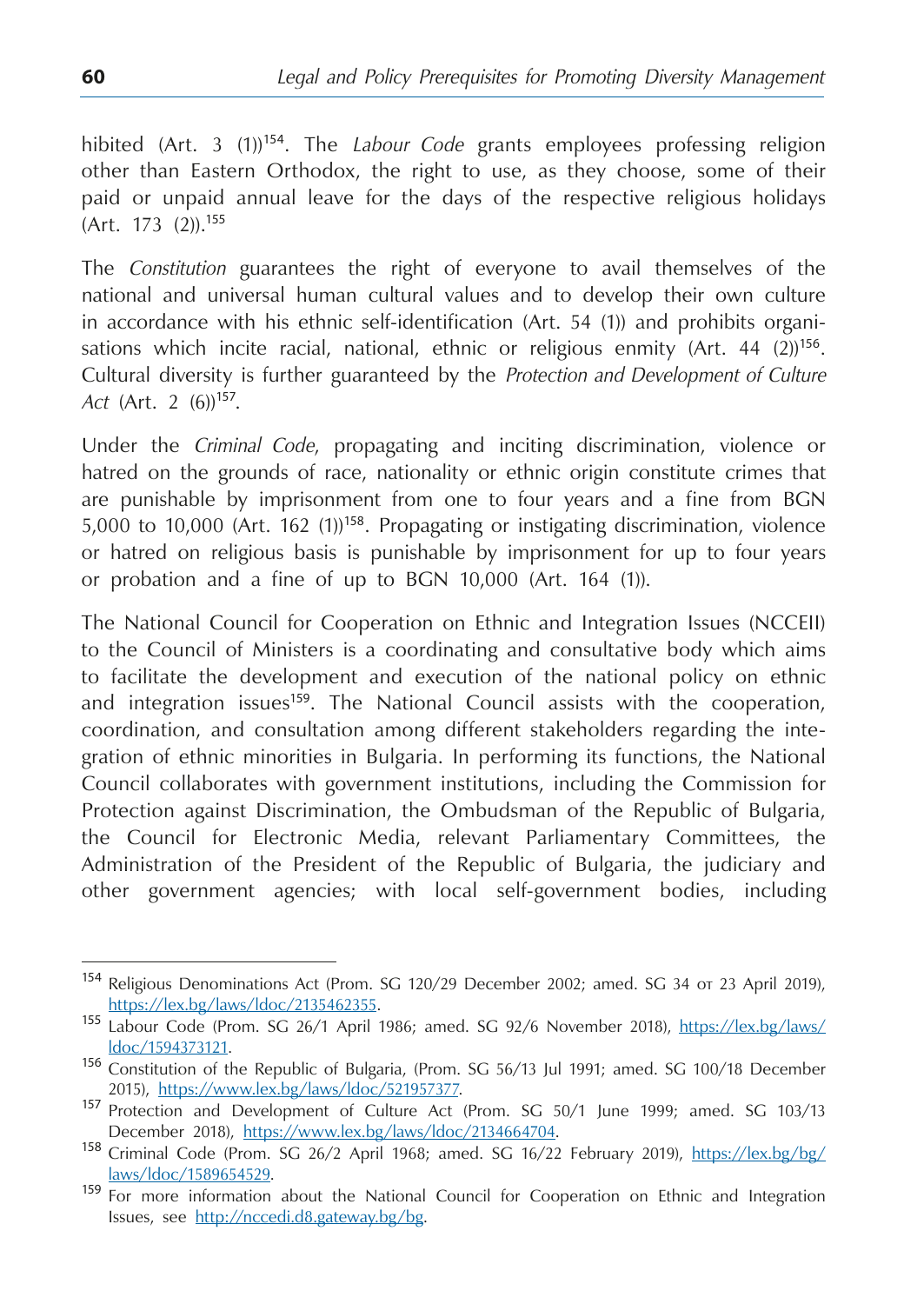regional councils for cooperation on ethnic and integration issues; higher education institutions, research institutes and no-profit entities that work in the field of interethnic relations and human rights<sup>160</sup>. NCCEII coordinates and monitors the implementation of the *National Roma Integration Strategy of the Republic of Bulgaria (2012-2020)*, as well as other programme documents in the field of interethnic relations and the protection of the rights of Bulgarian citizens belonging to ethnic minorities<sup>161</sup>.

The *National Roma Integration Strategy of the Republic of Bulgaria (2012-2020)* adopted by the Council of Ministers in 2012 is a policy framework document, laying down the guidelines for the implementation of the social integration policy of Roma people<sup>162</sup>. The *Strategy* applies an integrated targeted approach to the citizens of Roma background in vulnerable condition, which falls within the framework of a more general strategy for combating poverty and exclusion, and it does not exclude rendering support to disadvantaged persons from other ethnic groups. One of the operational objectives of the Strategy is to improve the access of Roma to the labour market and raise the Roma employment rate. A particular emphasis is laid on the following aspects:

- 1. Ensuring that Roma people have access to the labour market and to various self-employment instruments and initiatives. Promoting the qualification and retraining of unemployed Roma, as well as of employed Roma to meet the demand for specific professions at the labour market.
- 2. Promoting employment by educating unemployed persons and equipping them with key skills.
- 3. Promoting entrepreneurship.
- 4. Applying concrete mechanisms for ensuring sustainable employment of Roma people of working age together with representatives of the employers, trade unions, local governments and Roma organisations.
- 5. Promoting social and civil dialogue as a way of enhancing Roma work performance.

<sup>160</sup> Council of Ministers, *Regulations on the structure and activities of the National Council for Cooperation on Ethnic and Integration Issues to the Council of Ministers*, 2 June 2015, [http://nccedi.d8.gateway.bg/](http://nccedi.d8.gateway.bg/index.php/bg/node/109)

[index.php/bg/node/109.](http://nccedi.d8.gateway.bg/index.php/bg/node/109)<br><sup>161</sup> For more information about the National Council for Cooperation on Ethnic and Integration

Issues, see <http://nccedi.d8.gateway.bg/bg>. <sup>162</sup> Council of Ministers, *National Roma Integration Strategy of the Republic of Bulgaria (2012-2020)*, 1 March 2012, [http://nccedi.d8.gateway.bg/bg/node/85.](http://nccedi.d8.gateway.bg/bg/node/85)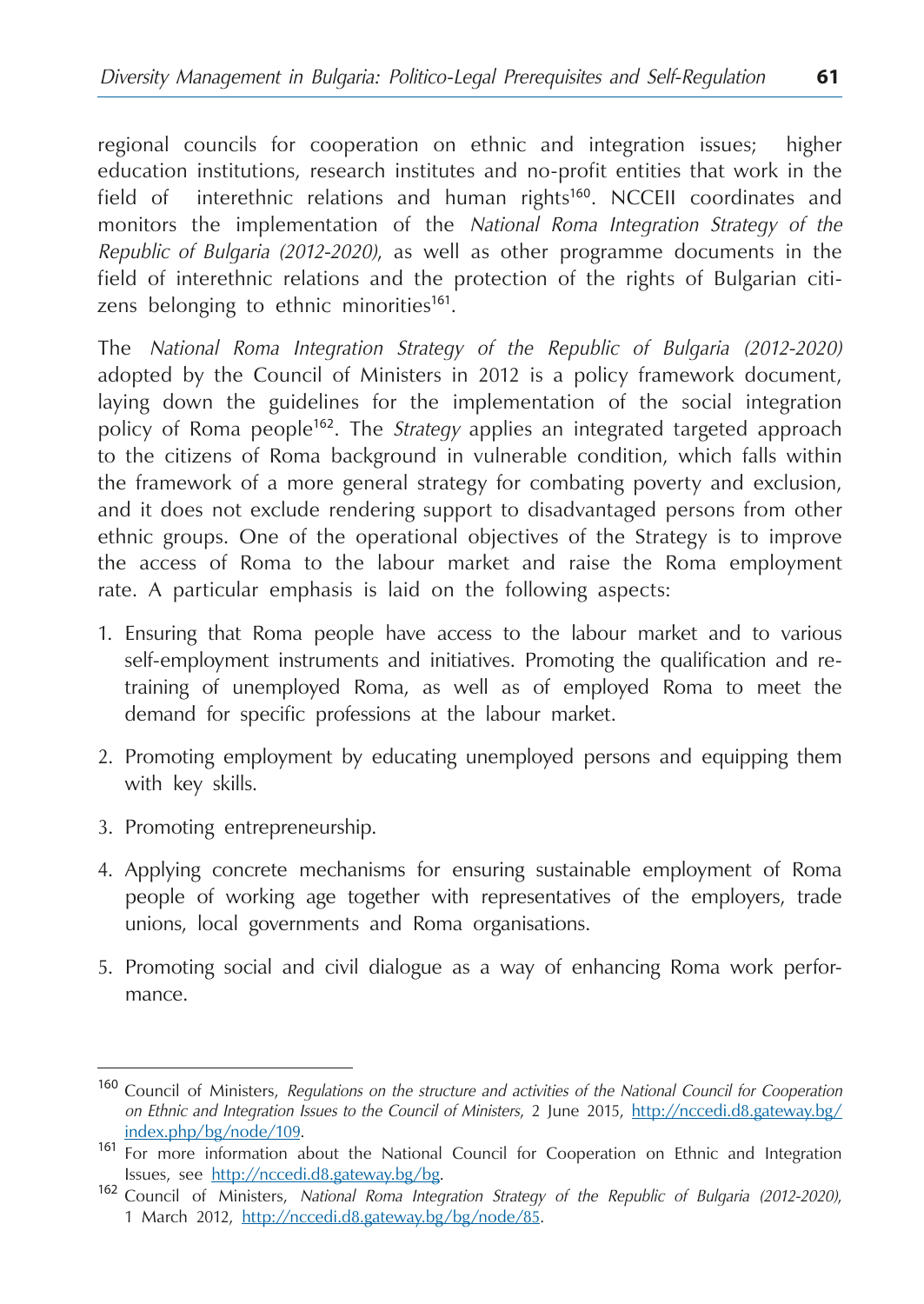- 6. Introducing legal and economic incentives for employers to hire persons of Roma origin, including through the mechanisms of corporate social responsibility, subsidised employment, etc.
- 7. Activating persons experiencing long-term unemployment and economically inactive persons by promoting work mediation.
- 8. Encouraging "green employment" by subsidising the creation of jobs in environmental activities with a view to creating quality employment and environment protection<sup>163</sup>.

Specific measures for achieving the goals set out by the *Strategy* are outlined in the *Action Plan for the Implementation of the Strategy* (until 2014 this is the *National Action Plan* developed under the international initiative, *Decade of Roma Inclusion 2005 – 2015)*. These include organising training courses, roundtables, seminars, discussions and campaigns in three priority domains: (1) motivation for active job searching; (2) career orientation; and (3) professional qualification<sup>164</sup>.

As concerns the formation, execution, and oversight of the implementation of the national policy for the equal integration of Roma people in society, NCCEII is assisted by the Commission for the implementation of the *National Roma Integration Strategy of the Republic of Bulgaria*<sup>165</sup>. The Commission aims to:

- **•**  Plan adequately resourced and integrated activities for the implementation of the policy for Roma integration;
- **•**  Facilitate, consider, and monitor the implementation of the envisaged measures and the achievement of results based on the priorities of the *National Roma Integration Strategy of the Republic of Bulgaria, 2012 – 2020*;
- **•**  Initiate and propose legal amendments in support of the implementation of the *National Roma Integration Strategy of the Republic of Bulgaria, 2012 – 2020*.

The implementation of the *National Roma Integration Strategy of the Republic of Bulgaria* is assessed through an electronic monitoring and oversight system<sup>166</sup>.

<sup>163</sup> Council of Ministers, *National Roma Integration Strategy of the Republic of Bulgaria (2012-2020)*,

<sup>1</sup> March 2012, <http://nccedi.d8.gateway.bg/bg/node/85>. <sup>164</sup> Council of Ministers, *Action Plan for the Implementation of the National Roma Integration Strategy of the Republic of Bulgaria (2012-2020)*, 5 January 2012 г, [http://nccedi.d8.gateway.bg/bg/node/85.](http://nccedi.d8.gateway.bg/bg/node/85) <sup>165</sup> For more information about the Commission for the implementation of the *National Roma* 

*Integration Strategy of the Republic of Bulgaria*, see [http://nccedi.d8.gateway.bg/bg.](http://nccedi.d8.gateway.bg/bg) 166 For more information about the electronic system for monitoring and oversight, see [https://nrcpsystem.government.bg/.](https://nrcpsystem.government.bg/)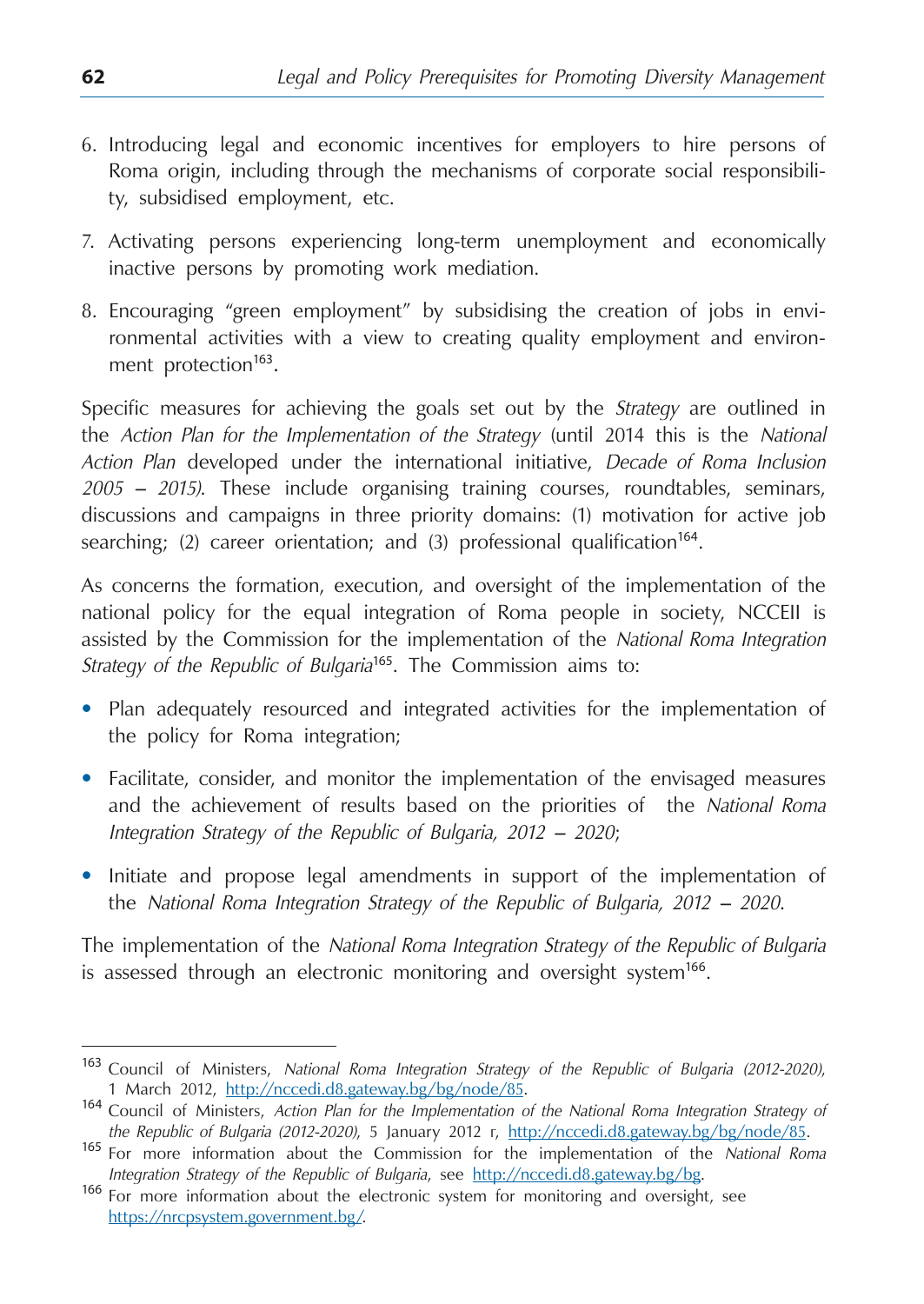Refugees constitute another vulnerable group that requires special attention. Refugees' rights in Bulgaria are guaranteed by the *Asylum and Refugees Act*<sup>167</sup>. According to this *Act*, no restrictions are allowed with regard to the rights or privileges of foreigners who seek or have been granted protection in the Republic of Bulgaria on the grounds of race, nationality, ethnic origin, sex, descent, religion, education, convictions, political affiliation, personal and social status or property status (Art. 20). Foreigners who have been granted a refugee status are entitled to the right of access to the labour market (Art. 32 (1))<sup>168</sup>. Foreigners who have been granted a temporary protection are also entitled to the right to work and vocational training (Art. 39 (1)). The State Agency for Refugees (SAR) to the Council of Ministers is a body of the executive power with special competence in the area of the implementation of the national policy for granting asylum in Bulgaria<sup>169</sup>. The State Agency for Refugees may, independently or jointly with bodies of the local self-government and administration, the Bulgarian Red Cross and other nongovernmental organisations, organise supplementary economic activities whereby foreigners who seek or have been granted protection are offered opportunities for vocational training and work (Art. 56).

# **2.4. Equality and Equal Opportunities for Persons with Disabilities**

The *Convention on the Rights of Persons with Disabilities* adopted by the United Nations General Assembly in 2006 is an international instrument that seeks to ensure the full enjoyment of all human rights and fundamental freedoms of "persons […] who have long-term physical, mental, intellectual or sensory impairments which in interaction with various barriers may hinder their full and effective participation in society on an equal basis with others" (Art.  $1$ )<sup>170</sup>. States Parties to the *Convention* undertake to prohibit all discrimination on the basis of disability and guarantee to persons with disabilities equal and effective

[https://lex.bg/laws/ldoc/2135453184.](https://lex.bg/laws/ldoc/2135453184) <sup>168</sup> For analysis on the access to labour market of foreigners who seek or have been granted asylum in Bulgaria, see Ministry of Finance, *Refugees in Bulgaria: labour market and budget costs*, August 2016, see <https://www.minfin.bg/bg/news/9633>; Catro Bulgaria, *Bulgarian Labour Market Needs as Key to Refugee Employment*, 2018, see https://ec.europa.eu/migrant-integration/librarydoc/bulgarian-labour-market-needs-as-key-to-refugee-employment; UNCHR Bulgaria, *When There Is a Will, There Is a Way: engaging the private sector with the employment of refugees*, 26 April 2017, https://www.unhcr.org/bg/wp-content/uploads/

<sup>167</sup> Asylum and Refugees Act (Prom. SG 54/31 May 2002; amed. SG 34/23 April 2019),

sites/18/2016/12/Employment-for-Refugees-FINAL-BG.pdf. <sup>169</sup> For more information about the State Agency for Refugees, see <https://aref.government.bg/>. <sup>170</sup> For full text of the Convention, see

[https://www.un.org/development/desa/disabilities/convention-on-the-rights-of-persons-with-disa](https://www.un.org/development/desa/disabilities/convention-on-the-rights-of-persons-with-disabilities.html)[bilities.html](https://www.un.org/development/desa/disabilities/convention-on-the-rights-of-persons-with-disabilities.html).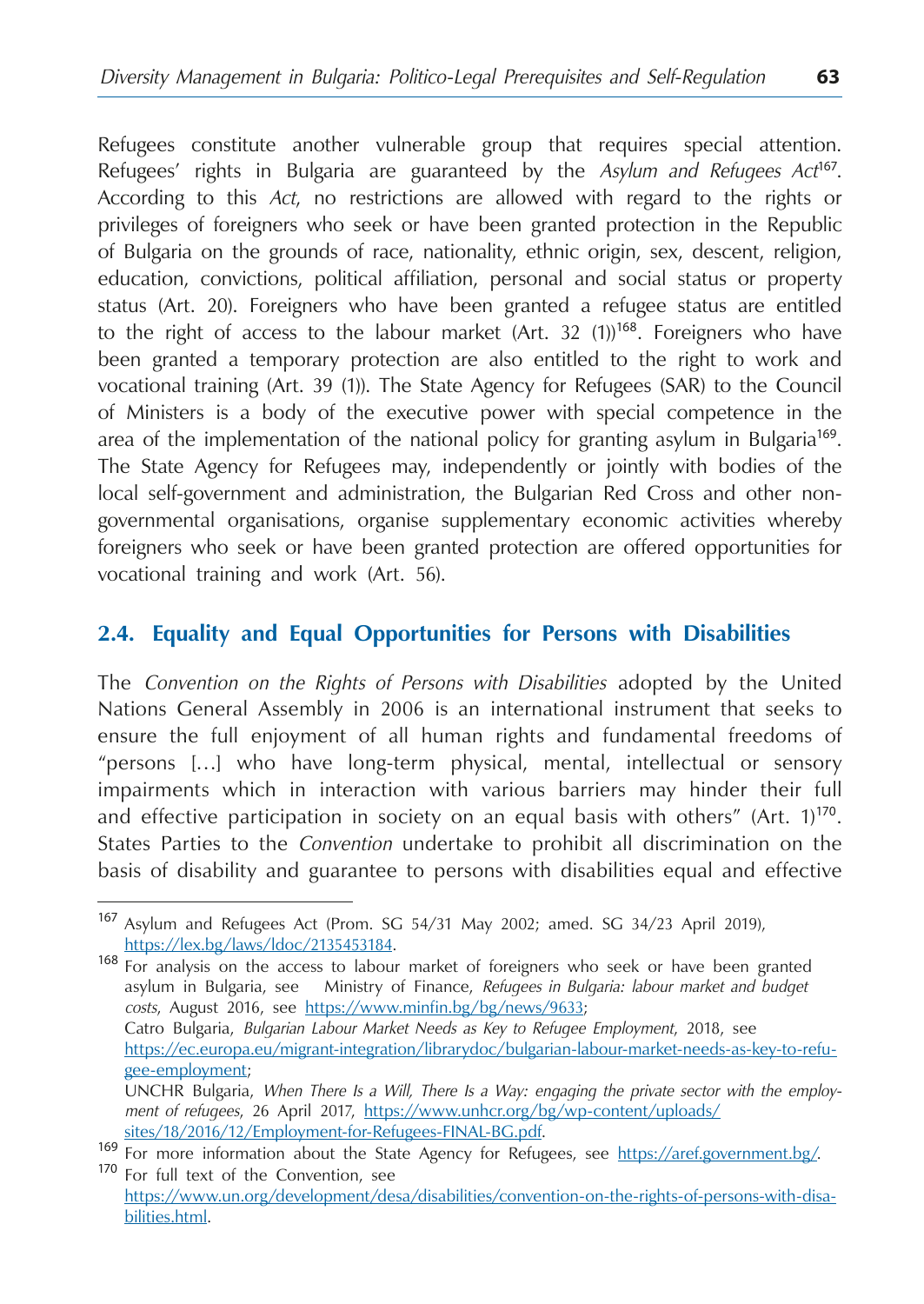legal protection against discrimination on all grounds (Art. 5). At the same time, States Parties to the *Convention* are under the obligation to take effective and appropriate measures, including through peer support, to enable persons with disabilities to attain and maintain maximum independence, full physical, mental, social and vocational ability, and full inclusion and participation in all aspects of life (Art. 26). The Convention further contains provisions for specific measures that States Parties can take, in order to safeguard and promote the right to work of people with disabilities. Such measures, *inter alia*, include (1) prohibition of discrimination on the basis of disability with regard to all matters concerning all forms of employment, including conditions of recruitment, hiring and employment, continuance of employment, career advancement and safe and healthy working conditions; (2) promoting employment opportunities and career advancement for persons with disabilities in the labour market, as well as assistance in finding, obtaining, maintaining and returning to employment; and (3) promoting the employment of persons with disabilities in the private sector through appropriate policies and measures, which may include affirmative action programmes, incentives and other measures (Art. 27).

The World Health Organisation (WHO) plays a key role in promoting policies and practices that are directed at guaranteeing the rights of people with disabilities. In the late 1970s WHO initiated a programme for enhancing the quality of life for people with disabilities and their families; meeting their basic needs; and ensuring their inclusion and participation. As of today, the initiative *Community-Based Rehabilitation (CBR)* multisectoral approach for increasing the coordination and cooperation among stakeholders on providing equal opportunities to people with disabilities<sup>171</sup>. In 2011, WHO, together with the World Bank published the ever first *World Report on Disability*<sup>172</sup>. The report takes an interdisciplinary approach in order to conduct an in-depth analytical assessment of the state of the rights of people with disabilities. Special attention is dedicated to the existing measures and approaches for overcoming the barriers to the effective social and professional integration of people with disabilities.

An indicative list of key international instruments regarding the equality and equal opportunities for people with disabilities is presented in Table 8.

<sup>171</sup> See World Health Organization, *Community-Based Rehabilitation*, 2019,

<https://www.who.int/disabilities/cbr/en/>. <sup>172</sup> See World Health Organization and World Bank, *World Report on Disability*, 2011, [https://www.who.int/disabilities/world\\_report/2011/en/](https://www.who.int/disabilities/world_report/2011/en/).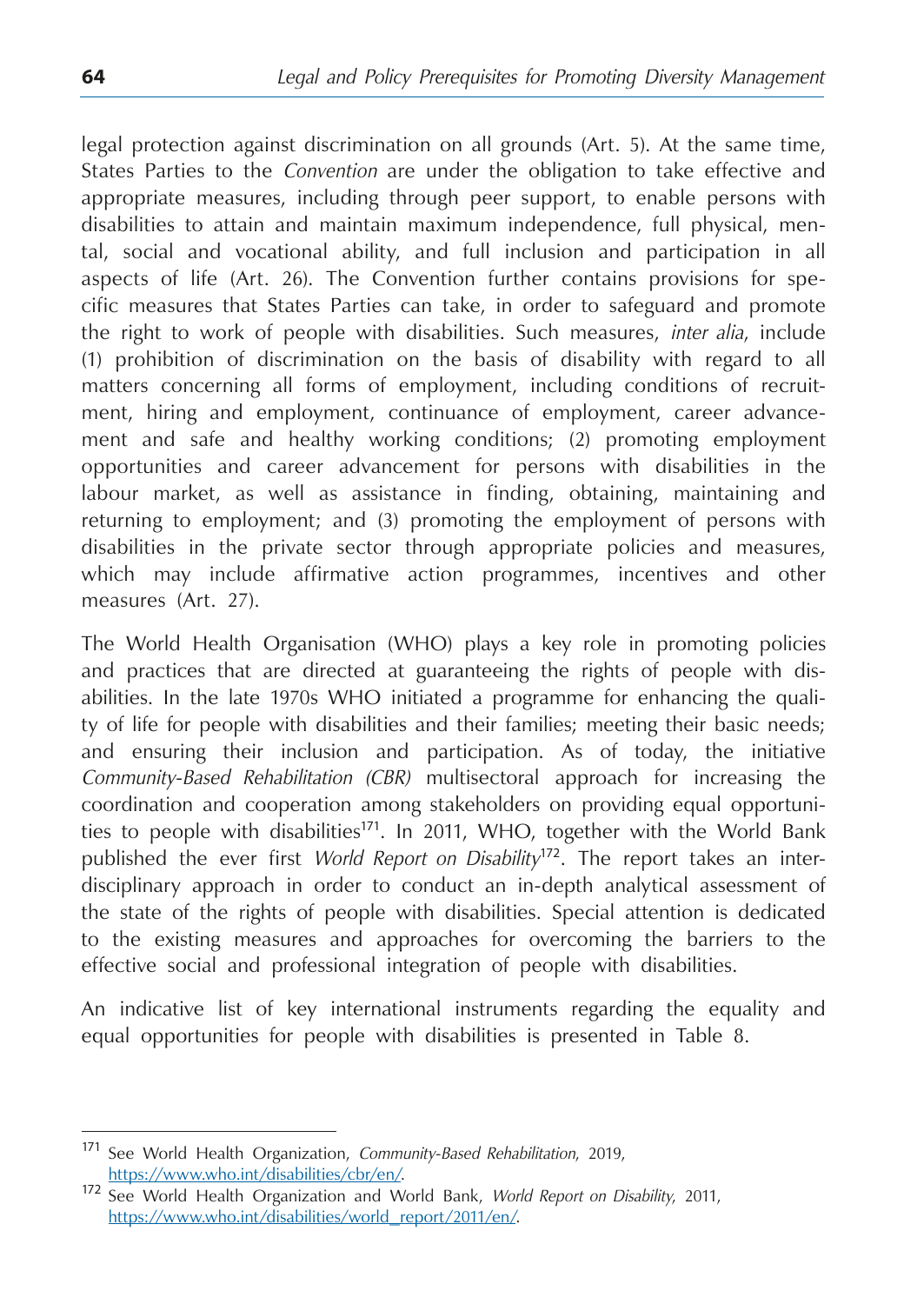### **Table 8: International Instruments regarding the Equality and Equal Opportunities for Persons with Disabilities**

| <b>International Instrument</b>                                                                                                                      | <b>Implementing</b><br>Agency                                           | Date of<br><b>Adoption</b> | Date of<br><b>Ratification</b><br>in Bulgaria                                       |
|------------------------------------------------------------------------------------------------------------------------------------------------------|-------------------------------------------------------------------------|----------------------------|-------------------------------------------------------------------------------------|
| Declaration on the Rights<br>of Disabled Persons <sup>173</sup>                                                                                      | General Assembly<br>United Nations                                      | 1975                       | The document<br>does not require<br>ratification.                                   |
| World Programme of<br>Action Concerning<br>Disabled Persons <sup>174</sup>                                                                           | General Assembly<br><b>United Nations</b>                               | 1983                       | The document<br>does not require<br>ratification.                                   |
| Resolution A/RES/46/119<br>regarding the protection of<br>persons with mental illness<br>and the improvement of<br>mental health care <sup>175</sup> | General Assembly<br>United Nations                                      | 1991                       | The document<br>does not require<br>ratification.                                   |
| Standard Rules on the<br>Equalization of<br>Opportunities for Persons<br>with Disabilities <sup>176</sup>                                            | General Assembly<br><b>United Nations</b>                               | 1994                       | The document<br>does not require<br>ratification.                                   |
| Convention on the Rights<br>of Persons with Disabilities<br>$(CRPD)^{177}$                                                                           | UN Committee on<br>the Rights of<br>Persons with<br><b>Disabilities</b> | 2006                       | 2012                                                                                |
| Optional Protocol to the<br>Convention on the Rights<br>of Persons with Disabilities                                                                 | UN Committee on<br>the Rights of<br>Persons with<br><b>Disabilities</b> | 2006                       | Signed $-2008$ .<br>The Optional<br>Protocol has not<br>been ratified as<br>of yet. |

<sup>&</sup>lt;sup>173</sup> For full text of the Declaration, see<br>https://www.ohchr.org/en/professionalinterest/pages/rightsofdisabledpersons.aspx. 174 For more information about the World Programme, see https://www.un.org/development/desa/disabilities/resources/world-programme-of-action-

<sup>175</sup> For full text of the Resolution, see https://www.un.org/documents/ga/res/46/a46r119.htm.<br>176 For more information about the Standard Rules, see https://www.un.org/development/desa/

disabilities/standard-rules-on-the-equalization-of-opportunities-for-persons-with-disabilities.html. <sup>177</sup> For full text of the Convention and the Optional Protocol, see https://www.un.org/development/desa/disabilities/convention-on-the-rights-of-persons-withdisabilities.html.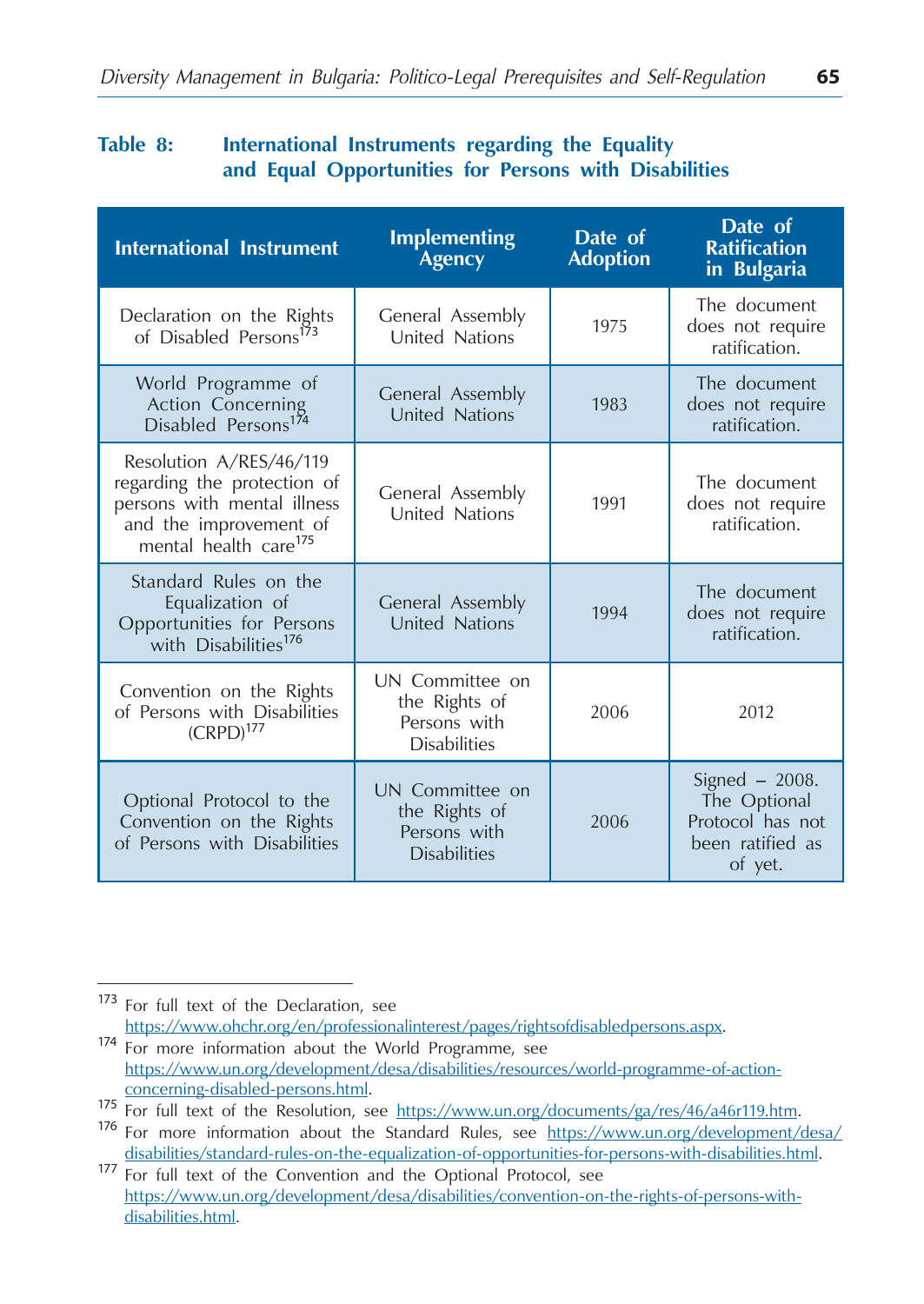| <b>International Instrument</b>                               | <b>Implementing</b><br>Agency | Date of<br><b>Adoption</b> | Date of<br><b>Ratification</b><br>in Bulgaria     |
|---------------------------------------------------------------|-------------------------------|----------------------------|---------------------------------------------------|
| Community-Based<br>Rehabilitation (CBR) <sup>178</sup>        | World Health<br>Organisation  | 2010                       | The document<br>does not require<br>ratification. |
| WHO Global Disability<br>Action Plan 2014-2021 <sup>179</sup> | World Health<br>Organisation  | 2015                       | The document<br>does not require<br>ratification. |

At EU level, the *Charter of Fundamental Rights of the European Union* recognises and respects the right of persons with disabilities to benefit from measures designed to ensure their independence, social and occupational integration and participation in the life of the community. (Art. 26)<sup>180</sup>. The *European Disability Strategy 2010-2020*: *A Renewed Commitment to a Barrier-Free Europe* adopted by the European Commission in 2010 aims to "empower people with disabilities so that they can enjoy their full rights, and benefit fully from participating in society and in the European economy, notably through the Single market"<sup>181</sup>. The Strategy covers eight main areas for action including (1) accessibility, (2) participation, (3) equality, (4) employment, (5) education and training, (6) social protection, (7) health, and (8) external action.

With regard to increasing the access of people with disabilities to the labour market, the Commission pays special attention to the transition of young people with disabilities from education to employment; intra-job mobility on the open labour market and in sheltered workshops; self-employment; quality jobs, including aspects such as working conditions and career advancement; and voluntary initiatives that promote diversity management at the workplace<sup>182</sup>.

<sup>&</sup>lt;sup>178</sup> For more information about the Community-Based Rehabilitation Initiative, see https://www.who.int/disabilities/cbr/en/.

<sup>179</sup> For more information about the Global Disability Action Plan, see

https://www.who.int/disabilities/actionplan/en/.<br>
<sup>180</sup> Charter of Fundamental Rights of the European Union (2012),<br>
https://eur-lex.europa.eu/legal-content/EN/TXT/?uri=celex%3A12012P%2FTXT.

 $\frac{181}{\text{Communication}}$  from the Commission to the European Parliament, the Council, the European Economic and Social Committee and the Committee of the Regions, *European Disability Strategy 2010-2020: A Renewed Commitment to a Barrier-Free Europe*, COM(2010) 636, 15 November 2010,

<https://eur-lex.europa.eu/legal-content/EN/TXT/?uri=celex:52010DC0636>.<br><sup>182</sup> Communication from the Commission to the European Parliament, the Council, the European Economic and Social Committee and the Committee of the Regions, *European Disability Strategy 2010-2020: A Renewed Commitment to a Barrier-Free Europe*, COM(2010) 636, 15 November 2010, <https://eur-lex.europa.eu/legal-content/EN/TXT/?uri=celex:52010DC0636>.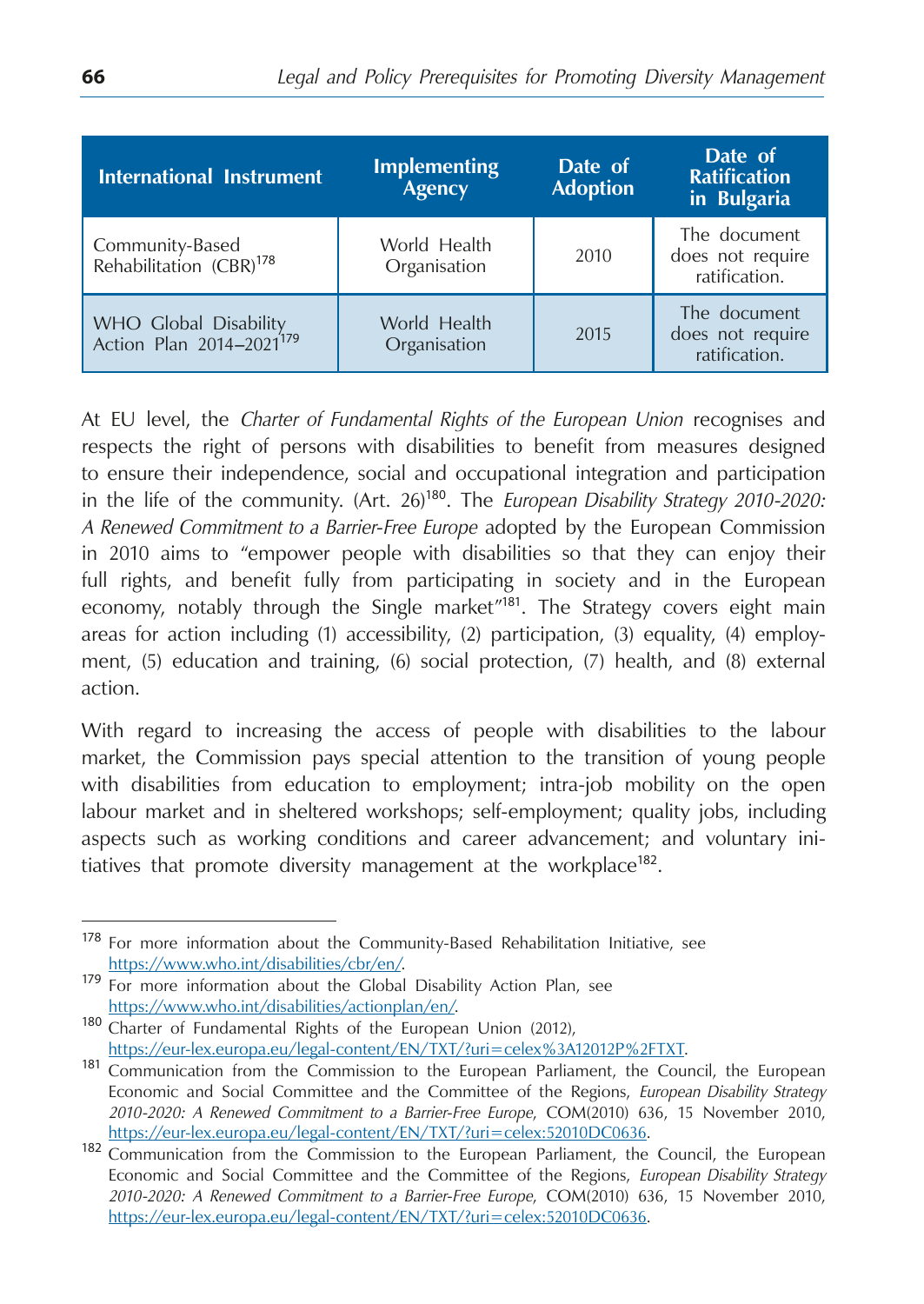The European Disability Forum is an umbrella organisation of persons with disabilities that defends the interests of over 80 million Europeans with disabilities<sup>183</sup>. The Forum's principal goal is the provision of equal opportunities for all people with disabilities. By dint of a Council Decision dated 26 November 2009, the European Union ratified the *UN Convention on the Rights of Persons with Disabilities*, becoming the first regional integration organisation to sign up to any human rights treaty. All institutions and agents of the EU endorse the values of the *Convention* in all policies under their competence ensuring the mainstreaming of disability: from transport to employment and from information and communication technologies to development co-operation<sup>184</sup>. The EU Framework for the UN Convention on the Rights of Persons with Disabilities was established in 2012, in order to promote the implementation of the *Convention* within the Union<sup>185</sup>. The EU Framework is composed of the European Parliament, European Ombudsman, EU Agency for Fundamental Rights (FRA), and European Disability Forum.

At national level, the *Persons with Disabilities Act* guarantees the rights of people with disabilities in a way that respects human dignity and ensures equal treatment in personal, social, and political life through the application of an individual approach and an individual needs assessment (Art. 3)<sup>186</sup>. According to this Act, people with disabilities are entitled to assistance with their effective social integration including to services that support their professional realisation and access to employment (Art. 5). The Ministry of Labour and Social Policy and the National Employment Agency carry out the employment policy for people with permanent disabilities and, together with other stakeholders, develop and implement programmes and measures that provide equal opportunities through the socialeconomic integration of people with disabilities (Art. 36, (1)). These programmes and measures are aimed at providing incentives for employers to hire people with permanent disabilities (Art. 36 (2)). The provisions regarding the terms and conditions for providing incentives for employers to create jobs for permanently disabled people are set out in the *Employment Promotion Act* (Art. 30а, Art. 36, Art. 43а, Art. 51, Art. 52)<sup>187</sup>.

In order to guarantee the employment of permanently disabled people in the ordinary workplace, the *Persons with Disabilities Act* requires that employers hire

<sup>&</sup>lt;sup>183</sup> For more information about the European Disability Forum, see<http://www.edf-feph.org/>.<br><sup>184</sup> For more information, see https://www.coe.int/en/web/compass/disability-and-disablism.<br><sup>185</sup> For more information about th

with Disabilities, see https://fra.europa.eu/en/theme/people-disabilities/eu-crpd-framework.<br><sup>186</sup> Persons with Disabilities Act (Prom. SG 105/18 December 2018, amed. SG 24/22 March 2019),

https://www.lex.bg/bg/laws/ldoc/2137189213. <sup>187</sup> Employment Promotion Act (Prom. SG 112/29 December 2001; amd. SG 24/22 March 2019г.), [https://lex.bg/laws/ldoc/-12262909.](https://lex.bg/laws/ldoc/-12262909)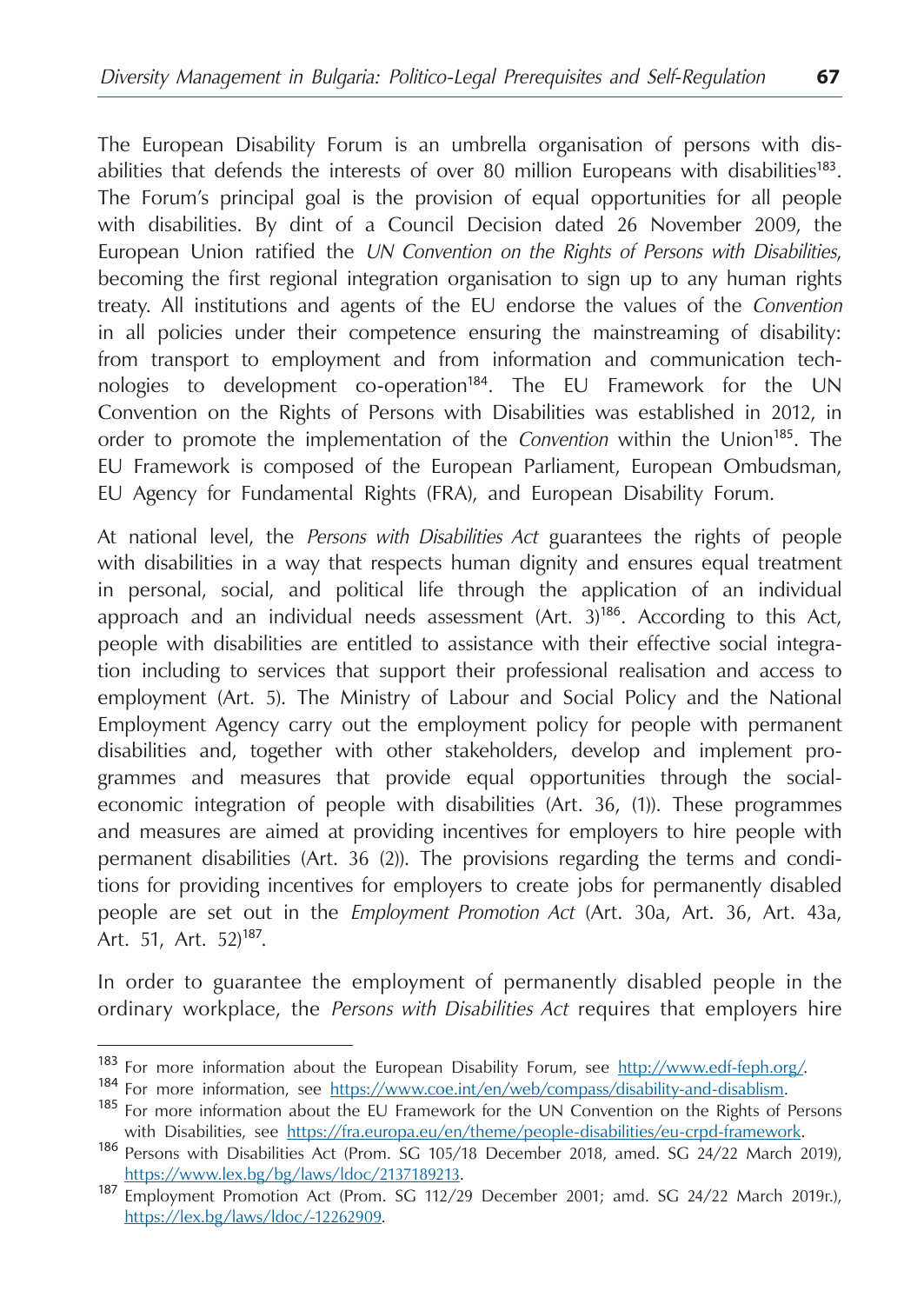people with disabilities as the following quotas: (1) employers with 50 to 99 employees – one permanently disabled person; (2) employers with 100 and over 100 employees – two per cent of the middle-level staff (Art. 38 (1)). The *Labour Code* provides special protection for people with partial incapacity by ensuring the right to job reassignment for employees who, as a result of an illness or occupational accident, are no longer able to perform their job but are able to perform with no harm to their health another suitable job or the same job under alleviated conditions (Art. 314)<sup>188</sup>. Employers with more than 50 employees are obliged to provide jobs that are suitable for reassignment on an annual basis (Art. 315). The number of these jobs amounts to 4 to 10 per cent of the total number of employees depending on the business activity (Art. 315). The reassignment jobs created in accordance with the provisions of Art.15 of the *Labour Code* are considered separate from the jobs for permanently disabled people that employers need to hire, in order to meet the quota requirements defined in the *Persons with Disabilities Act* (Art. 38 (2))<sup>189</sup>. Permanently disabled people are to be employed to perform jobs that allow them to utilise and further develop their skills and knowledge and employers are obliged to provide reasonable accommodations in the workplace (Art. 39, Art. 40, *Persons with Disabilities Act)*.

Under the *Persons with Disabilities* Act, the Minister of Labour and Social Policy coordinates the activities of state bodies for the realisation of the rights of people with disabilities, as well as develops, considers, and proposes the adoption and/or amendment of legal acts, strategic documents, programmes, and plans regarding the rights of people with disabilities (Art. 9 (1) and (2)). The Agency for People with Disabilities to the Ministry of Labour and Social Policy is a body of the executive power which develops and finances programmes and projects on the rehabilitation, integration, and building an accessible environment for people with disabilities, as well as business projects that are in the interest of people with disabilities (Art. 10  $(7)$  and  $(8)$ )<sup>190</sup>. The National Council for Integration of People with Disabilities to the Council of Ministers facilitates interagency cooperation on the development and implementation of the national policy for people with disabilities (Art. 17  $(1)$ )<sup>191</sup>. The National Council is a

<sup>&</sup>lt;sup>188</sup> Labour Code (Prom. SG 26/1 April 1986; amed. SG 92/6 November 2018), https://lex.bg/laws/ldoc/1594373121.

<sup>189</sup> Persons with Disabilities Act (Prom. SG 105/18 December 2018, amed. SG 24/22 March 2019),

<https://www.lex.bg/bg/laws/ldoc/2137189213>.<br>
190 For more information about the Agency for People with Disabilities, see<br>
https://ahu.mlsp.government.bg/home/.

<sup>191</sup> For more information about the National Council for Integration of People with Disabilities, see [https://iisda.government.bg/ras/executive\\_power/council/945.](https://iisda.government.bg/ras/executive_power/council/945)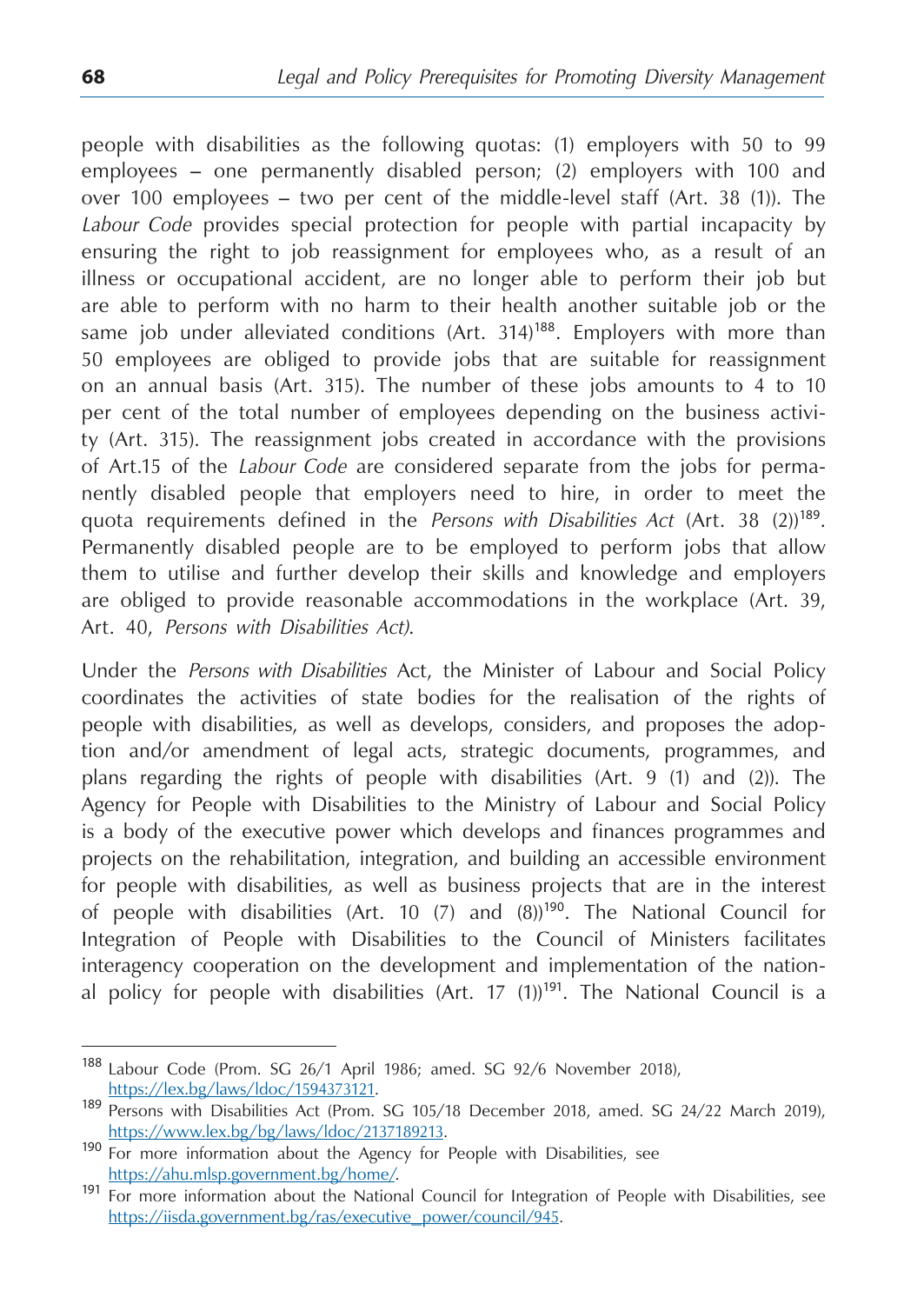consultative body which brings together state officials, representatives of organisations of and for people with disabilities, professional associations, trade unions, employers' organisations and the National Association of the Municipalities in the Republic of Bulgaria (Art. 17 (3)).

At national level, the implementation of the *Convention on the Rights of Persons with Disabilities* is monitored by the Council for Oversight which is an independent body with a four-year term (Art. 11, Art. 12 (1), *Persons with Disabilities Act)*. The Council for Oversight (1) drafts statements, recommendations, and proposals addressed to the respective responsible state authorities, in order to counter and prevent violations of the rights of people with disabilities; (2) prepares annual reports on any actions undertaken for the implementation of the *Convention on the Rights of Persons with Disabilities*; (3) conducts periodic review and assessment of national legislation, practices, and draft legal acts in accordance with the provisions of the Convention; (4) carries out other activities with relevance to the purposes of the implementation of the *Convention* (Art. 14). The national implementation of the *Convention* is based on a five-year Action *Plan for the Implementation of the Convention on the Rights of Persons with Disabilities, 2015-202*0<sup>192</sup>.

The *National Strategy for Persons with Disabilities*, 2016-2020 that was adopted by the Council of Ministers in 2016 is a key political document which sets priorities and measures aimed at improving the quality of life of people with disabilities, nondiscrimination on the grounds of disability, ensuring their full and active participation in all areas of public life and promoting respect for their rights in all policies<sup>193</sup>. Fostering conditions for work and employment of people with disabilities is among the priority areas set out by the Strategy.

To this end, measures are envisaged in two directions: (1) providing appropriate forms of training and retraining and (2) providing appropriate forms of employment. The steps toward promoting training and retraining include creating incentives for employers that conduct training and retraining courses for people with disabilities, as well as training of employers and employees to work with people with disabilities. The steps toward promoting employment include sheltered and supported employment. Sheltered employment aims to provide jobs to people with severe and multiple disabilities, including through the establishment of sheltered workshops that are excluded from the competitive market. The steps toward promoting supported employment feature creating conditions for improving the com-

<sup>192</sup> Council of Ministers, *Action Plan for the Implementation of the Convention on the Rights of Persons with Disabilities, 2015-2020*, 2015, [https://www.mlsp.government.bg/index.php?section=POLICIESI](https://www.mlsp.government.bg/index.php?section=POLICIESI&I=283&lang)

[<sup>&</sup>amp;I=283&lang](https://www.mlsp.government.bg/index.php?section=POLICIESI&I=283&lang)=. <sup>193</sup> Council of Ministers, *National Strategy for Persons with Disabilities*, 2016-2020, 2016, [https://www.](https://www.mlsp.government.bg/index.php?section=POLICIESI&lang=&I=282) [mlsp.government.bg/index.php?section=POLICIESI&lang=&I=282](https://www.mlsp.government.bg/index.php?section=POLICIESI&lang=&I=282).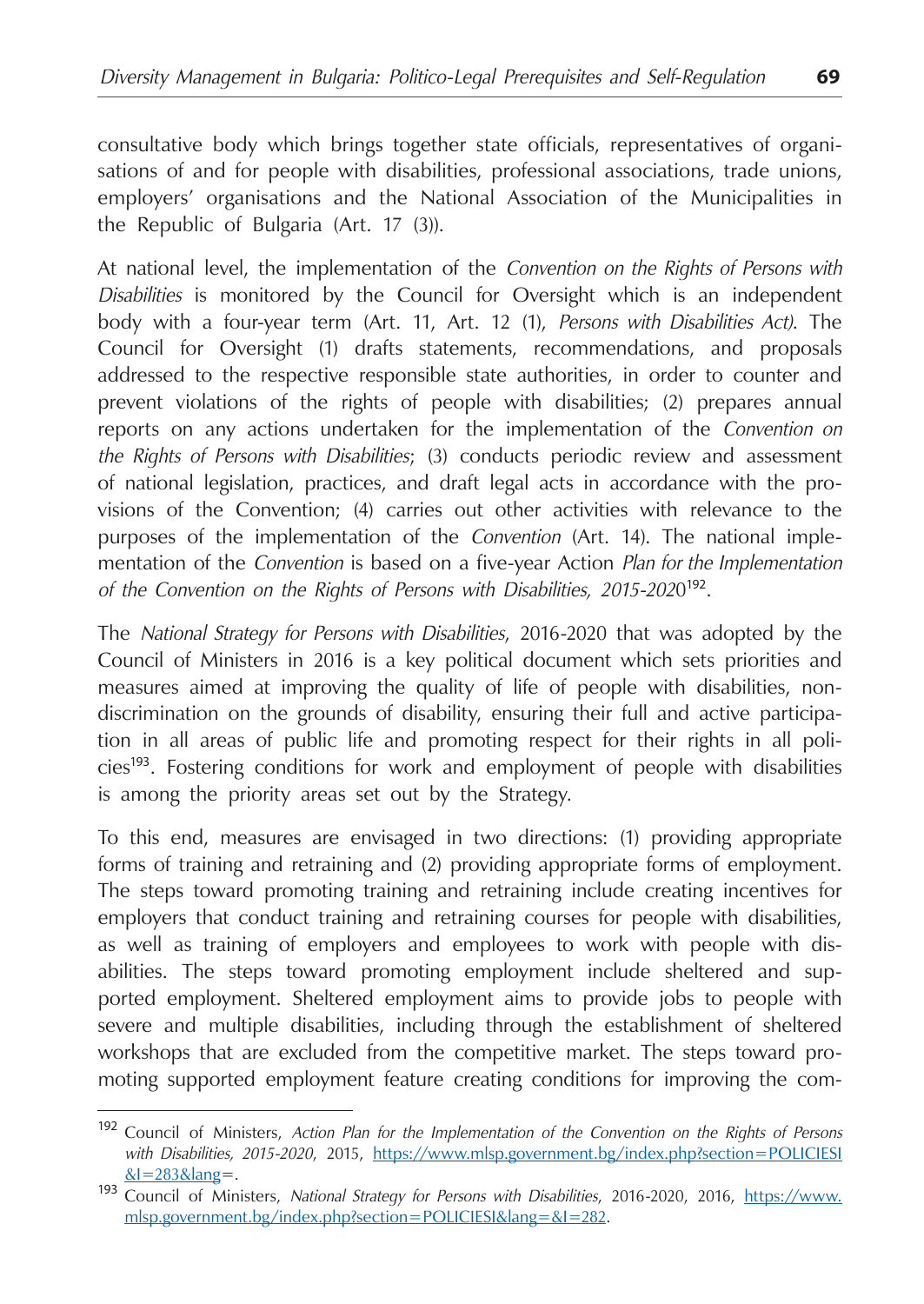petitiveness of specialised enterprises and cooperatives of people with disabilities, including through the provisions of incentives. Steps are further envisaged for improving the conditions for job creation in the common working environment. These include providing additional incentives for employers to hire people with disabilities and to ensure reasonable accommodations for adapting the workplace to the needs of people with disabilities<sup>194</sup>.

<sup>194</sup> Council of Ministers, *National Strategy for Persons with Disabilities, 2016-2020*, 2016, [https://www.mlsp.government.bg/index.php?section=POLICIESI&lang=&I=282.](https://www.mlsp.government.bg/index.php?section=POLICIESI&lang=&I=282)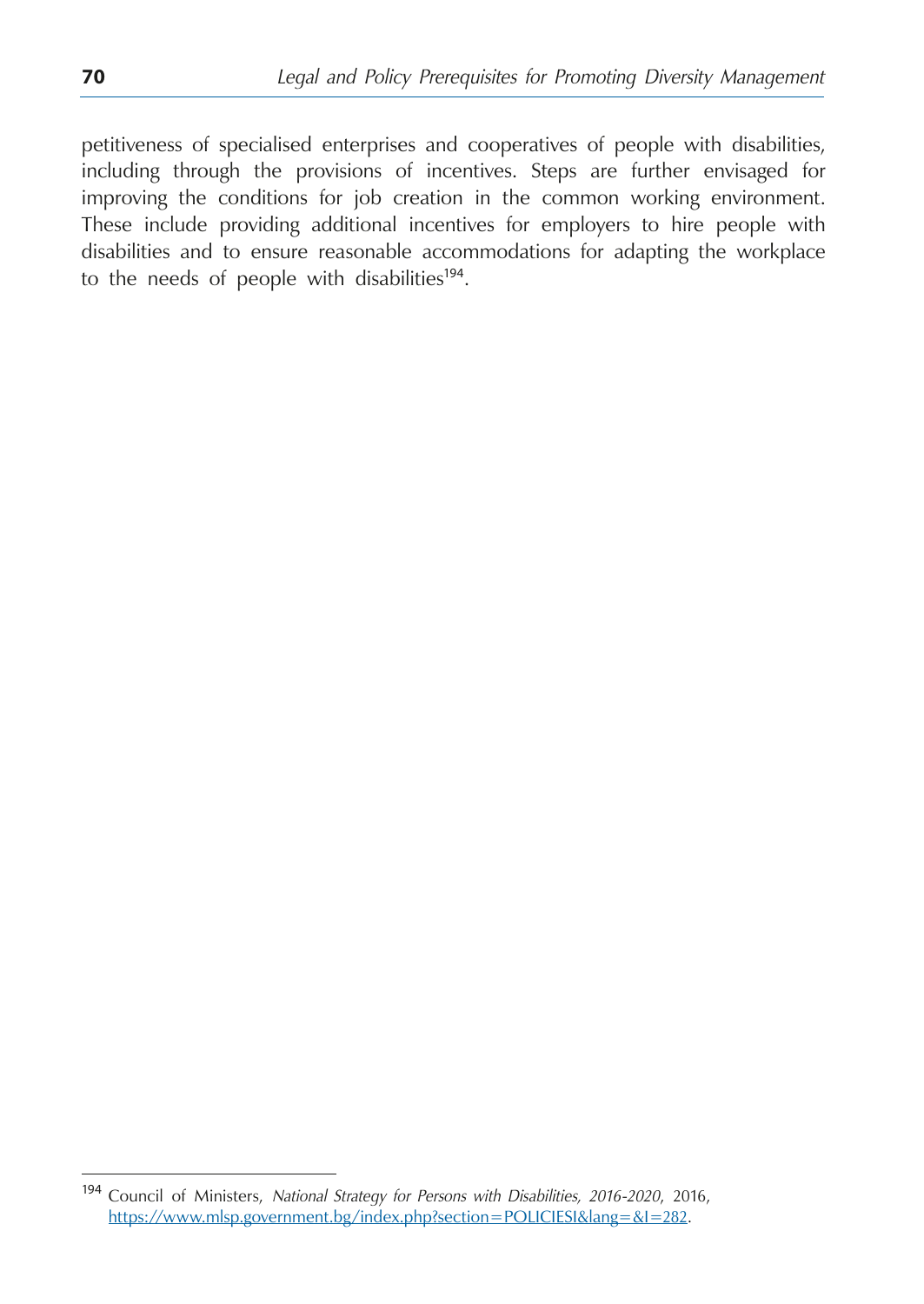# **3. Approaches and Initiatives for Promoting Diversity Management in Bulgaria**

This section reviews different approaches and initiatives that are directed at promoting diversity management in the business sector in Bulgaria. An analytical assessment of the state of diversity management in Bulgaria is presented in *Diversity Management in Bulgaria: Perceptions, Practices, and Expectation*s, a study that was carried out as part of the initiative *Launch and Implementation of a Diversity Charter in Bulgaria: DIVERSE.BG*.

In 2010 the Commission for Protection against Discrimination and the Ministry of Labour and Social Policy published a *Manual on Diversity in the Workplace: Guidance for Business* that was developed as part of a joint initiative within the framework of the EU PROGRESS (2007-2013) Programme<sup>195</sup>. Besides practical guidance on the application of key concepts related to diversity management, the *Manual* features a set of best practices for ensuring diversity in the workplace through collective bargaining agreements (CBAs) at sectoral and/or enterprise level. Collective bargaining negotiations constitute a critical element of the legal relations between trade unions and employers. The goal of collective bargaining is to provide additional rights and benefits to employees by guaranteeing improved social security, protection, and quality of working conditions than those prescribed by the established labour law standards<sup>196</sup>. Under the *Protection against Discrimination Act*, the employer, in cooperation with trade unions is obliged to take effective measures to prevent any form of discrimination in the workplace (Art. 18). Collective bargaining allows the business sector to raise awareness of the need for preventing discrimination in the workplace (Box 1).

<sup>195</sup> The Manual has been developed as part of project E*quality Progress: National Effective and Innovative Practices for the Prevention of Discrimination*. For more information, see

<sup>196</sup> For more information on collective bargaining, see <http://www.knsb-bg.org/index.php/deinosti1/2015-04-03-14-56-13>.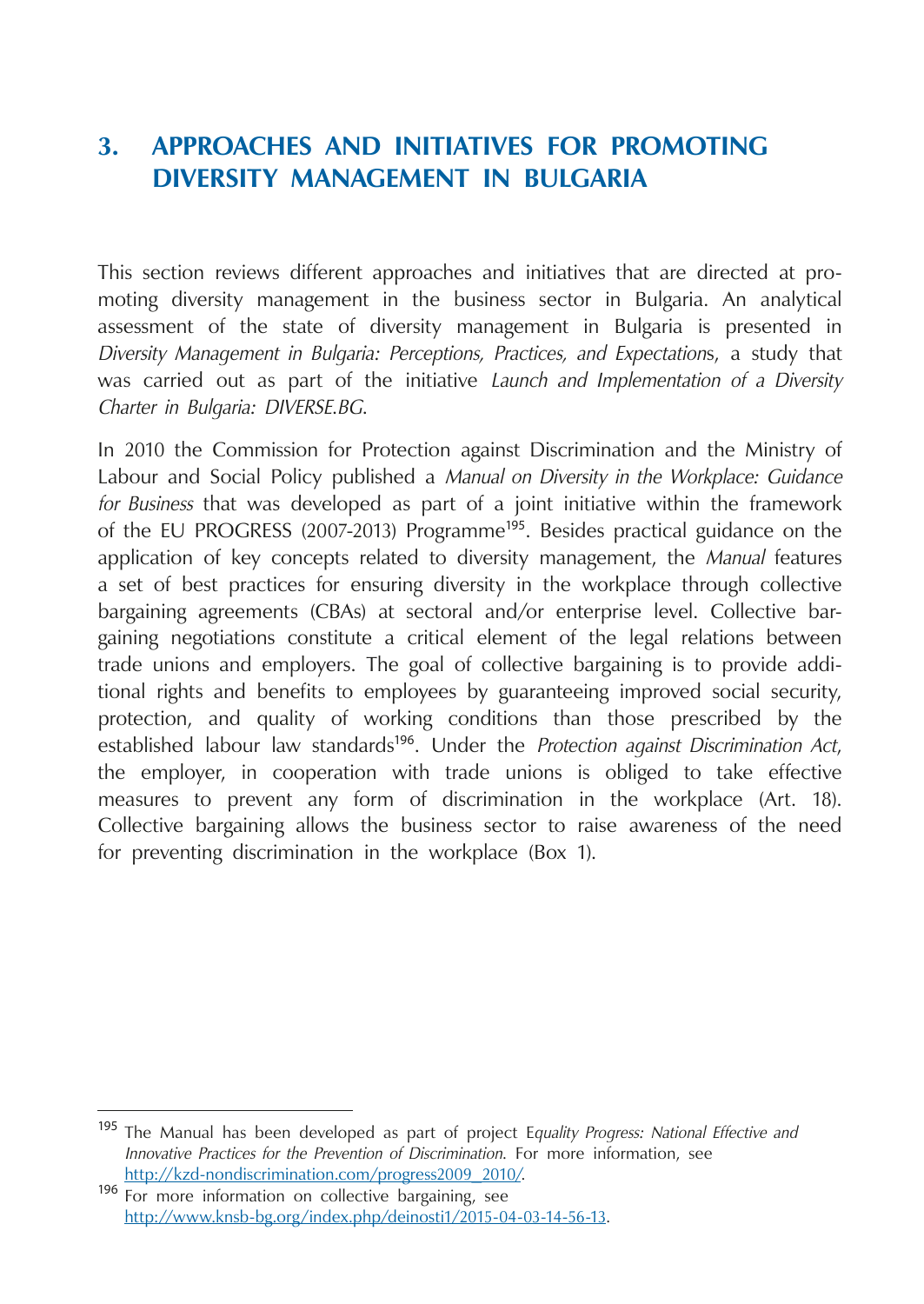## **Box 1: Collective Bargaining Agreements (CBA) as a Means of Promoting Diversity Management**

Indicative CBA provisions designed to promote diversity and equality in the workplace include:

- avoiding discrepancies in the pay of men and women for an equivalent amount of work;
- providing equal access to job positions;
- preventing direct and indirect discrimination on any grounds in the workplace;
- providing vocational training for men and women returning from maternity/parental leave;
- providing opportunities for salary indexation for employees returning from maternity/ parental leave;
- providing employment opportunities and access to any improvement in the working conditions for employees returning from maternity/parental leave;
- providing reasonable accommodations for people with disabilities when the disability occurs after the employee has been hired;
- providing opportunities for flexible working hours for mothers with small children;
- providing opportunities for simultaneous leave of spouses if both are employed by the same enterprise;
- providing opportunities for additional voluntary pension and health insurance to all employees<sup>197</sup>.

*Diversity Pays Off* is a joint initiative of the Open Society Institute – Sofia within its *Bridge to Business Programme* that brings together non-governmental organisations and business representatives who actively seek to implement and develop diversity policies and work toward the integration of diverse social groups in corporate environment<sup>198</sup>. The *Bridge to Business Programme* funded by the European Union works in close cooperation with representatives of the private sector who are interested in employing educated and qualified young people regardless of their ethnic origin<sup>199</sup>. The Programme facilitates the access of young Roma aged 18 to 35 to high qualified jobs in the private sector which correspond to their education and qualification. In 2019 within the framework of the Programme, a manual titled *Diversity in the Workplace: Why and How?* was published. The manual offers guidance

<sup>197</sup> Mikova, V. and Kurukafov, T. *Diversity on Labour Market Manual: Business Guidance*, 2010, http:// www.kzd-nondiscrimination.com/layout/index.php/layout-over-40-positions/publikacii/publikacii. <sup>198</sup> For more information about the *Diversity Pays Off* Initiative, see

[http://bridgetobusiness.eu/public/portfolios/view.cfm?id=107.](http://bridgetobusiness.eu/public/portfolios/view.cfm?id=107) <sup>199</sup> For more information about the *Bridge to Business Programme*, see <http://bridgetobusiness.eu/public/portfolios/view.cfm?id=89>.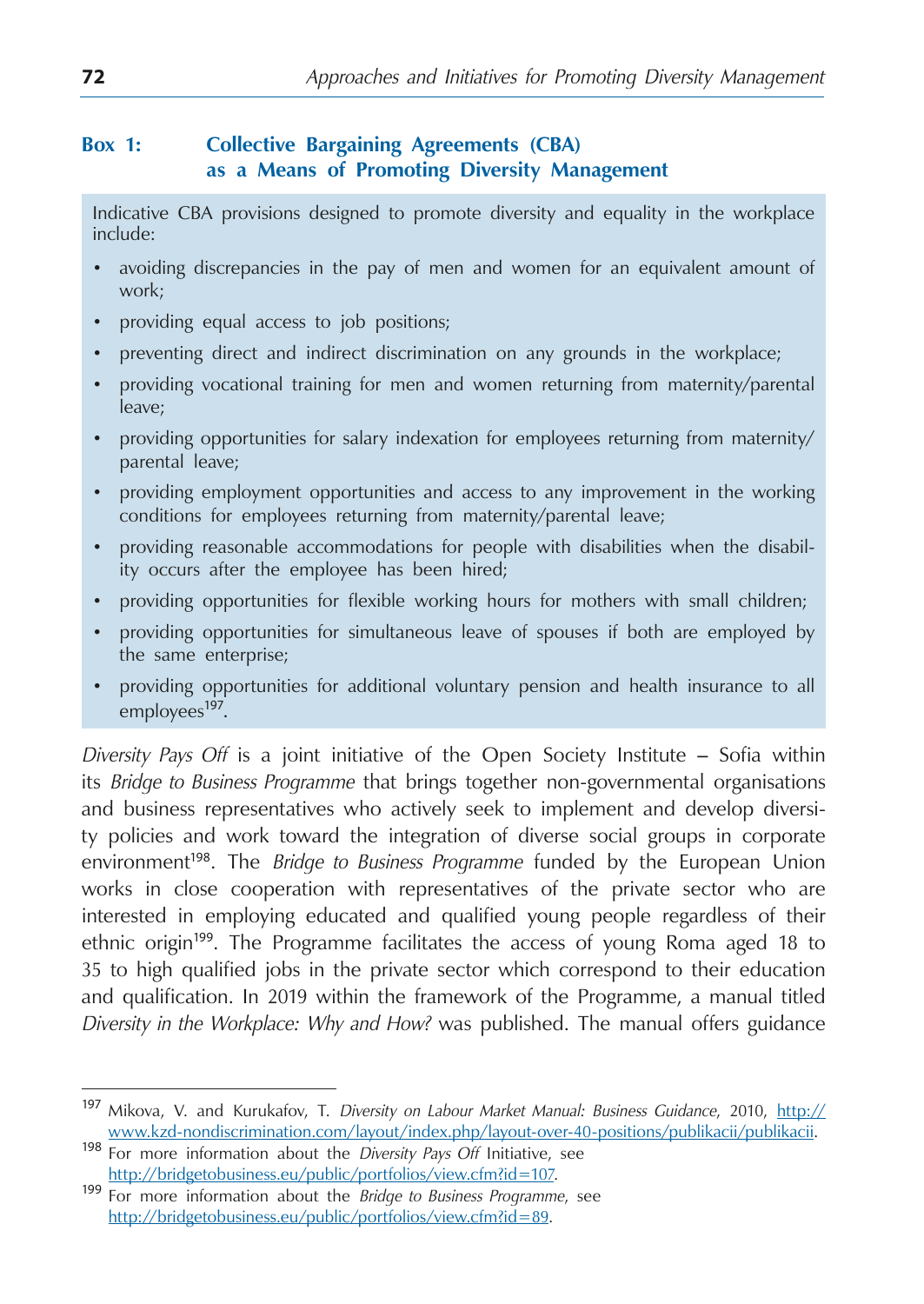on developing and implementing diversity and inclusion policy. Among the partners of the *Diversity Pays Off* initiative is the *Work It Out* platform which aims to promote a positive business and economic case for the acceptance and inclusion of people with different sexual orientation (LGBT)<sup>200</sup>. In 2017 within the framework of the platform an LGBT *Employer's Guide* was developed which offers practical steps toward fostering an LGBT-inclusive work environment<sup>201</sup>.

Public-private partnerships constitute another vehicle for promoting diversity management in the workplace. In this case, companies interact with relevant state authorities that are in charge of implementing policies concerning specific social groups. An example of such a public-private partnership is the collaborative work of the State Agency for Refugees and businesses which show interest in employing individuals who seek or have already been granted asylum in Bulgaria<sup>202</sup>.

An integrated approach for promoting diversity management at company-level is the development and implementation of an institutional policy. The chief advantage of this approach is that it encompasses all management processes within the company, thus creating prerequisites for adopting new behavioural patterns and fostering an inclusive corporate culture. Hewlett Packard Enterprise invests in the development of a work environment that not only tolerates diversity but also accepts and actively embraces it both at global and local level<sup>203</sup>. The company has a designated "Diversity and Inclusion" Programme that appreciates individual differences (age; sex/gender; race; special abilities and needs) and promotes a sense of equality and inclusion among employees. Within the framework of this Programme, different resource groups have been set up. These groups bring together employees with common interests, culture, and experience and, at the same time help employees expand their professional networks, acquire new skills, and develop their talents. One example of such a resource group is *Women at Work*. The group organises training events, seminars, and meetings with high-level leaders of the business and public sectors that can serve as a source of knowledge and inspiration to group members. Besides *Women at Work*, another resource group that operates in Bulgaria is the *Young Employee Network*. Very often the events that the resource groups organise are open to all employees, so that everyone can discover something new and different for themselves and no one feels isolated.

<sup>200</sup> For more information about the platform *Work It Out*, see <https://workitout.bg/>. <sup>201</sup> For more information about the *LGBT Employer's Guide*, see

https://workitout.bg/portfolio-item/lgbt-workplace-digital-2-2/?lang=en. <sup>202</sup> UNCHR Bulgaria, *When There Is a Will, There Is a Way: engaging the private sectсектор or with the employment of refugees*, 26 April 2017, https://www.unhcr.org/bg/wp-content/uploads/

<sup>203</sup> Interview with Maya Peycheva-Takeva, Human Resources Manager, Hewlett Packard Enterprise, 20 May 2019.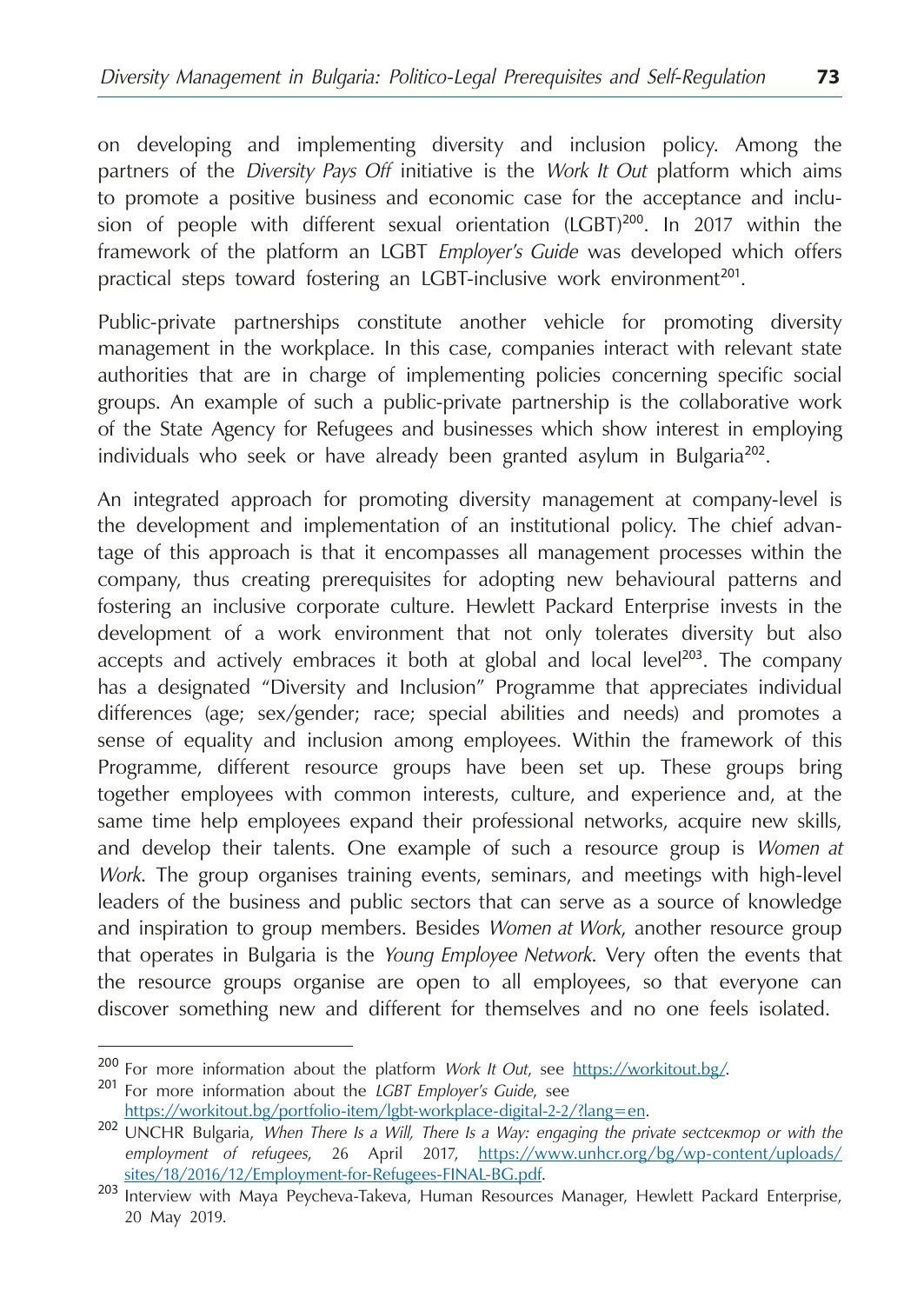Hewlett Packard Enterprise successfully collaborates with non-governmental organisations on promoting diversity management in Bulgaria. Together with the Council of Women in Business in Bulgaria, Hewlett Packard Enterprise holds an annual discussion forum titled "Women Talents in Business – Incredible You" which brings together companies that support the career development of women in business (Box 2). Another example of similar partnership is the collaboration between Hewlett Packard Enterprise and Jamba, a consultancy organisation and an online platform that supports the integration of people with disabilities in Bulgaria<sup>204</sup>. In 2018, within the framework of the platform an *Employer's Guide to the Equality of*  People with Disabilities in the Workplace was published<sup>205</sup>.

### **Box 2: A Discussion Forum "Women Talents in Business – Incredible You"**

"Women Talents in Business – Incredible You" is a joint initiative of Hewlett Packard Enterprise and the Council of Women in Business in Bulgaria. The initiative aims to create a platform that brings together women professionals striving for self-development and growth, and possessing leadership skills, creativity, and clearly stated determination to work on innovative issues<sup>206</sup>. The programme comprises three modules:

- Incredible Pioneers and Innovators.
- Incredible Leaders.
- Incredible Personal Stories.

The first edition of the Discussion Forum was held in 2018 with 60 participants. The following training seminars took place within the framework of the event:

- Communication skills.
- Development of leadership skills.
- Innovative thinking.
- Creativity.
- Defying the status quo.
- Business etiquette.
- Marketing.
- Personal branding.

The Discussion Forum is an annual event which contributes to enhancing the visibility of the employees of participating companies by highlighting their potential and personal and career qualities. At the same time, the Forum facilitates the development of a community for promoting knowledge sharing and mentorship.

<sup>&</sup>lt;sup>204</sup> For more information about the *JAMBA* platform, see <https://jamba.bg/>.<br><sup>205</sup> For more information about the *Employer's Guide to the Equality of People with Disabilities in the* 

*Workplace*, see [https://jamba.bg/za-rabotodateli/.](https://jamba.bg/za-rabotodateli/)<br><sup>206</sup> For further information about the initiative, see http://www.bblf.bg/initiatives/1/project/1692/.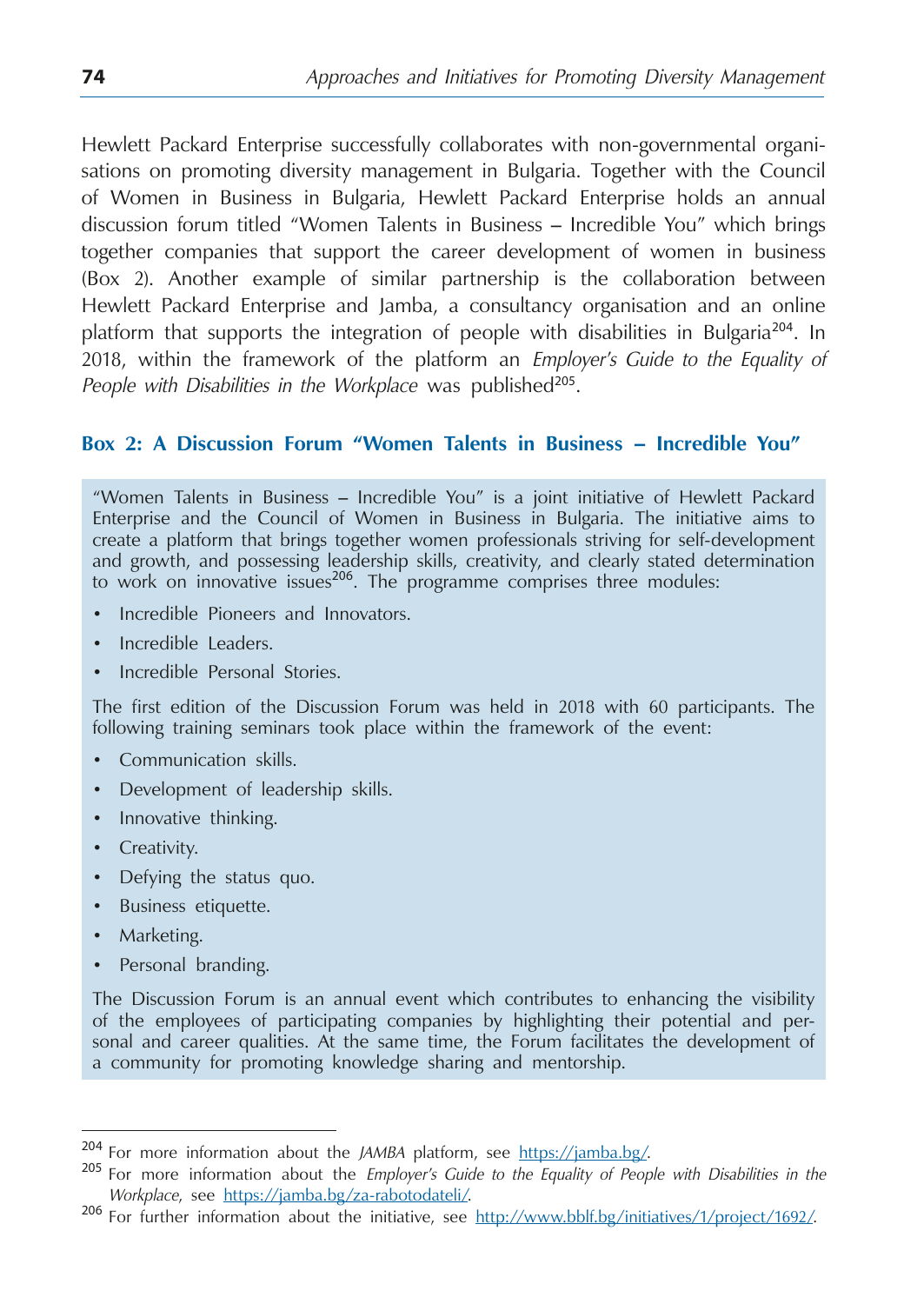Codes of ethics (codes of conduct) are one of most popular forms of selfregulation in the workplace. The concept of a code of ethics is closely linked to the evolution of professions and constitutes an indispensable element of cultures of work. An example of an ethics code that dates back to antiquity is the Hippocratic Oath which medical professionals take at the start of their career. In the business sphere, the code of ethics functions as a system of principles which companies and their employees are bound to follow in their everyday work. Depending on the business activity of companies, codes of ethics cover issues such as a recommended dress code and conduct, communication with colleagues and clients, confidentiality and data protection policy, and community impact. Business ethics training is a vital component of embedding a code of ethics in everyday professional practice and ensuring its effective application. Codes of ethics provide a framework for promoting diversity management (Box 3).<sup>207</sup>

## **Box 3: L'Oréal's Code of Ethics**

#### *Code of Ethics: The Way We Work***, 3rd edition**<sup>208</sup>

This Code of Ethics covers the duties and responsibilities of L'Oréal in three domains: (1) as a business; (2) as an employer; and (3) as a responsible corporate citizen.

As an employer, L'Oréal is committed to diversity which entails:

- Prohibition of discrimination or harassment/bullying on the basis of:
	- gender;
	- disability;
	- marital status or family situation;
	- sexual orientation;
	- age;
	- political and philosophical opinions;
	- religious beliefs;
	- union activity;
	- ethnic, social, cultural or national origin.

This prohibition against discrimination applies not only to recruitment, but also to all decisions relating to training, promotion, continued employment and working conditions in general, as well as the company's relationships with suppliers, clients, business partners and third parties.

<sup>207</sup> Mikova, V. and Kurukafov, T. *Diversity on Labour Market Manual: Business Guidance*, 2010, [http://](http://www.kzd-nondiscrimination.com/layout/index.php/layout-over-40-positions/publikacii/publikacii)

[www.kzd-nondiscrimination.com/layout/index.php/layout-over-40-positions/publikacii/publikacii](http://www.kzd-nondiscrimination.com/layout/index.php/layout-over-40-positions/publikacii/publikacii). <sup>208</sup> L'Oréal, Code of Ethics: The Way We Work, 3rd edition, 20 November 2015, https://www. loreal.com/group/governance/acting-ethically/code-of-ethics-and-speak-up-policy.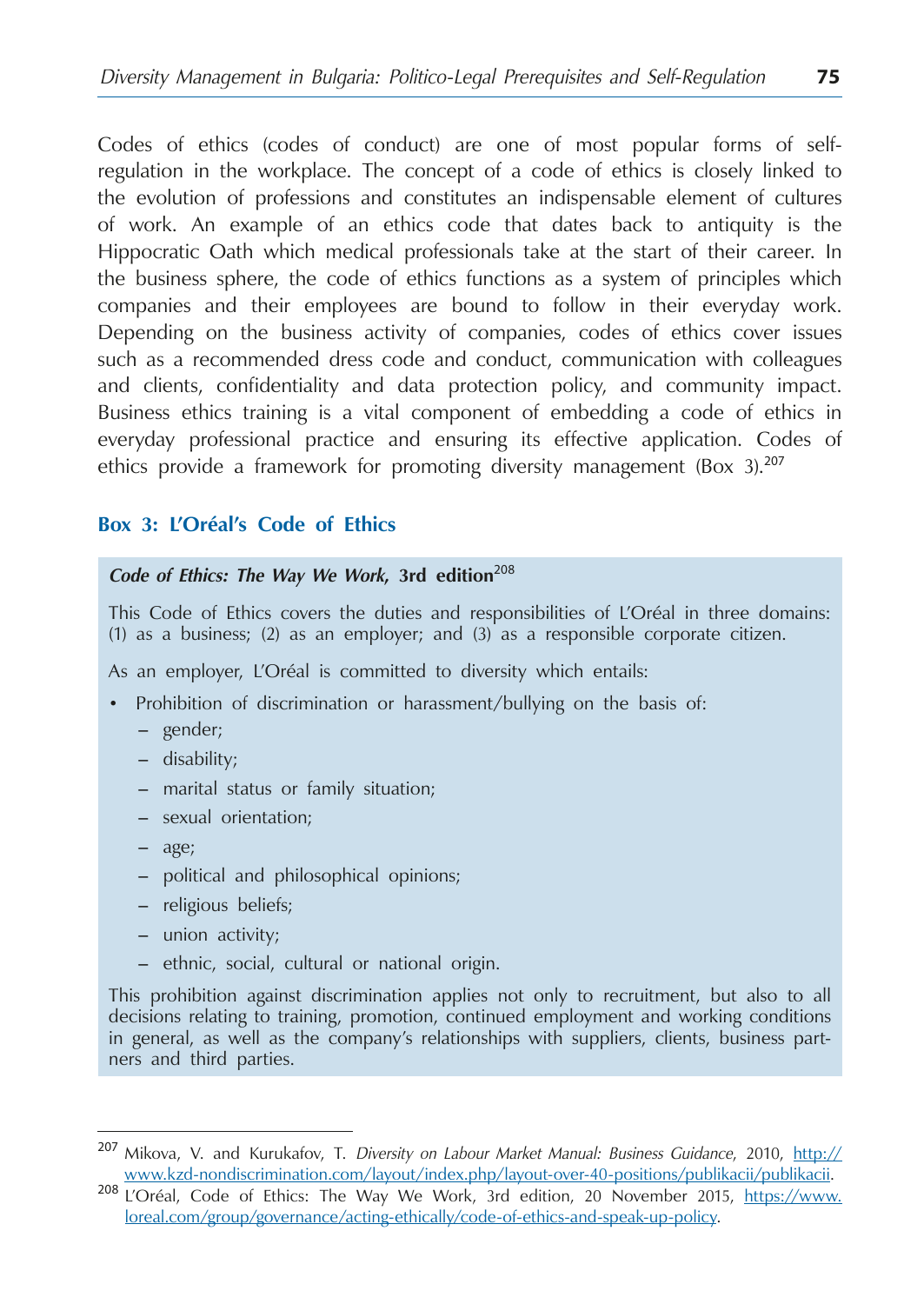Diversity Charters constitute a mechanism for promoting the voluntary implementation of diversity management policies within companies. The Charter is a short strategic document that defines a set of concrete steps and measures for embedding the principles of diversity, non-discrimination, and equal opportunities in the workplace<sup>209</sup>. The goals of a Diversity Charter include:

- Raising awareness of the importance of diversity and its socio-economic impact;
- Bringing together different stakeholders companies, government agencies, professional associations, and academic and research organisations – regarding the need for an integrated approach and multilateral cooperation in the fight against discrimination and social exclusion;
- Supporting the signatories of the Charter in increasing their productivity and performance, creating favourable conditions in the workplace, and ensuring compliance with the established regulatory provisions;
- Developing tools for facilitating the practical implementation of diversity policies in companies;
- Supporting the exchange of experience and best practices among companies<sup>210</sup>.

To date, Diversity Charters have been adopted in 24 EU Member States. In Bulgaria a Diversity Charter is currently being developed<sup>211</sup>.

<sup>209</sup> Mikova, V. and Kurukafov, T. *Diversity on Labour Market Manual: Business Guidance*, 2010, [http://](http://www.kzd-nondiscrimination.com/layout/index.php/layout-over-40-positions/publikacii/publikacii) [www.kzd-nondiscrimination.com/layout/index.php/layout-over-40-positions/publikacii/publikacii.](http://www.kzd-nondiscrimination.com/layout/index.php/layout-over-40-positions/publikacii/publikacii) See also European Commission, *Practical Guide to Launch and Implement a Diversity Charter*, 2015, Directorate General for Justice and Consumers, [https://publications.europa.eu/en/publication-](https://publications.europa.eu/en/publication-detail/-/publication/d757b218-6302-4ff6-a11a-f24133b3305b)

[detail/-/publication/d757b218-6302-4ff6-a11a-f24133b3305b.](https://publications.europa.eu/en/publication-detail/-/publication/d757b218-6302-4ff6-a11a-f24133b3305b) <sup>210</sup> European Commission, *Practical Guide to Launch and Implement a Diversity Charter*, 2015, Directorate General for Justice and Consumers, [https://publications.europa.eu/en/publication-detail/-/](https://publications.europa.eu/en/publication-detail/-/publication/d757b218-6302-4ff6-a11a-f24133b3305b)

[publication/d757b218-6302-4ff6-a11a-f24133b3305b.](https://publications.europa.eu/en/publication-detail/-/publication/d757b218-6302-4ff6-a11a-f24133b3305b) <sup>211</sup> For more information about the initiative *Launch and Implementation of a Diversity Charter in Bulgaria*, see [www.diverse-bg.eu](http://www.diverse-bg.eu).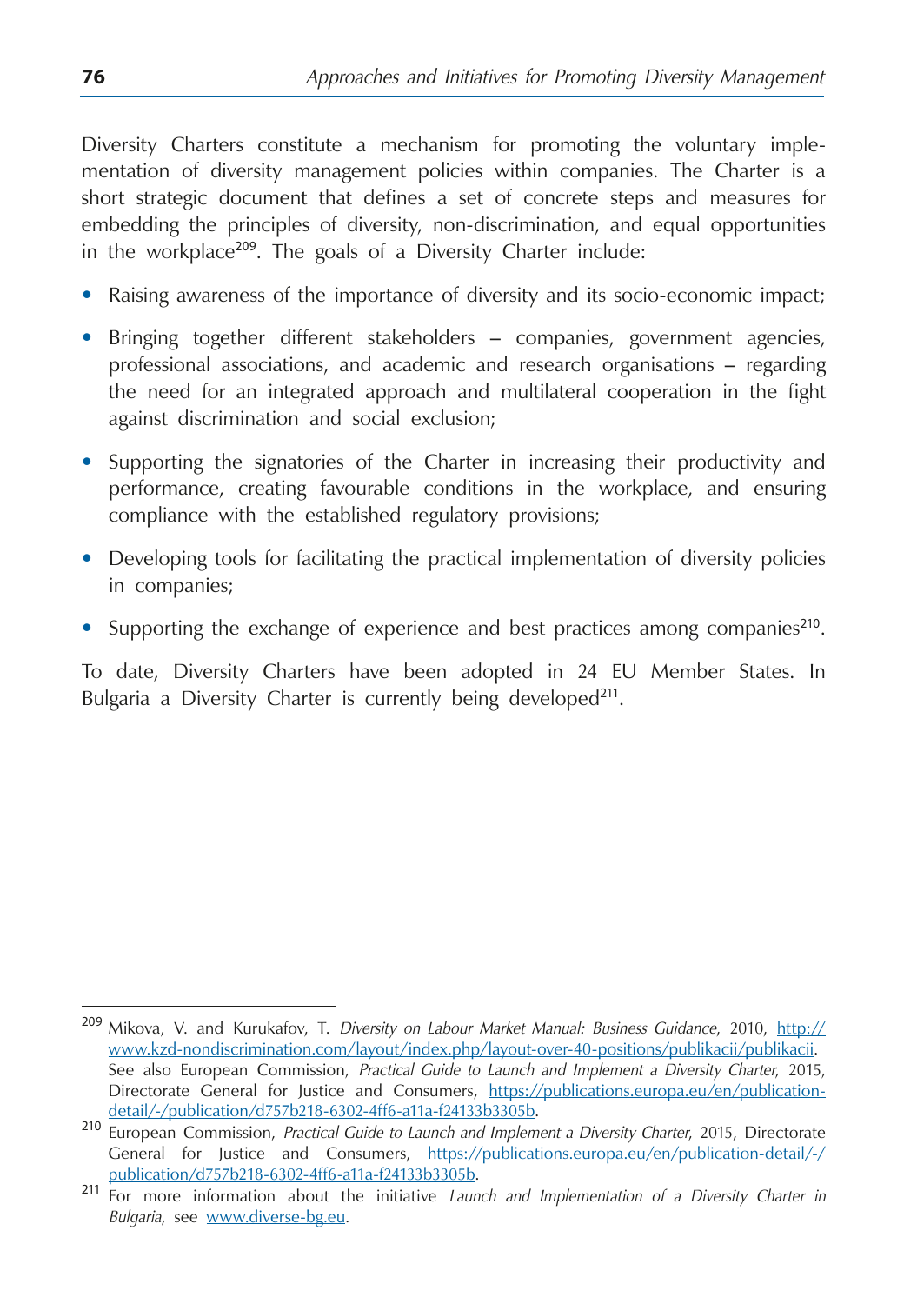# **Conclusion**

The report has outlined the main regulatory, policy, and institutional parameters that impact on diversity management in the workplace in Bulgaria. The existing legislation on countering discrimination and social exclusion and ensuring the rights of different social groups in Bulgaria provides prerequisites for promoting diversity management in the workplace. At the same time, it is worth noting that the effective implementation and application of the existing legal and regulatory instruments depends, inter alia, on the extent to which different stakeholders show active engagement in the development and promulgation of practices and norms of behaviour that foster a business environment, whereby diversity is recognised as a value and an asset.

The business has a defining role in the process of countering discrimination and altering social stereotypes which hinder the successful and sustainable integration and professional realisation of different social groups, including those at risk of social exclusion, women, persons with different sexual orientation, those belonging to ethnic minorities, and persons with disabilities. Diversity management encompasses a system of dynamic approaches which offer employers more opportunities to recruit talented and qualified individuals with a wide range of skills and knowledge, thus optimising the operational and production processes, enhancing efficiency, and finding new markets. The Diversity Charter should be regarded as an important instrument based on flexible approach for self-regulation which is suitable for large multinational companies, as well as small and medium enterprises (SMEs). Recruiting workforce from all social sectors creates a favourable environment for experience sharing, peer learning, and exchange of approaches for making decisions and resolving practical challenges, which in turn allows maintaining a high level of creativity and innovation within companies and ensuring continuity of novel product development. Last but not least, effective diversity management enhances the social standing and reputation of companies by underscoring their commitment to social responsibility and community impact. The net result of promoting diversity management therefore amounts to an increased degree of public trust and more potential for keeping already existing and attracting new customers.